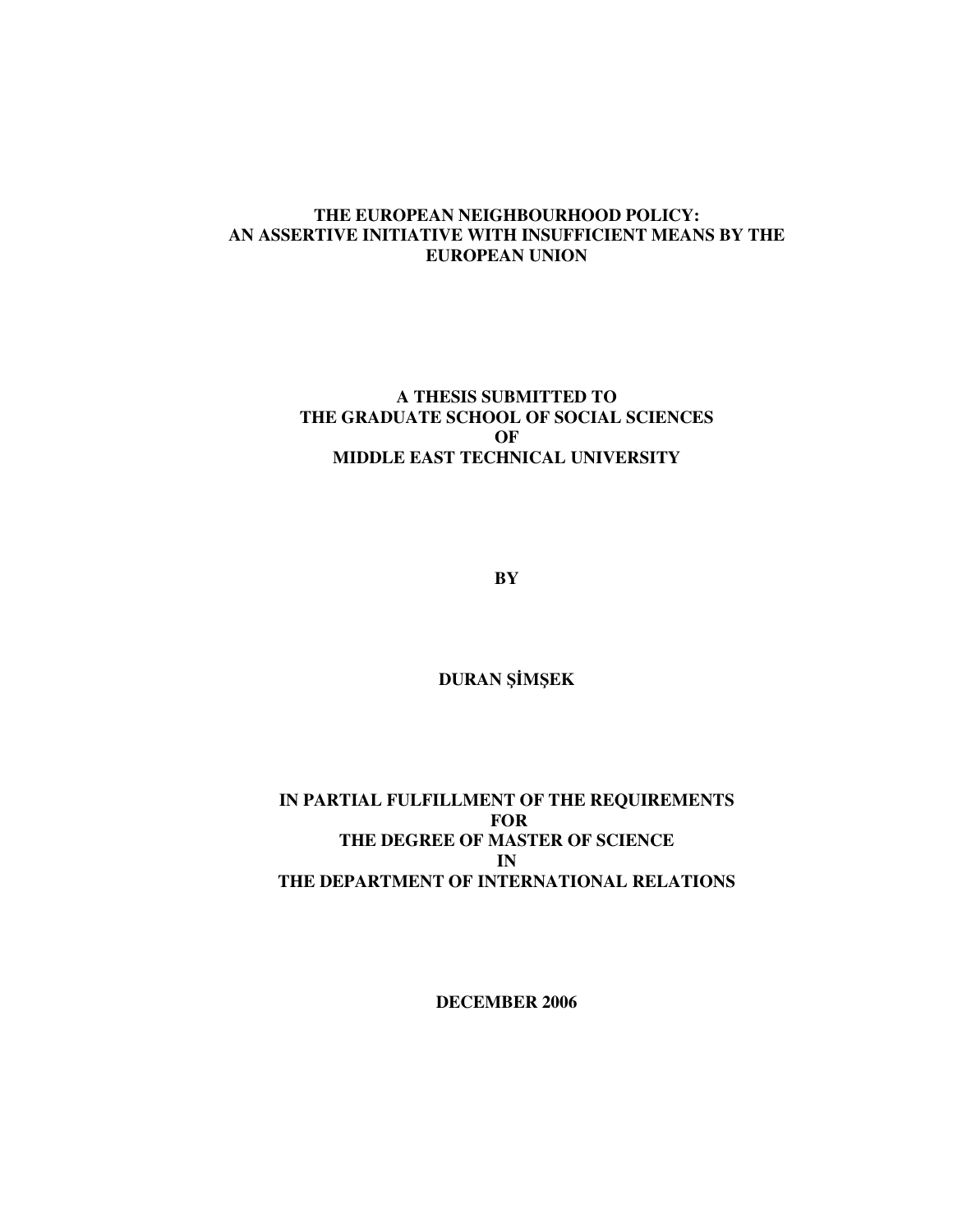Approval of the Graduate School of Social Sciences

 Prof. Dr. Sencer AYATA Director

I certify that this thesis satisfies all the requirements as a thesis for the degree of Master of Science.

> Prof. Dr. Meliha ALTUNIŞIK Head of Department

This is to certify that we have read this thesis and that in our opinion it is fully adequate, in scope and quality, as a thesis for the degree of Master of Science.

> Assoc. Prof. Dr. Sevilay KAHRAMAN Supervisor

#### **Examining Committee Members**

Assoc. Prof. Dr. Sevilay Kahraman (METU, IR) Assoc. Prof. Dr. Çınar Özen (Gazi Ü., IR) Assist.Prof.Dr. Oktay F. Tanrısever (METU, IR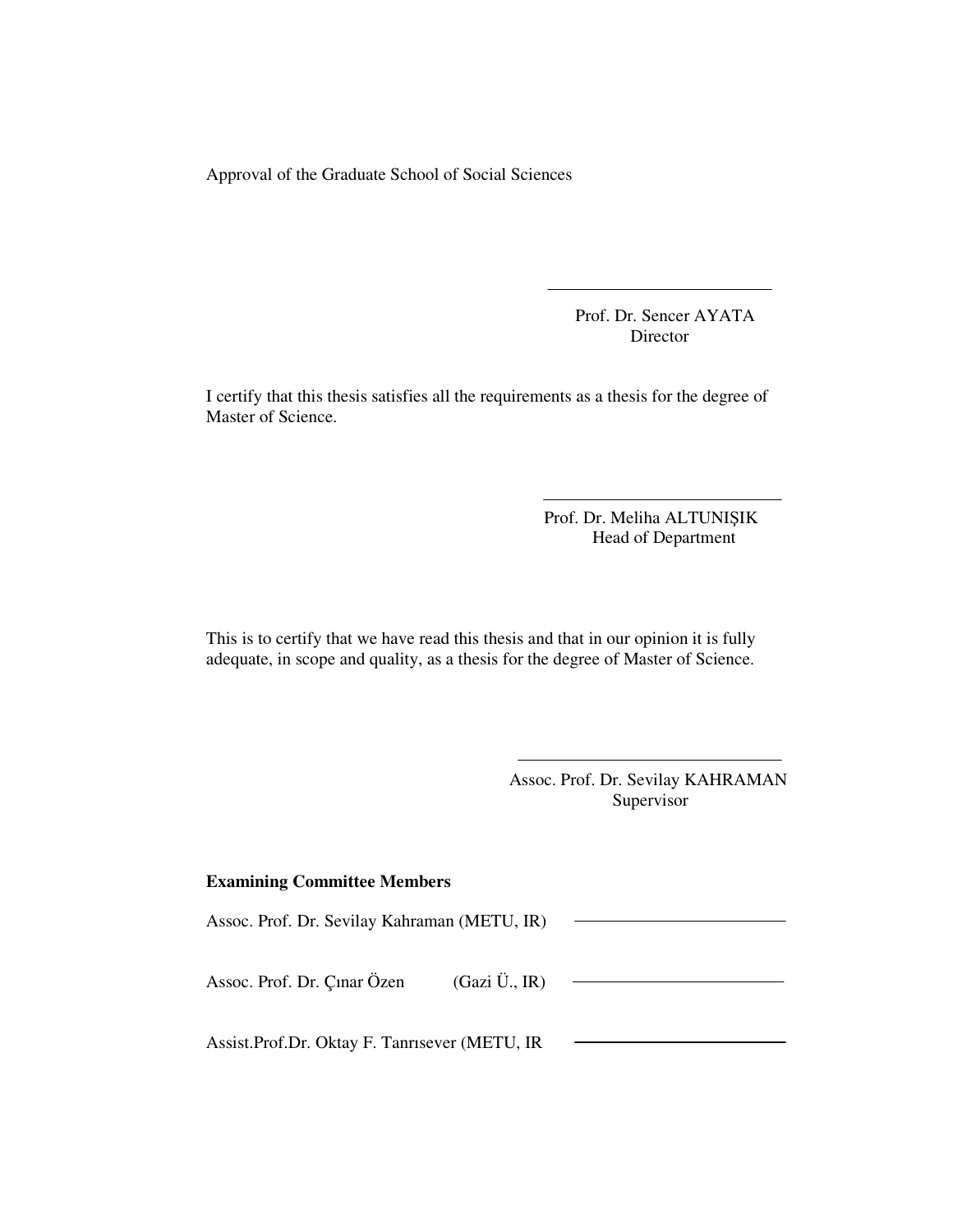**I hereby declare that all information in this document has been obtained and presented in accordance with academic rules and ethical conduct. I also declare that, as required by these rules and conduct, I have fully cited and referenced all material and results that are not original to this work.** 

Name, Last Name : ŞİMŞEK, Duran

Signature :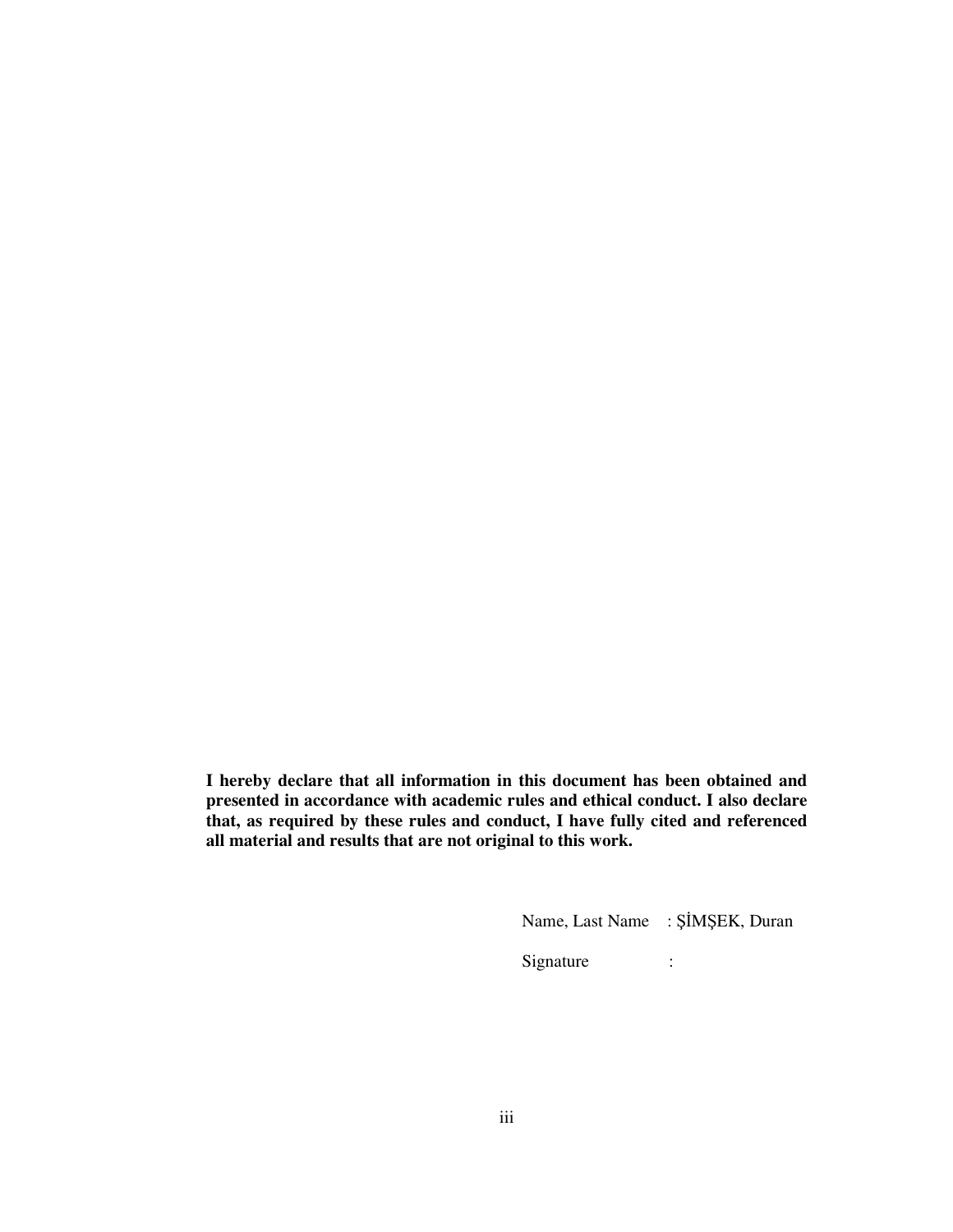#### **ABSTRACT**

# **THE EUROPEAN NEIGHBOURHOOD POLICY: AN ASSERTIVE INITIATIVE WITH INSUFFICIENT MEANS BY THE EUROPEAN UNION**

Şimşek, Duran

M. Sc., Department of International Relations Supervisor: Assoc.Prof. Dr. Sevilay Kahraman

November 2006, 105 pages

Since the collapse of the Soviet Union in 1991, the European Union has focused its attention on moving the Central and Eastern European Countries towards democracy and the market economy, which culminated in the accession of these countries to the European Union on May 2004. With the accession of the ten new members to the Union, the European Union has acquired new neighbors and come closer to the old ones, with whom it had only indirectly interested in. There is a conviction in EU circles that future widening towards these countries is not possible without risking the integration process which the European countries have developed in the last fifty years. In addition to this internal consideration, the new neighbors of the EU, some of which have already declared their membership ambitions, are the countries which the EU perceives it cannot integrate in the foreseeable future because of their social, economic and political underdevelopment. In response to these realities, the Union developed the European Neighborhood Policy. In this thesis, potential of the new neighborhood policy to fulfill its objectives of being second best alternative to membership and its promise in providing a meaningful framework that is satisfactory both for the EU and its neighbors will be analyzed. Additionally, its impact on the European Union's foreign policy in general will be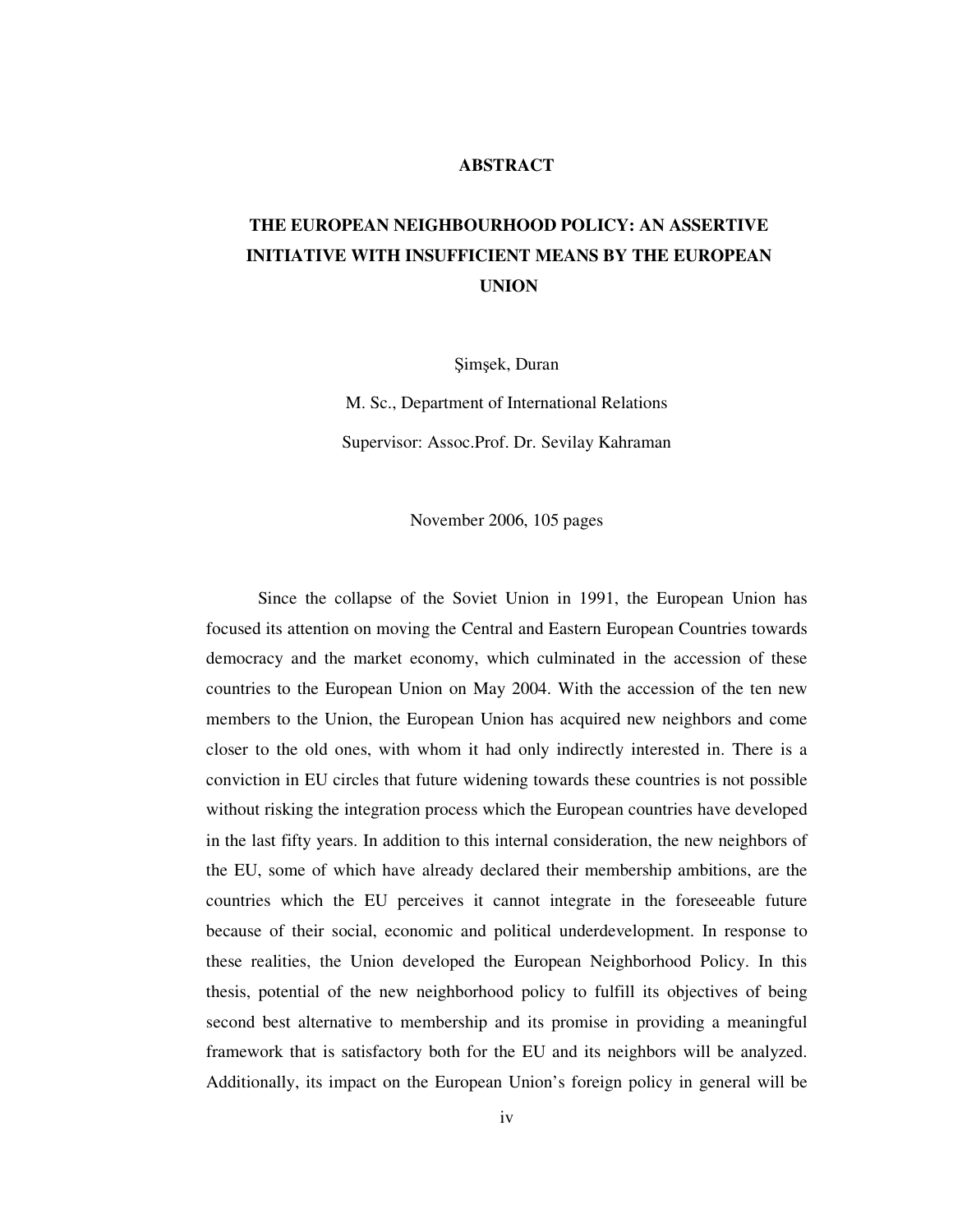elaborated. It will be argued in this thesis that the ENP has such serious limitations in terms of its formulation, institutions, and its incentives that it will fail to realize its original aspirations.

Keywords: Neighborhood, Internal Market, EU Enlargement, Pre-accession Strategy, Conditionality.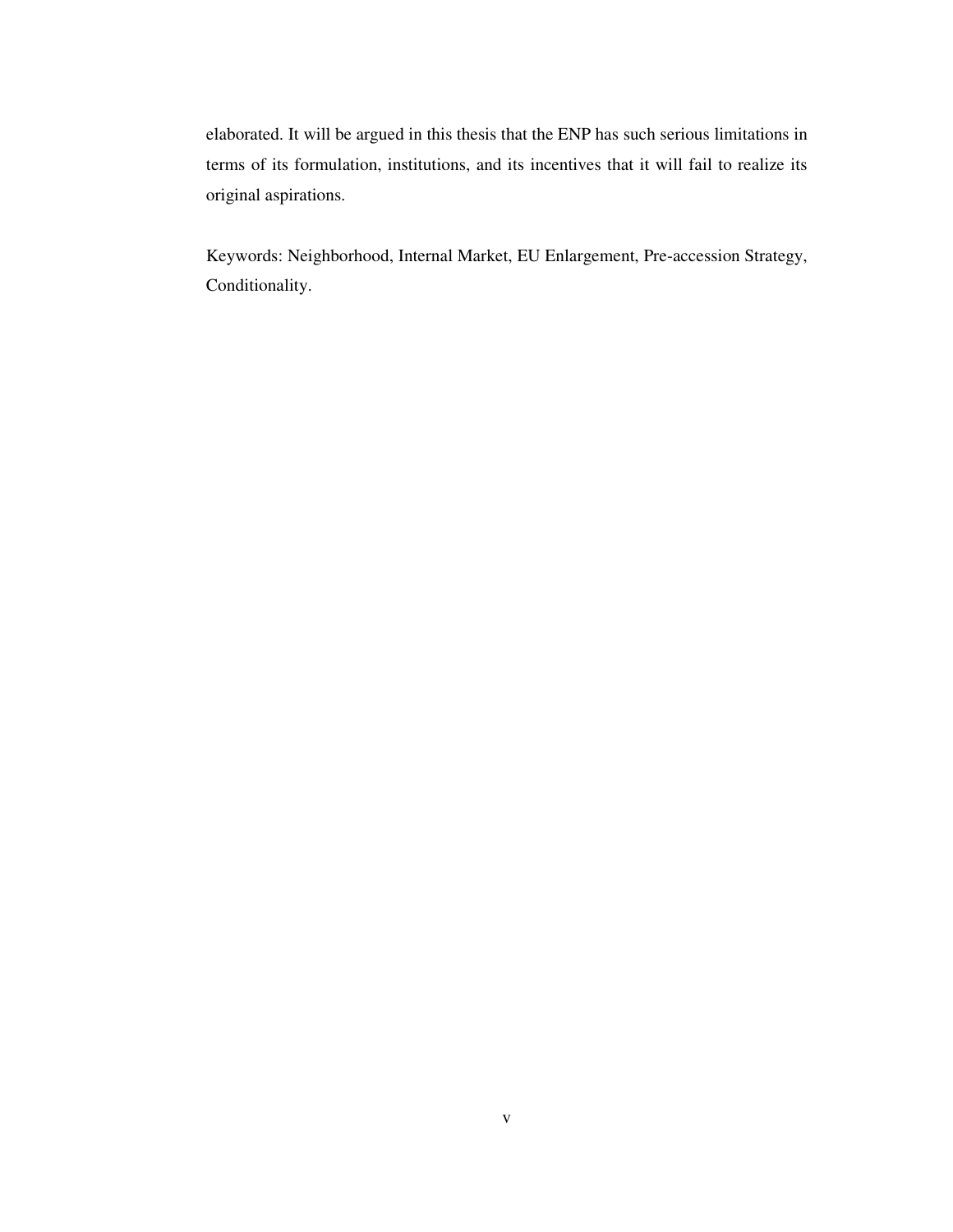# **AVRUPA KOM**Ş**ULUK POL**İ**T**İ**KASI: AVRUPA B**İ**RL**İĞİ **N**İ**N YETERS**İ**Z ARAÇLARLA** İ**DD**İ**ALI DI**Ş **POL**İ**T**İ**KA G**İ**R**İŞİ**M**İ

Şimşek, Duran

Yüksek Lisans, Uluslararası İlişkiler Bölümü

Tez Yöneticisi: Doç.Dr. Sevilay Kahraman

Kasım 2006, 105 sayfa

1991 yılında Sovyetler Birliğinin çökmesinden bu yana, Avrupa Birliği ilgisini Orta ve Doğu Avrupa Ülkelerini Demokrasi ve piyasa ekonomisine dönüştürmeye yoğunlaşırdı. Bu süreç bu ülkelerin AB 'ye üye olmasıyla sonuçlandı. 1 Mayıs 2004' te on yeni ülkenin birliğe üye olmasıyla, Avrupa Birliği o zamana kadar dolaylı olarak ilgilendiği ülkelerle komşu oldu ve eskilerine de daha yakın bir hale geldi. Bugün Avrupa'da birliğin yeni komşularını da içine alacak biçimde genişlemesinin, Avrupa ülkelerinin son elli yılda geliştirdikleri bütünleşme sürecini tehlikeye atmadan gerçekleştirilemeyeceği yönünde bir kanı oluşmuştur. Bu iç mülahazalara ek olarak, bazıları şimdiden AB'ye üye olmak yönündeki iradelerinin açıklayan bu komşu ülkeler, ekonomik, siyasi ve sosyal azgelişmişlikleri dolayısıyla AB'nin öngörülebilir bir gelecekte üye olamayacaklarını düşündüğü ülkelerdir. Bu gerçekler karşısında AB komşuluk politikasını geliştirmiştir. Bu tezde, hem yeni komşuluk politikasının üyeliğe en iyi ikinci alternatif olma amacını gerçekleştirmeye ilişkin olarak potansiyeli ve hem AB, hem de komşuları için tatmin edeci bir çerçeve sunup sunamayacağı analiz edilecek ve politikanın genel olarak Avrupa Birliği'nin dış politikasına etkisi irdelenecektir. Bu tezde komşuluk politikasının oluşturulması, kurumları ve teşvikleri konusundaki yetersizliklerinden dolayı başlangıçtaki amaçlarını gerçekleştirmeyi başaramayacağı savunulacaktır.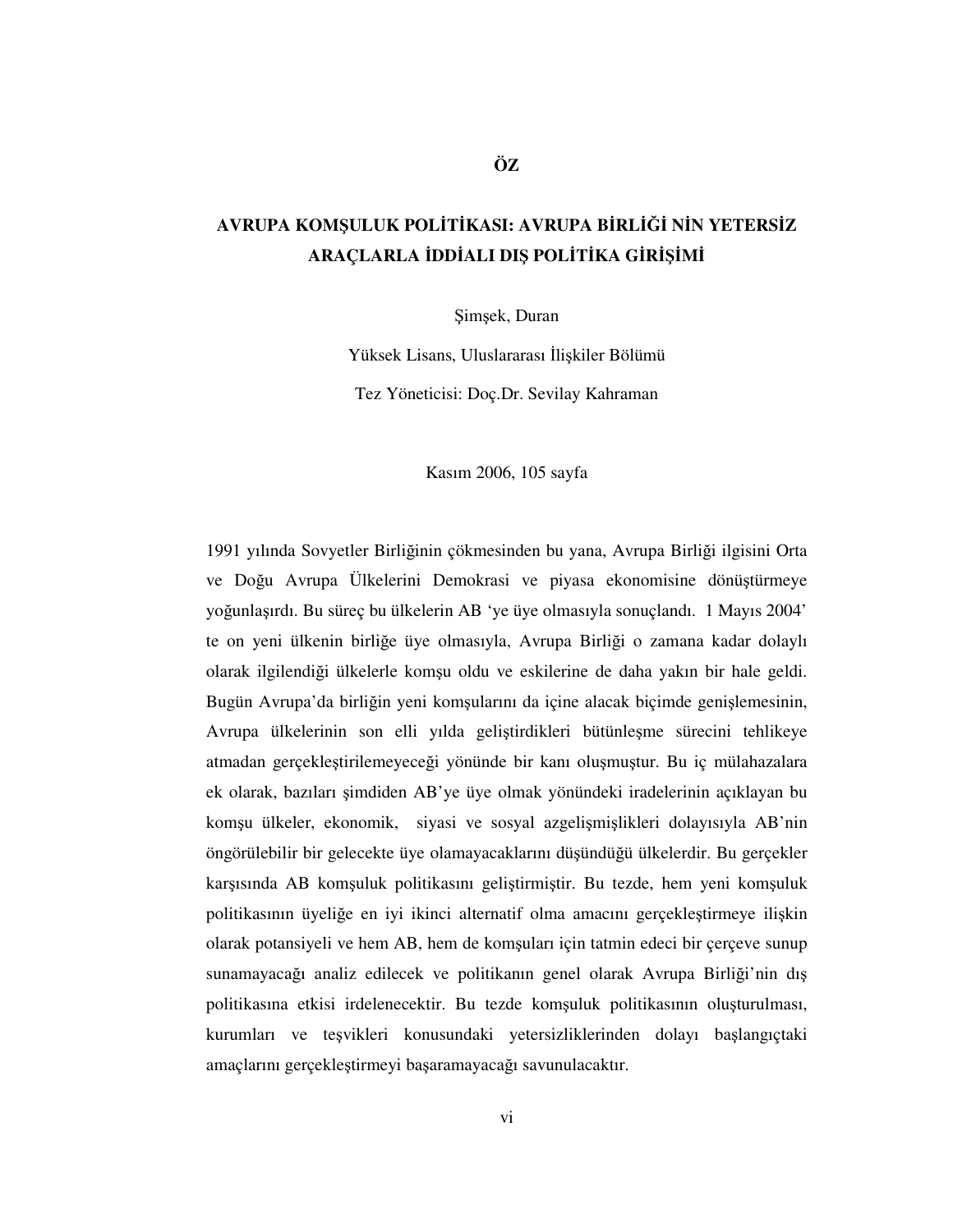Anahtar Kelimeler: Komşuluk, İç Pazar, AB Genişlemesi, Katılım Öncesi Stratejisi, Koşulluluk.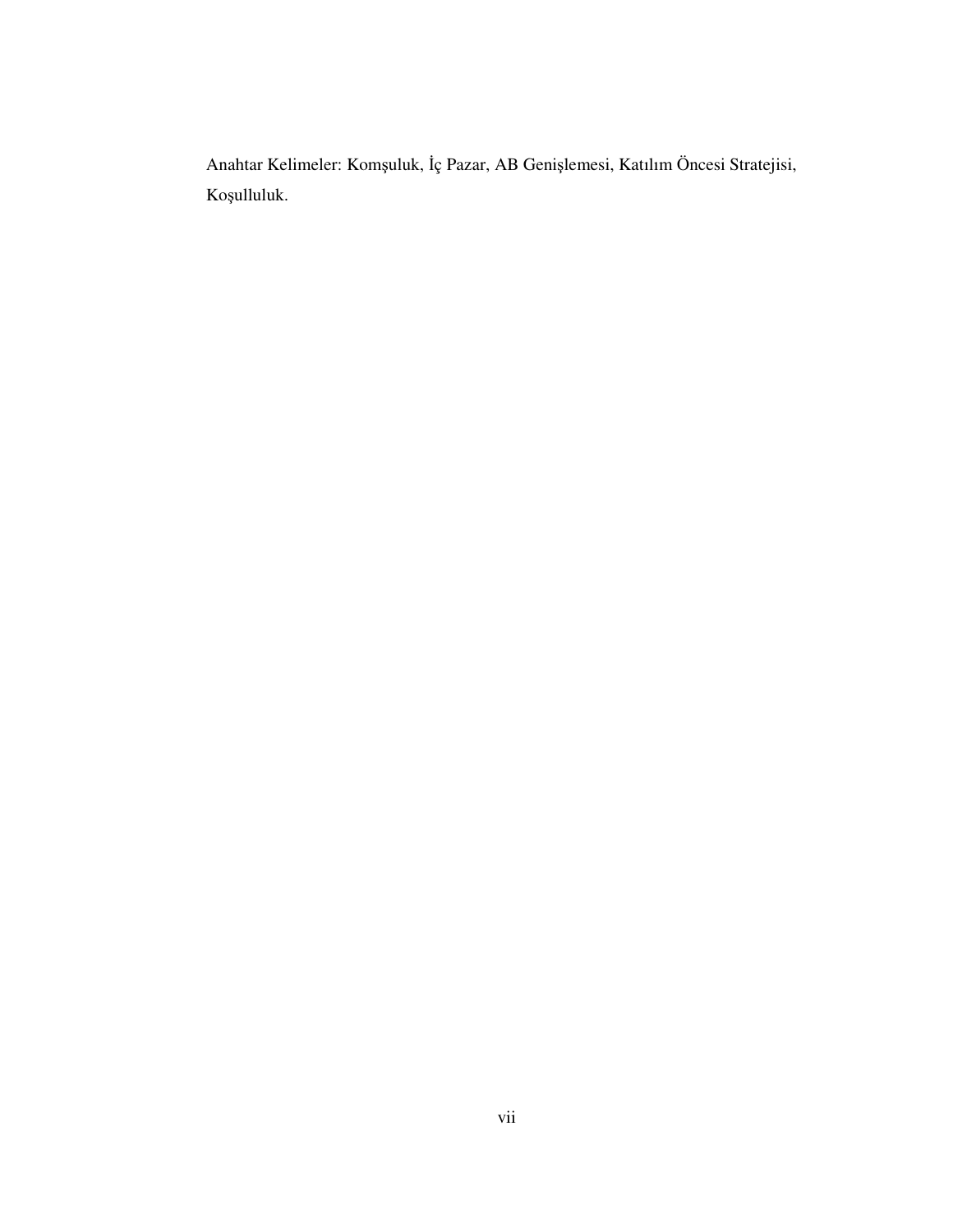*To my dear father Süleyman and mother Ruhigül and, To my sister Hacer and niece Beyza.*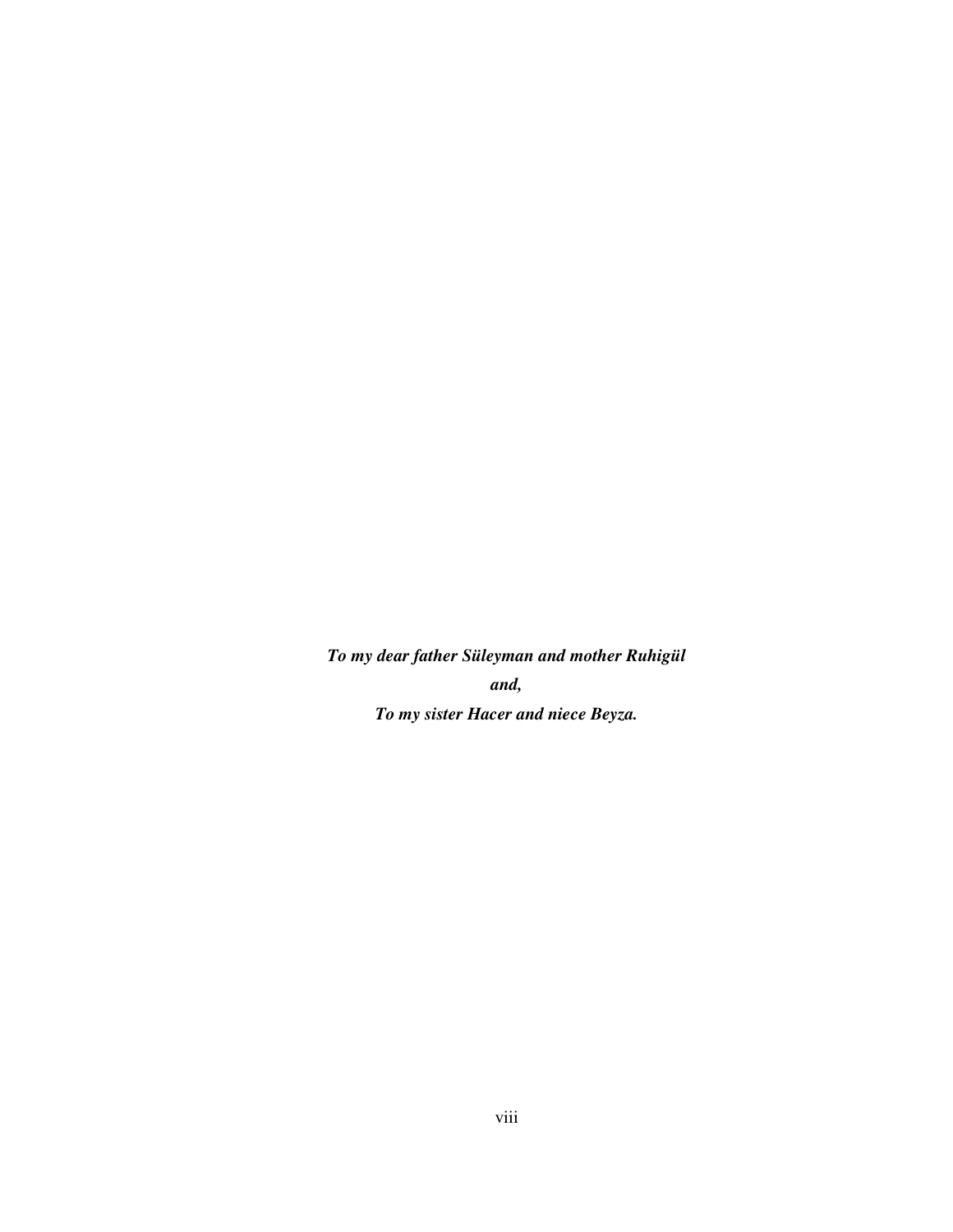## **ACKNOWLEDGMENTS**

I would like to express my gratitude to my supervisor Assoc. Prof. Dr. Sevilay Kahraman for her patience, guidance, advice, criticism, encouragements and support throughout my study.

I also would like to thank to Assist.Prof.Dr.Oktay F. Tanrısever and Assoc.Prof.Dr.Çınar Özen for their suggestions and comments.

Finally, I would also like to thank Argun Başkan, Pınar Arıkan, Derya Kap, Bayram Sinkaya and Burcu Özdemir for their friendship and selflessness.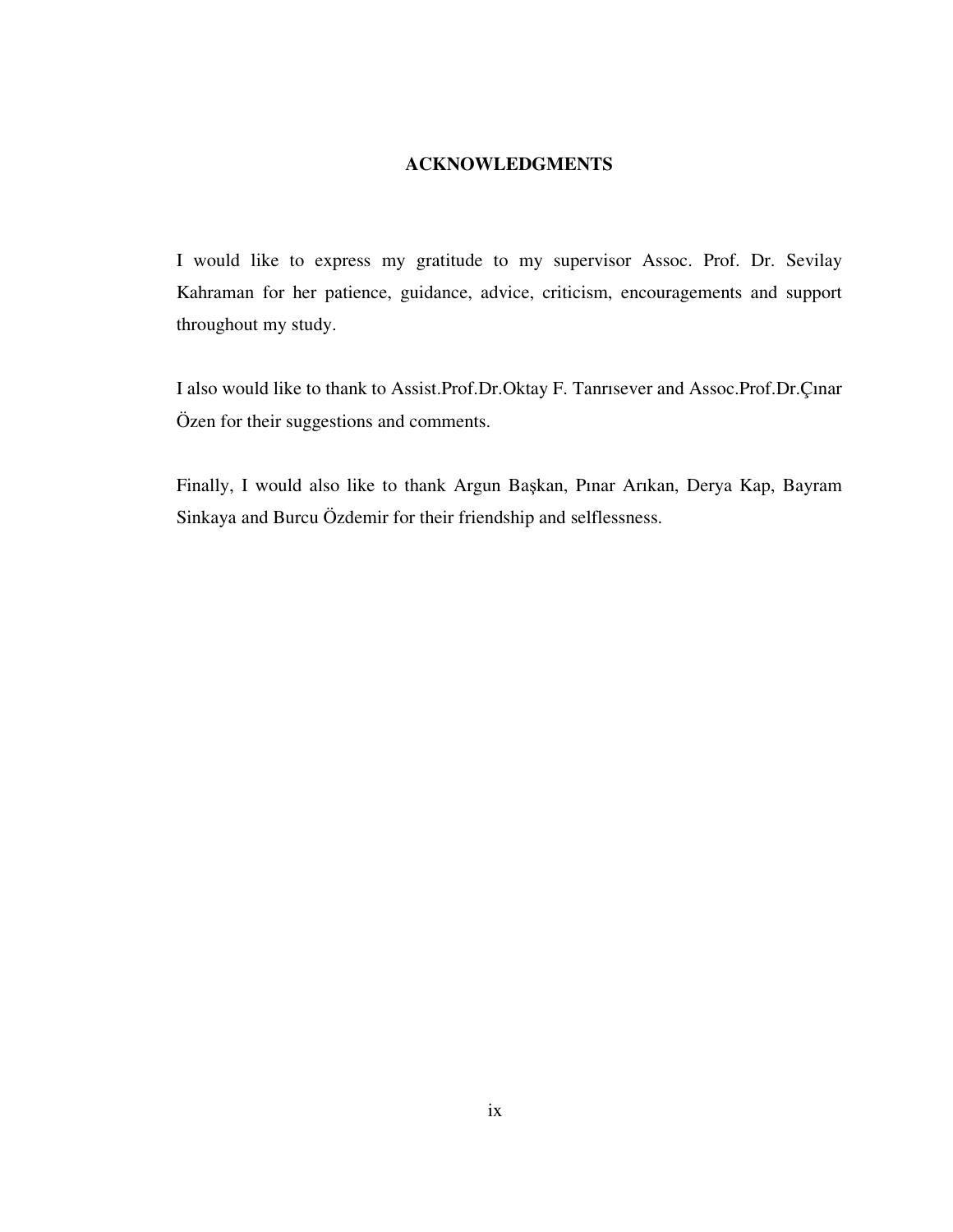## **TABLE OF CONTENTS**

| <b>CHAPTER</b>                                             |
|------------------------------------------------------------|
|                                                            |
|                                                            |
| 2. EVOLUTION OF THE EUROPEAN NEIGHBORHOOD POLICY  8        |
|                                                            |
|                                                            |
|                                                            |
| 2.1.3. The Relative Failure of Previous Policies 12        |
| 2.1.3.1. The Barcelona Process and the ENP  13             |
| 2.2. The European Economic Area as a Model for the ENP  20 |
|                                                            |
|                                                            |
|                                                            |
|                                                            |
|                                                            |
|                                                            |
|                                                            |
|                                                            |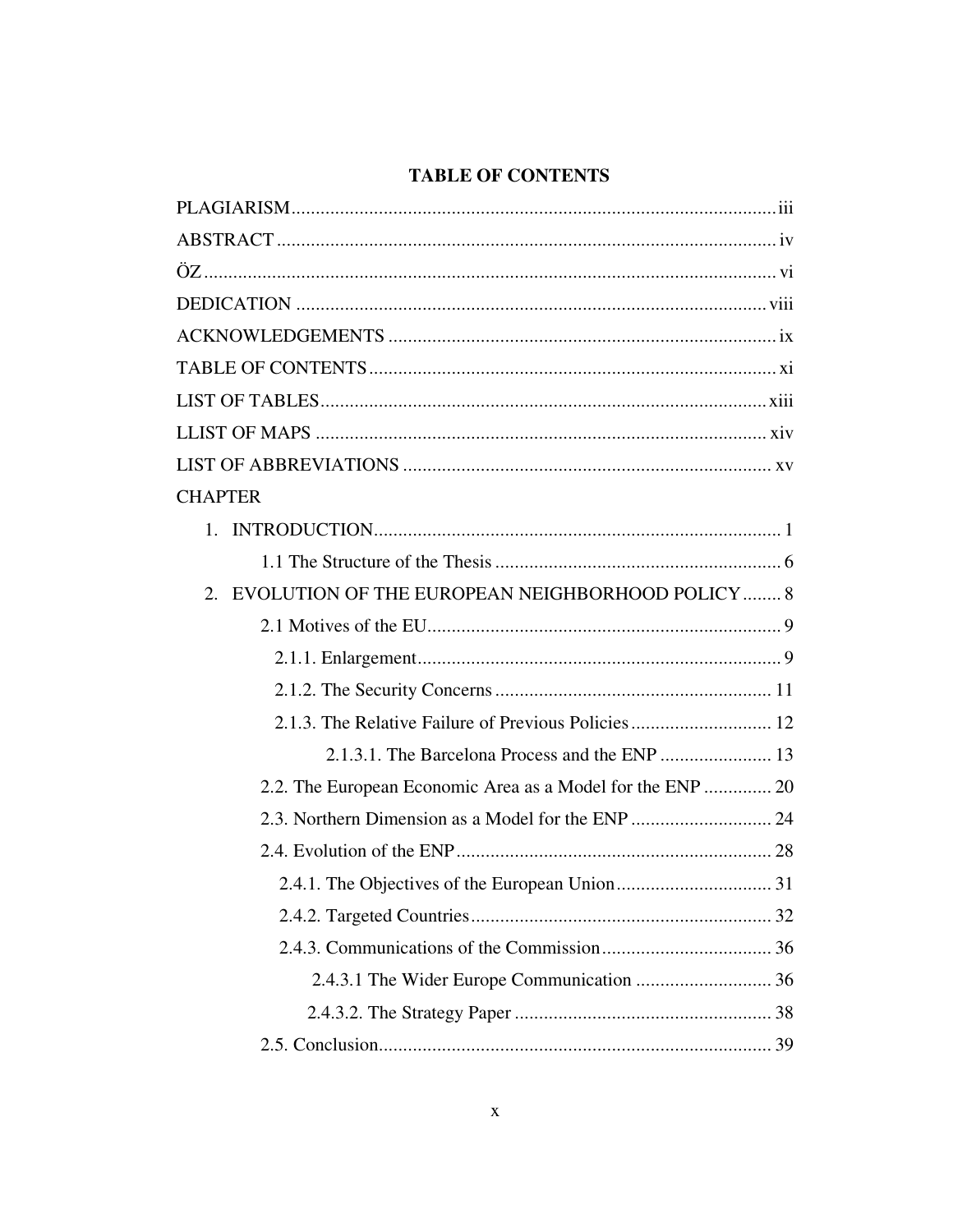| METHODOLOGY OF THE EUROPEAN NEIGHBOURHOOD<br>3.                    |  |
|--------------------------------------------------------------------|--|
|                                                                    |  |
|                                                                    |  |
|                                                                    |  |
|                                                                    |  |
|                                                                    |  |
|                                                                    |  |
|                                                                    |  |
|                                                                    |  |
|                                                                    |  |
|                                                                    |  |
|                                                                    |  |
| 4. EUROPEAN NEIGHBOURHOOD POLICY AND ENLARGEMENT                   |  |
|                                                                    |  |
|                                                                    |  |
|                                                                    |  |
|                                                                    |  |
|                                                                    |  |
|                                                                    |  |
|                                                                    |  |
|                                                                    |  |
| 5. THE EUROPEAN NEIGHBORHOOD POLICY AND THE                        |  |
|                                                                    |  |
| 5.1. A More Assertive Foreign Policy in Pursuit of EU Interests 71 |  |
|                                                                    |  |
| 5.3. The impact of the ENP on International Actorness of the EU 75 |  |
|                                                                    |  |
|                                                                    |  |
|                                                                    |  |
|                                                                    |  |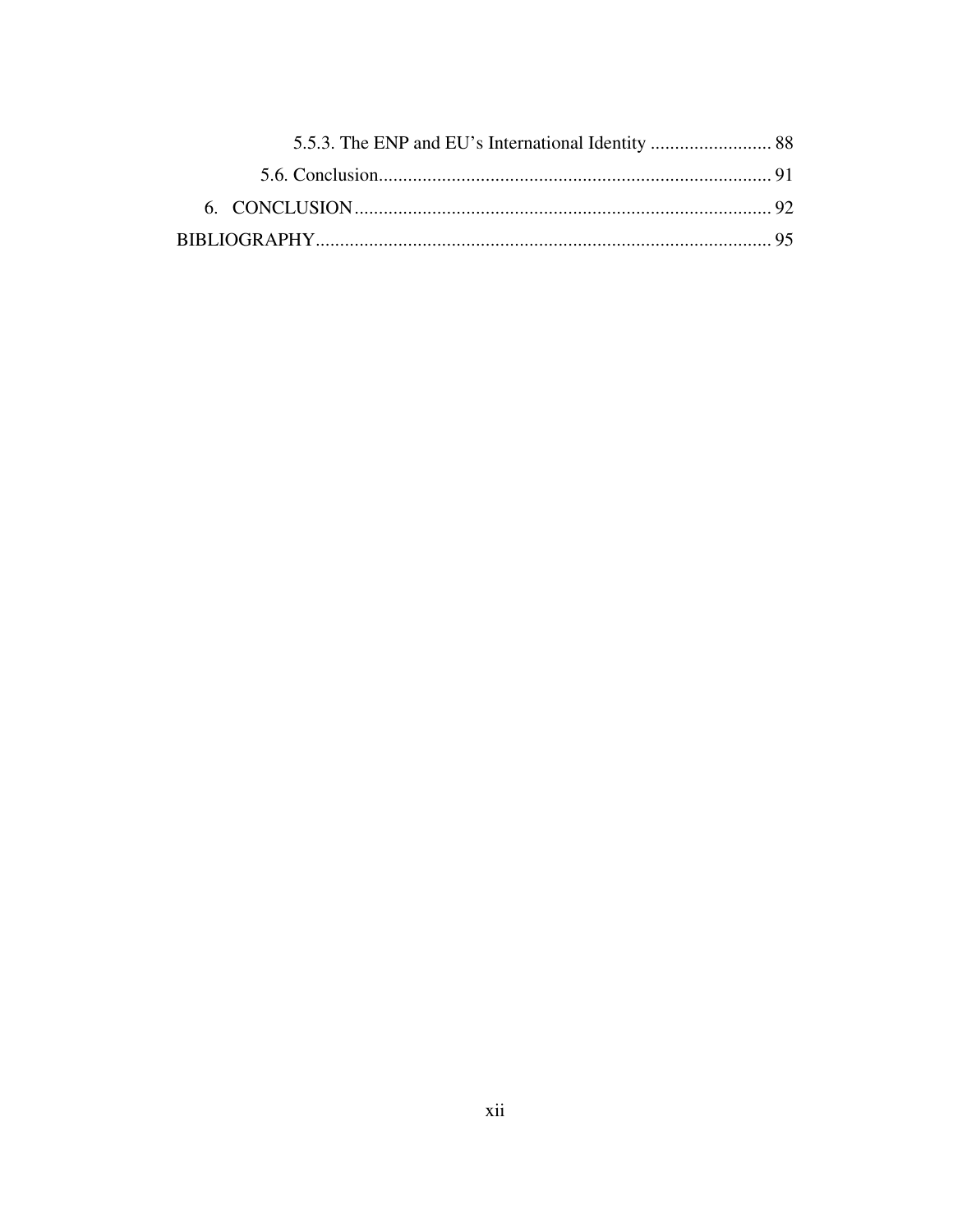## **LIST OF TABLES**

|--|--|--|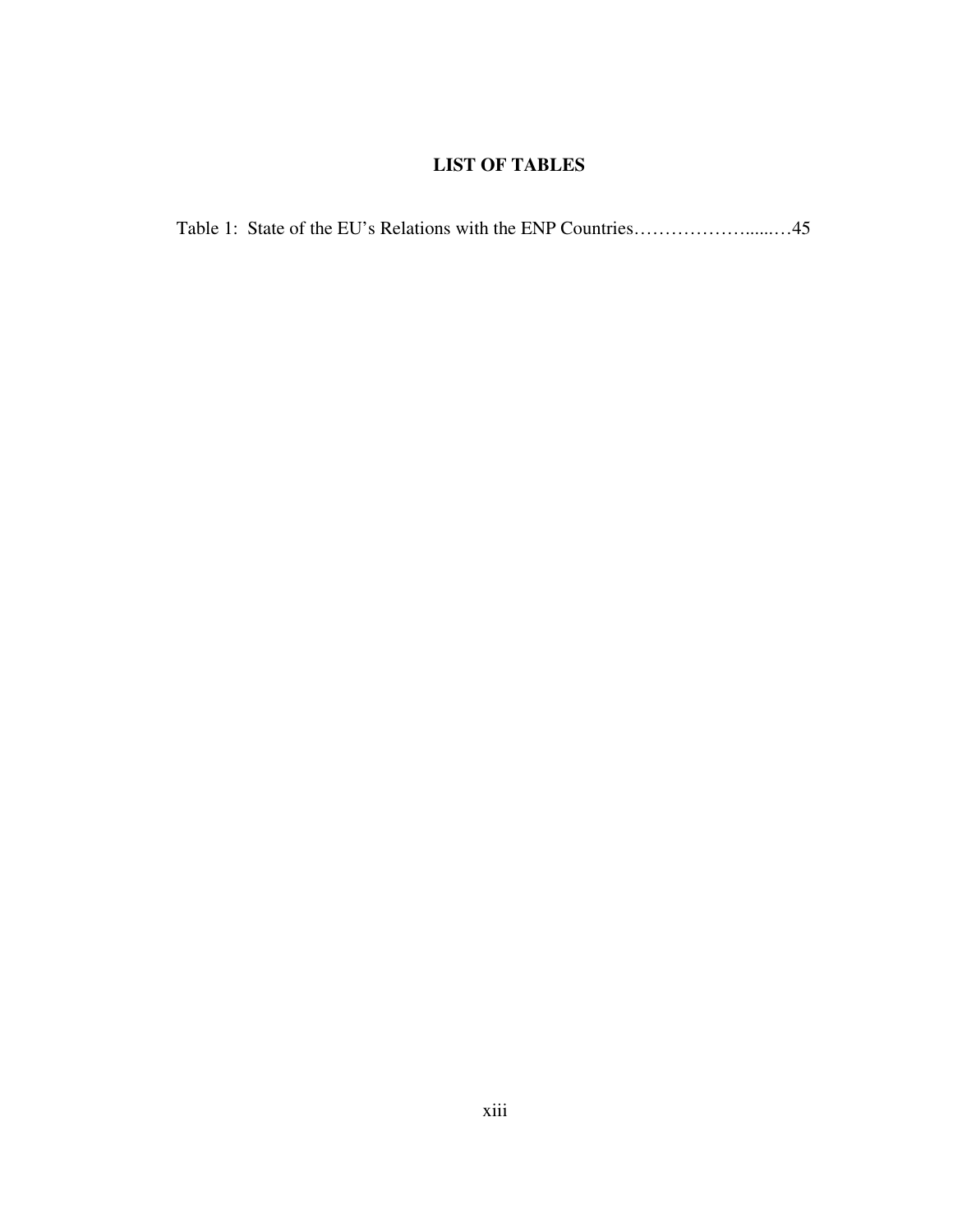# **LIST OF MAPS**

|--|--|--|--|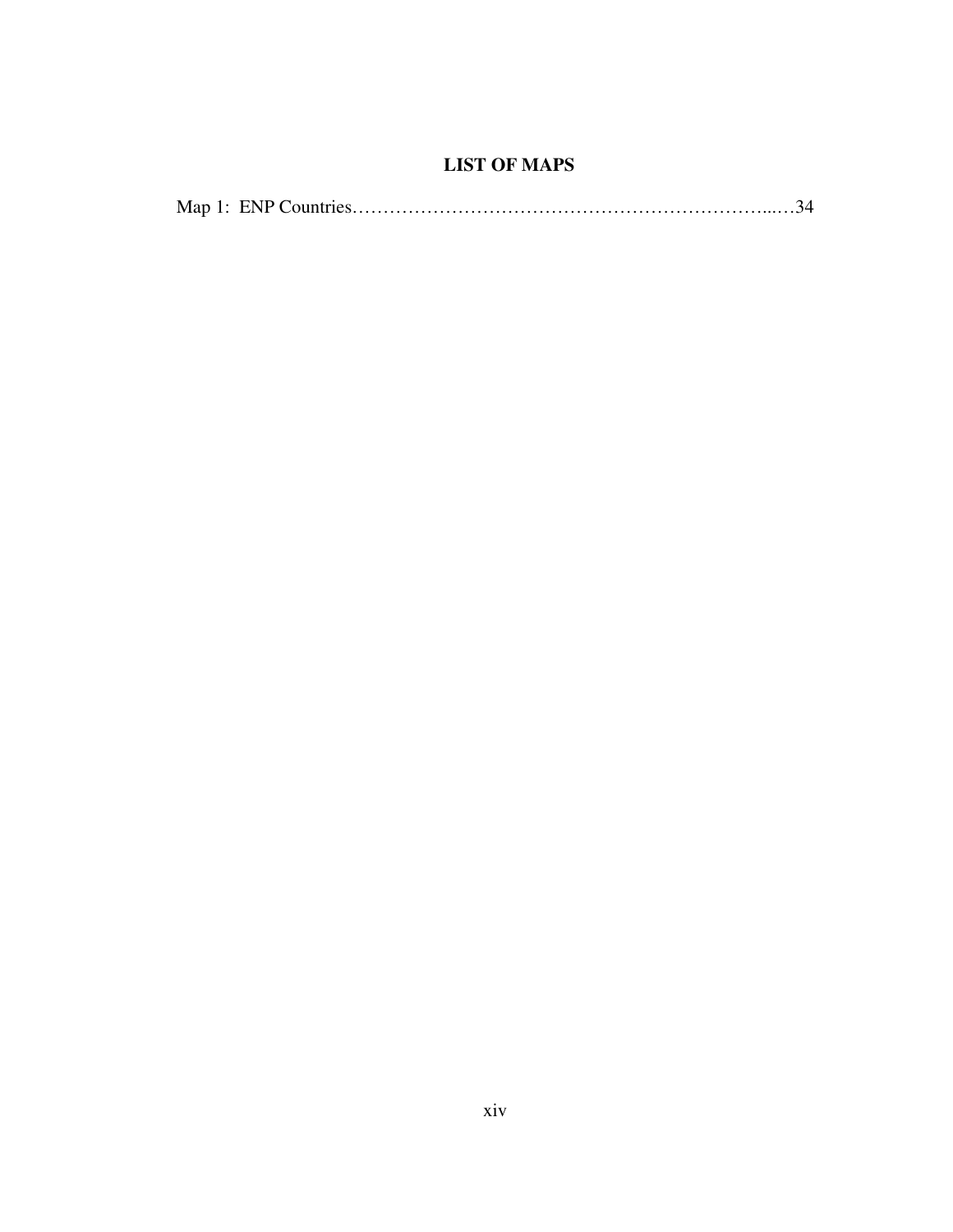## **LIST OF ABBREVATIONS**

| AP           | <b>Accession Partnership</b>                                    |
|--------------|-----------------------------------------------------------------|
| <b>BEAC</b>  | <b>Barents-Euro Arctic Council</b>                              |
| <b>BSEC</b>  | <b>Black Sea Economic Cooperation</b>                           |
| <b>CARDS</b> | <b>Community Assistance for Reconstruction, Development and</b> |
|              | <b>Stabilization</b>                                            |
| <b>CBSS</b>  | <b>Council of Baltic Sea States</b>                             |
| <b>CEEC</b>  | <b>Central and Eastern European Countries</b>                   |
| <b>CEI</b>   | <b>Central European Initiative</b>                              |
| <b>CFSP</b>  | <b>Common Foreign and Security Policy</b>                       |
| <b>DG</b>    | <b>Directorate General</b>                                      |
| EC           | <b>European Community</b>                                       |
| <b>EEA</b>   | <b>European Economic Area</b>                                   |
| <b>EFTA</b>  | <b>European Free Trade Area</b>                                 |
| <b>EIB</b>   | <b>European Investment Bank</b>                                 |
| <b>EMP</b>   | <b>Euro-Mediterranean Policy</b>                                |
| <b>ENP</b>   | <b>European Neighborhood Policy</b>                             |
| <b>ENPI</b>  | <b>European Neighborhood Policy Instrument</b>                  |
| <b>ESDP</b>  | <b>European Security Defense Policy</b>                         |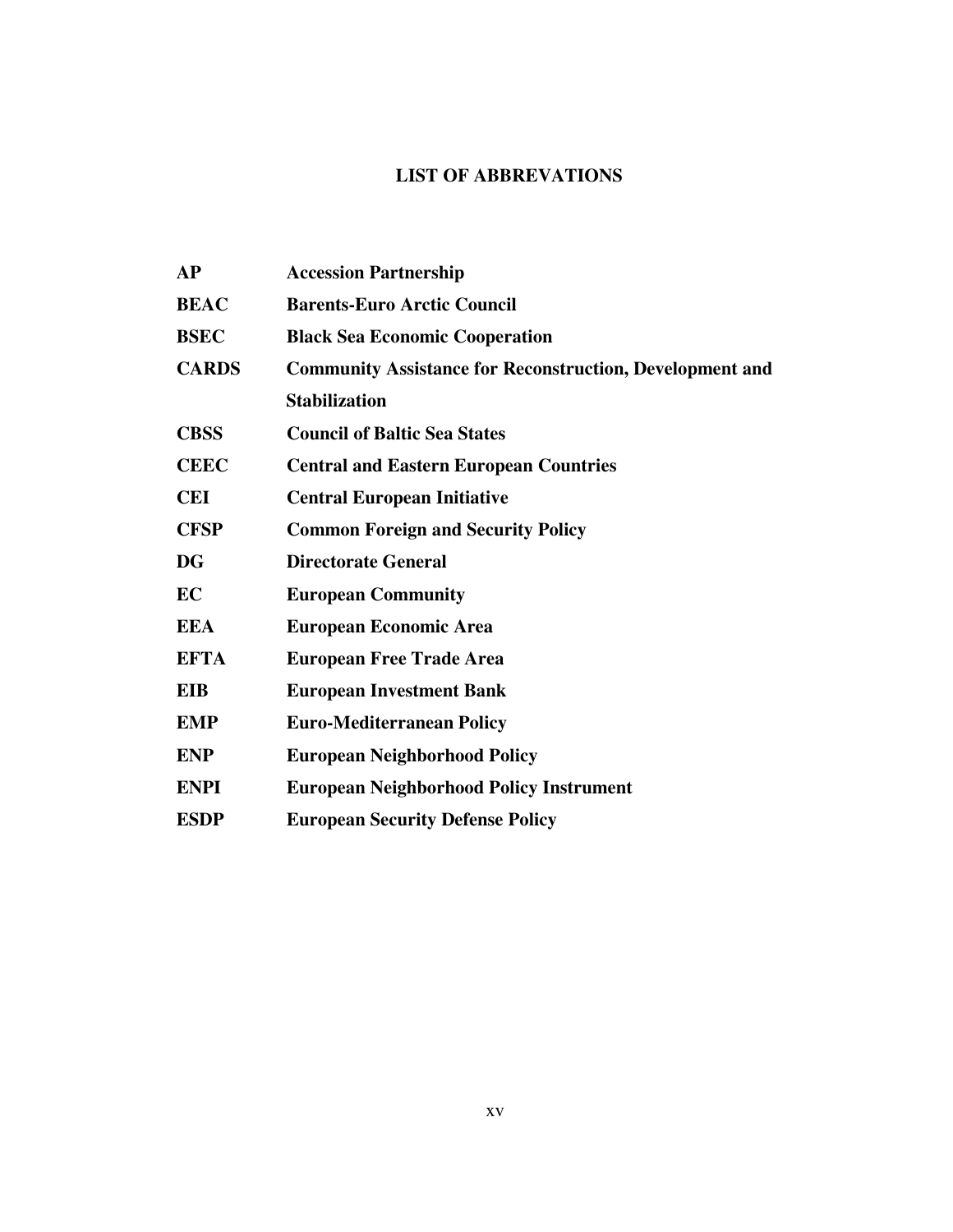| <b>European Union</b>                                                   |
|-------------------------------------------------------------------------|
| <b>General Affairs Council</b>                                          |
| <b>INTERREG</b> Interregional Cooperation                               |
| <b>Justice and Home Affairs</b>                                         |
| <b>Mediterranean Assistance Programme of the EU</b>                     |
| <b>Northern Dimension</b>                                               |
| <b>Organization for Security and Cooperation in Europe</b>              |
| <b>Partnership and Cooperation Agreement</b>                            |
| <b>Coordinated Support for the Restructuring of Economies of Poland</b> |
| and Hungary                                                             |
| <b>Technical Assistance to the Commonwealth of Independent States</b>   |
| <b>Treaty on European Union</b>                                         |
| <b>United Nations</b>                                                   |
| <b>Western European Union</b>                                           |
| <b>Western Newly Independent States</b>                                 |
|                                                                         |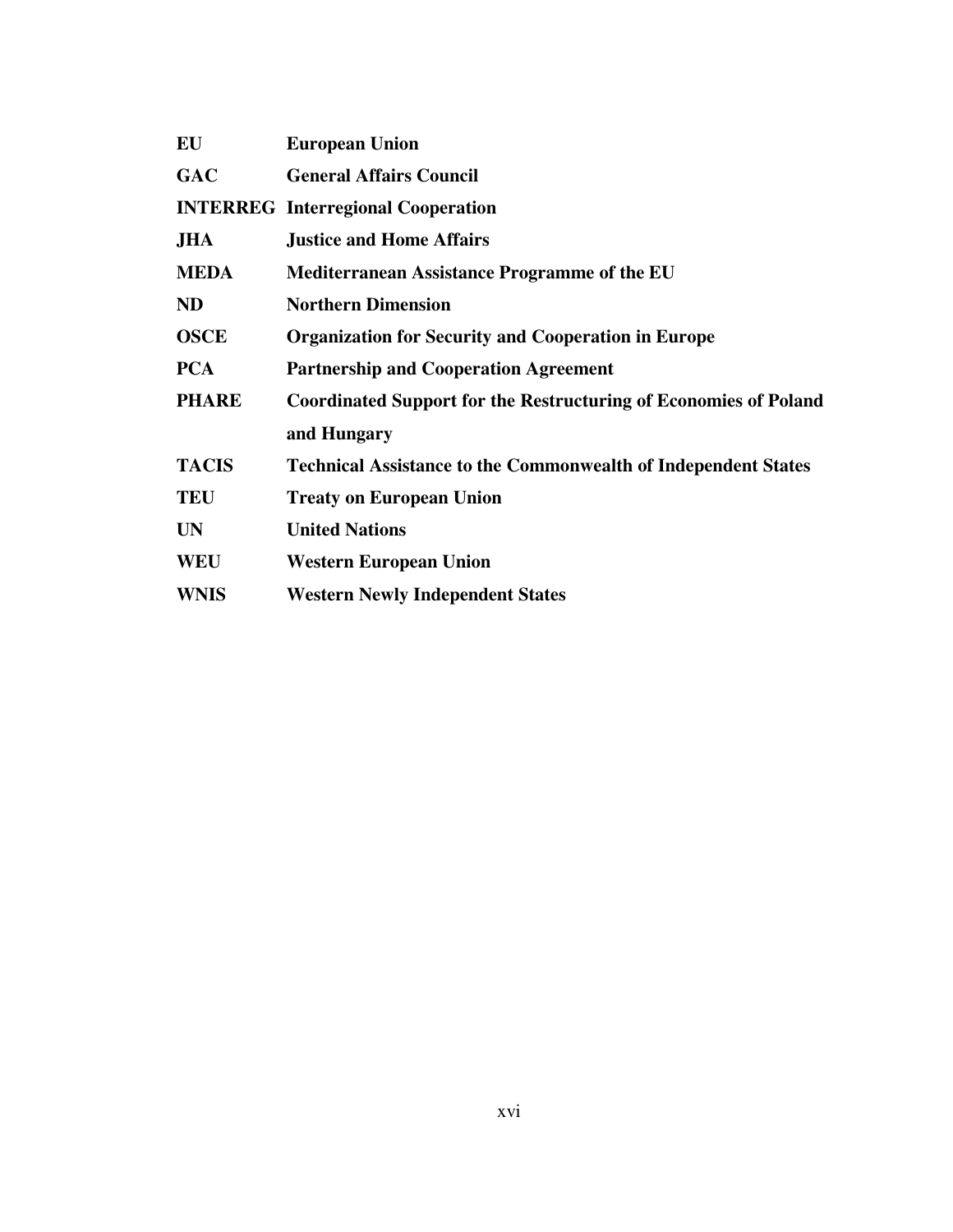### **CHAPTER 1**

### **INTRODUCTION**

 Since the collapse of the Soviet Union in 1991, the European Union (EU) has focused its attention on moving the Central and Eastern European Countries  $(CEEC)^1$ towards democracy and the market economy, which culminated in the accession of these countries to the European Union on May 1, 2004. Each enlargement has an external dimension and the Fifth Enlargement of 2004 is no exception to this rule. However, the Fifth Enlargement revealed one particular characteristic with respect to the previous ones in that the importance of the EU's relations increased with proximity, which led to debates about relations with countries and regions beyond the new borders of the EU. Hitherto the EU used mainly two approaches towards these countries: regionalization and integration.<sup>2</sup> The regional cooperation schemes have proved to be of limited value in producing substantial reform on the periphery of the Union. Partnership and Cooperation Agreements (PCAs) with the post-Soviet states<sup>3</sup> on the one hand and Euro-Med agreements with the countries of the Barcelona  $Process<sup>4</sup>$  on the other, have failed to realize the Union's objectives in terms of the economic and political transformation of these countries.

 The enlargement, on the other hand, has been the most important foreign policy tool in the hands of the Union, particularly in the transformation of the CEECs in the last fifteen years. However, there is a conviction in EU circles that future widening is not possible without risking the integration process which the European countries have

<sup>&</sup>lt;sup>1</sup> Poland , Hungary, Czech Republic, Slovakia, Slovenia, Latvia, Lithonia, and Estonia.

<sup>&</sup>lt;sup>2</sup> Antonio Missiroli, 'The EU and Its Changing Neighborhood: Stabilization, Integration, Partnership' in Roland Dannreuther (ed.), *European Union Foreign and Security Policy: Towards a Neighborhood Strategy*, (New York: Routledge, 2004), p.12.

<sup>&</sup>lt;sup>3</sup> The Russian Federation, Ukraine, Moldova, Belarus, Georgia, Armenia, Azerbaijan, Kazakhstan, Kyrgyzstan, Uzbekistan, Tajikistan and Turkmenistan.

<sup>4</sup> Cyprus, Malta, Turkey, Algeria, Egypt, Israel, Morocco, Syria, Tunisia, Jordan and the Palestinian Authority.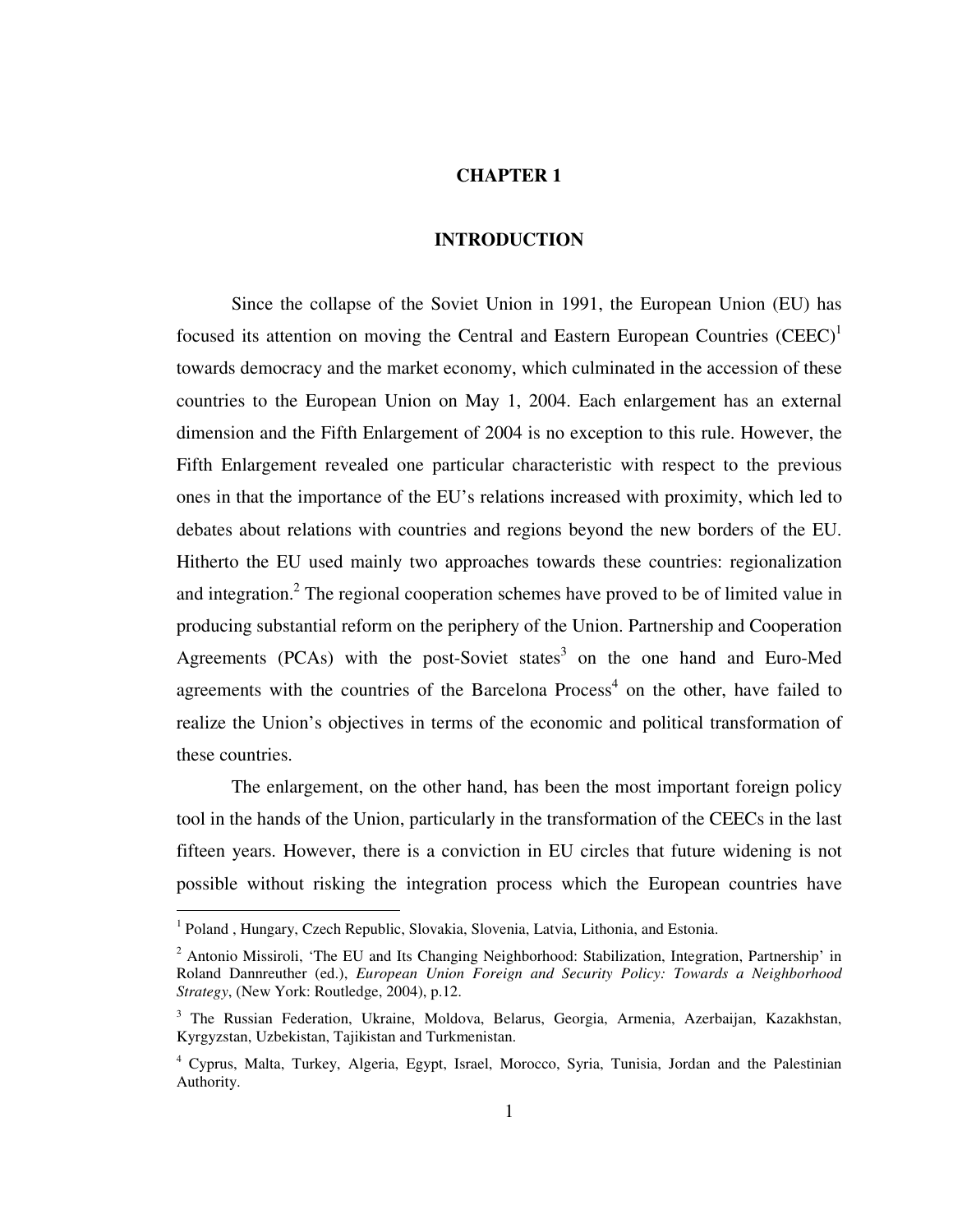developed in the last fifty years. In addition to this internal consideration, the new neighbors of the EU, which have already declared their membership ambitions, are the countries which the EU perceives it cannot integrate in the foreseeable future because of their social, economic and political underdevelopment. In response to these realities, the Union developed the European Neighborhood Policy (ENP).

 The ENP can be regarded as an initiative to give new impetus to the Union's Common Foreign and Security Policy  $(CFSP)$ .<sup>5</sup> It can also be examined in terms of its effect on the relations between the EU on the one side and each neighbor on the other side. $6$  Or it can be taken as a means to extend the governance of the EU to the regions beyond its borders.<sup>7</sup> It can also be examined in terms of its effect on the nature and extent of the borders of the EU, which have connotations for the identity of the EU. $8$ 

 Geopolitical perceptions of the EU expressed within the context of the ENP reveal some discrepancies between the official rhetoric and the actual planning. The ENP can be conceived as means of creating a 'ring of states' in the EU's close geographical proximity for both protecting the EU and enhance its influence over those countries. The world system approach can provide important insides to develop a theoretical look to the ENP. Theorists of the world system theory argue that world politics takes place in the context of a world set shaped by global capitalism. One key

<sup>&</sup>lt;sup>5</sup> Judy Batt, Dov Lynch, Antonio Missiroli, Martin Ortega and Dimitrios Triantaphyllou (eds.), Partners and Neighbors: A CFSP for a Wider Europe, *Chaillot Paper*, No. 64, September 2003.

<sup>6</sup> Roberto Aliboni, 'The Geopolitical Implications of the European Neighborhood Policy', *European Foreign Affairs Review,* No. 10, 2006; Michael Leigh, 'The EU's Neighborhood Policy' in E. Brimmer and Stefan Fröhlich (eds.), *The Strategic Implications of European Union Enlargement* , (Washington: Center for Transatlantic Relations, 2005); Esra Uyar, 'Yeni Komşuluk Politikası'nın Avrupa Birliği-Rusya İlişkilerine Etkisi', *Akademik Ara*ş*tırmalar Dergisi*, No..3, 2004–2005.

<sup>7</sup> Sandra Lavenex, 'EU External Governance in 'Wider Europe'', *Journal of European Public Policy*, Vol.11, No.4, August 2004.

<sup>&</sup>lt;sup>8</sup> Stephan Stetter, 'Theorizing the European Neighborhood Policy: Debordering and Rebordering the Mediterranean', *EUI Working Papers*, No. 2005/34; Holm Ula, 'EU's Neighborhood Policy: A Question of Space and Security', *DIIS Working Paper*, No. 22, 2005; Eiki Berg and Piret Ehin, 'What kind of border Regime is in the Making?', *Cooperation and Conflict* , Vol.41, 2006. Michael Emerson, 'The European Neighborhood Policy: Strategy or Placebo?', *CEPS Working Documents*, No. 215, November 2004.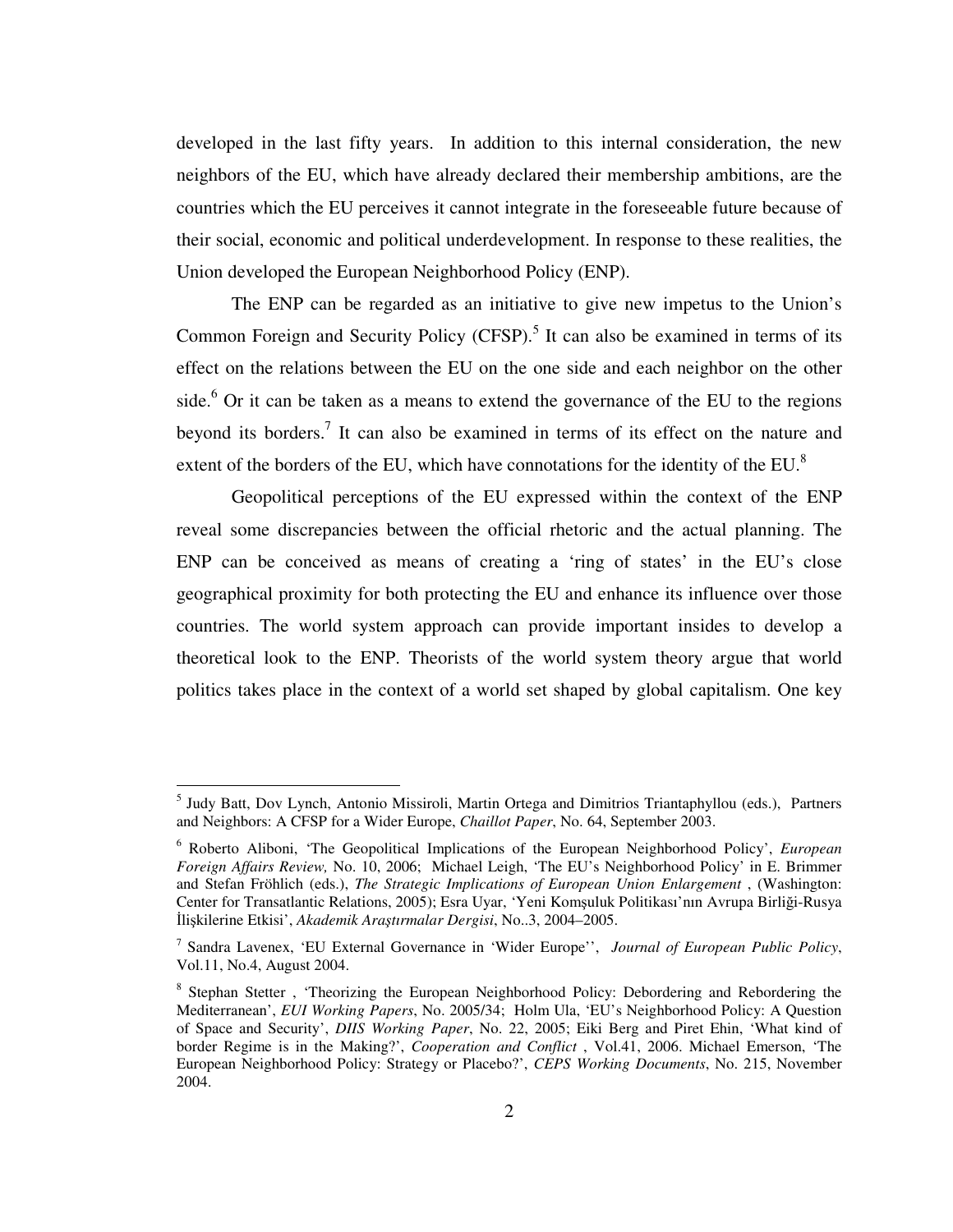aspect of the world system is the exploitative division between the rich and the poor, the former prospering at the expense of the later.<sup>9</sup>

According to the world system approach as developed by the major contributions of Immanuel Wallerstein under the Neo-Marxist tradition of thought outlines three categories to explain the domination and production relations in the modern world systems which are core, periphery and semi-periphery.<sup>10</sup> The core is characterized by democratic governments, high labor wages, raw material imports, manufactured goods exports, high investment facilities and welfare services. The semi-periphery has authoritarian governments, an economy exporting mature manufactures and raw materials and importing manufactures and raw materials, low wages and welfare services. Finally the main features of the periphery are non-democratic governments, raw material exports, manufacture imports, and no welfare services.<sup>11</sup> These asymmetrical categories are differentiated from each other with regard to three structural aspects: distribution of wealth reflected by an uneven development; a relationship characterized by economic dependency relations; and inequality in the political sphere. The core-periphery structure is principally reproduced as a result of unequal economic exchange relations.<sup>12</sup>

 It has to be noted that the members of these three categories may change over time. Upward and downward mobility is possible to some extent. Upward mobility means development and brings reorganization between the rising state and the world economy. The opposite is true in the case of downward mobility. However, cases of mobility among these three categories are exceptional.<sup>13</sup> From a world system perspective the EU is a regional centre (core) dominating the periphery in the east and

<sup>&</sup>lt;sup>9</sup> Steve Hobden and Richard Wyn Jones, 'World System Theory' in John Baylis and Steve Smith (eds.), *The Globalization of World Politics*, (New York: Oxford University Pres, 1997), pp. 126, 134.

<sup>&</sup>lt;sup>10</sup> Andreas Marchetti, 'The European Neighborhood Policy: Foreign policy at the EU's Periphery', *Discussion Paper Centre for European Integration Studies*, C158, 2006, p.17.

<sup>11</sup> Hobden and Johns, *op. cit*. p. 134.

<sup>&</sup>lt;sup>12</sup> Frank F. Klink, 'Rationalizing Core-Periphery Relations: The Analytical Foundations of Structural Inequality in World Politics', *International Studies Quarterly*, Vol.34, No.2, 1990, p.184.

<sup>13</sup> M. Fatih Tayfur, *Semiperipherial Development and Foreign Policy: the Cases of Greece and Spain*, (Burlington: Ashgate Publishing Company, 2003), p.9.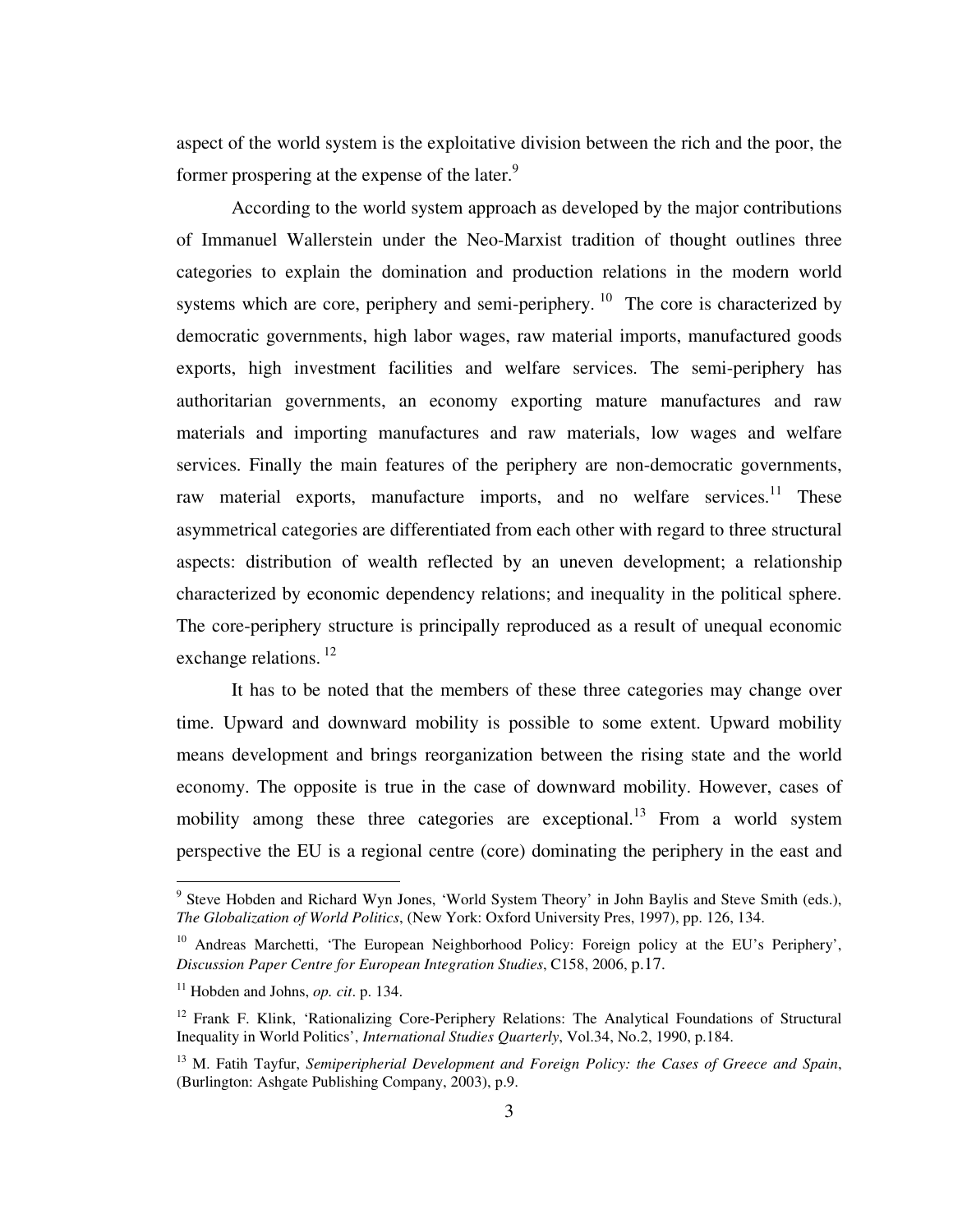south and the ENP area appears as a buffer zone (semi periphery) between the core and the periphery. However, the basic assumptions of the world system theory receive some criticisms. Firstly, despite the universality claims of the world system theory for universality, it is primarily built on economic explanations. The world economy is said to be shaping all variables; however, its impact on realities are limited. Secondly, as assumed by the world system theory the periphery is dominated by the centre for the maintenance of its supremacy.<sup>14</sup>

 However, this supremacy is increasingly challenged by the rise of globalization in the post-bipolar world and expansion of interdependencies among and within the core and periphery. The relationship between the core and the periphery is not unidirectional but a kind of mutual interaction. The periphery exerts its own influence over the core just as the core is influential over the periphery. This interaction is particularly observable in the security field. Therefore, the relationship between center and periphery is not only interdependent but also asymmetric. This asymmetrical interdependence is produced by the unequal levels of development in the political and economic lives of the core and periphery countries. From a conventional world-system theory the EU-led transformation of the ENP area to semi-periphery zone between the core and periphery would not end the exploitative relations outside the core but transform it to a new level. But as suggested by Marchetti it is possible to adopt a positive look. Hence, transforming the ENP area into semi-periphery is not a win-loose situation, but a winwin case especially in the medium term. The ENP countries have the chance to benefit from being semi-periphery and enjoy a certain space for autonomous action. Even the periphery may gain from this process and consolidate more stable political and economic structures within them.<sup>15</sup> This thesis also agrees that the transition of the ENP area into semiperiphery would be basically a positive process for all participants. However, realization of this vision is doubtful as the ENP suffers from serious

<sup>14</sup> Marchetti, *op. cit*., pp. 16-17.

<sup>15</sup> Marchetti, *op. cit*., p.18.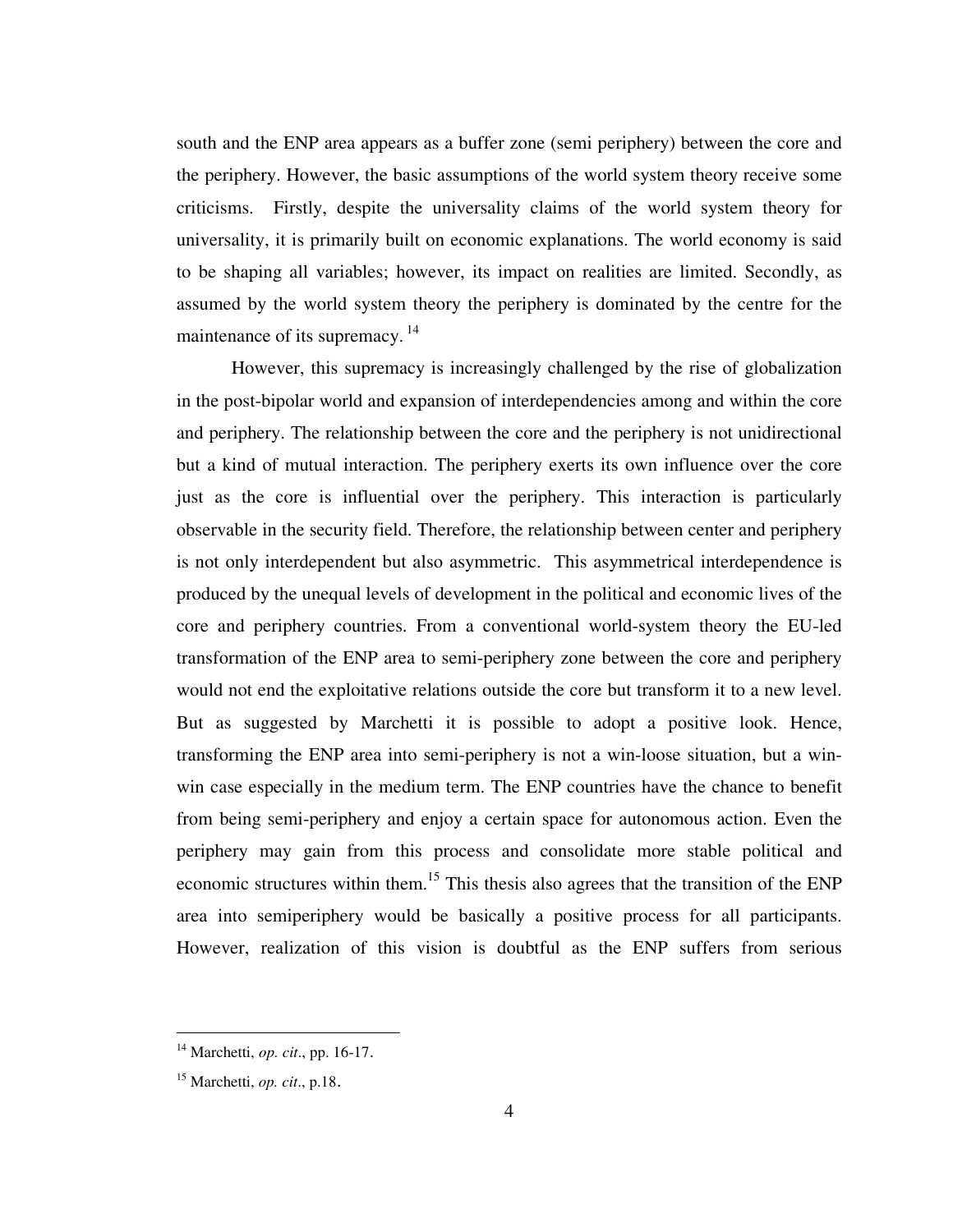limitations in its substance and instruments. The details of this argument will be provided in the subsequent chapters of this work.

This thesis focuses on whether the ENP as a new instrument will be adequate and effective in realizing its original aspirations. The ENP has been developed to be an alternative to membership. In this vein, the EU offers the countries of the Southern Mediterranean, the Southern Caucasus and Eastern Europe integration to the single market, increased financial and technical aid, and cross-border cooperation in exchange for reforms bringing them closer to the Union's political and economic models. However, these adjustments have been presented as a substitute for membership. It will be argued in this thesis that the ENP has such serious limitations in terms of its formulation, institutions, and its incentives that it will fail to realize its original aspiration. In addition to this, it seems that, while proposing an alternative to membership in the form of ENP, the EU has made use of its experiences in the previous policies directed towards the neighbors such as the European Economic Area (EEA), the Northern Dimension (ND) and the Barcelona Process. Moreover, the ENP has, to a large extent, been inspired by the methodology of the Eastern Enlargement. The ENP, then, has been based upon the rationales and innovative dimensions of these policies. However, these dimensions were either imperfectly incorporated into the ENP or they were already problematic in the implementation of these policies themselves.

 These arguments will be substantiated through answering the following questions:

- Will the ENP as an instrument be adequate and effective in realizing its original aspirations?
- What are the motives of the EU in proposing the ENP?
- In what ways does the ENP draw on previous EU policies?
- What is the methodology of the ENP?
- Are the incentives within the ENP attractive enough to induce reforms in the neighboring countries?
- Will the ENP as an instrument be adequate and effective in realizing its original aspirations?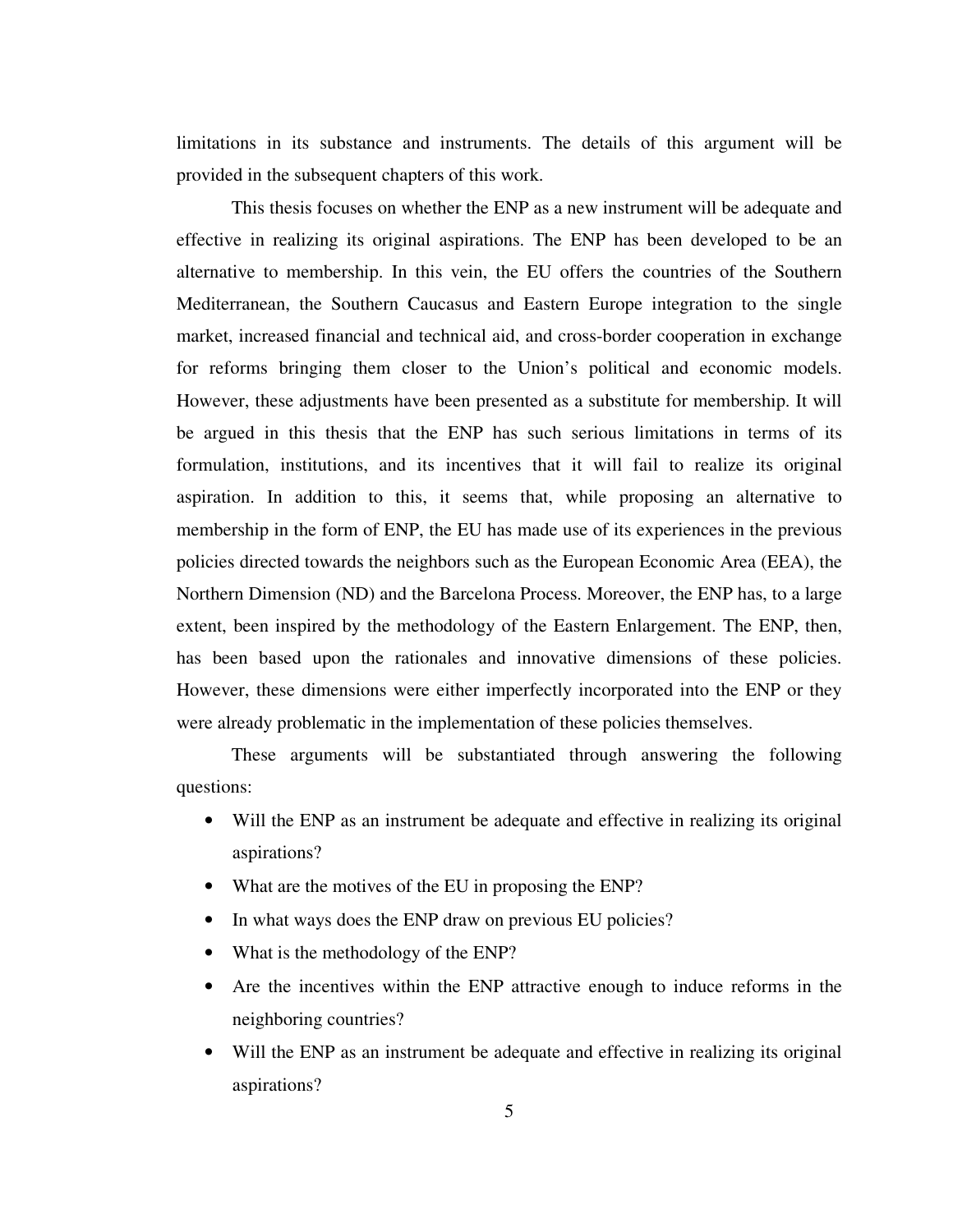• Finally, what will be the impact of the ENP on the actorness and the international identity of the EU?

### **1.1. Structure of the Thesis:**

 $\overline{a}$ 

In order to clarify these arguments the thesis has been divided into four chapters. The first chapter aims to introduce the evolution of the neighborhood policy. While examining the developments of the EU's new policy over the recent years, the motives of the EU to propose the ENP will be introduced. Moreover, the EU made use of its experiences in its earlier policies when proposing an alternative to membership in the form of the ENP. These policies had some innovative aspects to meet the challenges of their respective geographical regions, including the egalitarian aspirations and the blurring of borderlines in the ND, and the level of market integration in the EEA. The EU made use of its experiences in those policies when proposing an alternative to membership in the form of the ENP. However, the peculiar elements of these policies have been imperfectly incorporated into the ENP to the extent that the latter falls short of living up to the policies it was modeled on. Then the objectives of the EU to propose the policy and the geographical coverage and the motives of the EU to bring these countries under the same heading will be introduced. The chapter will conclude with introducing the main points of the Commission documents, the Wider Europe document and the Strategy Paper.

 The second chapter presents the main components of the ENP. It will be shown that within the framework of the ENP there are limitations which will cause the policy to fall short of its intended goals.<sup>16</sup> These deficiencies include insufficient incentives, the inability of the EU to give its partners equal status in the process, and its institutional weaknesses. In this chapter it will be stated that, contrary to the EU's claims, the ENP does not offer real integration into the EU. In addition, the methodology of the EU will

<sup>&</sup>lt;sup>16</sup> Gabriela Carmen Pascariu, 'The European Neighborhood Policy Between Global Approach and Eastern Perspective', 2006, p.1, Available at http//www.cse.vaic.ro/Fisiere, Accessed on 28 October 2006.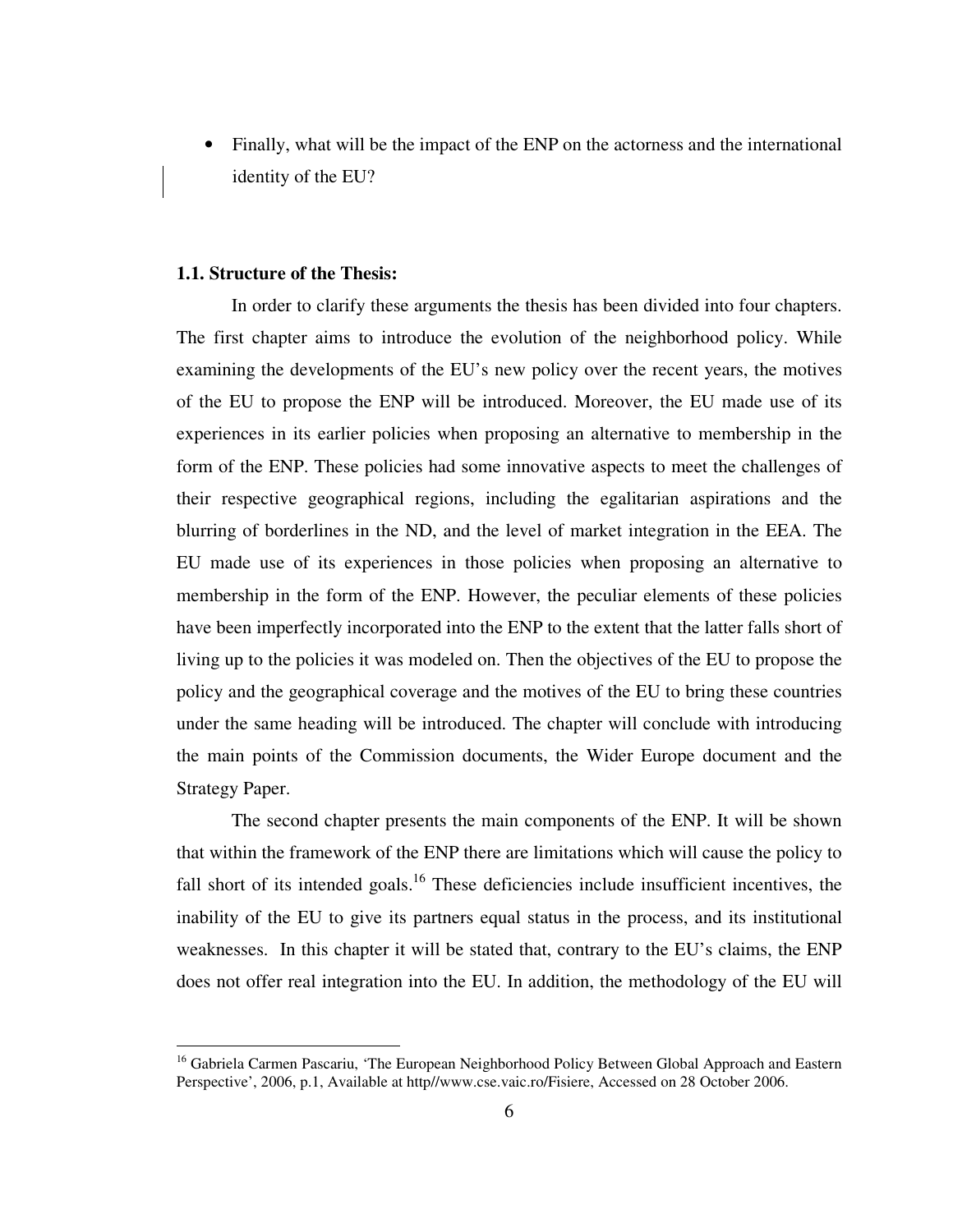also be presented. The chapter will conclude with the added value of the ENP and its future prospect of success.

 The third chapter deals principally with the relationship with the enlargement and the ENP. In this chapter the relationship between the enlargement and the ENP will be explained in detail. Enlargement is, in addition to being the most important motivation for the development of the ENP, also important in providing the main source of methodology to the ENP. The methodology of the ENP has similarities with the preaccession strategy of the recent enlargement. This policy shows significant borrowings form the enlargement institutions, from action plans, regular reports and conditionality, to differentiation and progressivity. In addition, the newcomers also affected the EU to propose a new policy towards these countries.

 The fourth chapter connects the argument made in the first and second chapters to the European foreign policy system. In this chapter, the ENP's place in the Union's pillared structure will be discussed and it will be argued that it is an inter-pillar policy. The main focus of the chapter will be on the effects of the ENP on the actorness of the EU and its impact on the EU's international identity. It will finally be argued that the EU could be an actor in the formulation of the ENP, and that it possesses the characteristics of a 'regional hegemon' in its neighborhood.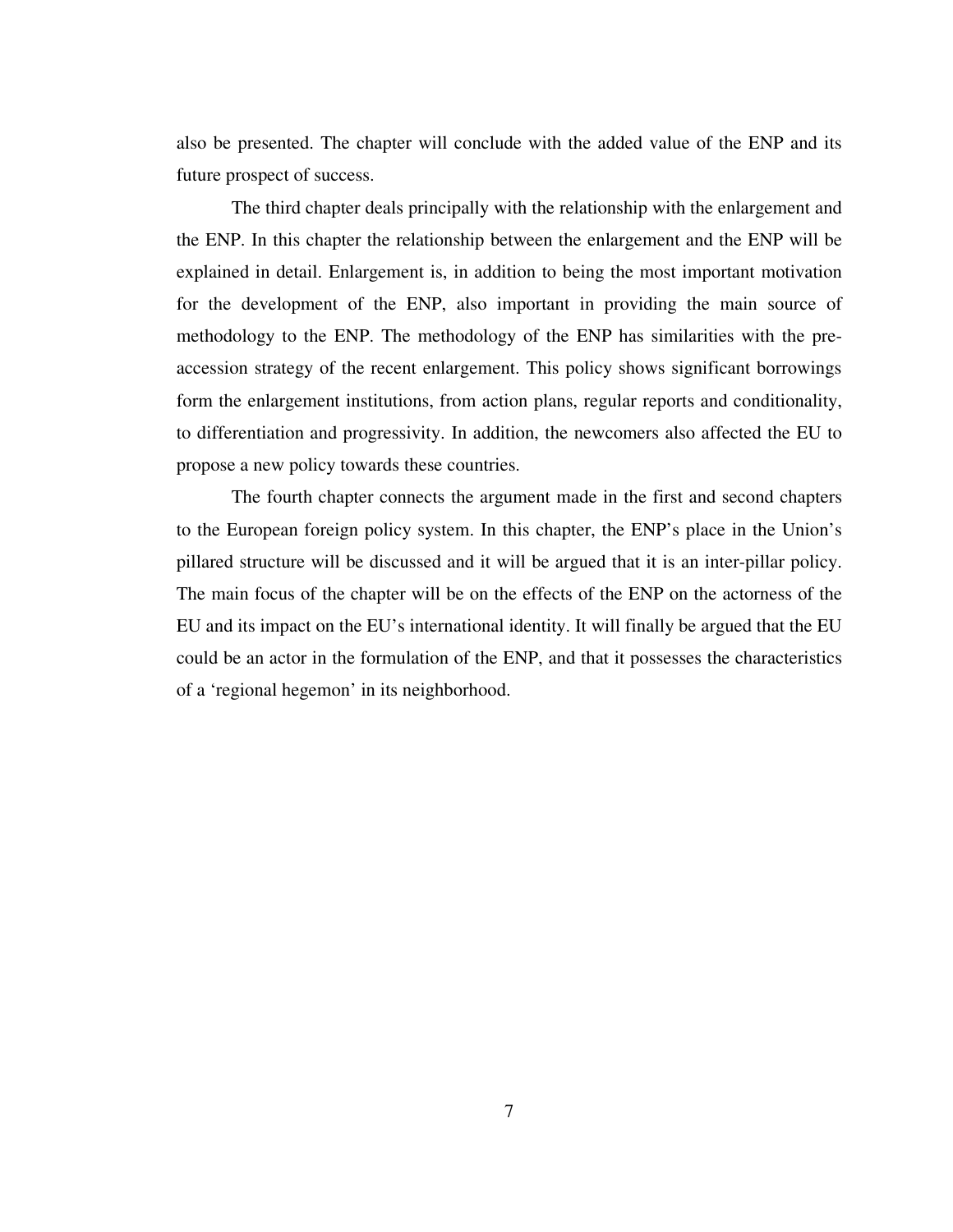#### **CHAPTER 2**

### **EVOLUTION OF THE EUROPEAN NEIGHBORHOOD POLICY**

 This chapter aims to introduce the evolution of the neighborhood policy. While examining the developments of the EU's new policy over the recent years, the motives of the EU to propose the ENP will be introduced. Moreover, the ENP is not the first attempt of the EU to find an alternative to membership. Previously, the EU had established cooperation models and policies to bring the neighbors closer to the EU without enabling them to take part in its institutional structures, such as the Northern Dimension (ND) and the European Economic Area (EEA). These policies will be elaborated as models for the ENP. It will be argued that these policies had innovative aspects to meet the challenges of their respective geographical regions, including the egalitarian aspirations and the blurring of borderlines in the ND, and the level of market integration in the EEA. The EU has made use of its experiences in those policies when proposing an alternative to membership in the form of the ENP. However, the peculiar elements of these policies have been imperfectly incorporated into the ENP to the extent that the ENP falls short of living up to the policies it was modeled on. Then the objectives of the EU to propose the policy and the geographical coverage of the policy will be given, as well as the reason why the EU has categorized the countries so different form each other under a single framework will be introduced. In addition, the motives of the EU to propose the policy will be clarified. The chapter will conclude with introducing the main points of the Wider Europe and Strategy Paper documents of the Commission.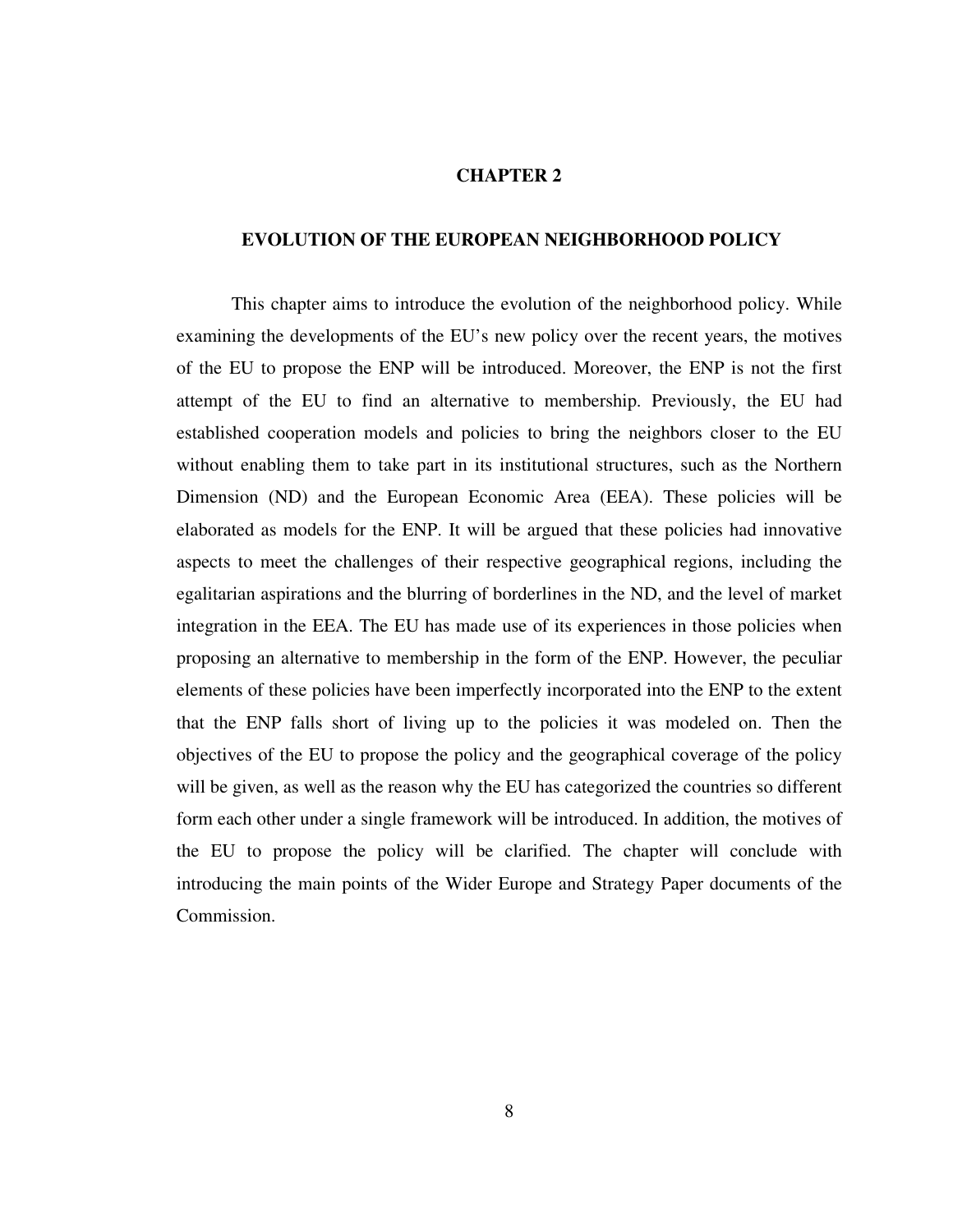### **2.1 Motives of the EU:**

 The ENP has been developed as a 'gradual and cooperative' policy towards its own neighboring area.<sup>1</sup> The first and foremost reason for the EU to come up with such a policy at this stage of its integration process is the Eastern Enlargement. The second reason is the security considerations of the EU. There is the recognition on the part of the EU that its security is indispensable in the developments in its close geographical proximity. Through exporting the governance beyond its borders, the EU attempts to prevent developments in its neighborhood that will negatively affect its security and prosperity. $^{2}$  The third reason is the relative failure of the previous policies.

### **2.1.1. Enlargement:**

Since the very beginning of the discussions about the Wider Europe in 2000, it can be seen that the forthcoming enlargement has become the driving motive behind the establishment of the policy. The enlargement and the carrot of membership were the most important foreign policy tools in the hands of the EU to exert influence on the countries beyond its borders. After the 2004 enlargement, the EU has reached the point where the promise of membership was no longer sustainable, both for internal and external reasons. As Wallace has stated, the EU is now in a position such that continuing to enlarge would threaten the cohesion to the extent that the solidarity, shared decision making, common prosperity and security would cease to exist.<sup>3</sup> Romano Prodi has also said that, 'we cannot go on enlarging forever. We cannot water down the European political project and turn the EU into just a free trade area on a continental scale.<sup>4</sup> It is clear that after the 2004 enlargement, there is a conviction in the EU that further

<sup>&</sup>lt;sup>1</sup> Rosa Balfour and Rotta Alessandro, 'Beyond Enlargement: the European Neighborhood Policy and Its Tools', *The International Spectator*, Vol.40, No.1, 2005, p.8.

<sup>2</sup> Marchetti, *op.cit*., p.4.

<sup>3</sup> William Wallace, 'Looking after the Neighbors: Responsibilities for the EU-25', *Notre Europe Policy Paper*, No.4, July 2003, p.1.

<sup>4</sup> Romano Prodi, 'Wider Europe - A Proximity Policy as the Key to Stability*'*, *Speech delivered at: Peace, Security and Stability-International Dialogue and the Role of the EU'*, Sixth ECSA-World Conference, Jean Monnet Project, 5-6 December, Brussels, 2002**.**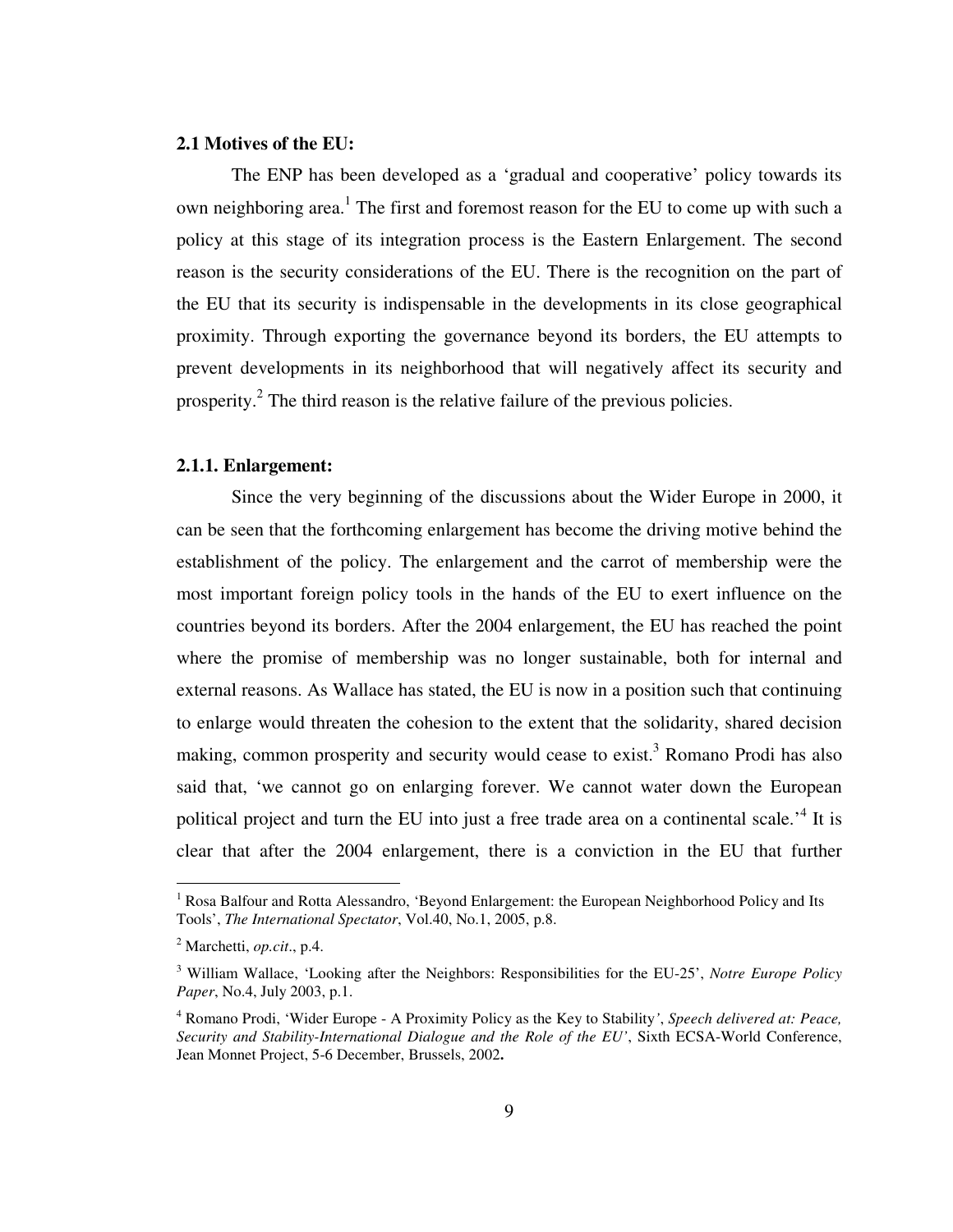enlargement would threaten the dynamics of integration. Therefore, the EU proposed a policy that would constitute an alternative to enlargement towards the countries which have strategic interest for the Union. However, the eventual EU membership made it easier for the accession countries to bear the constant EU intervention to their domestic and foreign policies. It is questionable whether the offer of inclusion through a stake in internal market and cross-border cooperation in the ENP will create a similar dynamic with respect to its neighbors.

 The external reason is related to the neighbors themselves. The EU is very unlikely to offer future membership to the ENP countries which are located around the enlarged Union. These countries, east of the EU, are too economically and politically underdeveloped to qualify for membership to the  $EU<sup>5</sup>$  For southern neighbors membership is out of the question because these countries are not European. These internal and external considerations led the Union to try to develop a policy which meets the needs and expectations of the neighbors so that they would not be driven to apply for membership.

 Moreover, after the 'Big Bang' enlargement in 2004, the Union has become increasingly concerned with the exclusionary effects of enlargement and creating new dividing lines in Europe. The ENP has been proposed to avoid such divisions in the post-enlargement period. In the official documents, the EU has paid special attention to this point since the beginning. In the Strategy Paper it is stated that:

> To share the benefits of the EU's enlargement with neighboring countries in strengthening stability, security and well-being for all concerned, and hence prevent the emergence of new dividing lines between the enlarged EU and its neighbors.<sup>6</sup>

<sup>&</sup>lt;sup>5</sup> Hishi Haukkala, 'A Hole in the Wall? Dimensionalism and the EU's "New Neighborhood Policy"', *UPI Working Papers*, No.41, 2003, p.2.

<sup>6</sup> European Commission, *'European Neighborhood: Policy Strategy Paper*', COM 373 Final, Brussels, May 2004, p.2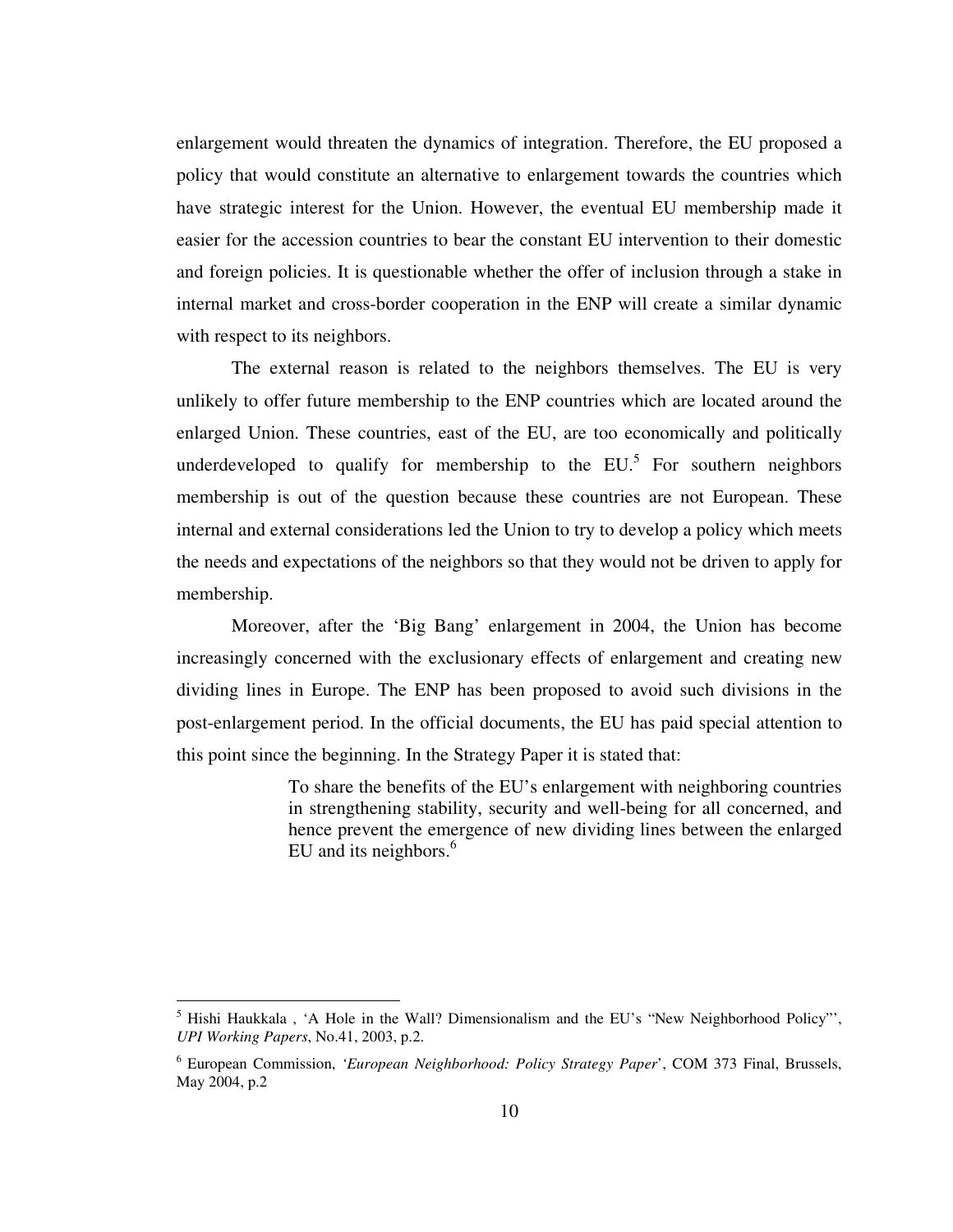#### **2.1.2 The Security Concerns**:

The recognition that it is not possible to wall off instability behind ever tighter borders has compelled the Union to make a choice: whether to export stability and security to its near neighbors, or risk importing instability from them.<sup>7</sup> The EU is surrounded by neighbors with whom there is a considerable gap in terms of economic development, political structures and societal stability. These regions face epidemics, ethnic tensions, environmental degradation, widespread international crime and terrorism all connected with each other. $<sup>8</sup>$  The spillover of instability from the Balkans in</sup> 1999, during the Kosovo crises, for example, brought home the consequences of being close to turbulent regions for the EU. Thus the proximity of these countries has produced a siege mentality in the Union. To provide its own security the EU is trying to extend the security zone beyond its borders by way of ENP**.** The security implications of the neighbors of the EU and extension the zone of security around Europe have been also underlined in the European Security Strategy:

> The reunification of Europe and the integration of acceding states will increase our security but they also bring Europe closer to troubled areas. Our task is to promote a ring of well governed countries to the east of the EU and on the borders of the Mediterranean with whom we can enjoy close and cooperative relations.<sup>9</sup>

This understanding also highly affected the ENP. There is an understanding in the EU that its security is closely interdependent with the security and stability in its close geographical proximity. The EU can not provide its security through just hardening its borders as the new security threats in the post-cold war era are transboundary threats such as environmental degradation, the spread of communicable diseases, population flows and organized crime. The EU concludes that traditional line of defense in the borders of the EU is not any more realistic and tries to create buffer

<sup>7</sup> Wallace, *op. cit*. p.4.

<sup>8</sup> Holger Moroff, "Wider Europe- the EU's Neighborhood Concept", *Speech*, Chisinau, 21 June 2003, p.1,Available at www.ipp.md/files/Calendar/2003/Atelier6/Moroff\_Chisinau.doc, Accessed on 18 June 2004.

<sup>9</sup> European Union, '*European Security Strategy: A Secure Europe in a Better World,* European Security Strategy Secur*ity*, EU Brussels, 12 December 2003, p.9.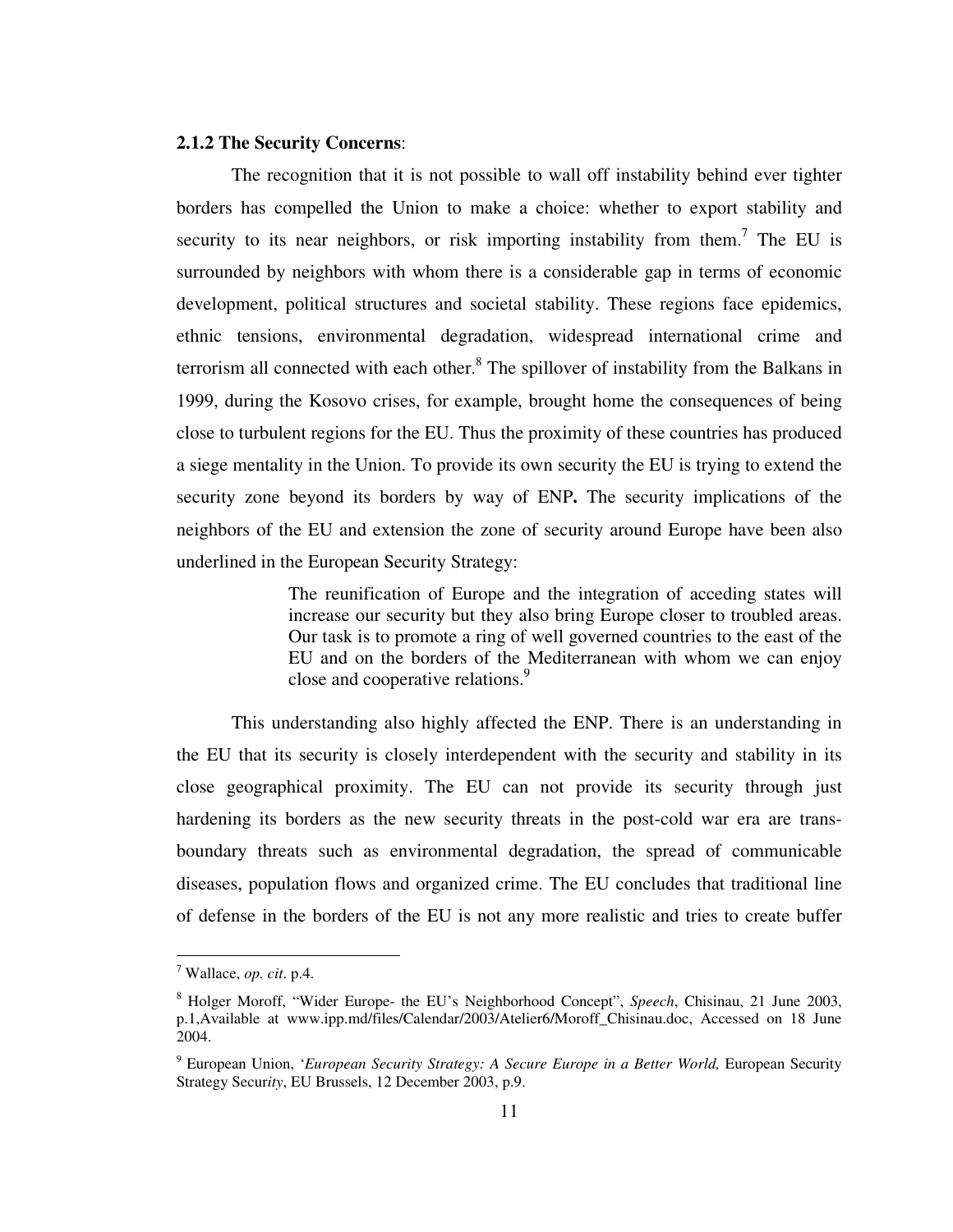zones between the EU and the outside world in the territories of the neighboring states.<sup>10</sup> Therefore, the EU now tries to protect itself through the extension of better governance and cooperation with its neighbors.

Within the framework of the ENP the aim is to address the root causes of the conflict. In doing so, the EU is trying to repeat its own success to provide security and stability in the neighboring regions. In this respect, the EU views the spread of democracy, market economy and free trade as a solution to instability in the neighboring regions as in the enlargement. The ENP will provide the framework for the spread of these values to the neighbors. However, the promise of success of this attitude in providing the stability without the membership perspective is highly questionable.<sup>11</sup>

#### **2.1.3.1. The Relative Failure of Previous Policies:**

The failure of earlier attempts to promote economical and political reforms in the neighboring regions inclined the EU to develop a new policy towards the ENP area. Before the launch of the ENP, the EU had introduced several initiatives for both Western Newly Independent States (WNIS) and the non-member Southern Mediterranean countries to encourage regional stability and cooperation in the region.<sup>12</sup> The Commission acknowledged this point in the Wider Europe Communication when it stipulated that 'the extension of the benefits, including increased financial assistance, should be conducted so as to encourage and reward reform - reforms which existing EU policies and incentives have so far not managed to elicit.<sup>'13</sup>

Partnership and Cooperation Agreements (PCAs), agreed on by each of the WNIS countries in the 1990s, have provided the major framework for relations with the EU. These are bilateral treaties concluded for a period of ten years and provide the basis

<sup>10</sup> Marchetti, *op. cit*., p.25.

<sup>&</sup>lt;sup>11</sup> Marise Cremona, 'The European Neighborhood Policy: Legal and Institutional Issues', CDRRL Working Paper No.25, 2 November 2004, Available at *http://iis-db.stanford.edu/pubs/20738/Cremona-ENP\_and\_the\_Rule\_of\_Law.pdf,* Accessed on 17 December 2006, p.3.

 $12$  Roland Dannreuther, 'Developing the Alternative to Enlargement: The European Neighborhood Policy', *European Foreign Affairs Review,* Vol.11 2006, p.189.

<sup>13</sup>European Commission, '*Wider Europe-Neighborhood: a new Framework for Relations with Our Eastern and Southern Neighbors',* COM104 Final, Brussels, March 2003, p.16.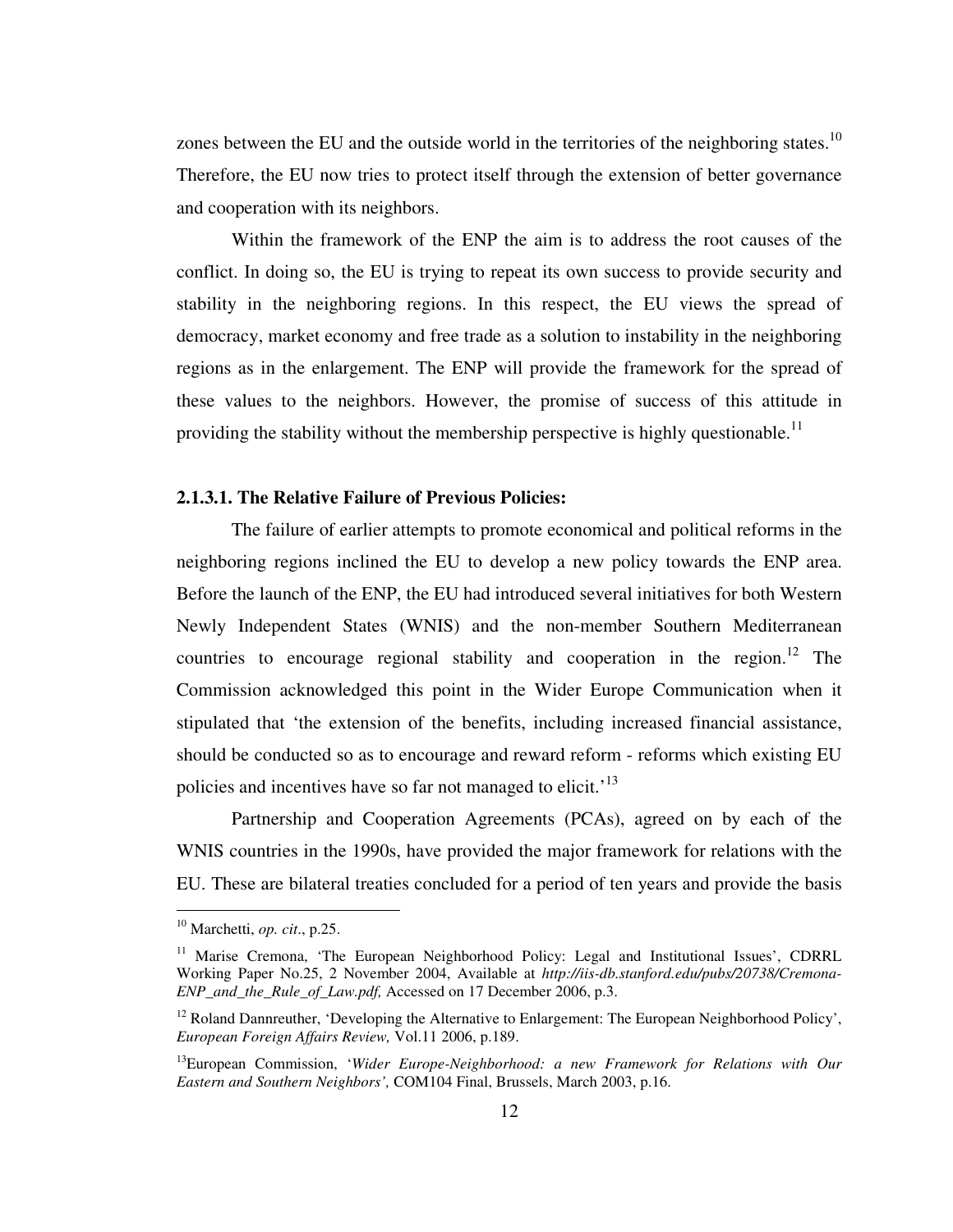for the political, economic and trade relationship with the EU. Financially, the Technical Assistance to the Commonwealth of Independent States (TACIS) program has been the main instrument designed to support EU relations with these states and to promote these objectives. It mainly aims at enhancing the transition process in these countries.<sup>14</sup> Under the framework of the PCAs, the EU has envisaged a free trade area after the implementation of concrete economic and political reforms by the WNIS.<sup>15</sup> They did not grant trade preferences. In addition, they did not provide a timetable or framework for facilitating trade through approximation of partner countries' legislation to that of the EU's single market. $^{16}$ 

The inadequacy of the TACIS in providing adequate financial aids, the lack of added incentives for the progressive development for those countries and the limited market access offered resulted in the failure of the PCAs in promoting economic and democratic transformation of these countries.

#### **2.1.3.1. The Barcelona Process and the ENP:**

 The Mediterranean countries of the Barcelona Process have had a long history of relations with the EU starting from the early days of the European Community. In fact, the Maghreb countries signed trade agreements with the EU as early as the late 1960s. Moreover, with the entry of Great Britain, Denmark and Ireland in 1973, the Community for the first time developed a 'Global Mediterranean Policy'. This approach resulted in several bilateral trade agreements. In the 1980s, with the accession of Greece, Spain and Portugal, the importance of Mediterranean region in general, and the Maghreb in particular increased. As a result of these developments, a set of financial protocols containing a larger amounts of grants than the previous ones had, were signed between the Community and the non-member states in the Mediterranean.

<sup>&</sup>lt;sup>14</sup> Dov Lynch, 'The New Eastern Dimension of the Enlarged EU, in Judy Batt, Dov Lynch, Antonio Missiroli, Martin Ortega and Dimitrios Triantaphyllou (eds.), *Partners and Neighbors: A CFSP for a wider Europe*, Chaillot Paper, No. 64, September 2003, p.43.

<sup>15</sup> Dannreuther, *op. cit*., p.189

<sup>&</sup>lt;sup>16</sup> Fraser Cameron, *The Future of Europe*, (New York: Routledge, 2004), p.108.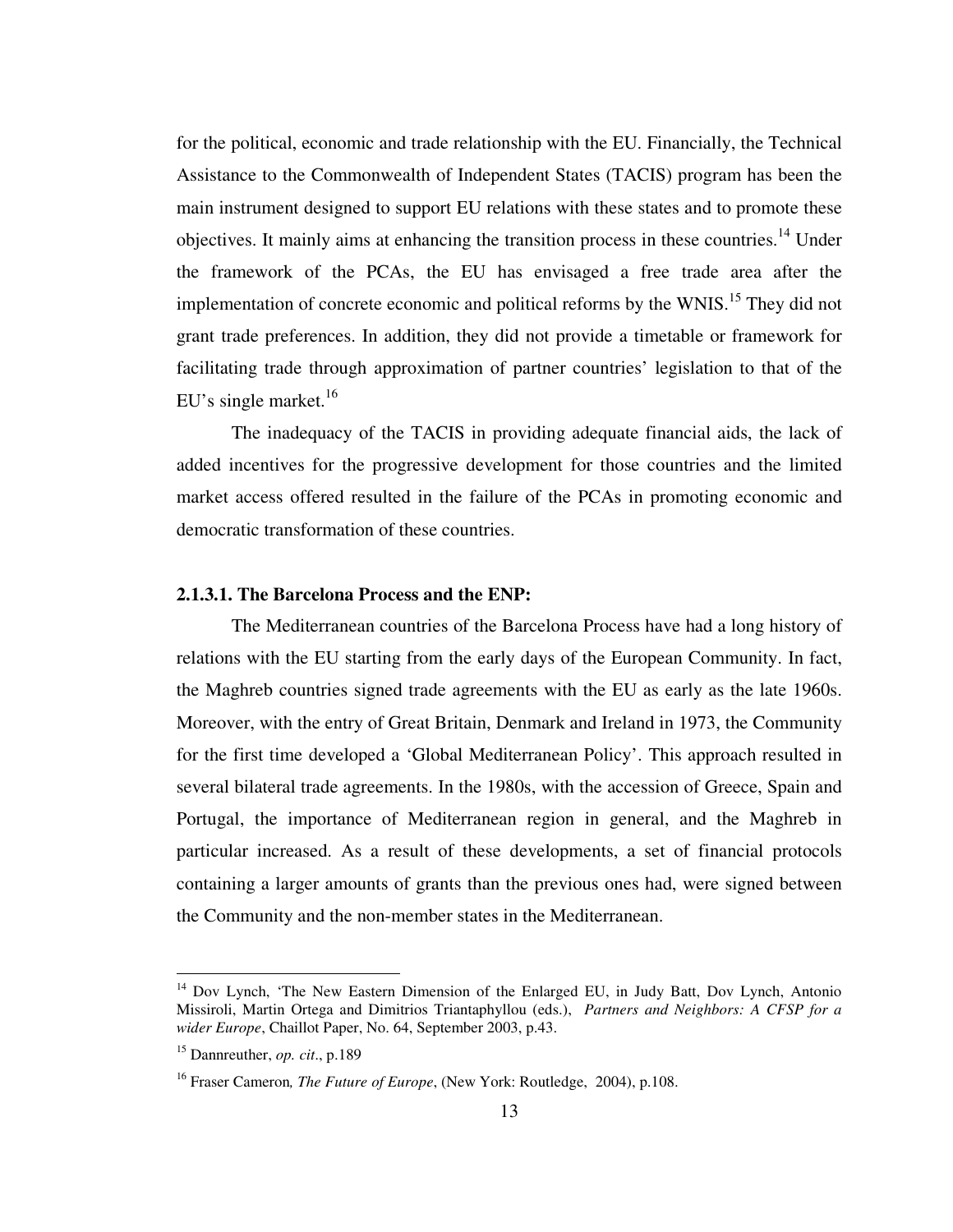In the early 1990s, policy concerns over several issues like the energy, security, migration and trade were increasingly felt in several EU countries, especially the southern Member States, underlined the necessity of improving mutual relations with the Mediterranean region. The West Mediterranean Forum and the Spanish-Italian initiative of the Conference on Security and Cooperation in the Mediterranean were two of the examples reflecting these concerns.<sup>17</sup> However, the most important initiative with respect to the southern Mediterranean states was the Barcelona Process launched by the EU in 1995. $^{18}$ 

 In the second half of the 1990s France and Spain, among others, increasingly concerned with the risk that the eastern enlargement could lead to disregard on the part of the EU of the Mediterranean. To appease the southern EU countries about the eastern enlargement, northern member states also supported a new framework for the nonmember southern Mediterranean states. The Barcelona Process came out in these circumstances. It was designed to strengthen ties between the EU and the countries of the Mediterranean, was launched in 1995 and included twelve countries (Cyprus, Malta, Turkey, Algeria, Egypt, Israel, Morocco, Syria Tunisia and the Palestinian Authority).<sup>19</sup> At that time the Middle East peace process had just started, and it seemed possible to address the Mediterranean within a single and multi-layered framework. The relationship between these countries and the EU is based on three levels of partnership, inspired by the Helsinki Final Act: political and security; economic and financial; social and cultural.<sup>20</sup>

 The objectives of the partnership were ambitious. With regard to the security pillar, the Barcelona Declaration called for the establishment of a 'mutually and

<sup>&</sup>lt;sup>17</sup> Jan Hallenberg, 'The Extension of the European Security Community to the Periphery: France in the Mediterranean and Finland and Sweden in the Baltic Countries', *NATO Fellowship Final Report*, Stockholm, June 2000, pp.23-24.

<sup>&</sup>lt;sup>18</sup> Martin Ortega, 'A New Policy on the Mediterranean?', in Judy Batt, Dov Lynch, Antonio Missiroli, Martin Ortega and Dimitrios Triantaphyllou (eds.), *Partners and Neighbors: A CFSP for a Wider Europe*, *Chaillot Paper*, No. 64, September 2003, p.87.

<sup>19</sup> Cameron, *op. cit.* p.101.

<sup>20</sup> Sharon Pardo, and Lior Ziemer, 'Towards a New Euro-Mediterranean Neighborhood Space', *European Foreign Affairs Review*, No.10, 2005, p.43.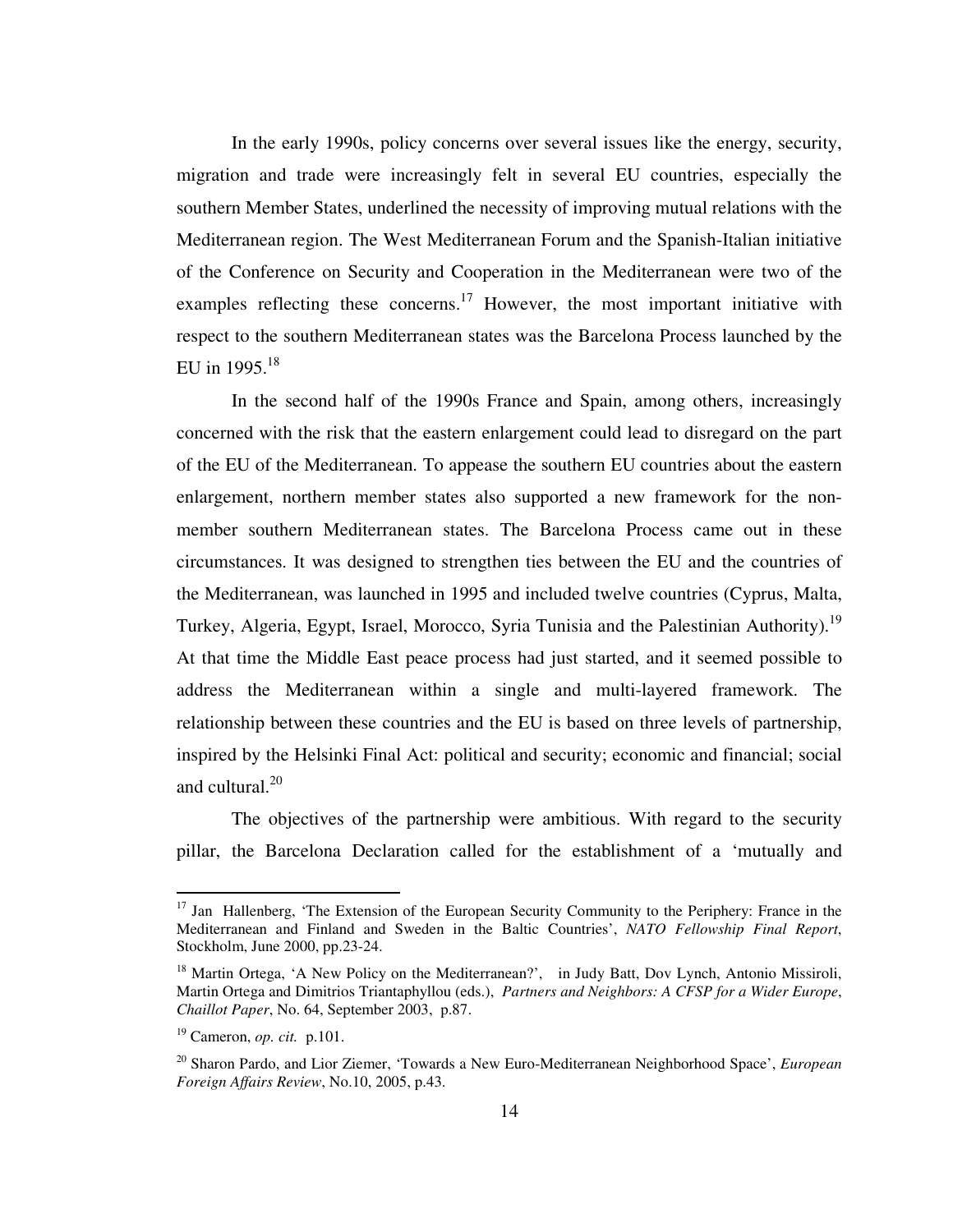effectively verifiable Middle East zone free of weapons of mass destruction, nuclear chemical and biological weapons, and their delivery systems' and of a Euro-Mediterranean pact.<sup>21</sup> As for the economic pillar, the most important aim was the creation of a free-trade area by 2010. For social and cultural matters the aim was to commence a wide-ranging action designed to build closer contacts between the peoples of the region through a social, cultural and human partnership aimed at encouraging greater understanding between cultures and exchanges between civil societies.

The Barcelona Process established a complex institutional structure.<sup>22</sup> Following the launch of the Barcelona Process the EU and the Mediterranean partners negotiated a new set of bilateral agreements, replacing the prior generation of cooperation agreements with the Euro-Med Association agreements. Turkey, Israel, the Palestinian Authority, Tunisia, Morocco and Jordan have already had these agreements in force. Algeria and Lebanon have signed such agreements with the EU; the negotiations with Syria have been completed but are not yet signed. The institutions of these association agreements (Association Council, Association Committees and Joint Parliamentary Committees) have still importance with respect to the ENP in that the ENP does not have additional institutions to carry out the implementation of the policy; therefore, the institutions already established with the association agreements will be used in the conduct of the ENP, most notably in the adoption of the Action Plans. Moreover, the regional fora established under the Barcelona Process will constitute the regional dimension of the ENP with respect to this region.

 There are also highly developed multilateral institutions within the EMP such as the Euro-Mediterranean Conferences of Ministers of Foreign Affairs, in which all partners take part; also the Euro-Med Committee constituted by the European Troika

<sup>&</sup>lt;sup>21</sup> Michele Comelli, 'The Approach of the European Neighborhood Policy(ENP): Distinctive Features and Differences with the Euro-Mediterranean Partnership', *Paper Presented at the* Conference *'The European Union as an International Actor: Challenges and Options for the Future'*, IGC Net Conference in Cooperation with the IEP Paris and TEPSA, Brussels,17 November 2005, p.8, Available at , http://www.igc-net.org/Conference\_17Nov05/Comelli\_ENP\_Barcelona\_Dec05.pdf, Accessed on 17 February 2006.

<sup>&</sup>lt;sup>22</sup> Michael Emerson and Gergana Noutcheva, 'From Barcelona Process to Neighborhood Policy: Assessment and Open Questions', *CEPS Working Paper*, No.220/March 2005, p.1.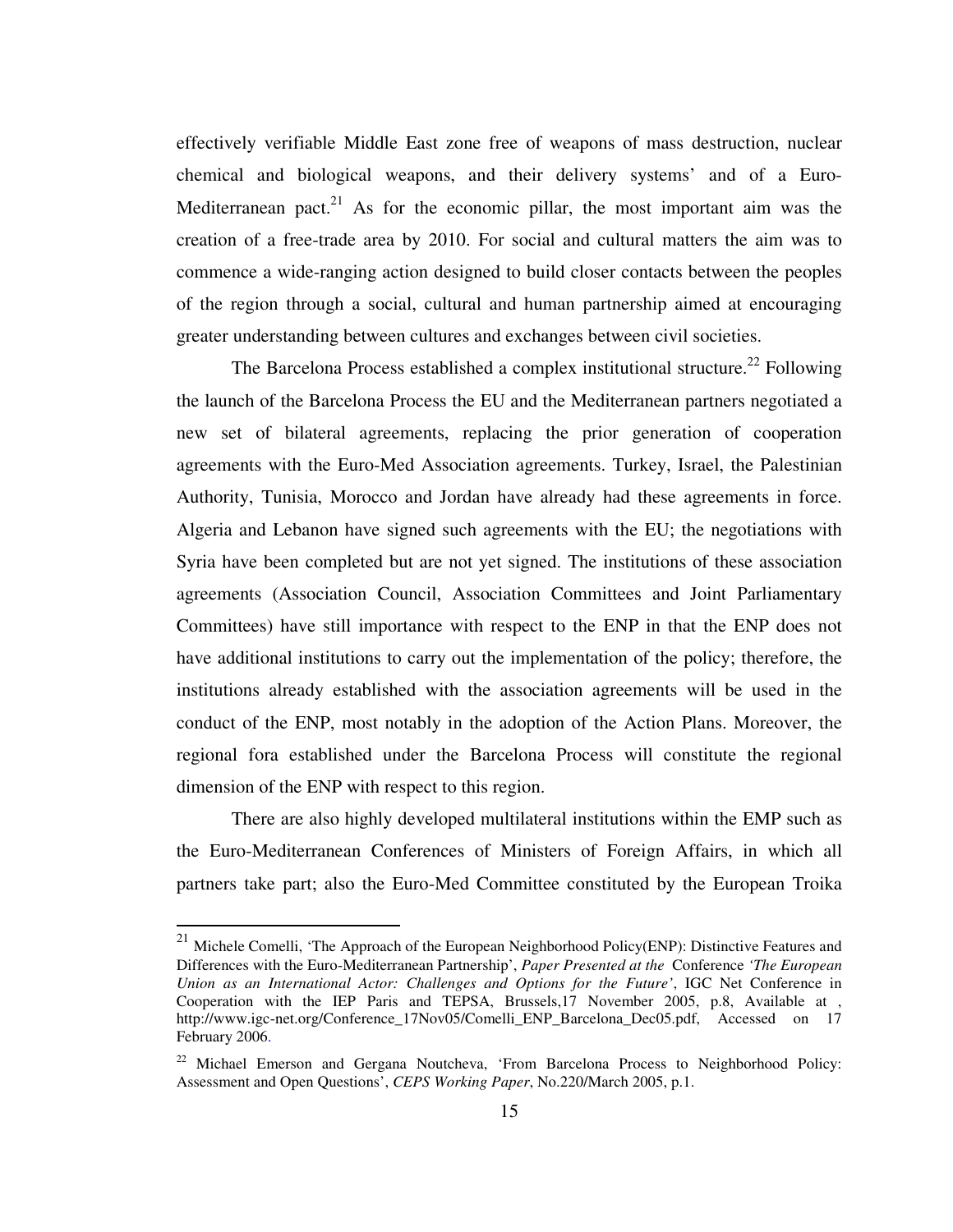and a representative from each partner country. The institutional scheme also comprises a series of ministerial meetings with the ministers in charge of specific cooperation matters, and periodical meetings of senior officials on political and security issues. To these institutions the Euro-Mediterranean Parliamentary Assembly was added in 2003.

 The implementation of the work program is conducted by the Euro-Mediterranean Conference of foreign ministers and a 'Euro-Med Committee' of senior officials which meets six times per year. The preparation and follow-up work for the meetings is largely conducted by the European Commission, which is also in charge of the general programming and project management. $^{23}$ 

 One of the most significant results of the Barcelona Process has been the creation of a funding mechanism, which is the Mediterranean Assistance Programme of the EU **(**MEDA**)** initiative. From 1995 to 1999 over €3,4 billion was spent under MEDA I. The MEDA II financial aid program was adopted in 2000. In the period 2000-2006 there was an increase in the amounts of aid provided. Partner countries received  $\epsilon$ 5,35 billion from MEDA. These MEDA programs will be replaced with the European Neighborhood Policy Instrument (ENPI) in the next financial term between 2007 and 2013.

 The underlying logic of the Barcelona Process was to launch a regional integration process based on the premise of developing a co-ownership to the initiative among the 'equal' constituent part. Within the framework of the Euro-Mediterranean Policy (EMP), economic development and positive interdependence are seen as a means of promoting democratization.

 Taking into account its first ten years of implementation, it can be argued that although the Barcelona Process has provided a useful multilateral framework, it cannot be said that it has achieved its desired aims. First of all, the Arab-Israeli conflict was not very much covered in this initiative which was not compatible with the conditions of the region. Secondly, the aim of promoting democratization of the countries of the region was not achieved and the EU's determination over the issue remains questionable. For instance, both the association agreements and multilateral texts underline the need to

<sup>23</sup> Emerson and Noutcheva, *op. cit*., p.3.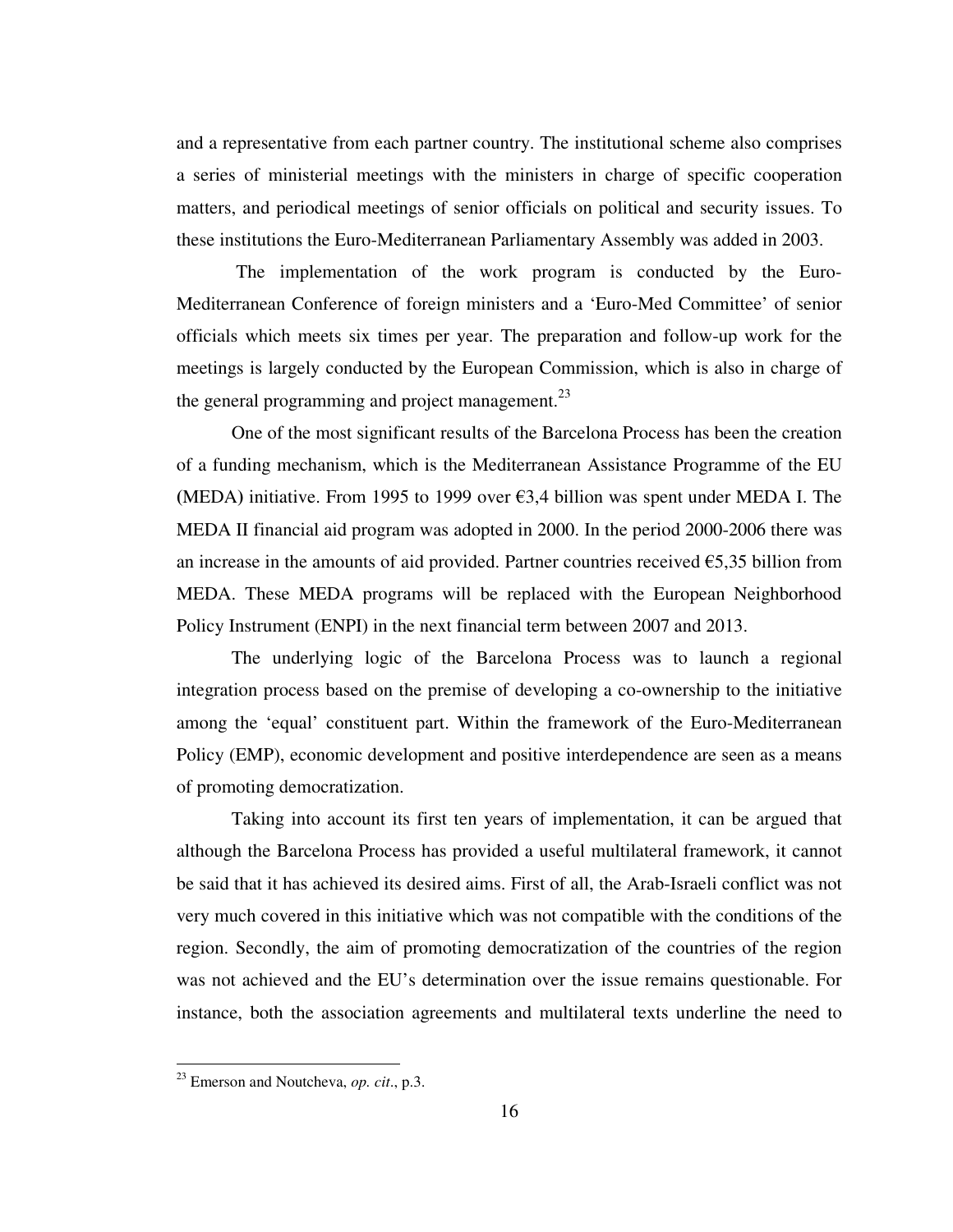achieve progress regarding democracy and human rights. Nevertheless, the EU has not shown sufficient determination to oversee such policy attempts. For example, the EU has refrained from putting the conditionality clauses into practice.<sup>24</sup> Another problem was the failure of the association agreements to produce positive results in the participant countries. Regarding the economic dimension, foreign direct investments remained low.<sup>25</sup> Moreover, the EU has been very reluctant to open up to trade in areas where the Mediterranean partners have a competitive advantage, such as textile and agriculture. Economic assistance has been delivered under the MEDA programs. Yet, economic aid was not enough to cover trade losses of the partner countries.<sup>26</sup> Additionally, changes in the membership profile of the Barcelona Process, the failure of the Middle East peace process and the attacks of 9/11 are among the reasons explaining the failure of the EU in meeting its stated aims in the Euro-Med region.

 As far as the EMP is concerned, the Commission has repeatedly claimed that the ENP is compatible with, and complementary to the Barcelona Process. In the Strategy Paper the Commission declared that regarding the Mediterranean the ENP 'will be implemented through the Barcelona Process and the association agreements concluded with each partner country<sup>27</sup>. The Commission also declared that 'the regional dimension of the EMP shall be maintained to promote sub-regional cooperation<sup> $28$ </sup>. The Commission proposes the ENP as a further development of the EMP.<sup>29</sup> In fact, the goals set out by the Barcelona process are identical to those proposed in the ENP. Some features of the Barcelona Process continue to exist within the framework of the ENP.

<sup>24</sup> Ortega, *op. cit*., p.92.

<sup>&</sup>lt;sup>25</sup> Brian Portelli, 'Foreign Direct Investment in the European Union's Mediterranean Neighbors: Past Trends and Future Potential in the MEDA Region', in Fulvio Attina and Rossa Rossi (eds.), *European Neighborhood Policy: Political, Economic and Social Issues*, The Jean Monnet Centre "Euro-Med", Department of Political Studies: 2004, p.76, Available at

http://www.fscpo.unict.it/EuroMed/ENPCataniabook.pdf , Accessed on 17 January 2005.

<sup>26</sup> Ortega, *op. cit*., p.93.

<sup>27</sup> Commission, Strategy Paper…, *op. cit*., p.6.

<sup>28</sup> Commission, Wider Europe…, op.cit., p.8.

<sup>&</sup>lt;sup>29</sup> Commission of the European Communities, *'Frequently Asked Questions*', Brussels, Directorate<br>General for External Relations and Neighborhood Policy. 2005. Available at General for External Relations and Neighborhood Policy, 2005, Available at http://ec.europa.eu/world/enp/faq\_en.htm#1.6 , Accessed on 20 December 2006.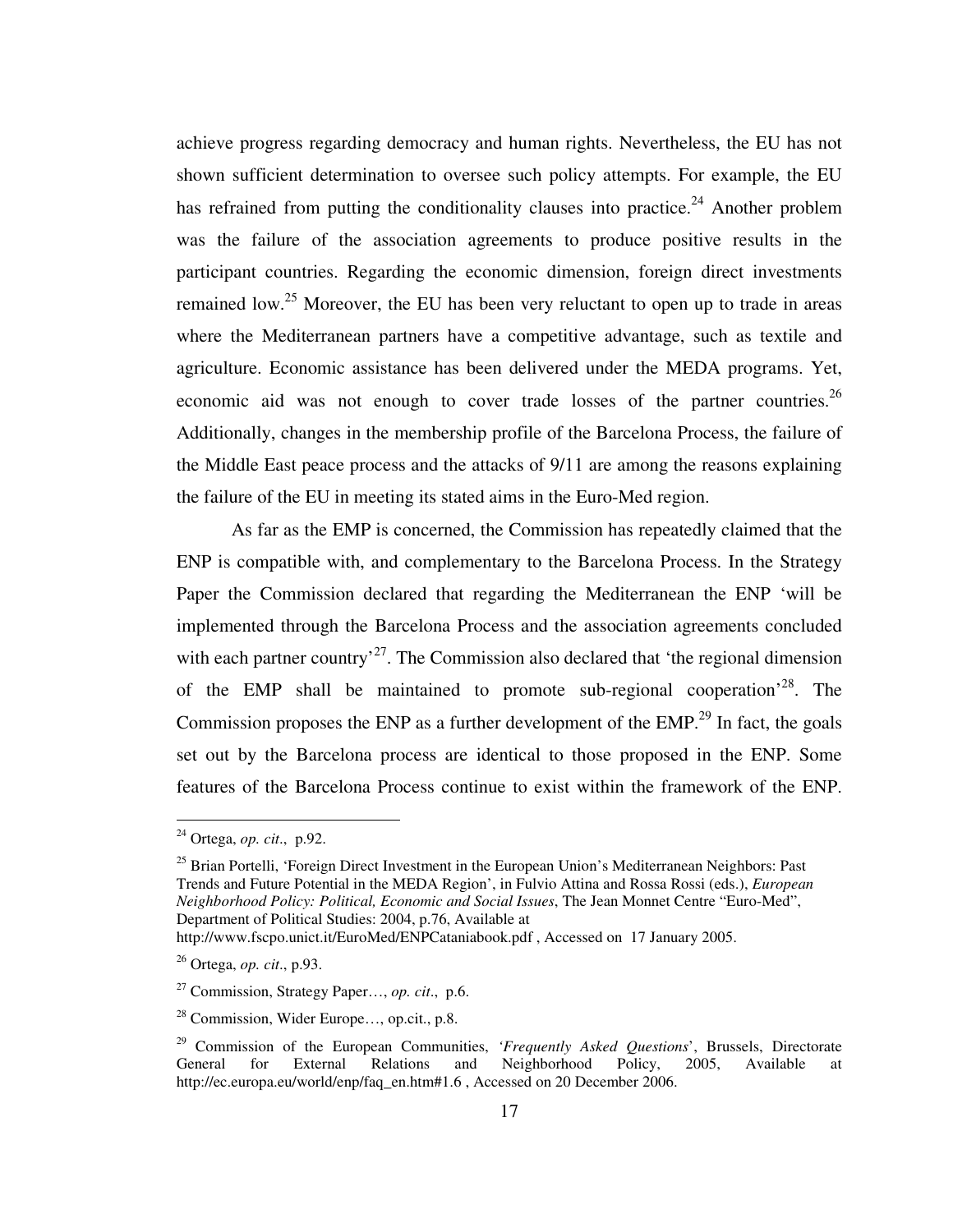For example, positive interdependence and economic development are seen as the mechanisms of the democratization and security in the whole region. Co-ownership and equality are also the terms taking place in the agenda of both policies. Market openings in textile and agricultural goods and labor mobility are also the missing components in both policies.<sup>30</sup> However, some changes were brought about by the ENP. These are the prioritization of the bilateral relations over the regional and multilateral ones, the adoption of a new approach to the Arab-Israeli conflict, and finally the issue of conditionality.

 The added value of the ENP is very limited in terms of its substance and even in some respects it falls behind the most important aspect of the Barcelona Process: the regionalism and the emphasis on the multilateral framework. The implementation can be open to discussion but it cannot be ignored that the EMP has an explicit regional focus. As Del Sarto has put forward in the framework of the EMP, the Euro-Med region would be established through increased north-south and south-south cooperation in a variety of policy areas.<sup>31</sup> This regional element has been considered as one of the most important innovative aspects of the EMP by the Commission itself. Conversely, the ENP explicitly has a 'differentiated' and 'bilateral' approach. The regional dimension in the ENP is perceived as complementary to the bilateral relations. Moreover the ENP does not foresee the establishment of joint bodies which will bring together the neighbors and members. Therefore the ENP's added value in comparison to the EMP in terms of regionalism seems to be diminishing.

 The second point of difference between the EMP and the ENP is the principle of conditionality. The approach of the ENP is based on an increased emphasis on this principle. Conditionality clauses also existed within the framework of the EMP. Article 2 of the association agreements contained the clause that 'the agreements can be

<sup>&</sup>lt;sup>30</sup> Stephan Stetter, 'Theorizing the European Neighborhood Policy: Debordering and Rebordering the Mediterranean', *EUI Working Papers*, No. 2005/34, p.9.

<sup>31</sup> Rafaello Del Sarto,''Wider Europe', the Mediterranean, Israel, and the Middle East', *Paper Presented at: Workshop on Europe's External Borders*, Liverpool 2-3 July 2003, p.11, Available at www.liv.ac.uk/ewc/docs/Borders%20workshop/Papers%20for%20workshop/**Del**%20**Sarto**%20290604.p df, Accessed on 24 June 2004.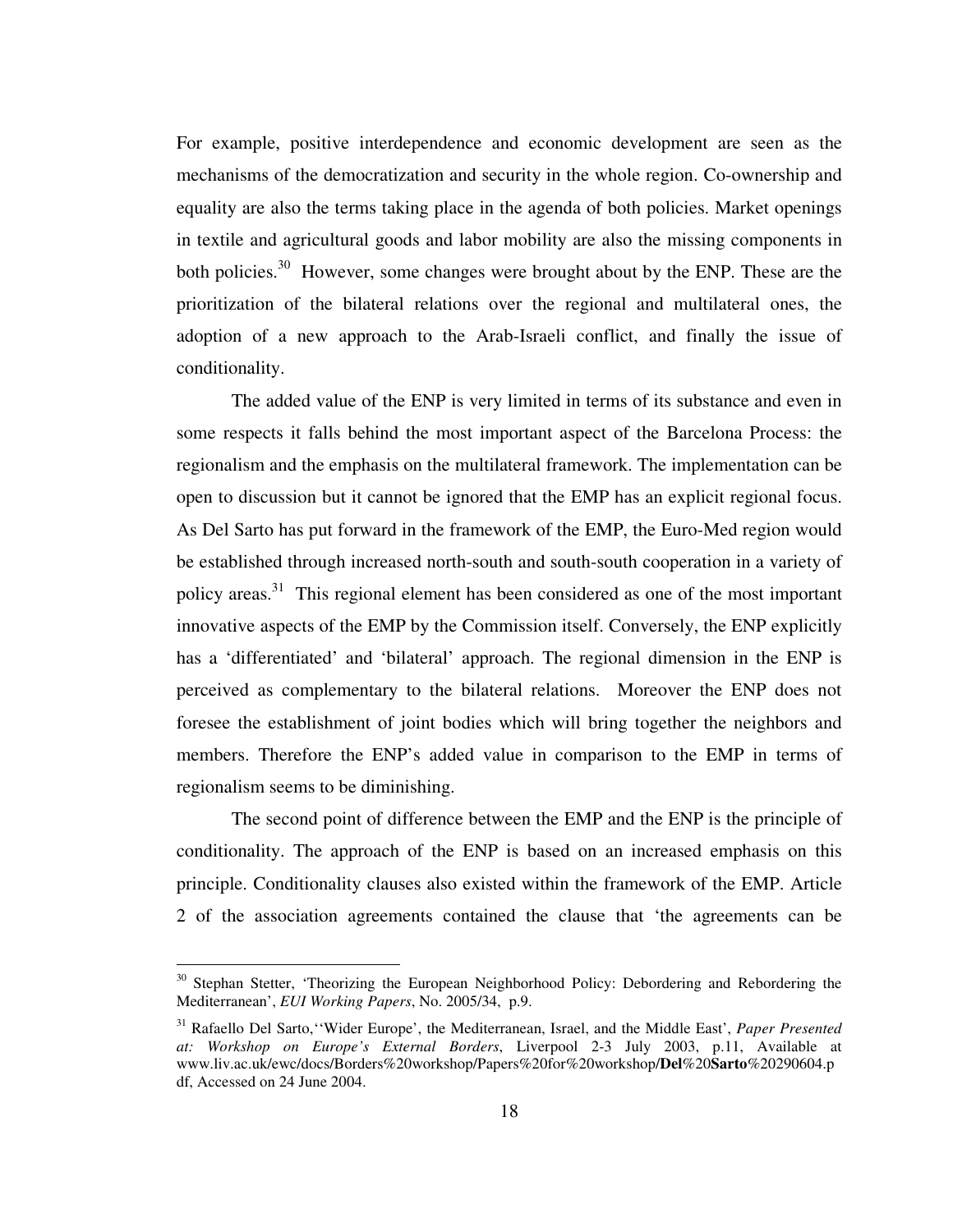suspended if the respective partner violated stipulated principles, such as the respect for human rights'. However, the EU has never activated the conditionality clauses. In general the EU's lack of will to effectively implement conditionality has been criticized on the basis that the Union prefers stability over democratization and reform.<sup>32</sup> The undemocratic practices of the many Mediterranean governments have been ignored. At the same time, the progress of some Mediterranean partners in the stipulated reform processes has not been supported with any additional EU funding. For instance, the EU has failed to give Morocco and Tunisia significant incentives to proceed further with political reforms. Del Sarto and Schumacher have argued that the ENP changes the nature of the conditionality in the EMP, from negative to positive.<sup>33</sup> They attribute this change to the aim of the EU to actively engage in the region.

 The third point of departure of the ENP is the change of its position with respect to the Arab-Israeli conflict. The bilateral nature of the ENP implies that development of relations with the neighbors will be realized through principally by the evaluation of the relations between the EU and the respected partner. Del Sarto argued that

> The EU's Mediterranean policy has so far made the upgrading of bilateral EU-Israel relations dependent on progress in the peace process. Dealing with each country on a one-by-one basis, the Wider Europe scheme will result in the softening of the EU's stance regarding the interconnectedness between the upgrading of bilateral relations to Israel and the peace process. With the ENP the EU shows signs of returning to the logic of the EU's 1994 Essen declaration, which conceded Israel's special status. Therefore the EU's neutrality will be questioned within the ENP in the Middle East peace process.<sup>34</sup>

<sup>&</sup>lt;sup>32</sup> Sven Biscop 'the European Security Strategy and the Neighborhood Policy: a New Starting Point for a Euro-Mediterranean Security Partnership', in Fulvio Attina and Rossa Rossi (eds.), *European Neighborhood Policy: Political, Economic and Social Issues*, The Jean Monnet Centre "Euro-Med", Department of Political Studies: 2004, .p.28, Available at

http://www.fscpo.unict.it/EuroMed/ENPCataniabook.pdf , Accessed on 17 January 2005.

<sup>&</sup>lt;sup>33</sup> Rafaello Del Sarto and Tobias Schumacher, 'From EMP to ENP: What is a Stake with the European Neighborhood Policy towards the Southern Mediterranean', European Foreign Affairs Review, Vol.10/17 2005, p.22.

<sup>34</sup> Del Sarto*, op. cit*., p.6.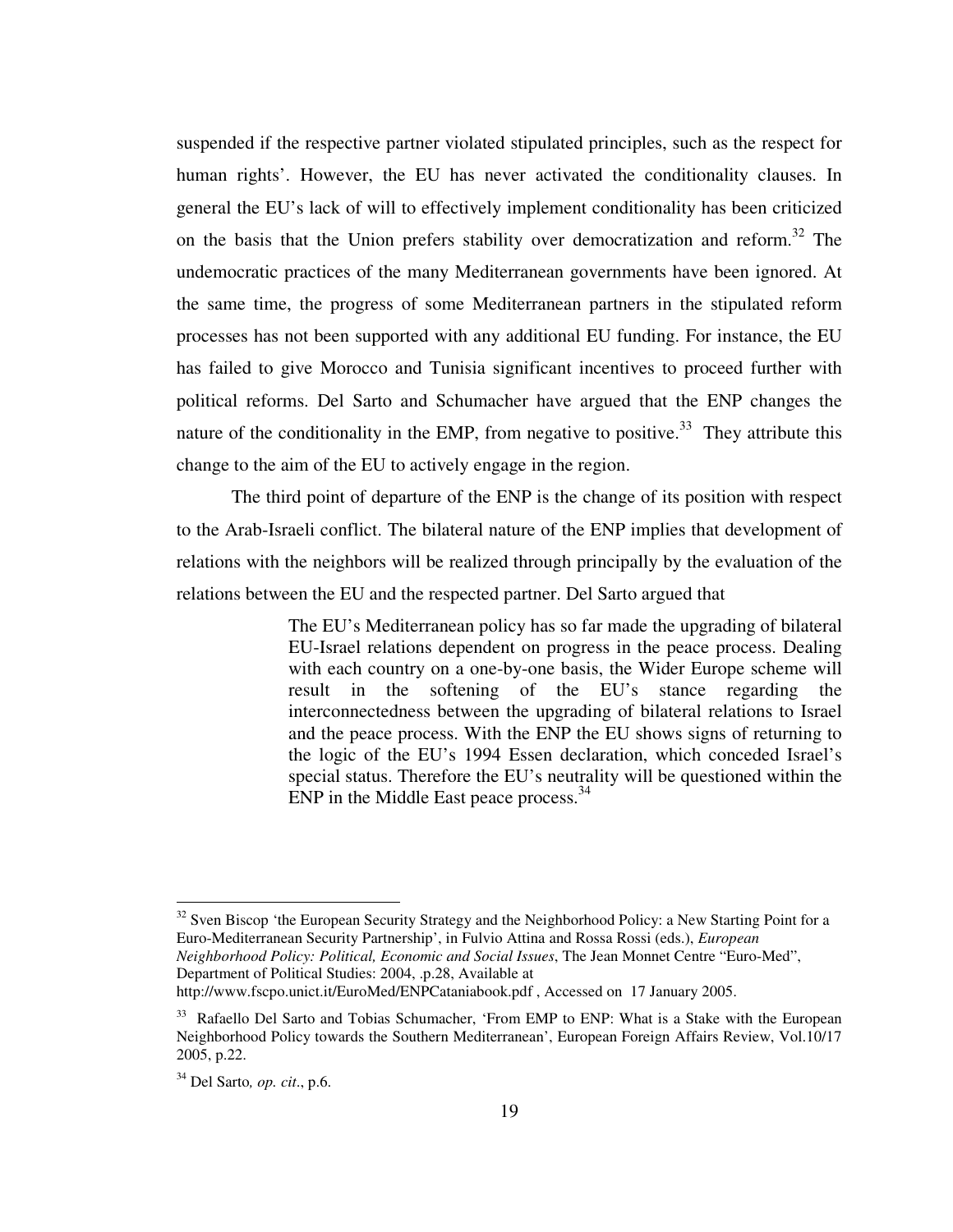Moreover, the ENP envisages a more ambitious role with its emphasis on the resolution of conflicts in the neighboring areas including the Arab-Israeli conflict. Within the framework of the Barcelona Process the EU has tried to decouple the process from the conflict, which proved to be a wrong policy action in the coming years. Therefore, it seems that the ENP aims at correcting the failed approach of the EMP.

#### **2.2. The European Economic Area as a Model for the ENP:**

The EEA agreement provides the most ambitious case of integration into the EU policies and structures short of membership. Arguably when Prodi was talking about 'everything but institutions', he had the EEA agreement in mind as a model for the ENP.

 The EEA was established through the EEA Agreement in 1992. It consists today of the 25 Member states of the EU and the three European Free Trade Area (EFTA) states - Norway, Iceland and Liechtenstein. The need to maintain trade relationships after the creation of single market was of particular significance for the EFTA states and this eventually led to steps towards closer cooperation culminating in the creation of the EEA in May  $1992.^{35}$ 

 In terms of trade patterns, the EC and EFTA had been strongly interdependent since the early 1960s.<sup>36</sup> After the completion of the EC customs union in 1969, EC and EFTA states negotiated trade agreements. Signed in 1972, these agreements provided the main framework regulating trade relations between the EFTA states and the EU. In the 1980s the increase in the outward investment flows towards the EC, led the EFTA states seek closer relations with the  $EC^{37}$ . As a response to the EFTA countries' demand for a closer engagement with the EC, the Commission President Delors proposed in his speech to the European Parliament in January, 1989 an alternative formula for the EFTA countries, which he referred to as 'a more structured partnership with common decision-

<sup>35</sup> Sevilay Kahraman, 'The European Union and the Challenge of Enlargement', *Marmara Journal of European Studies*, Vol.5, No.1-2 1997, p.158.

<sup>36</sup> Christopher Preston*, Enlargement and the Integration in the European Union*, (New York: Routledge, 1997), p.88.

<sup>37</sup> Preston, *op. cit*., p.89.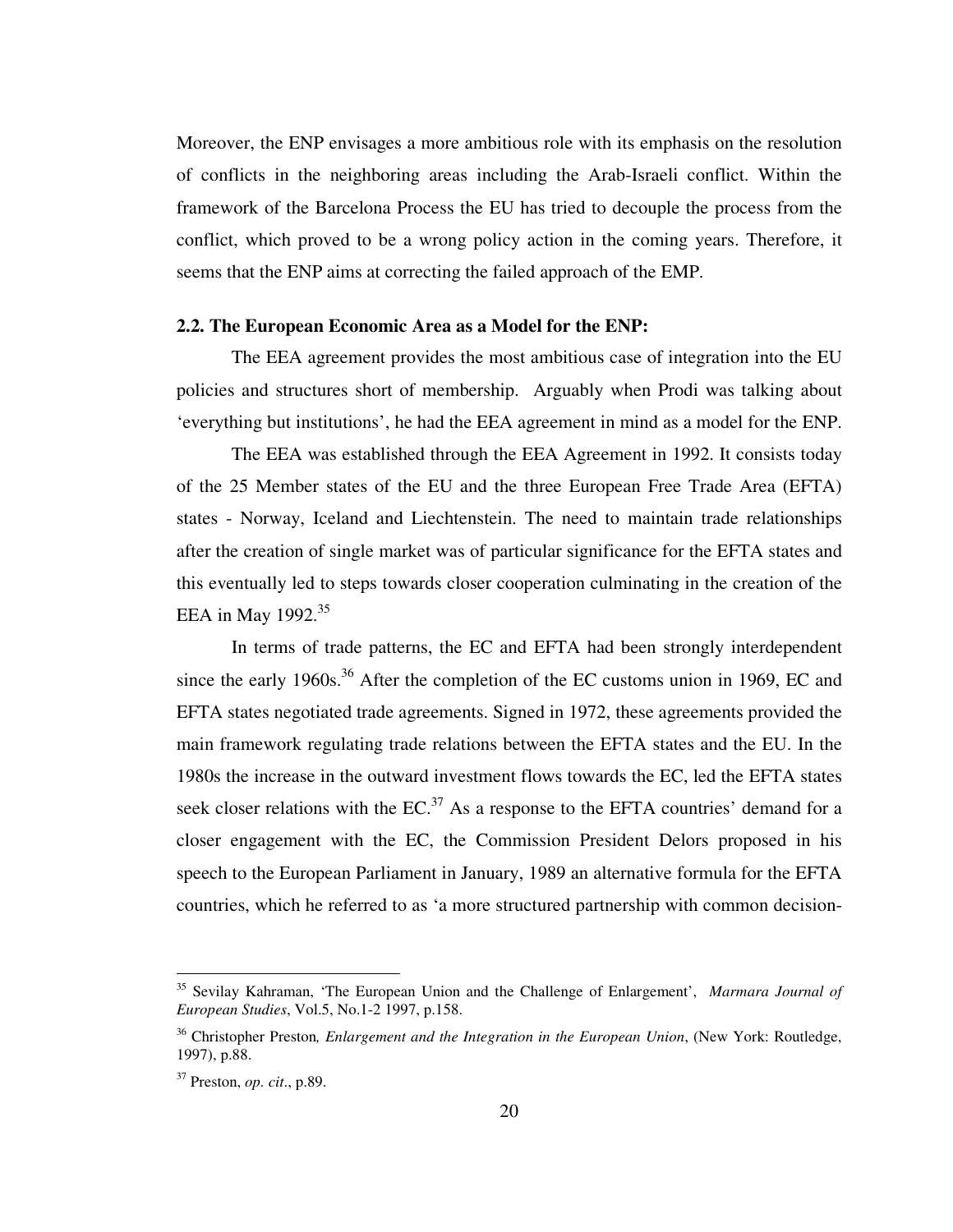making and administrative institutions'.<sup>38</sup> Delors's offer for an EEA was to be an integral part of his broader notion of a Europe of concentric circles: by strengthening institutional arrangements with EFTA partners, Delors wanted to make EFTA a genuine pillar within the Europe's future economic architecture.<sup>39</sup> This would enable the EFTA states' participation in the single market without becoming full members of the EU. The proposal would be instrumental for both parties, as it would not raise the problematic issue of membership, which was sensitive for both sides.

 In these circumstances the EEA negotiations were initiated on 20 June, 1990 and the EEA agreements were signed in Oporto, Portugal, on 2 May, 1992. The EEA agreements are association agreements. Although the EEA agreements are multilateral, the EEA states are required to speak with one voice; therefore, from the EU's point of view, the EEA agreements have practically two parties**.** <sup>40</sup> The EEA model rests upon a highly institutionalized structure. There is the EEA Council, the EEA Joint Committee, the Joint Parliamentary Committee, an EFTA Surveillance Authority and an EFTA court. The EFTA surveillance authority and the EFTA court are the main monitoring mechanisms within the framework of the EEA.

 The EEA agreement is concerned principally with the four fundamental freedoms of the internal market, the free movements of goods, persons, services and capital. In these areas the EEA countries have adopted the Community's legislation. In addition, the agreements contain provisions to allow cooperation between the Community and the EEA states in a range of community activities such as research and technological development, information services, the environment, education, social policy, consumer protection, small and medium sized-enterprises, tourism, the audio visual sector and civil protection.<sup>41</sup> The EEA also envisages providing opportunities for broader political

<sup>38</sup> Kahraman, *op .cit*, p.159.

<sup>39</sup> *Ibid*.

<sup>&</sup>lt;sup>40</sup> Marius Vahl, 'Models for the European Neighborhood Policy: the European Economic Area and the Northern Dimension', *CEPS Working Paper*, No.220/February 2005, p.6.

<sup>41</sup> ---'10 Basic Facts About EEA', Available at

www.eu-norway.org/news/newsarchives/ EEA+agreement+facts.htm, Accessed on 10 January 2005.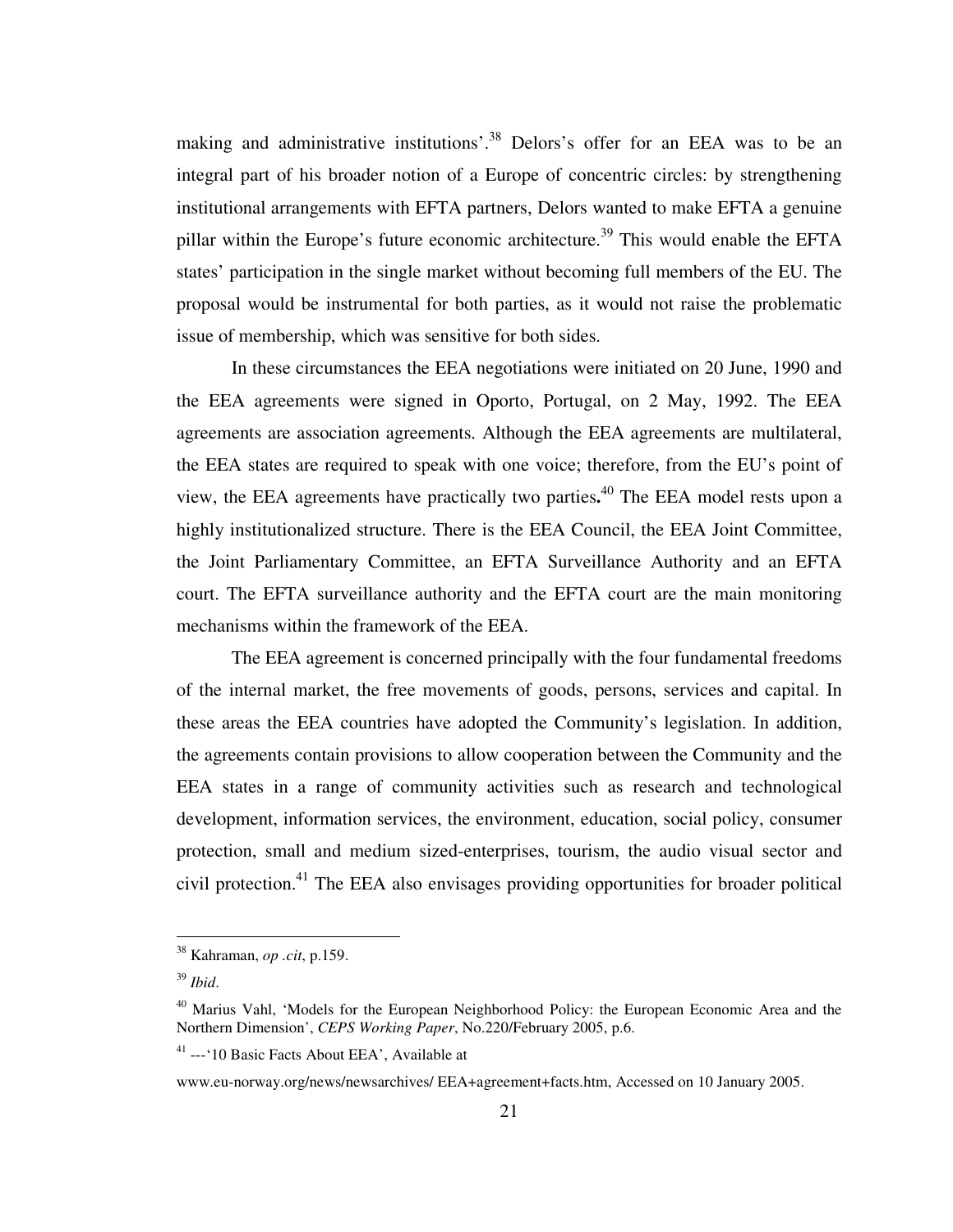discussions of foreign policy issues. The EEA states also participate in the community programs. They contribute to the budgets of the programs in which they are participating and take part in the committees that manage them without having veto rights.  $42$ 

 Moreover, although not envisaged in the EEA, Norway, Liechtenstein and Iceland are integrated into the EU in the fields of Justice and Home Affairs. As Vahl has stated

This takes place principally through agreements of association with the Schengen regime and the Dublin convention on asylum. Through the so-called mixed committee established by the Schengen association agreement, the associated states participate in different working groups relating to Schengen agreements. In these working groups, although they do not have a veto power they do have the right to make proposals. Therefore, although the EEA states do not take part in the decision-making processes, mechanisms have been established to enable them to take part in the decision-shaping. $43$ 

 Some EEA countries have also been integrated with the EU and other European institutions in the areas not covered by the EEA. Norway and Iceland are two non-EU NATO members. Therefore, they are integrated into the western European security institutions including the WEU and ESDP to a much greater degree than any of the ENP countries. In general the EEA machinery has operated quite well since its establishment.<sup>44</sup> However, the experience of the EEA demonstrates that a closely integrated but 'external' relationship with the EU will inevitably be one-sided, making demands on the associated country without the direct involvement in decision-making that full membership would entail. $45$  In the EEA, the EFTA states found themselves obliged to adopt a great proportion of the acquis communitaire without any participation in the decision-making process. Much of the sovereignty that would formally be lost through accession was thus already gone in practice, but without the benefits of full

<sup>&</sup>lt;sup>42</sup>--- 'Norway, the European Economic Area (EEA) and the EU's Internal Market', p.1, Available at www.eic.no/templates/eic2/Page\_Meta\_\_\_\_60557.aspx - 22k, Accessed on 10 January 2005.

<sup>43</sup> Vahl, *op. cit*., p.8

<sup>44</sup> ---'Norway, the European Economic Area(EEA) and the EU's Internal Market', *op. cit*., p.2.

<sup>45</sup> Marise Cremona, 'The Impact of Enlargement: External Policy and External Relations', in Marise Cremona (ed.), *The Enlargement of the European Union*, (New York: Oxford University Press, 2003), p.185.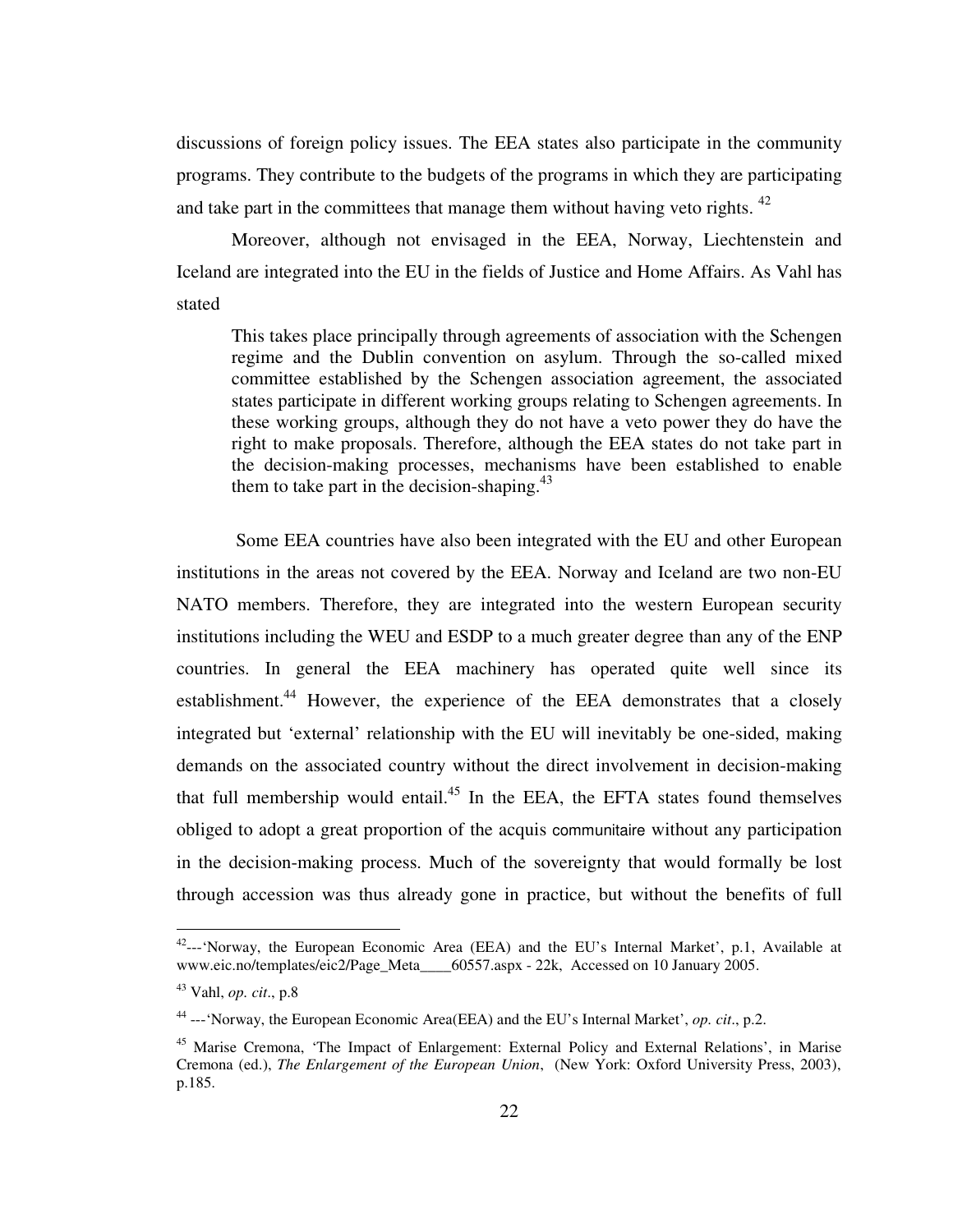membership.<sup>46</sup> As a result, the EEA model did not prevent the three EFTA countries -Sweden, Finland and Austria - to apply for membership and accede in 1995.

 The ENP is inspired by the EEA model and the innovations it has brought in terms of integrating outsiders into the EU. The EEA was mentioned in the Wider Europe Communication. According to the Commission 'the long term goal is an arrangement whereby the Union's relations with the neighboring countries ultimately resemble the close political and economic links currently enjoyed with the  $EEA<sup>47</sup>$ . The ENP Action Plans more or less regulate the same areas as those overseen by the EEA agreement, such as state aid, public procurement, customs duties and regulations, anti-dumping measures, company law, small- and medium-sized enterprises, tourism, the audio visual sector and civil protection. The most important differences between EEA and the ENP regulations can be seen in the movement of people, participation in the EU programs, and the degree of integration into the internal market.

 Inspired by the EEA, the ENP Strategy Paper also calls for an increased participation in the EU programs of the neighboring states. However, the EU is not as generous to the neighboring countries as it was to the EEA countries. The EU is reluctant to adopt the idea of neighbors' participation in community agencies; instead it talks about 'gradual opening of certain community programs' to the ENP countries. The second and the more important point is that the ENP falls short of the EEA in that there is relatively limited economic integration envisaged within the ENP. It has become clear that within the framework of the ENP the partners will not be provided with all the freedoms of the internal market because of the member states concern. In the ENP Strategy Paper the Commission has only made reference to 'a stake in the internal market,' the meaning of which, as was shown in the previous chapter, was vague.<sup>48</sup>

 Moreover, unlike the EEA, the movement of persons is limited to facilitating travel for selected groups such as participants in the EU programs and diplomats. This

<sup>46</sup> Anna Milada Vachudova, *Europe Undivided: Democracy, Leverage, and Integration After Communism*, (New York Oxford: University Press, 2005), p.67.

<sup>47</sup> Commission, Wider Europe…, *op.cit*., p.15.

<sup>48</sup> Commission, Strategy Paper…, *op. cit*., p.20.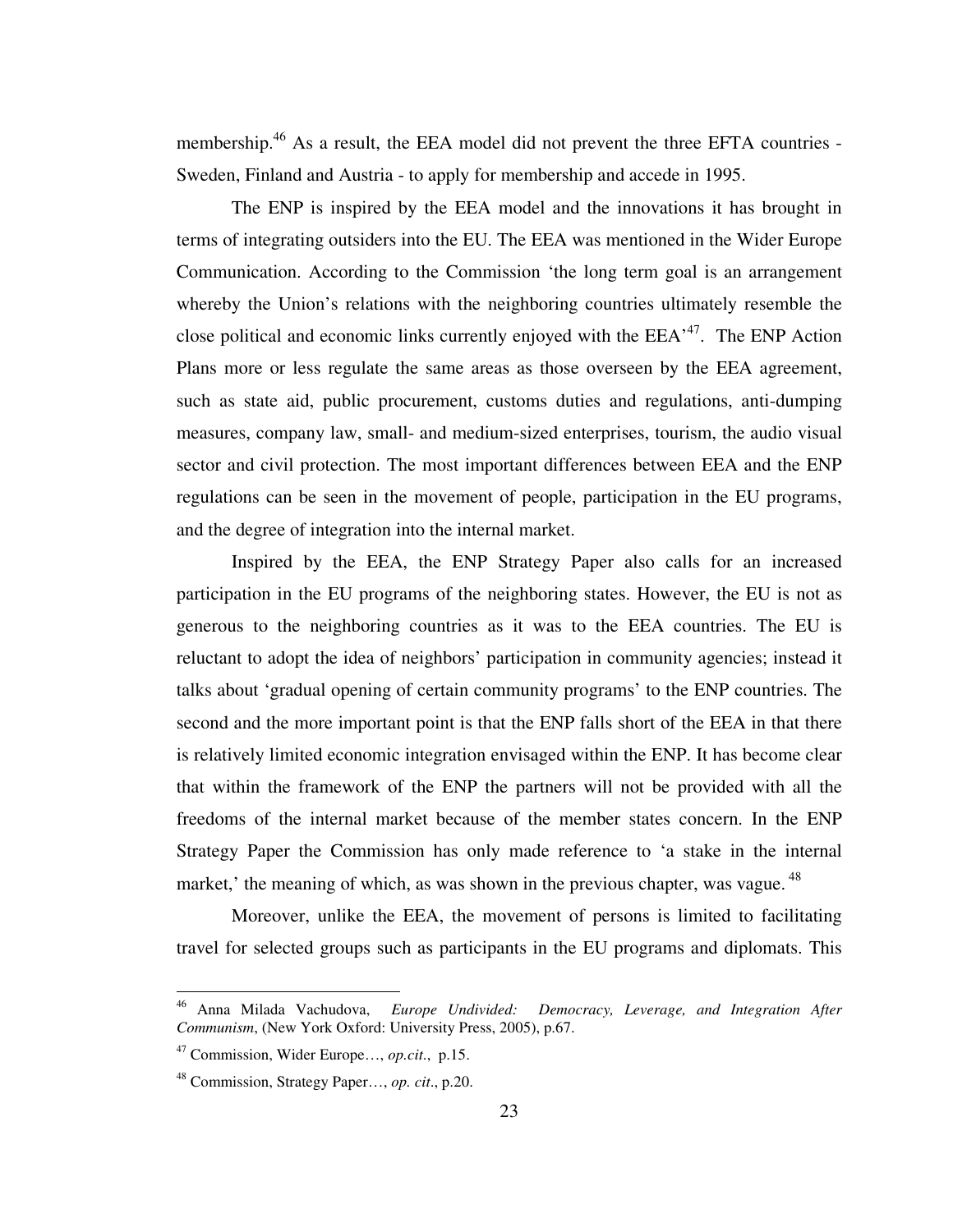could be followed by an examination of the 'wider application of visa-free regimes' if the 'necessary conditions are in place'.<sup>49</sup> In the Action Plans concerning the movement of persons reference is made to the related PCA or Euro-Med commitments, and rather than talking about the free movement of workers the EU contented itself with statements about abolishing all discriminatory measures against the legal migrants already resident in the EU. It is unlikely that the EU will be able to give sixteen neighbors with a rapidly increasing rate population the benefit of free movement of persons. In the EEA, however, according to the principle of free movement of persons, the nationals of the EEA countries may travel, apply for jobs and establish themselves as self-employed in all the EEA countries. ENP nationals will not have similar opportunities. Taking into account the previously stated points, it can be concluded that the ENP is designed on the model and the innovations of the EEA model. However, these have been imperfectly transferred to the ENP, which makes the policy fall short of the EEA's goals.

 The EEA may have creative aspects as a framework between membership and non-membership. It makes sense for the EU to draw on the experiences of the EEA in formulating a policy alternative to accession. However, it should be kept in mind that the EEA itself did not prevent Austria, Sweden and Finland to apply for membership, despite their experience of having a much more developed framework of relationship with the EU, compared to the one envisaged in the ENP. The ENP, in its present form, falls short of living up to the degree of integration which the EEA provides to its signatories. Rather than adding the missing parts, the EU failed to reach the aspirations of the EEA in the ENP.

#### **2.3. The Northern Dimension as a Model for the ENP:**

 The ND is a strategy that draws much of its impetus from a post-cold war rapprochement between the EU and the countries of the Baltic Sea Region. Its beginnings are to be found in Nordic and Baltic Sea regional attempts to manage postcold war economic, political and social transformation as well as deal with the

<sup>49</sup> Commission, Wider Europe…, *op.cit*., pp.9-11.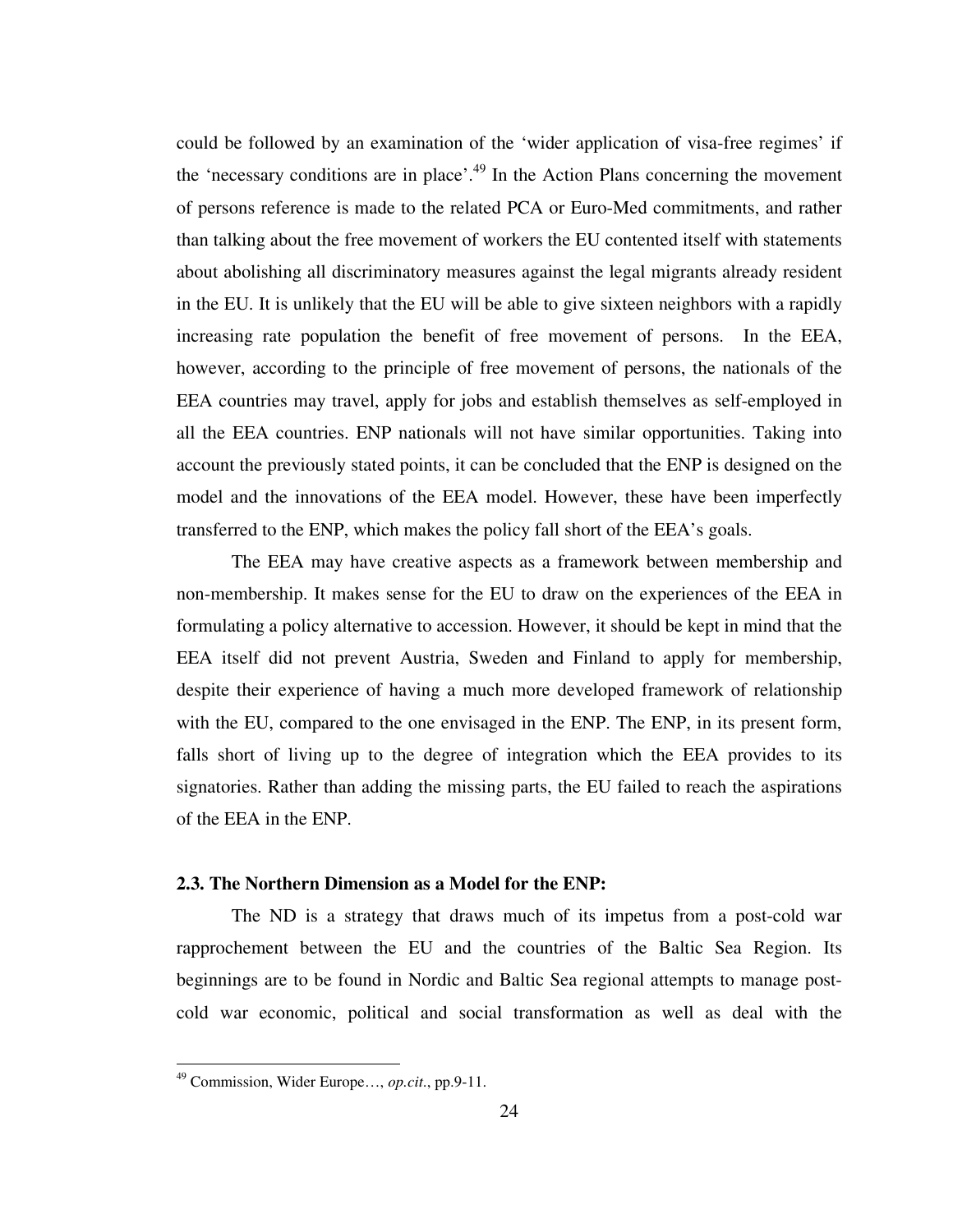environmental problems of the Baltic Sea and the Barents Sea in the first half of the 1990s.<sup>50</sup> After the enlargement involving Sweden, Finland and Austria in 1995, Finland tried actively to include a ND in the EU's foreign relations. The Prime Minister, Paavo Lipponen made the first move in April 1997 by stressing the need for a 'strategy for the northern dimension, based on an analysis of the risks and opportunities that the region offers'.<sup>51</sup> The principal message here was to sensitize the EU as a whole to a regional security perspective, one emphasizing serious environmental, nuclear safety, crime prevention and minority right issues rather than the national defense.<sup>52</sup> Lipponen's thesis was that the EU acquired a northern dimension with the accession of Sweden and Finland, and that the EU needed a policy for this region.<sup>53</sup> The European Council in Luxemburg took note of the Finnish proposal in December 1997. An interim report was produced by the Commission in 1998. The Vienna Council in December 1998 endorsed the report and requested the Council to develop guidelines for the implementation of the ND. Since then the ND has been an official part of the EU's external and cross-border policies.

 Lipponen emphasized that no new institutional or financial mechanisms were required. The operational aim was to enhance coordination and coherence among the existing institutions and sources of finance, such as different EU programs (INTERREG, PHARE and TACIS), international institutions, and regional organizations.<sup>54</sup> Although not addressing security directly, security considerations are of primary importance in the ND.<sup>55</sup> This policy was meant to contribute to stability and security in the north by promoting positive economic interdependence. The ND would also give a boost to

<sup>&</sup>lt;sup>50</sup> James W. Scott, 'The EU and the 'Wider Europe': Towards an Alternative Geopolitics of Regional Cooperation?', *Geopolitics*, Vol.10 2005, p.442.

<sup>&</sup>lt;sup>51</sup> Carl-Einar Stalvant, 'The Northern Dimension a Policy in Need of an Institution', BaltSea Net Working Paper 1, Berlin, 2001, p.3.

<sup>52</sup> James W Scott, ''Wider Europe', EU Enlargement and Borders of Inclusion and Exclusion', *VRCME Lavier Conference: 'New Frontiers for Europe',* May 30- June 1, Lisbon 2004, p.9.

<sup>&</sup>lt;sup>53</sup> Marius Vahl, 'Just Good Friends: The EU-The Russian Federation Strategic Partnership and the Northern Dimension', *CEPS Working Documents*, No. 166, March 2001, p.21.

<sup>54</sup> *Ibid.*

<sup>55</sup> Stalvant, *op. cit*., p.6.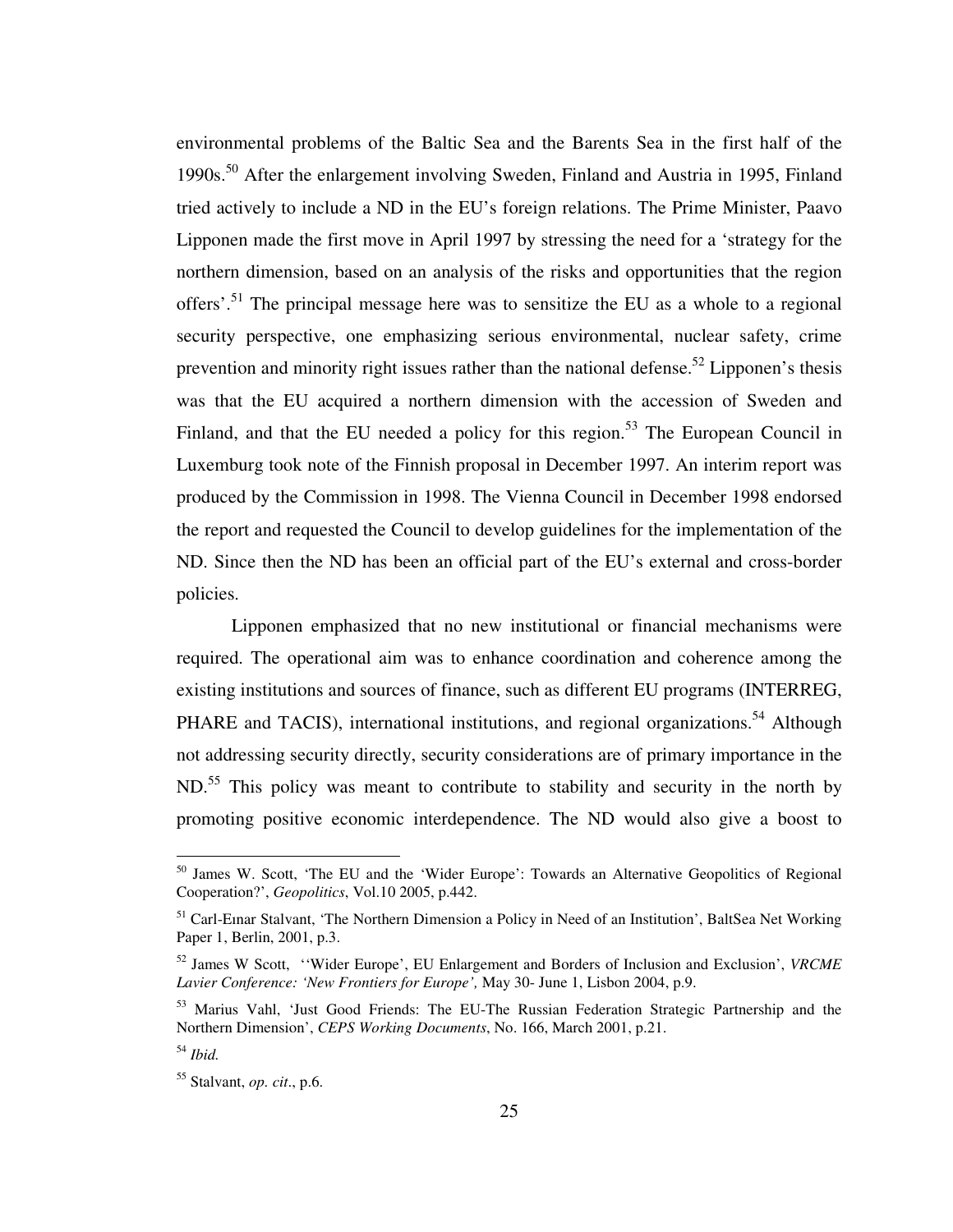regional cooperation.<sup>56</sup> The policy builds upon the existing framework of contractual relationships.

 The ND is a policy the objectives of which will be realized by implementation of the reform priorities agreed in the action plans.<sup>57</sup> Within the framework of the Northern dimension, two Action Plans have been prepared for the periods 2000-2003 and 2004- 2006. In these Action Plans, sectors where cooperation is necessary have been identified as environmental protection, nuclear safety and nuclear waste management, business development and investment, cooperation in the energy sector, transportation issues, the improvement of border crossing facilities, crime prevention, public health, social programs, telecommunications, human resource development, and the Kaliningrad enclave. As well as its content, the added value of the ND can be found in the form of the policy. The regulated areas in the ND cover the issues from all three pillars of the EU structure, making it a cross-pillar policy.<sup>58</sup> One point worth referring to concerning the Action Plans is that the role of the regional bodies such as Council of Baltic Sea States (CBSS), Barents-Euro Arctic Council (BEAC) and the Arctic Council have been downgraded, which were originally had a central place in the inception of the policy.<sup>59</sup>

 The ND has some peculiarities which inspired the EU to draw on its experiences within the scope of this dimension while formulating the ENP. The main objectives of the ND were to eradicate the previous dividing lines between insiders and outsiders. It is a tool for creating a 'grey zone' between membership and non-membership.<sup>60</sup> The ND

<sup>56</sup> Ojanen, Hanna, *The Northern Dimension: Fuel for the EU* , The Finnish Institute of International Affairs, Helsinki 2001, p.48, Available at www.upi-fiia.fi/eng/staff/researchers/hanna\_ojanen/ - 32k, Accessed on 10 January 2005.

<sup>&</sup>lt;sup>57</sup> Hishi Haukkala, 'The Northern Dimension: A Presence and Four liabilities' in Roland Dannreuther (ed.), *European Union Foreign and Security: Towards a Neighborhood Strategy*, (London: Routledge, 2004), p.101.

<sup>&</sup>lt;sup>58</sup> Jeoren Dubois, 'The Northern Dimension as Prototype of the Wider Europe Framework Policy', The University of Liverpool, 3 July 2004, p.8.

<sup>59</sup> Nicola Catellani, 'The Multilevel implementation of the Northern Dimension', in H. Ojanen (ed.), *The Northern Dimension: Fuel for the EU* , The Finnish Institute of International Affairs, Helsinki 2001, p.58, Available at www.upi-fiia.fi/eng/staff/researchers/hanna\_ojanen/ - 32k, Accessed on 10 January 2005.

<sup>&</sup>lt;sup>60</sup> Teemu Palosaari,, 'Northern Dimension as a Tool for Building Grey Zones between Membership and Non-Membership', in H. Ojanen (ed.), *The Northern Dimension: Fuel for the EU ,* the *Finnish Institute of International Affairs*, Helsinki 2001,p.210.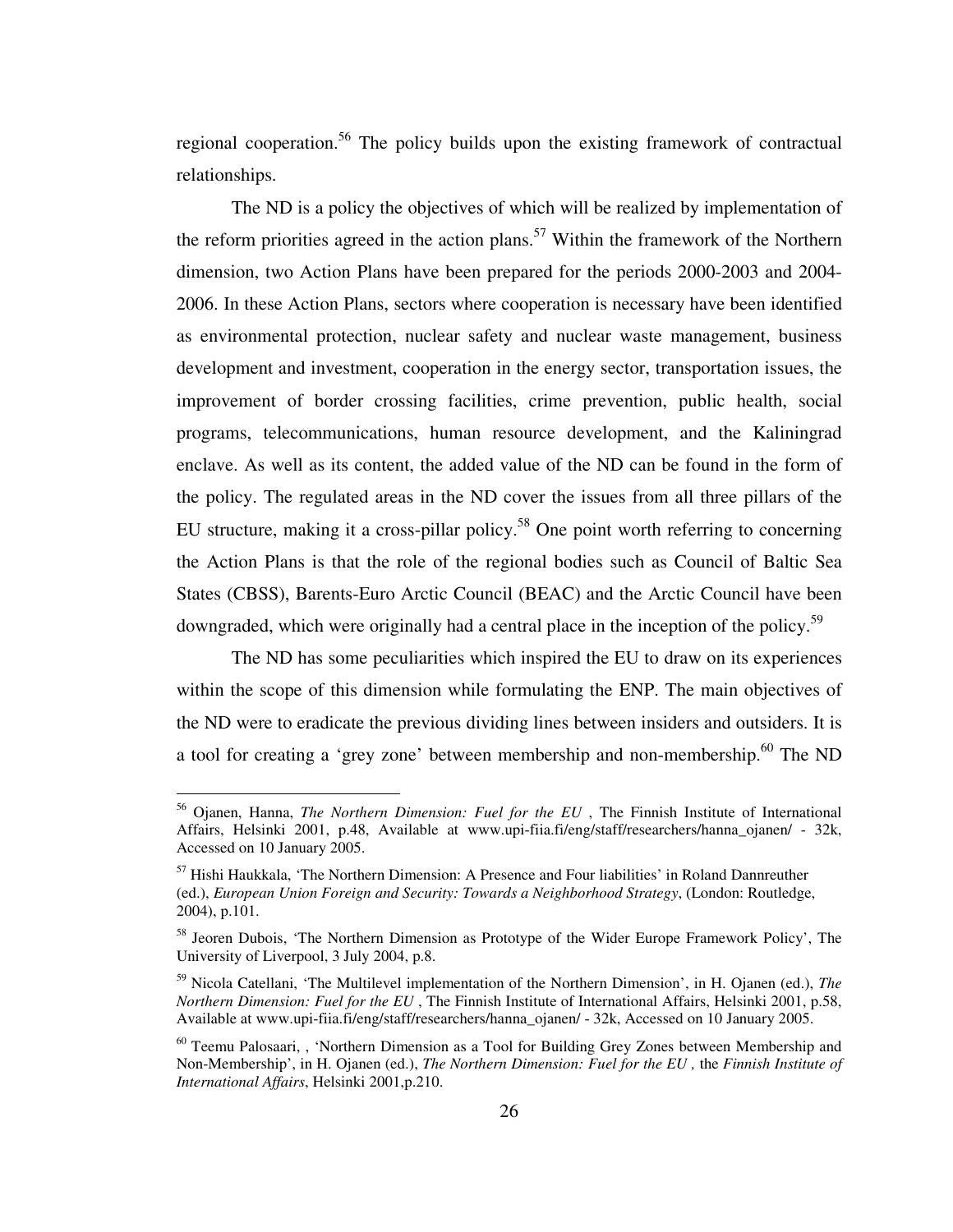aimed to encourage intensified cooperation and increased interaction between all actors of the region in a framework of egalitarian relationship built on dialogue to find solutions to common problems.<sup>61</sup> Attempts to realize these were made through providing meeting grounds such as the Northern Dimension Foreign Ministers' Meeting, making use of the regional bodies such as CBSS where all the parties have equal rights, and through allowing the partners to make recommendations for the drafting of Action Plans. Correspondingly, the ND tried to improve the interoperability of EU programs as well as national programs with a view to creating synergies between them.<sup>62</sup> As such the policy can be seen to contribute to the fuzziness of the borders of the EU by blurring formally established divisions.<sup>63</sup>

 The ND as a way to blur the dividing lines and as a forum for the partner countries on an equal basis seems to provide solutions to the same kinds of challenges that the enlarged EU has faced with its neighbors. To some extent, the ENP has been inspired by the ND, with its focus on the elimination of dividing lines through crossborder cooperation, and meeting the post-cold war trans-boundary security threats, as well as issues of mutual concern across the EU's external borders, building on the existing framework of contractual relations without creating new institutions and being a policy of a cross-pillar nature. It seems that the ND has also exerted influence on the ENP in the development of an inclusive approach.<sup>64</sup> In fact, in terms of funding mechanisms, the ENP has already taken advantage of the ND.<sup>65</sup> Within the ENP the EU has also provided a similar funding mechanism for the cross-border cooperation projects. The new neighborhood instrument, partially inspired by the northern initiative, may be applied both inside and outside the external borders of the Union, in order to

<sup>&</sup>lt;sup>61</sup> Christopher Browning, and Pertti Joenniemi, , 'The European Union's Two Dimensions: The Eastern and the Northern'*, Security Dialogue*, Vol.34, No.4 2003, p.467.

 $62$  Peter Stenlund and Marja Nissienen, 'A Northern Dimension for the Policies of the European Union', p.2., Available at http//www.eu-norway.org/news/newsarchives, Accessed on 6 December 2006.

<sup>63</sup> *Ibid.*

<sup>&</sup>lt;sup>64</sup> Nicola Catellani, 'The EU neighborhood policy towards The Russian Federation: from the Northern Dimension to the 'New Neighbors'', p.14., Available at http://les1.man.ac.uk/jeanmonnet/posters/tallinn/Catellani.doc, Accessed on 10 January 2005.

<sup>65</sup> Scot, Inclusion/exclusion…, *op. cit*., p.12.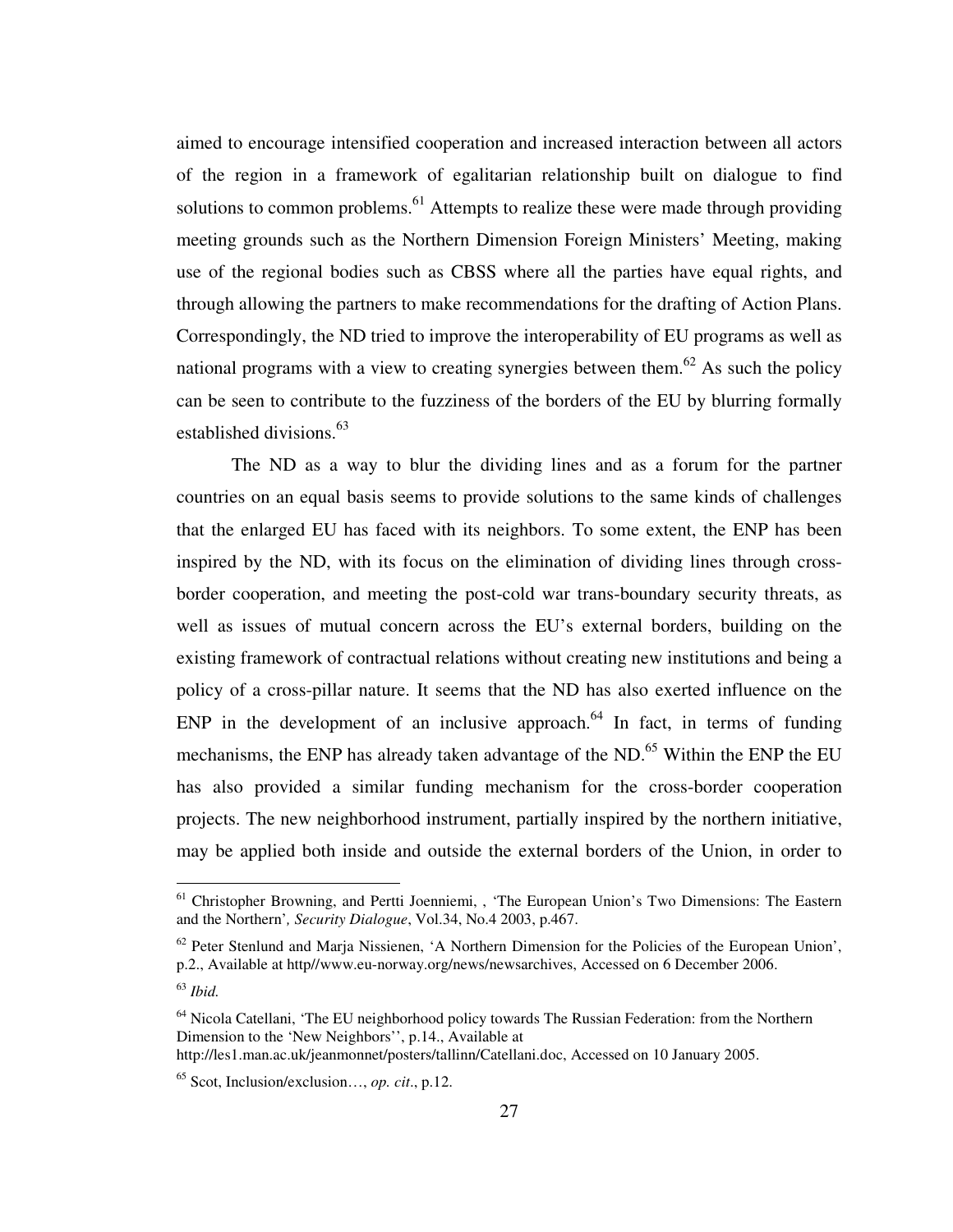avoid new dividing lines in Europe.<sup>66</sup> The ND is a short-medium term initiative for  $3-6$ years dictated by the action plans.<sup>67</sup> The ENP action plans are also adapted for the time frame of 3 to 5 years. In addition, there is no clear-cut vision for the future of these policies.

## **2.4. The Evolution of the ENP:**

With the Helsinki summit in December, 1999 accession negotiations were started with eight CEECs, as well as Cyprus and Malta. It became a necessity for the EU to share the same border with the instable east European countries with which it had only indirectly interested in.<sup>68</sup> Moreover, the EU had witnessed the spillover of instability from the Balkans in 1999, which had made it aware of the consequences of being close to turbulent regions. Since then, when faced with the choice of exporting security or importing insecurity from the neighboring regions<sup> $69$ </sup>, the EU had chosen the first option. Since then the issue has been prominent on the EU agenda.

In 2002, with the enlargement looming, the Union and its members started to formulate a new policy towards their eastern neighbors. The British Foreign Minister Jack Straw's letter in March 2002 started the process which has culminated in the development of the policy in 2004. He suggested offering Ukraine, Belarus and Moldova 'clear and practical incentives' for proceeding with political and economic reform. Moreover, his proposal included granting those countries the status of 'special neighborhood' based on their commitment to democratic governance and free market principles.<sup>70</sup> In April, 2002 the General Affairs Council (GAC) requested the Commissioner for External Relations, Chris Patten and the High Representative for

<sup>66</sup> Vahl, Model…, *op. cit*, p.7.

 $67$  Nicola Catellani, 'Short and long-term Dynamics in the EU's Northern Dimension', Copenhagen Peace Research Institute, December 2001, p.5.

<sup>68</sup> Lynch, *op. cit*., p.44.

<sup>69</sup> Wallace, *op. cit*., pp.18-19.

<sup>70</sup> Stefan Ganzle, 'Externalizing EU Governance: The European Neighborhood Policy', *Institute for European Studies*, Vancouver 2004, p.14.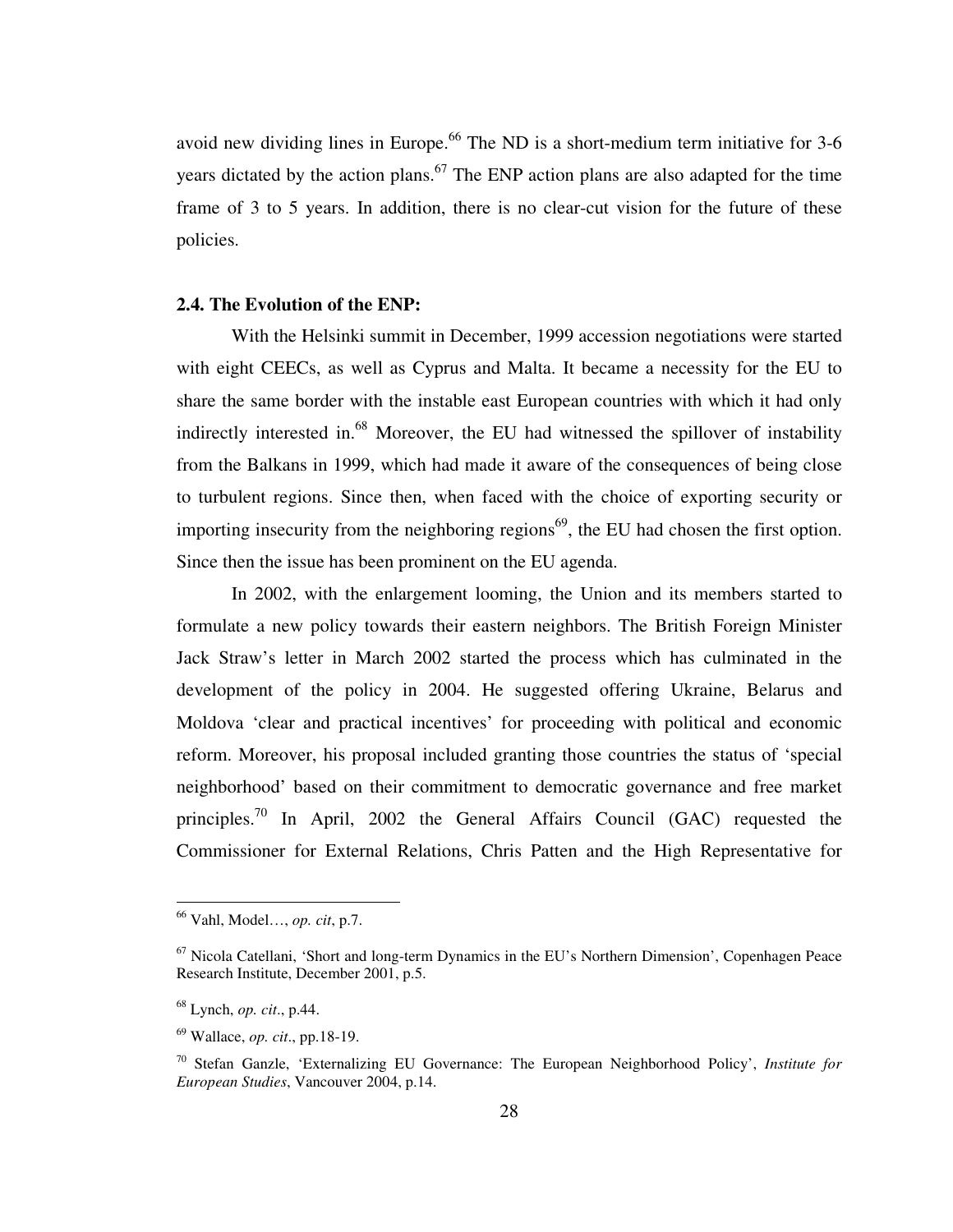CFSP, Javier Solana 'to work up ideas on the EU's relations with its neighbors'. The presentation of their initial five-page outline was made in an informal meeting of foreign ministers in September. They called for a new regional and national framework for relations with Ukraine, Moldova and Belarus, in order to stimulate PCA implementation. For them this was required because after the enlargement, the opportunities and challenges raised by eastern neighbors would affect the EU more directly, and in no other neighboring region has enlargement had such immediate consequences.<sup>71</sup> This plan was also to include a new financial instrument and new institutions. However their presentation met with a general lack of interest and was discussed only briefly.<sup>72</sup> A month later, on 18 November, the GAC agreed on the 'need for the EU to formulate an ambitious long-term and integrated approach towards each of these countries'*.* 73

The President of the Commission Prodi made an important speech in December, 2002 which stated the major rationale behind the policy and the inherent ambiguity of the policy with regard to the ongoing and further enlargement. The main thrust of the speech was simply that enlargement would enable the Union to project 'sustainable stability and security' beyond its new external borders from which a 'ring of friends' should evolve which would be 'sharing everything with the Union but institutions'.<sup>74</sup> Prodi noted that the EU 'cannot go on enlarging forever', because this would 'water down the European Union project itself'. However, Prodi also added that, although the new policy was intended to stop 'enlarging forever' by offering 'more than partnership' and 'less than membership', it should not preclude the latter either. In his words 'a proximity policy would not start with the promise of membership and it would not exclude the eventual membership'.<sup>75</sup> This problem of defining the relationship between

<sup>71</sup> Christopher Paten, and Javier Solana, *Wider Europe*, 8.7.2002, p.3., available at http://ec.europa.eu/world/enp/, Accesssed on 12 June 2005.

 $72$  Wallace, *op. cit.*, p.5.

**<sup>73</sup>** *General Affairs Council, 18 November 2002, doc. 14078/02*.

<sup>74</sup> Prodi.

<sup>75</sup> *Ibid.*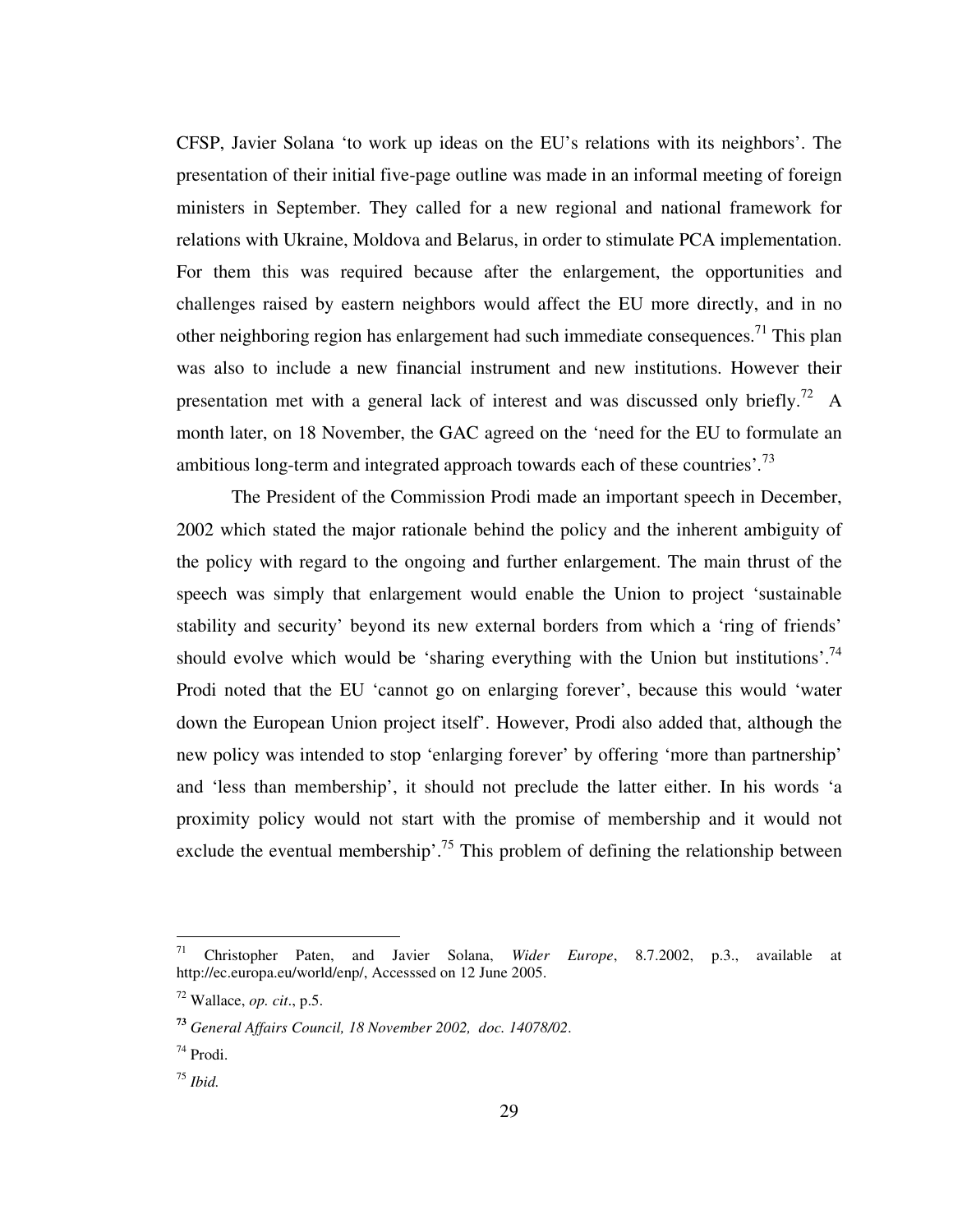'neighborhood' and 'accession', continued to be debated even three years after his speech.

The Copenhagen Council in December, 2002 broadened the scope of the policy to cover the Russian Federation and the Southern Mediterranean States. In response to the call of the Copenhagen European Council, in March 2003 the European Commission published its first official proposal for the neighborhood policy namely 'Wider Europe - Neighborhood: A new Framework for Relations with our Eastern and Southern Neighbors'. The Wider Europe Communication provided the general objectives based on an assessment of the EU's interests.<sup>76</sup> In May 2004 the commission adopted the Strategy Paper which provided the objectives and principles, the geographical scope, and the methods to be used in implementing the ENP. Together with the Strategy Paper, the first Country Reports were also issued.

 The evolution of the neighborhood policy is also paralleled with changes in the conceptualization of the new initiative. The 'Wider Europe' concept was introduced by the Council and the Commission to describe the relations between the enlarged EU and its eastern neighbors. In the above referred speech, however, Prodi was talking about a 'Proximity Policy' and even calling for a 'workable concept of proximity'. And, finally in the subsequent works and official papers the name of the policy was changed as the "European Neighborhood Policy".

 However, the change form the concept of Wider Europe to that of the European Neighborhood Policy is meaningful in respect to the changing portfolio of the targeted countries. The term Wider Europe can be understood as indicating an inclusion of new countries into Europe, thus referring to prospective membership. However, after inclusion of the southern Mediterranean and Southern Caucasian countries, the council became increasingly concerned about the term Wider Europe.<sup>77</sup> Consequently, the subsequent documents by the Commission and the EU bodies referred to the policy by the more neutral term of the 'European Neighborhood Policy'.

<sup>76</sup> Nathalie Tocci, 'Does the ENP Respond to the EU's Post-Enlargement Challenges', *The International Spectator*, Vol.40, Issue. 1, 2005, p.22.

<sup>77</sup> Stetter*, op. cit*., p.1.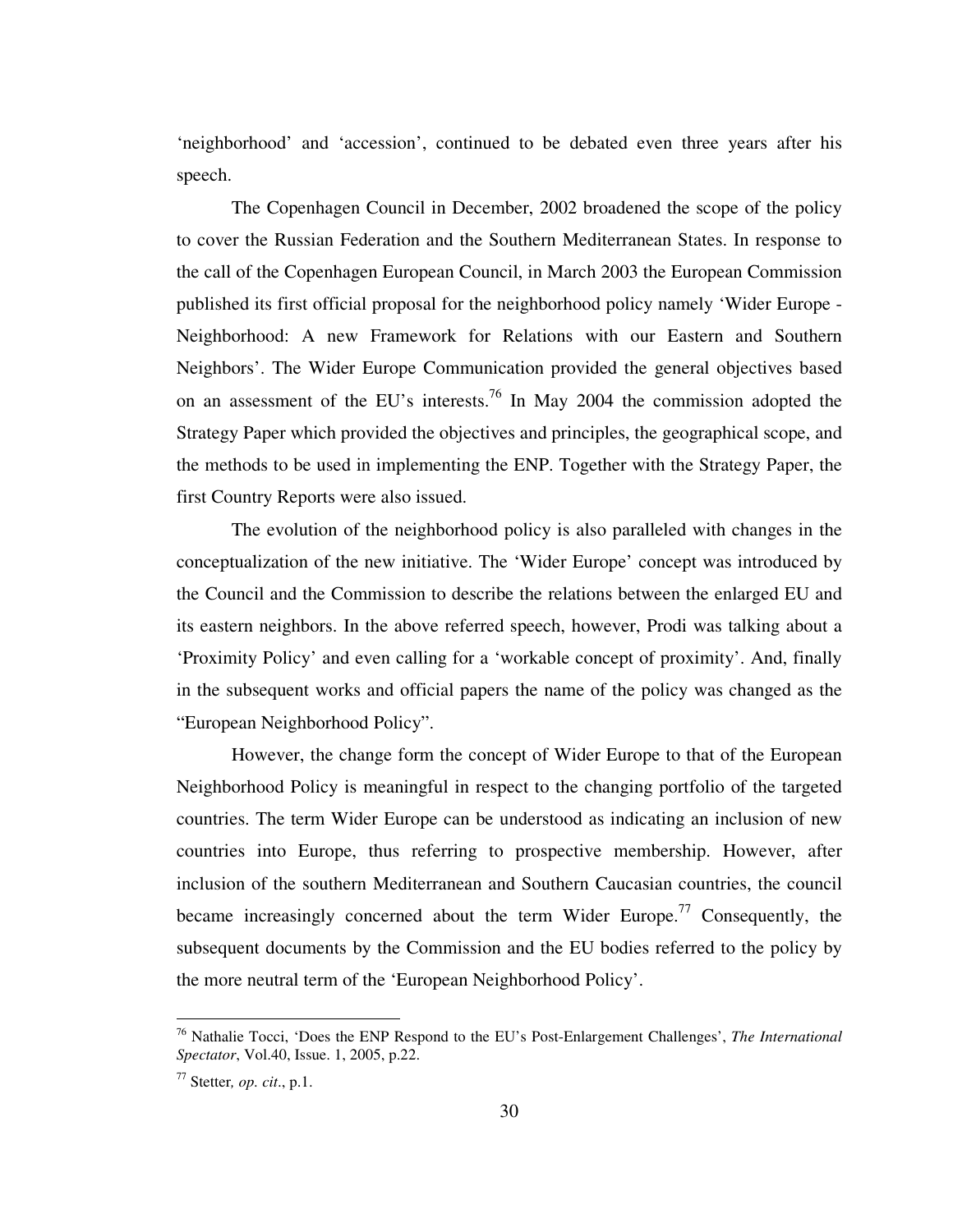The concept of 'neighborhood' appeared in international law in the  $19<sup>th</sup>$  century as a special object exempt from the rules of cooperation between two states.<sup>78</sup> Spatial proximity is an indispensable part of the definition. Taking care of common goods, respect of boundaries, exchange of information, social control and degree of cohesion are important elements of the term.<sup>79</sup> The use of the term in relation to the EU and its neighbors is somewhat metaphorical but quite appropriate for the relations that the Commission proposed to the countries beyond the borders of the EU.

# **2.4.1. The Objectives of the European Union:**

 $\overline{a}$ 

The overall objective of the ENP is to counterbalance the fears that the future borders of the Union will become a new dividing line in Europe, and instead aims to surround the enlarged EU with a 'ring of friends' who share the EU's values and pursue security and other foreign policies that are broadly consistent with the EU's. $80$  The emphasis is thus on promoting stability both within and between the neighboring states, and economic and social development leading to increased prosperity and increased security on the borders of the EU which are surrounded by turbulent regions and failed states at present. The policy is intended to foster long-term structural changes in the economic, political, legal and institutional frameworks of the neighboring countries without a membership perspective. It is frequently emphasized that the ENP is distinct from the issue of potential membership. It offers a privileged relationship with neighbors, which will build on mutual commitment to common values principally within the fields of the rule of law, good governance, the respect for human rights, including minority rights, the promotion of good neighborly relations, and the principles of market

<sup>&</sup>lt;sup>78</sup> Ivan Sampson, , 'The New Concept of Neighborhood of the EU: Towards a Pan-European Economic Space', *Espace Europe Institute*, Madrid, May 2004, p.4, Available at http://web.upmfgrenoble.fr/pepse/IMG/pdf/PEES.pdf, Accessed on 5 February 2005**.** 

<sup>&</sup>lt;sup>79</sup> Josef Langer, 'Wider Europe and the Neighborhood Strategy of the European Union- A Quest of Identity', p.5., Available at http//www.uni-klu.ac.at/.../fodok/print/aktivitaet, Accessed on 18 February 2004.

<sup>80</sup> M. Susanne and B. Slay, 'The Economics of the 'European Neighborhood Policy' An Initial Assessment', *Paper Presented in the Conference 'Europe After the Enlargement*, Warsaw, April 8-9, 2005, p.5.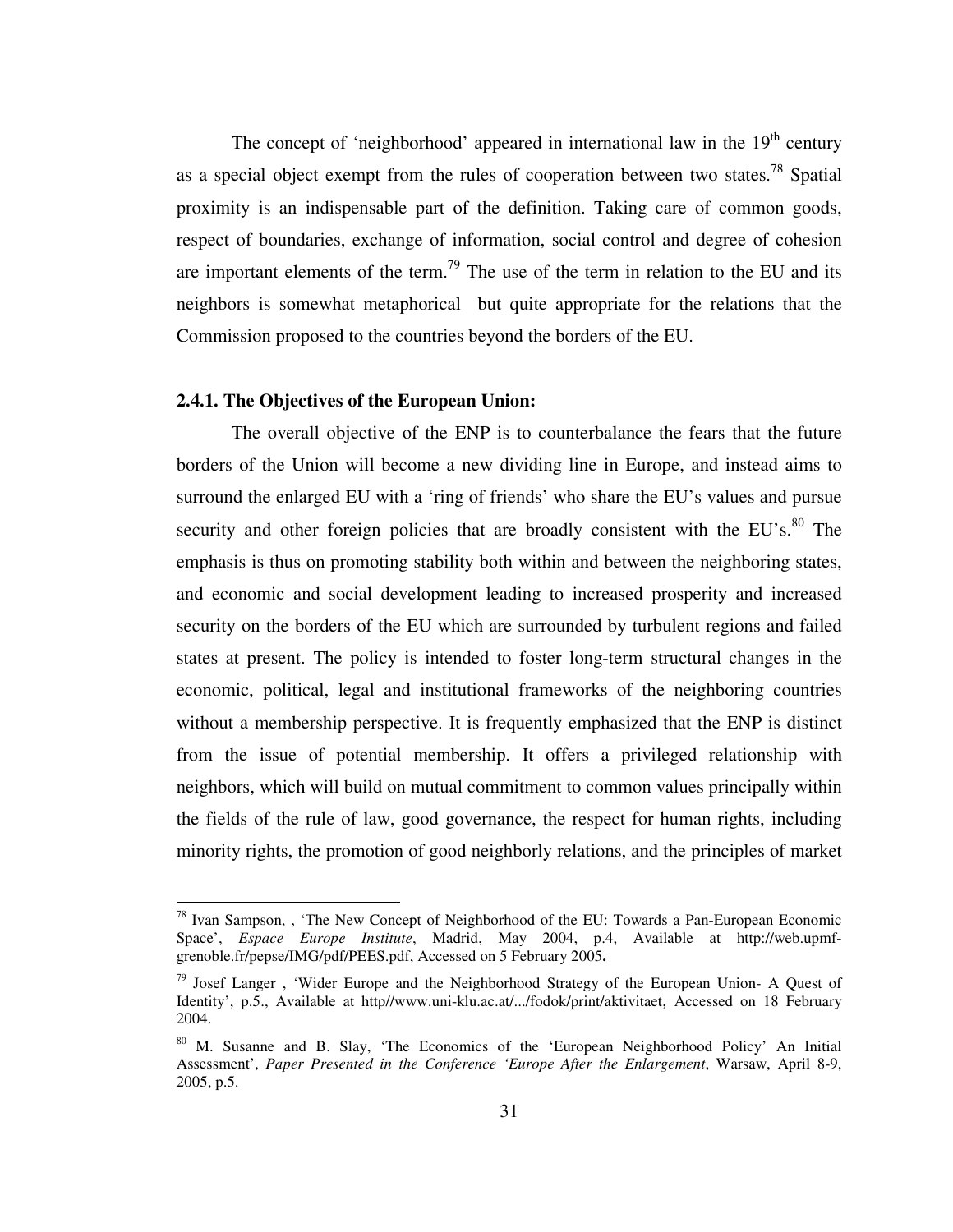economy and sustainable development as well as certain aspects of EU's external action. It seems that the EU is aiming at Europeanization of these countries through extending the governance beyond its borders without including them in the decision-making processes of the EU.

The objectives of the ENP greatly overlap the objectives of the European Security Strategy. Surrounding the EU with a 'ring of well governed countries' and avoiding new dividing lines are also enumerated among the objectives in the European Security Strategy, which states that 'it is in the EU's interest that the countries on the borders of the union are well-governed'.<sup>81</sup>

 EU officials do not want to connect the ENP with enlargement. They simply stay indifferent to the issue of enlargement. However, grouping the WNIS (the category that the Commission created in the Wider Europe Communication concerning Ukraine, Moldova and Belarus) which are eligible for EU membership under Article 49 of the TEU with the countries of the southern Mediterranean will necessarily have consequences for the eastern European countries. Since the time of Prodi's above mentioned speech, EU officials have not been able to give definite answers to these problems and some commentators even argue that this is a policy of 'deliberate uncertainty<sup>82</sup> concerning those regions on the part of the EU.

## **2.4.2. Targeted Countries:**

 $\overline{a}$ 

The ENP was initially directed at the Ukraine, Moldova and Belarus<sup>83</sup>. At this stage the countries of the southern Mediterranean area were not addressed as potential candidates for such an initiative. Swedish Foreign Minister Anna Lindh and Trade Minister Leif Pagrotsky suggested extending the geographical scope of the policy to include the Russian Federation and the countries of the Barcelona process. This was due

<sup>81</sup>Commission, Security Strategy…, *op. cit*., p.7.

<sup>82</sup> Volodymyr Poselsky, 'The Frontiers of Europe in the light of the Wider Europe Strategy', *European Political Economic Review*, Vol.2, No.1, Summer 2004, p.1.

<sup>&</sup>lt;sup>83</sup> Although Belarus was one of the countries towards which the policy directed, it is not involved in the policy Because of the undemocratic practices of the Lukashenko government. Currently, Belarus is a neighbor but not a part of the policy.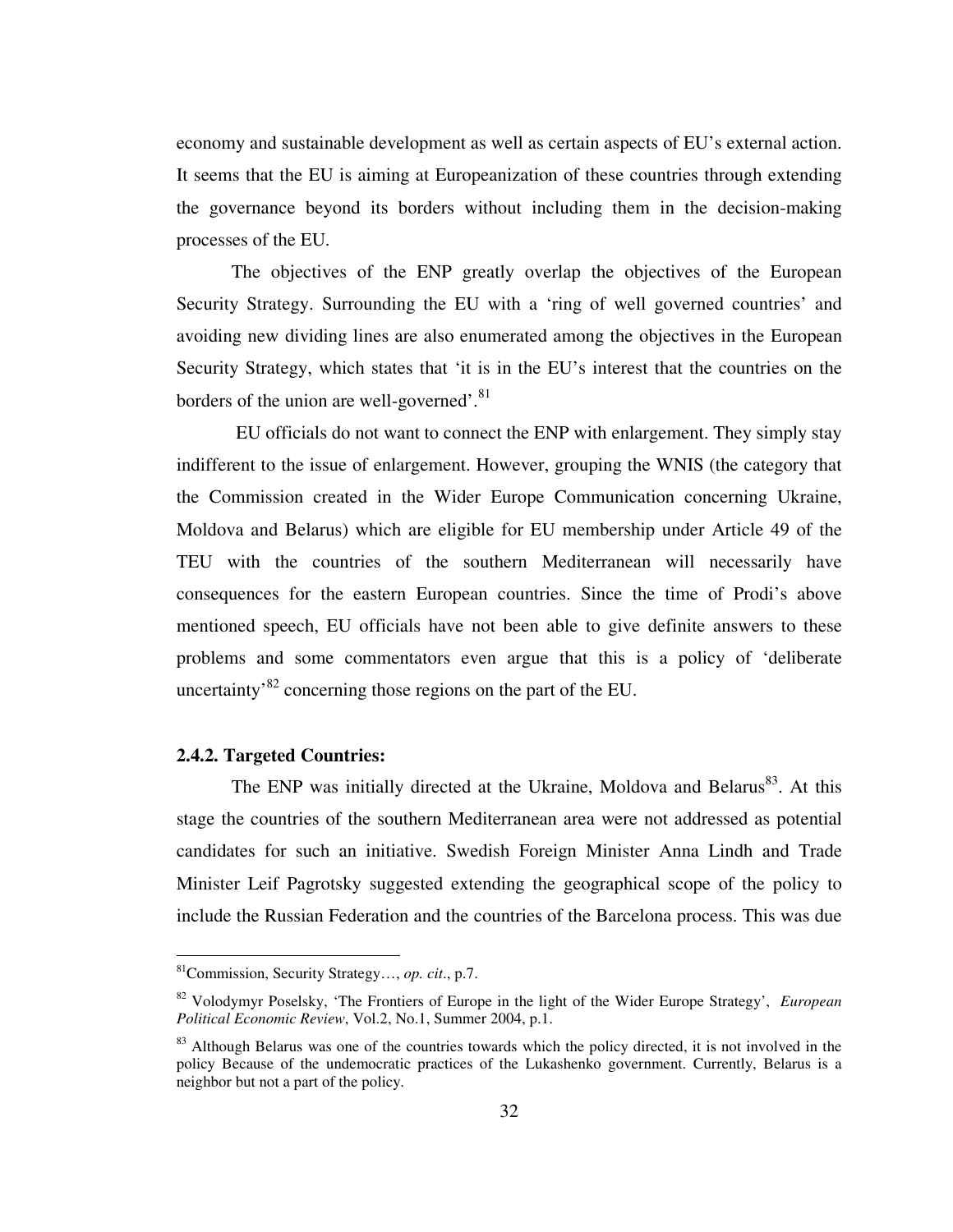to the worries that the southern EU members would not be contend with the policy package addressing the relevant non-EU countries.<sup>84</sup> The aim was to signal to the 'South' that they would not be forgotten during the Eastern enlargement.<sup>85</sup> This process is similar to the initial phases of the ND in which Finland and Sweden supported the Barcelona Process in 1995 in order to clear the way for the former initiative which was to be proposed two years later.

As a result, in the Copenhagen European Council of June 2002 the scope was expanded to the countries of the so-called Barcelona Process (Morocco, Egypt, Israel, the Palestinian Authority, Syria, Tunisia, Jordan, Lebanon, and Algeria). Libya is not yet involved in this policy, but has been mentioned as a possible member.<sup>86</sup> Finally, after the 'Rose Revolution' in Georgia, in May 2004 the Commission proposed to extend the ENP to the southern Caucasus (Georgia, Armenia and Azerbaijan) in line with the recommendation of the European Parliament. This large area from the Russian Federation to Morocco - except for Iran and Iraq - was the targeted region under the ENP. The countries covered by the ENP are presented in Map 1.

The Russian Federation was not included in the initial phase of the policy. However, in the Copenhagen European Council the Russian Federation was covered together with the southern Mediterranean countries. The European Commission initially envisaged the ENP as a new pillar of bilateral strategic partnership in relation to the Russian Federation.<sup>87</sup> However, the Russian Federation declared that it did not wish to be included in this policy; instead, it opted for a 'strategic partnership' approach in its own right.<sup>88</sup> The Russian Federation refused to be the part of the policy on the basis that

<sup>84</sup> Ganzle*, op.cit*., p.14.

<sup>85</sup> Ula Holm, 'EU's Neighborhood Policy: A Question of Space and Security', *DIIS Working Paper*, No. 22, Danish Institute for International Studies, Copenhagen, 2005, p.17, Avalable at

http://www.diis.dk/graphics/Publications/WP2005/22\_uho\_EUs\_Neighbourhood.pdf.pdf, Accessed on 17 December 2006.

<sup>86</sup> Karen Smith, 'The Outsiders: the European Neighborhood Policy', *International Affairs*, Vol.81, No.4, 2005, p.759.

 $87$  Fabrizio Tassinari, 'Security and Integration in the EU Neighborhood: The Case for Regionalism', *CEPS Working Document,* No. 226/July 2005, p.18.

<sup>88</sup> Ganzle, *op.cit*., p.16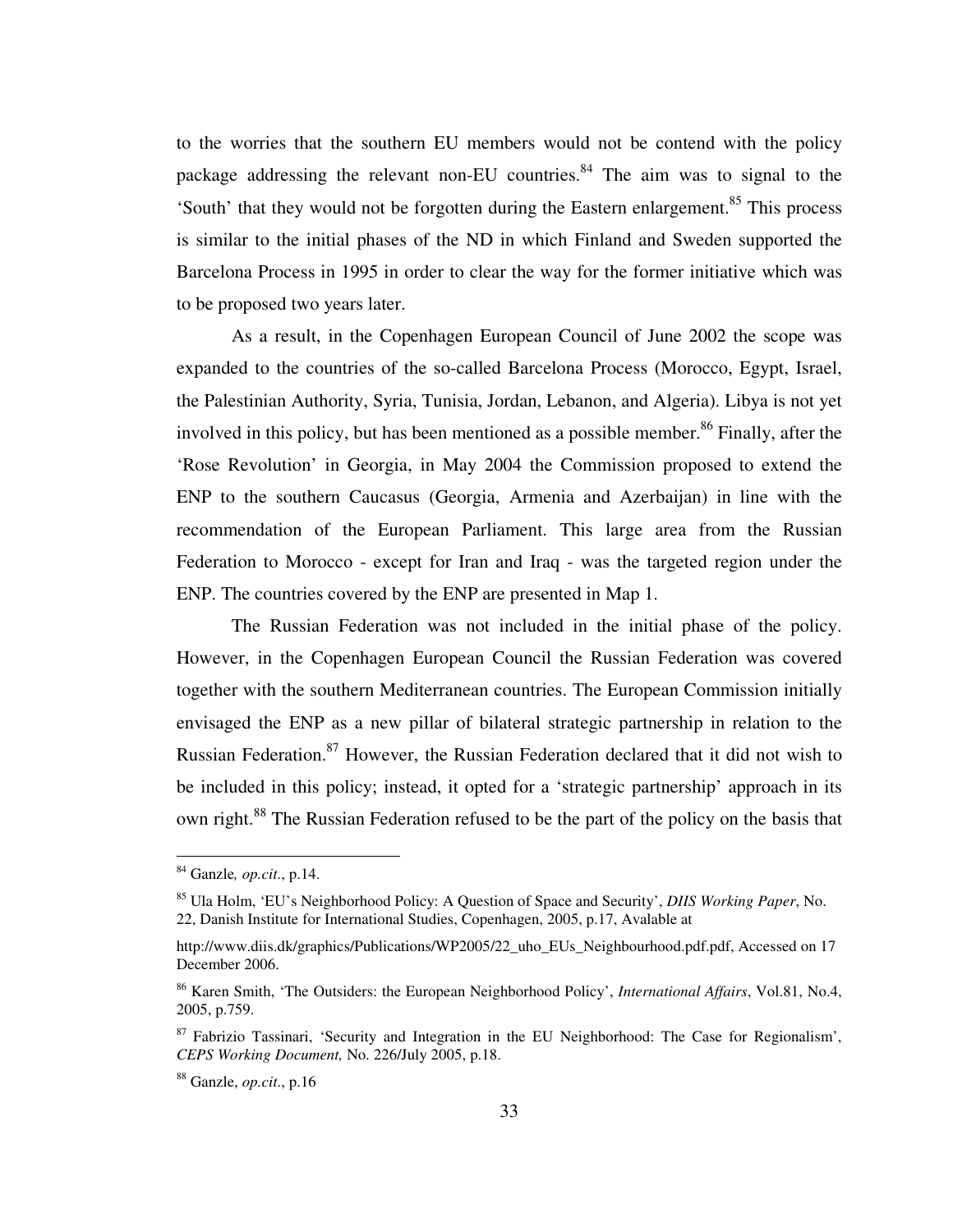it has a neighborhood doctrine of its own and that the ENP has the 'inherent conceptual deficiency' of grouping very different countries and has a too wide geographical reach.<sup>89</sup>

Iran and Iraq were not included in the policy although they can be considered as target countries because of Turkey's status as an accession country. Commission officials informally explain that the exclusion of Iran and Iraq because of Turkey's membership is only expected in the long-term and will be preceded by a thorough reconsideration of the EU's external borders and border policy.<sup>90</sup> In addition to Iraq, Iran, and Turkey, Bulgaria and Romania were not included as they will become members of the Union in 2007. Western Balkan countries have also been excluded on the grounds that these are the countries which have membership prospects. Also the European neighbors of the EU - Iceland, Norway, Switzerland, and Liechtenstein - were not included.



 **Source:** http://europa.eu.int/comm/world/enp/partners\_en.htm, accessed on 18/10/2004.

Map 1: ENP Countries.

<sup>89</sup> Tassinari, *op. cit*, p.18

<sup>90</sup> Tocci, *op. cit*., p.23.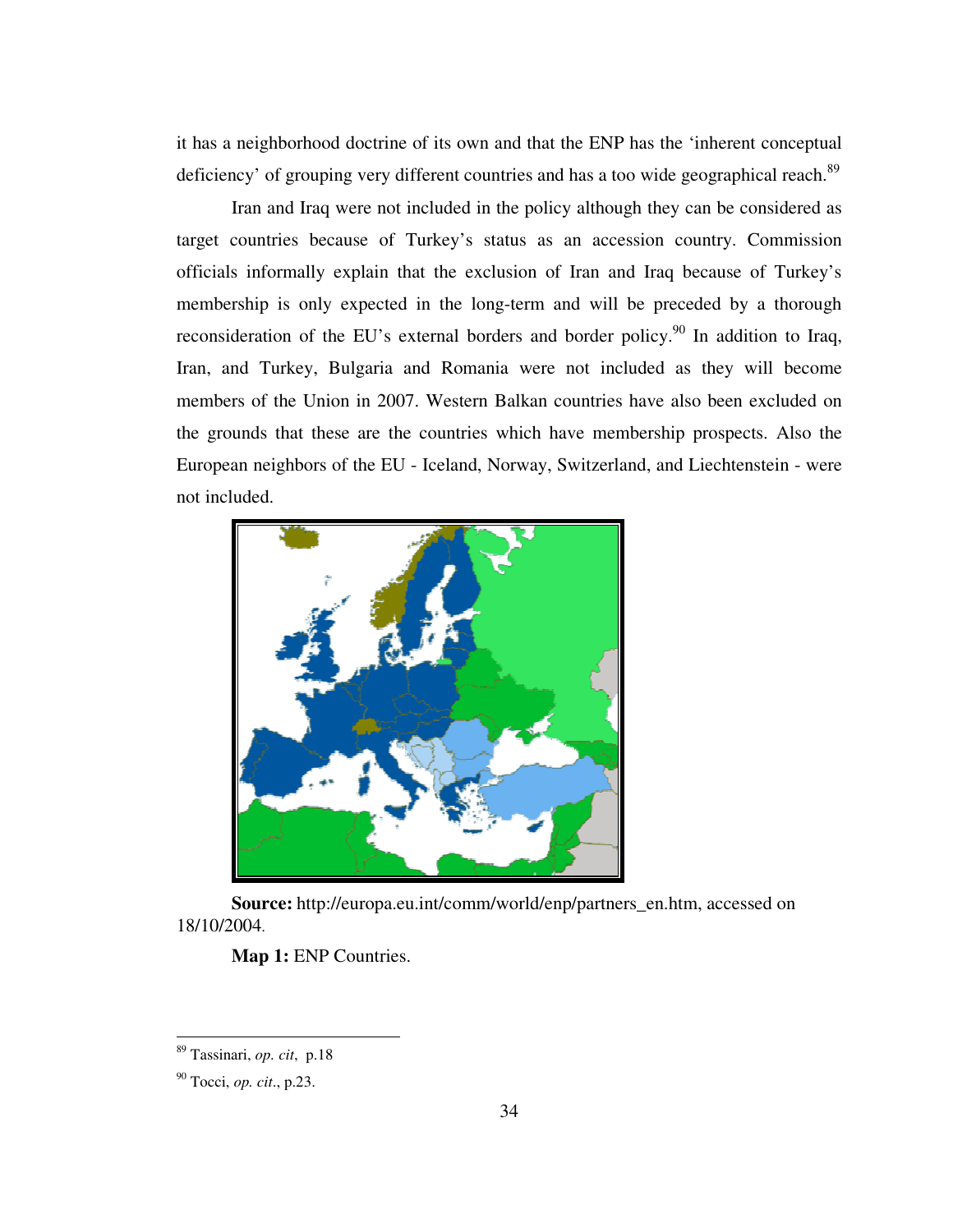However, including all these countries within a single framework and handling all of them are a difficult task. Even the Commission itself is aware of this fact. The Wider Europe Communication states that:

> The situations of the Russian Federation, the countries of the WNIS and the southern Mediterranean are very different judged by most standards. The course of the  $20<sup>th</sup>$  century saw dramatic changes in geography, politics and cultures both on the European Continent and in the Mediterranean. These forces have not necessarily led to greater convergence.<sup>91</sup>

Taking into consideration the differences among the countries, even the Commission itself admits that a 'one-size-fits-all' approach cannot be implemented. However, no matter what the differences among them, the Commission has brought these countries under the same policy, and has applied same standards and expecting same kind of behaviors in return. In order to justify this attitude, the Commission has tried to find similarities among the countries themselves and in their relations with the Union.<sup>92</sup> For example, virtually all these countries have relatively low levels of income in comparison to the EU. In terms of trade patterns the countries are very much dependent on the EU's internal market. In addition, nearly all countries of the ENP have undemocratic practices. Although it was not explicitly acknowledged the main rationale behind this attitude was to avoid competition among the member states, which can make lobbies for the use of common resources in favor of the countries of their respective geographical proximity.<sup>93</sup>

The ENP covers too wide an area to be included in a single framework. Within the ENP there are sixteen countries from Eastern Europe, Southern Caucuses and Southern Mediterranean, with different geographical, cultural and historical features. As was stated above, the policy was initially proposed to be a framework for the relations

<sup>91</sup> Commission, Wider Europe…, *op. cit*., p.4.

<sup>92</sup> Commission, Wider Europe…., pp.7-8.

 $93$  Fulvio Attina, , 'European Neighborhood Policy and the Building of Security Around Europe', in Fulvio Attina and Rossa Rossi (eds.), *European Neighborhood Policy: Political, Economic and Social Issues*, The Jean Monnet Centre "Euro-Med", Department of Political Studies: 2004, Available at http://www.fscpo.unict.it/EuroMed/ENPCataniabook.pdf , Accessed on 17 January 2005, p.1.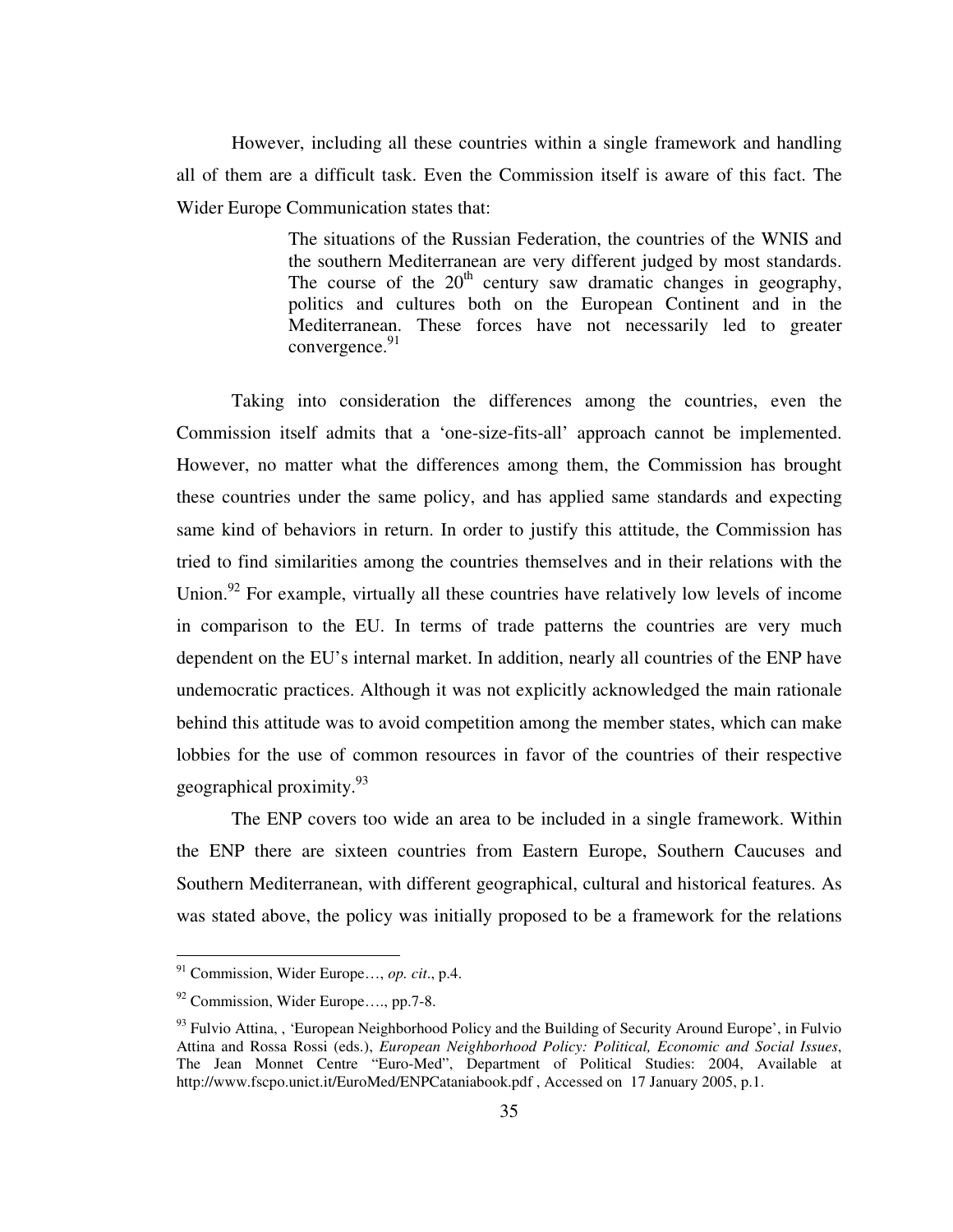with the countries on the eastern borders of the EU. The inclusion of the Southern Caucasian and Southern Mediterranean states resulted in the overstretching of the policy. The expansion of the geographical scope of the policy is important in that there are too many countries to be dealt with already limited resources devoted the EU for this policy.

## **2.4.3. Communications of the Commission:**

In response to the call from the Copenhagen European Council in March 2003, the European Commission published its first proposal for the neighborhood policy, namely 'Wider Europe - Neighborhood: A new Framework for Relations with our Eastern and southern Neighbors'. The Wider Europe Communication provided the general objectives based on an assessment of the EU's interests.<sup>94</sup> In May 2004 the Commission adopted the Strategy Paper which provided the objectives and principles, the geographical scope, and the methods to be used in implementing the ENP. Together with the Strategy Paper the first country reports - on which the Action Plans were to be founded - were also issued.

#### **2.4.3.1 The Wider Europe Communication:**

Wider Europe communication defined the reasons, the overall goals and principles and identified possible incentives of the policy. It was an evaluation of the new circumstances and an attempt to investigate possible new ways of cooperation. The objective of the communication was to find ways to integrate these states into Europe without offering membership.<sup>95</sup>

This need to integrate was based on the recognition that there is interdependence between the Union and the neighboring countries as a result of geographical proximity. For the Commission this interdependence made it imperative for the EU to take action to promote economic development and democracy, the lack of which are seen as the root causes of the conflict and insecurity in the neighboring regions, as they have direct

<sup>94</sup> Tocci*, op. cit*., p.22.

<sup>95</sup> Lynch, *op. cit*, pp. 49-50.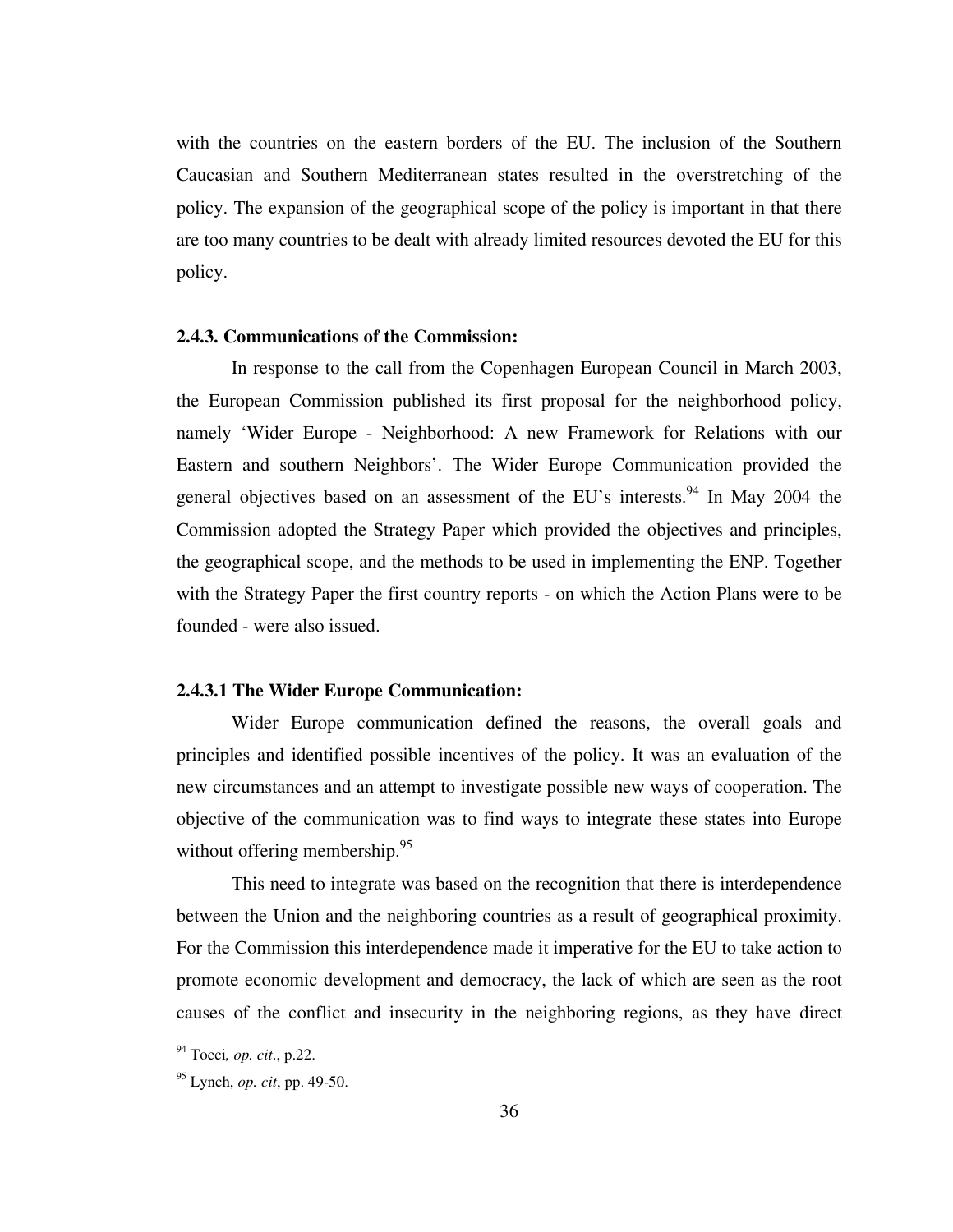repercussions for security, prosperity and stability of the citizens of the EU. The Commission also points out that in order to meet the challenges the whole range of the Union's policies (foreign security, trade, development, environment and others) is needed.<sup>96</sup> For the Commission the new features of the policy will be the joint ownership and the differentiated and benchmarking approach. Also the Communication made it clear that the relations with the neighbors within the framework of the ENP will be realized on the basis of 'shared values'. However, after introducing the term shared values, the EU juxtaposed its own values, which are stated in the Article 6 of the Treaty of European Union (TEU): 'the Union is founded on the principles of liberty, democracy, respect for human rights and fundamental freedoms, and the rule of law which are common to member states'.<sup>97</sup> The Commission's argument is that the Union's neighbors should have pledged adherence to fundamental human rights and freedoms through signing a number of multilateral treaties as well as through their bilateral relations with the EU. The provision of EU incentives will be conditional on the success of their adherence. In other words, the neighbors are required to 'effectively share' these values to get the incentives. In return for the progress in the aligning with the acquis, the EU promises a stake in the internal market and further integration and liberalization including the Four Freedoms - free movement of persons, goods, services and capital.<sup>98</sup> The other important issue with this Communication is the expression that the new neighborhood approach will not override the existing framework for relations but that 'instead it would supplement and build on existing policies and arrangements.' The implementation of the policy will be realized through the jointly agreed Action Plans.

<sup>96</sup> Commission, Wider Europe…, *op.cit*., p.3.

<sup>97</sup> Commission, Wider Europe…, *op. cit*., p.4.

<sup>98</sup> Commission, Wider Europe…, *op.cit*, p.10.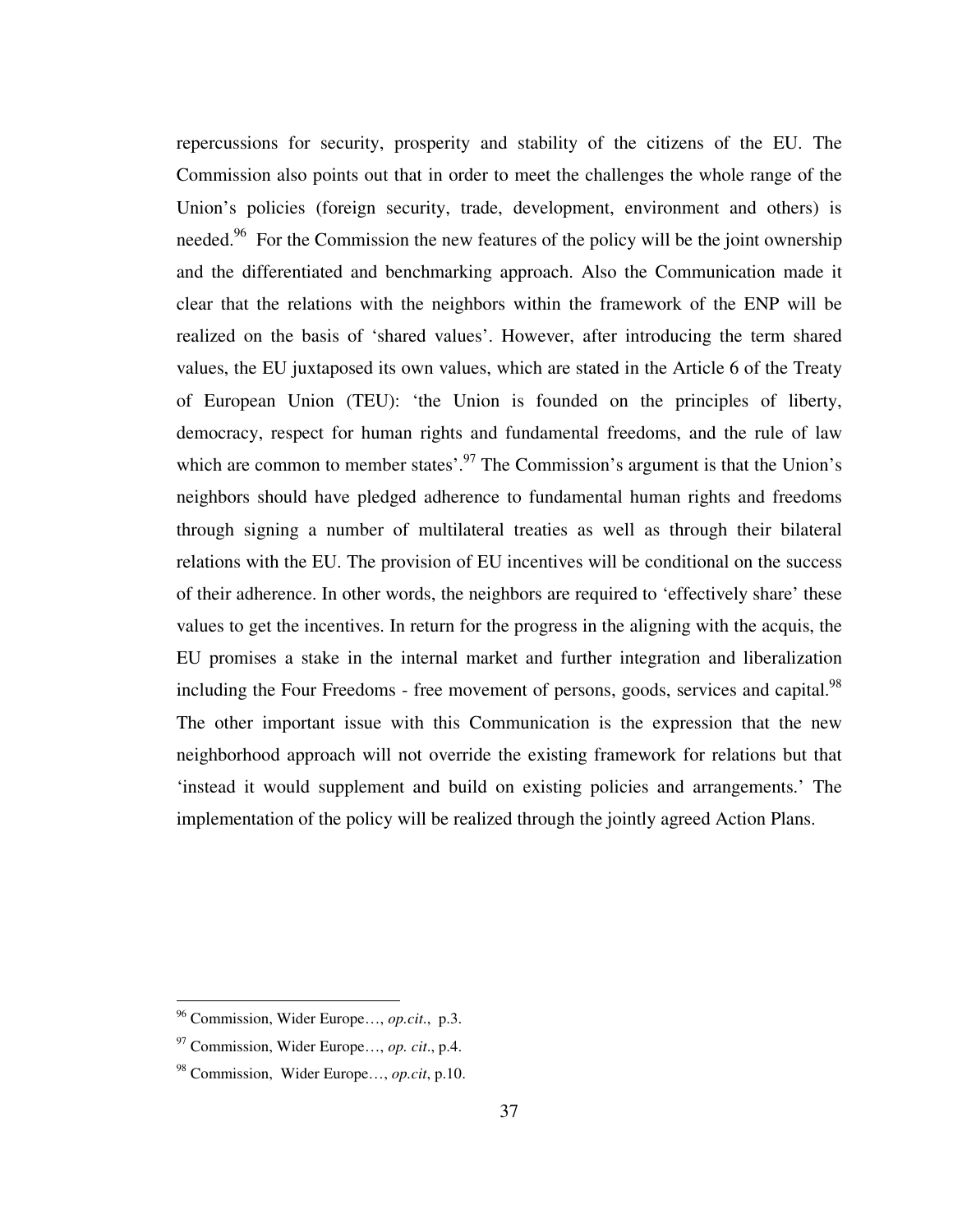# **2.4.3.2. The Strategy Paper:**

In July 2003 the Commission established the Wider Europe Task Force and a Wider Europe Inter-Service Group.<sup>99</sup> In the initial phases the Wider Europe scheme was conducted by the Commission's Directorate-General (DG) for Enlargement under the aegis of the Commissioner for Enlargement himself. The DG for External Relations was initially not involved in the formation of the new policy.<sup>100</sup> In fact, the DG for Enlargement dominated the process of further elaborating and concretizing the Wider Europe concept. In addition, the Commission's Wider Europe Task Force is strongly dominated by DG Enlargement officials. This is partly the reason for the high degree of policy continuity with the Enlargement and the ENP.<sup>101</sup> This Wider Europe Task Force first reported to the Commissioner for Enlargement rather than to External Relations and the Neighborhood Policy, and it had the responsibility to further develop the political concept of a European Neighborhood Policy, to draw up Action Plans for countries concerned and to prepare proposals for the ENPI which will finance projects involving the enlarged EU and neighboring countries'. $102$ 

The parts of the Action Plans related to enhanced political cooperation and Common Foreign and Security Policy have been worked out and agreed on jointly by the Commission and the High Representative.<sup>103</sup>

In May 2004 the Commission presented its Communication entitled 'European Neighborhood Policy: Strategy Paper'. It established the objectives, key elements, methods, principles, financial instruments, and geographical coverage of the policy. The Strategy Paper included most of the features of the Wider Europe Communication.

<sup>99</sup> Commission, Strategy Paper…, op. cit., p.2.

<sup>100</sup> Del Sarto, op. cit., p.10**.** 

<sup>&</sup>lt;sup>101</sup> Judith Kelly, 'New Wine in Old Wineskins: Promoting Political Reforms through the New European Neighborhood Policy', JCMS, Vol.44, No.1, 2006, p.31.

<sup>&</sup>lt;sup>102</sup> Rossa Rossi, 'European Neighborhood Policy in Perspective', in Fulvio Attina and Rossa Rossi (eds.), *European Neighborhood Policy: Political, Economic and Social Issues*, The Jean Monnet Centre "Euro-Med", Department of Political Studies: 2004, p.11, Available at http://www.fscpo.unict.it/EuroMed/ENPCataniabook.pdf , Accessed on 17 January 2005.

<sup>103</sup> Commission, Strategy Paper …,*op. cit*., p.2.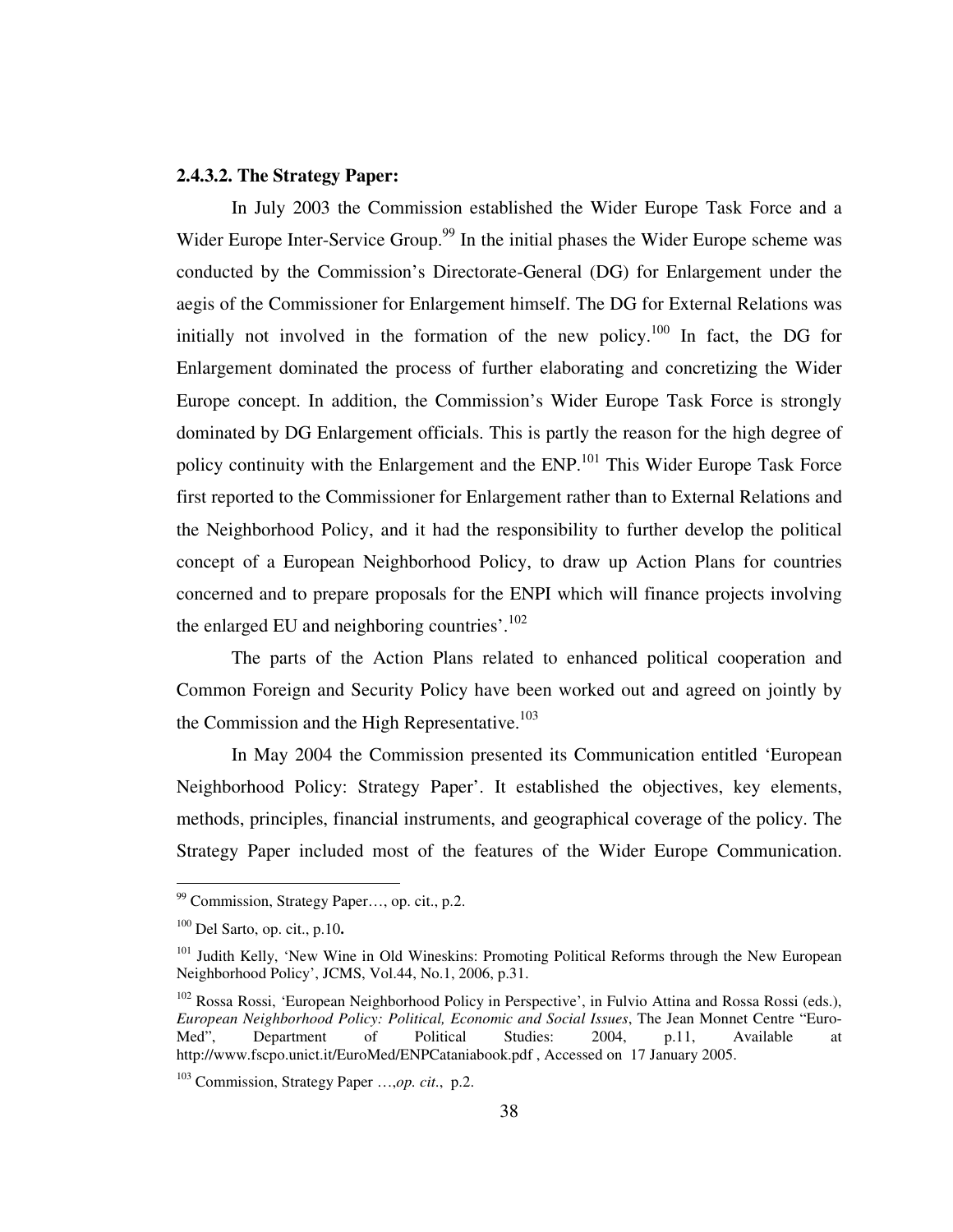However, there are important departures from the first Communications. First of all the conditionality clause of the Strategy Paper was modified and in fact the word 'conditionality' was not used. Second, the Russian Federation's place as neighbor was reaffirmed; however, it was made clear that relations with the Russian Federation would be shaped in other contexts rather than as part of the neighborhood policy. The issues of regional, sub-regional and cross-border cooperation were referred to much more in this Communication. In this regard the emphasis was placed on the ND and the necessity to draw on the experiences in this process.<sup>104</sup> However, the most important departure from the Wider Europe Communication is that there was no direct reference to the Four Freedoms.

# **2.5. Conclusion:**

The aim of the chapter was to introduce the evolution of the policy. Firstly, motives of the EU were introduced. It was stated that, there were three main motives for the EU in proposing the ENP. Primary reason for the EU to launch the ENP was the need to avoid new dividing lines in Europe after the enlargement. Secondly, security considerations of the EU also played their roles in the formulation process of the policy. Finally, the failures of the previous policies introduced through the PCAs and the Barcelona Process were examined. The EU made use of its experiences of the EEA and the ND in the making of the ENP. Moreover, it was argued that the ENP did not live up to the policies it was modeled on. Finally, main points of the 'Wider Europe' communication and the 'Strategy Paper' were introduced.

Based on the policy background explained here, next chapter will introduce the substance of the policy and substantiate the argument made in the introduction that the ENP will not be able to provide a sufficient alternative to accession because of its limitations in its methodology and incentives.

<sup>104</sup> Commission, Strategy Paper …,*op. cit*, p.20.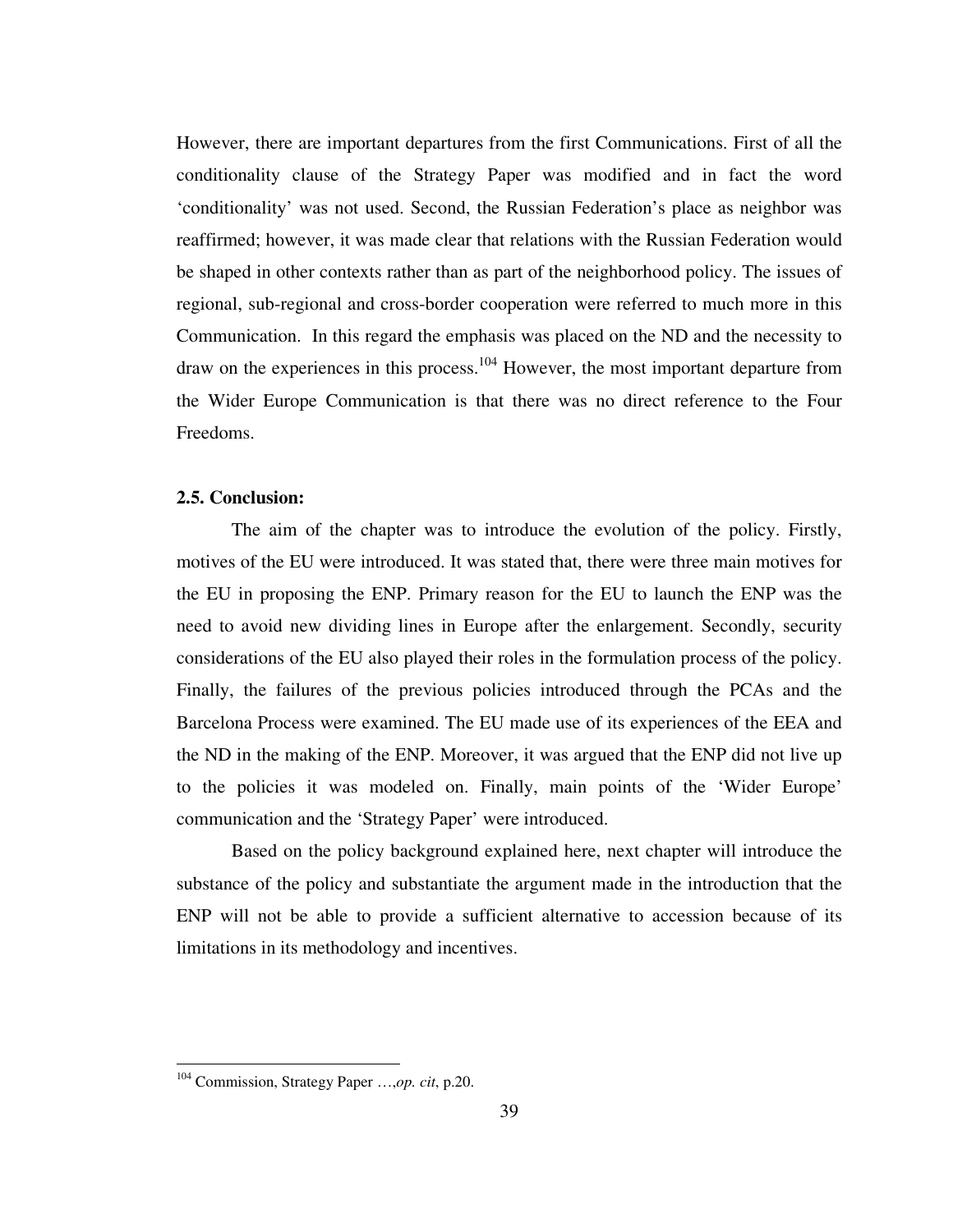## **CHAPTER 3**

# **METHODOLOGY OF THE EUROPEAN NEIGHBOURHOOD POLICY**

 This chapter aims to present the substance of the ENP. It attempts to provide answers to whether the policy will constitute a genuine alternative to enlargement to the extent that it will satisfy the needs of the neighboring countries aspiring to membership and whether the policy has been equipped with adequate instruments to realize its original aspirations. In particular the chapter focuses on the EU's goals for the neighboring regions and countries around the new borders of the Union, the policy instruments and incentives for identifying and pursuing these goals, and the factors that will determine its ability to deliver these objectives.

 The ENP is proposed as an alternative to enlargement. By way of the ENP, the EU is attempting to extend its rules, regulations, values and principles to the regions beyond its borders with the aim of transforming these countries in line with its own experiences which it sees as best meeting the needs of the peoples of these regions. However, it will be argued in this chapter that it will not reach its original aspirations due to its formulation, institutional weaknesses, underlying logic and its insufficient incentives. It is clear that the EU is closely interested in its close geographical proximity and there is a rhetorical commitment to sustainable economic and political developments in the neighboring countries; however, the EU did not commit corresponding amounts of resources to the fulfillment of the agenda of the ENP, which will be a main obstacle for the future prospects of the policy. Moreover, the ENP, contrary to the statements in the official documents, does not provide an adequate framework for real integration to its neighbors. Taking these points into consideration, it is argued that the ENP does not reach its objective of being an adequate alternative to accession.

 In this chapter, first of all the substance of the policy will be elaborated. While doing this, the Action Plans will be elaborated and the regulations with regard to the monitoring will be given. Then, the innovative aspects of the policy namely the 'joint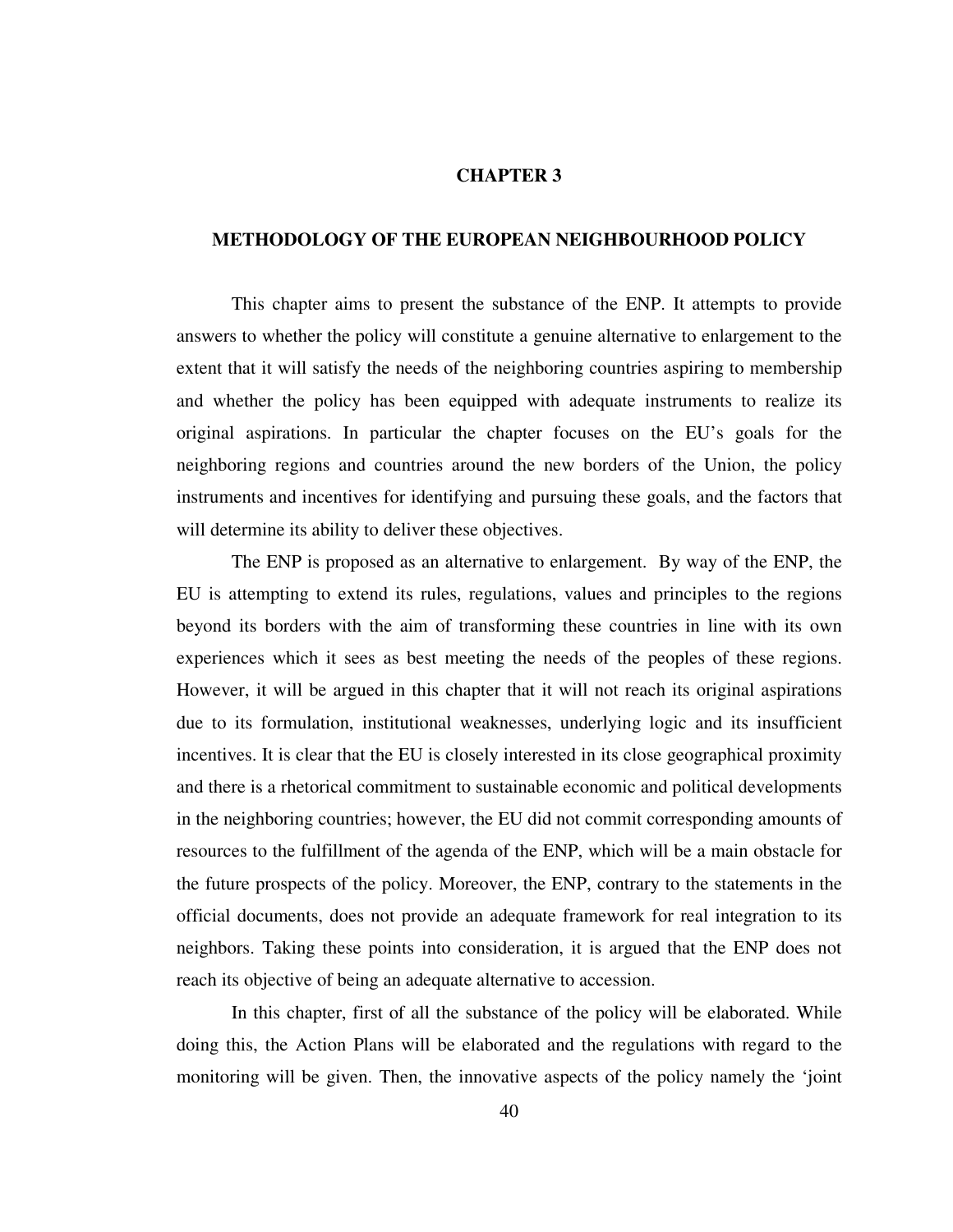ownership' and 'differentiation' will be elaborated. The incentives of the policy with specific emphasis to 'a stake in internal market' and financial assistance will be introduced. The innovations and the weak aspects of the ENP will be discussed.

# **3.1. Action Plans:**

 $\overline{a}$ 

It seems that the ENP is an attempt to repeat the success of enlargement in terms of transforming the acceding states in neighboring regions. This is reflected in the design, methodology and the implementation of the policy. The ENP is a policy the objectives of which will be realized through the implementation of the actions agreed in the Action Plans.

The Action Plans are to be agreed on jointly with the neighboring countries concerned. They will define the way ahead over the next three to five years and be subject to renewal by mutual consent. These Action Plans will be based on common principles but be differentiated, taking into account the specificities of each neighbor, its national reform process and its relations with the EU. Action plans are comprehensive but at the same time identify clearly a limited number of key priorities and offer incentives such as a stake in the internal market and technical help to overcome the nontariff barriers and financial aids for reform.<sup>1</sup>

The first Action plans proposed in December 2004 for the countries with which the EU had Association or Partnership and Cooperation Agreements in force: Jordan, Moldova Morocco, Tunisia, Ukraine, Israel and the Palestinian Authority. Before starting work on Action Plans, the Commission prepared Country Reports which were used to identify priorities for each country. The Action Plans are comprehensive. They include a wider variety of issues from political cooperation to implementing internal market legislation. The most important priorities are listed at the start of each action

<sup>&</sup>lt;sup>1</sup> Commission o the European Communities, 'On the Commission Proposals for Action Plans under the *European Neighborhood Policy',* COM (2004) 795 Final, Brussels, 9 December 2004, p.4.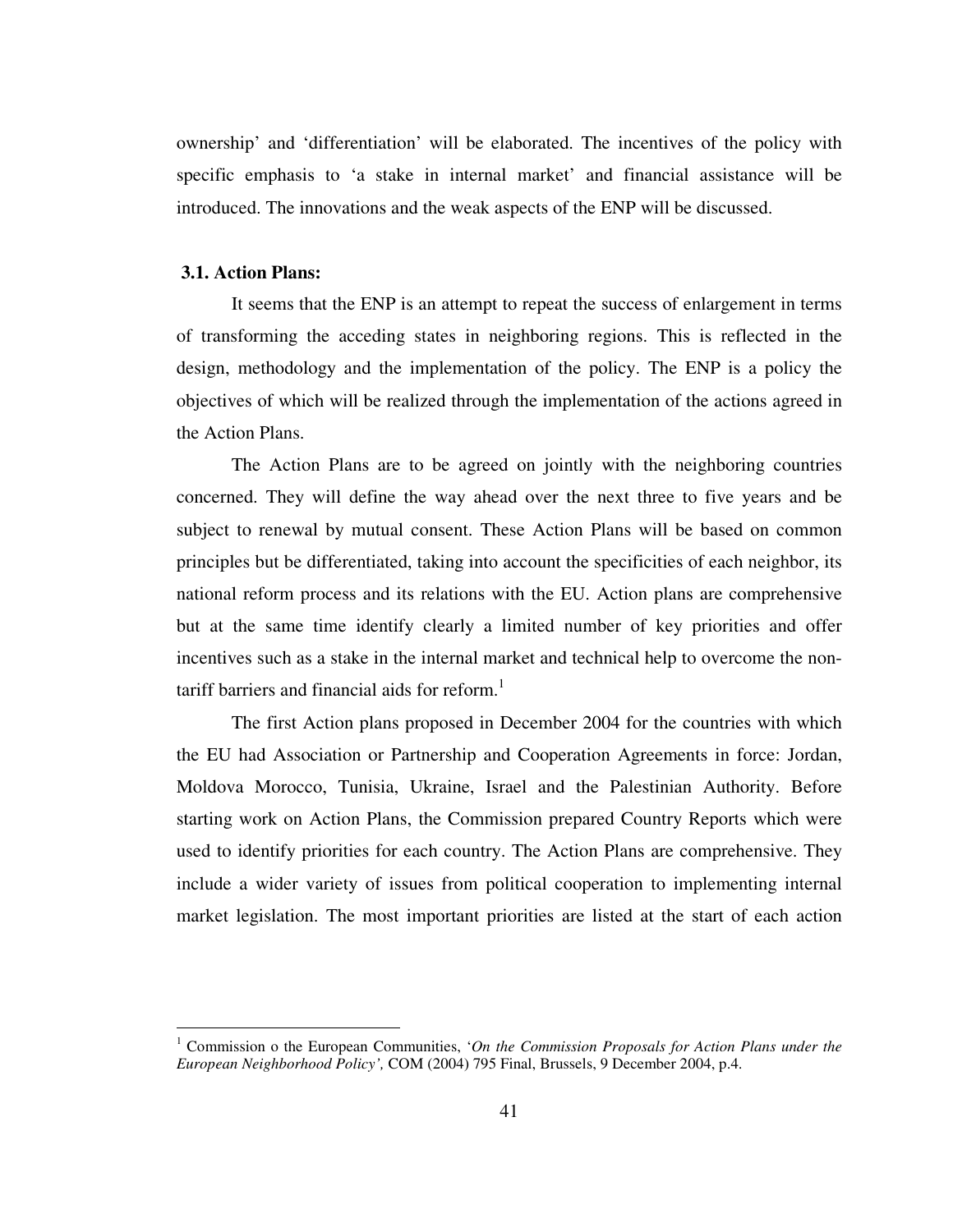plan. The benefits offered by the ENP are only vaguely summarized at the start of the Action Plans, and they are not directly connected to fulfillment of priorities. $2$ 

Political, cultural, social, and economic and security aspects covered by the Action Plans resemble the package of the Barcelona Process. In line with these policy areas, priority actions are specified as consolidation of democracy, rule of law, fundamental freedoms, human rights, minority and children rights, gender equality, civil society building. In the economic field actions cover trade and internal markets; energy transport and telecommunication networks; economic and social reform and development. The EU is content with the provisions already existing in the association and cooperation agreements relating to trade and internal market. Under these action plans it is clear that the substantial parts of the acquis relating to the internal market will be adopted by the neighbors. However, the Actions Plans are not clarifying the path to be pursued to realize it.<sup>3</sup> Transport, energy and the information society are economic cooperation areas under the second dimension. They are needed for the establishment of the infrastructure of the market integration. Energy has been given specific importance within the framework of the ENP, even some have argued that 'the main motive of the EU to propose the ENP is to provide a stable supply of oil and gas for the EU market<sup>34</sup>.

JHA and CFSP areas are key considerations of the EU with respect to the security issues. In the JHA area, the compromise is sought between the objective of open borders and national policy considerations over border security, border traffic and illegal migration, visa and asylum conditions, organized crime, and terrorism. The statements concerning the readmission agreement are common features of the Action Plans with those neighbors having common borders with the EU. The parts of the Action Plans relating to the foreign and security policy were prepared in consultation with the High

<sup>2</sup> I*bid.*

<sup>3</sup> Pascariu, *op. cit*., p.9.

<sup>4</sup> John Gault, 'EU Energy Security and the Periphery', in Roland Dannreuther (ed.), *European Union Foreign and Security Policy: Towards a Neighborhood Strategy*, (New York: Routledge, 2004), quoted in, Charlotte Brettherton and John Vogler, 'Constructing the EU as An Actor: Implications for Foreign Policy Analysis', *Paper for Fifth Pan European SGIR Conference Den Haag*, Netherlands, 9-11 September, 2004, p.8.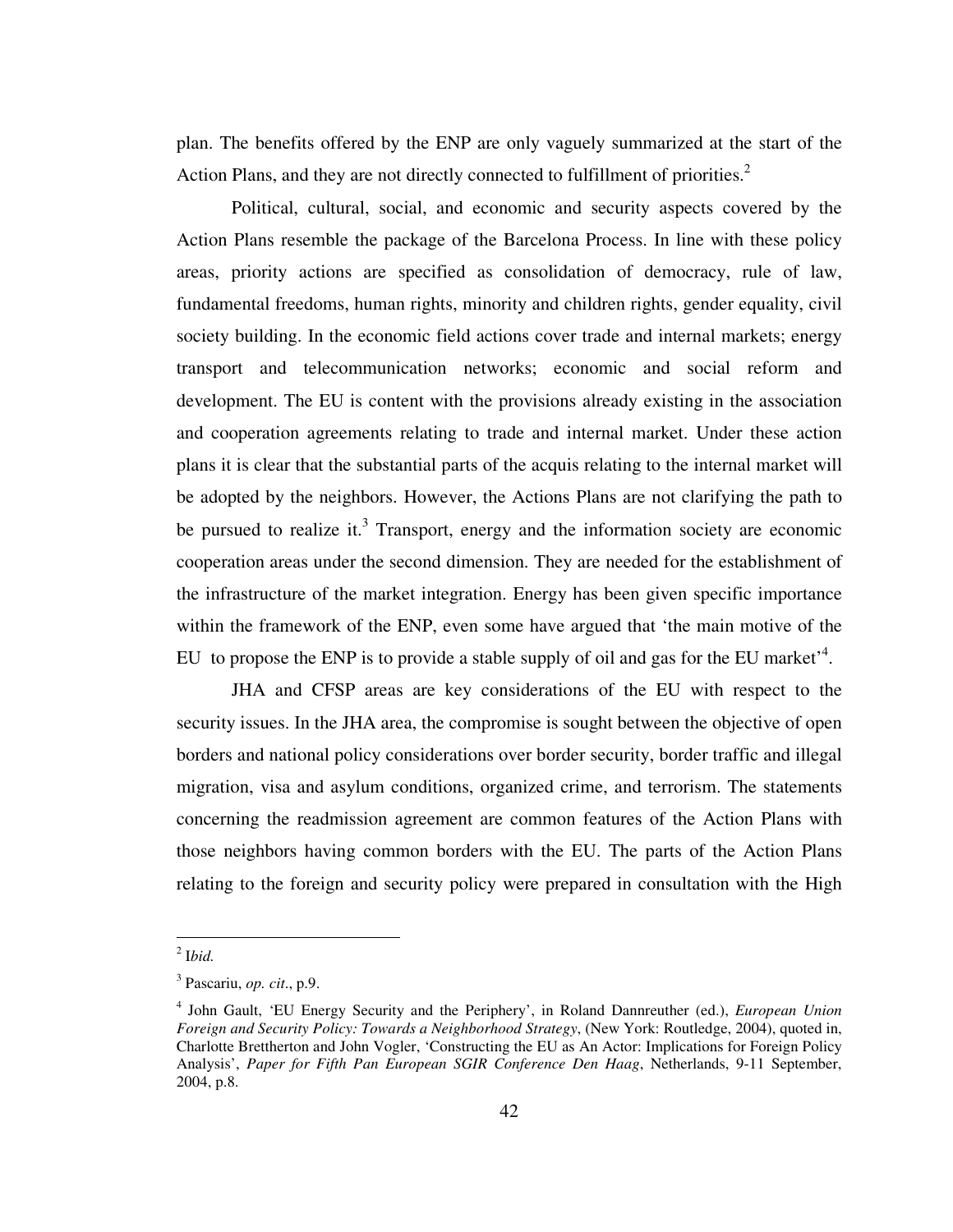Representative. The Action Plans bring bilateral and multilateral regulations about the EU's external initiatives addressing, in particular, the fight against terrorism, proliferation of weapons of mass destruction and conflict resolution.<sup>5</sup> The EU intends to be assertive in the resolution of the regional conflicts in an innovative manner introduced by the ENP.

One notable feature of the Action Plans is that they reflect the EU's self-interest and its asymmetric relations with partners.<sup>6</sup> The exception is the EU's Action Plan for Israel in which the features of egalitarian relations are much more visible. All EU Action Plans state in the introduction that 'the pace of progress of the relationship will acknowledge fully the (respective country's) efforts and concrete achievements in meeting commitments to common values'. In the EU/Israel Action Plan the reference is softened as indicated below:

> The level of ambition of the EU/Israel relationship will depend on the degree of commitment to common values as well as mutual interests and capacity of each party to implement jointly agreed priorities. The pace of the progress of the relationship will acknowledge fully efforts and concrete achievements in meeting those commitments.<sup>7</sup>

In the political dialogue and co-operation section, there is a reference to adaptation and implementation of the humanitarian law. Generally the Action Plans 'promote adherence to and ensure implementation of Core UN and Council of Europe Conventions and related protocols'. In the case of Israel the EU seeks to 'explore the possibility to join the optional protocols related to international conventions on human rights'. Clauses related to the approximation of laws also reflect the same point. The Action Plans generally include the provision that 'implementation of the Action Plans will significantly advance approximation of (the name of the respective partner)'s

<sup>5</sup> Pascariu, *op. cit*., p.11.

<sup>6</sup> Smith, *op. cit*., p.765.

<sup>7</sup> *Proposed EU/Israel Action Plan*,

http://europa.eu.int/comm/world/enp/pdf/action\_plans/Proposed\_Action\_Plan\_EU-Israel.pdf, p. 1, Accessed on 9 September 2005.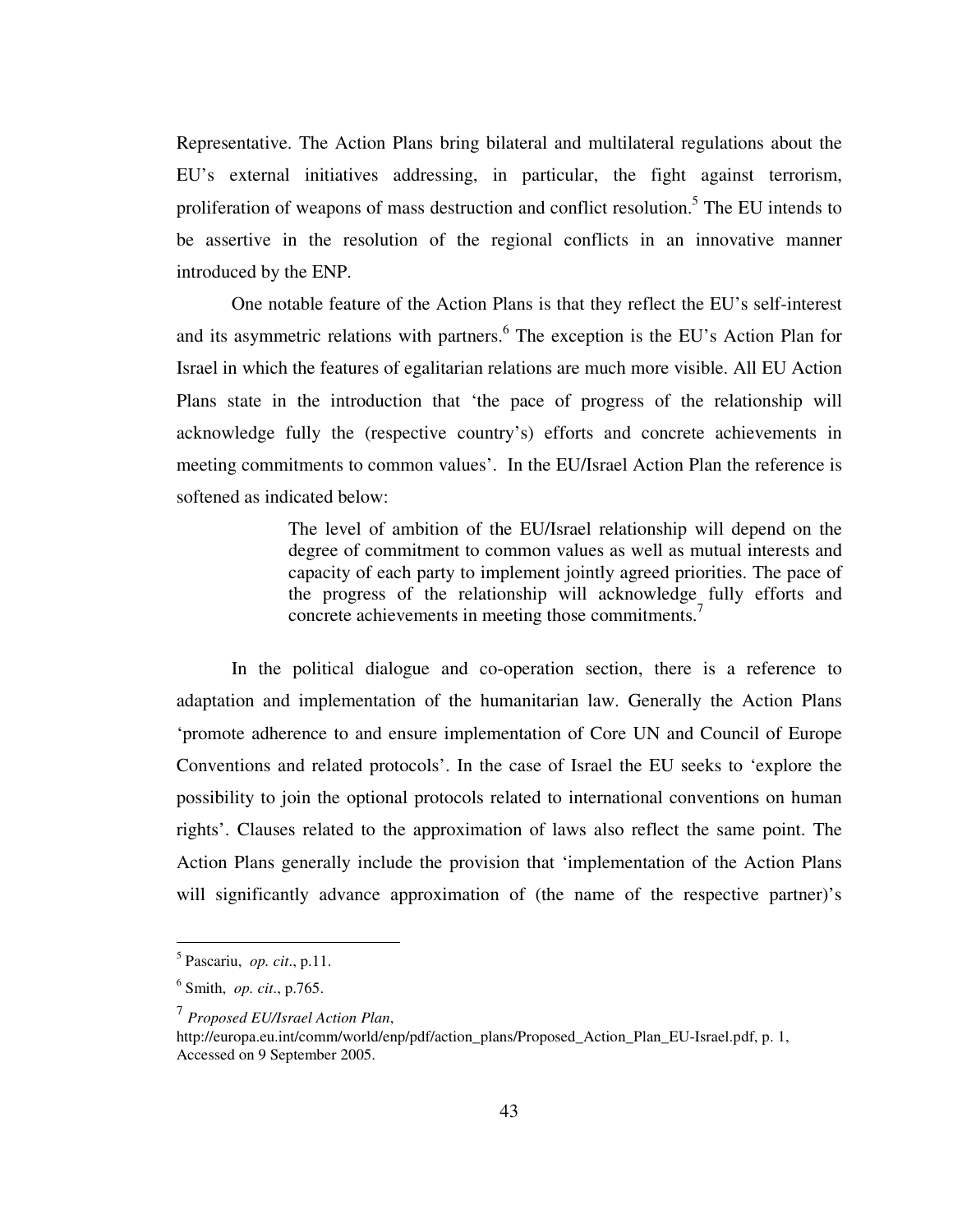legislation, norms and standards to those of the EU'. In the case of Israel it says that 'this action plan will also provide the opportunity and basis for increased legislative cooperation and exchange of views, with an aim to explore the possibility of approximation of laws in appropriate areas'. Therefore from the beginning there is doubt whether the EU will implement the ENP consistently.

The legal basis for the work with each partner country is the Association Agreement or PCA in force. The Action Plans are being put forward by the Commission with the assistance of the High Representative on issues related to political cooperation and the CFSP. Once approved by the member states, the Action Plans are endorsed by the respective Association and Partnership and Cooperation Council. New institutions specific to this ENP were not created except the ENPI. The External Relations DG will be primarily responsible for the conduct of the policy.

#### **3.2. Monitoring:**

 $\overline{a}$ 

After legally coming into force, the joint bodies set up under these agreements, will be used to advance work on and monitor implementation of Action Plans. Progress in meeting objectives will be monitored by the committees established by the respective Association and Partnership and Cooperation Councils which bring together representatives of partner countries, member states, the European Commission and the Council Secretariat. In these meetings partner countries will be asked to provide information as a basis for this joint monitoring exercise. In this way the notion of joint ownership will be promoted.

The Commission will prepare periodic reports on progress in areas which need further development. The Commission intends, for countries covered by the Action Plans, to submit to the Council a set of progress reports in 2006, and a second one in 2007. When the Action Plan priorities are met, the present bilateral agreements will be replaced by the European Neighborhood Agreements.<sup>8</sup> The current state of relations with the ENP countries is presented in the table below.

<sup>&</sup>lt;sup>8</sup> Cremona argued that the new agreement are likely to be either Association Agreements concluded under what is now Article 310 EC Treaty, or based on Article 1-50 of the Constitutional Treaty. This article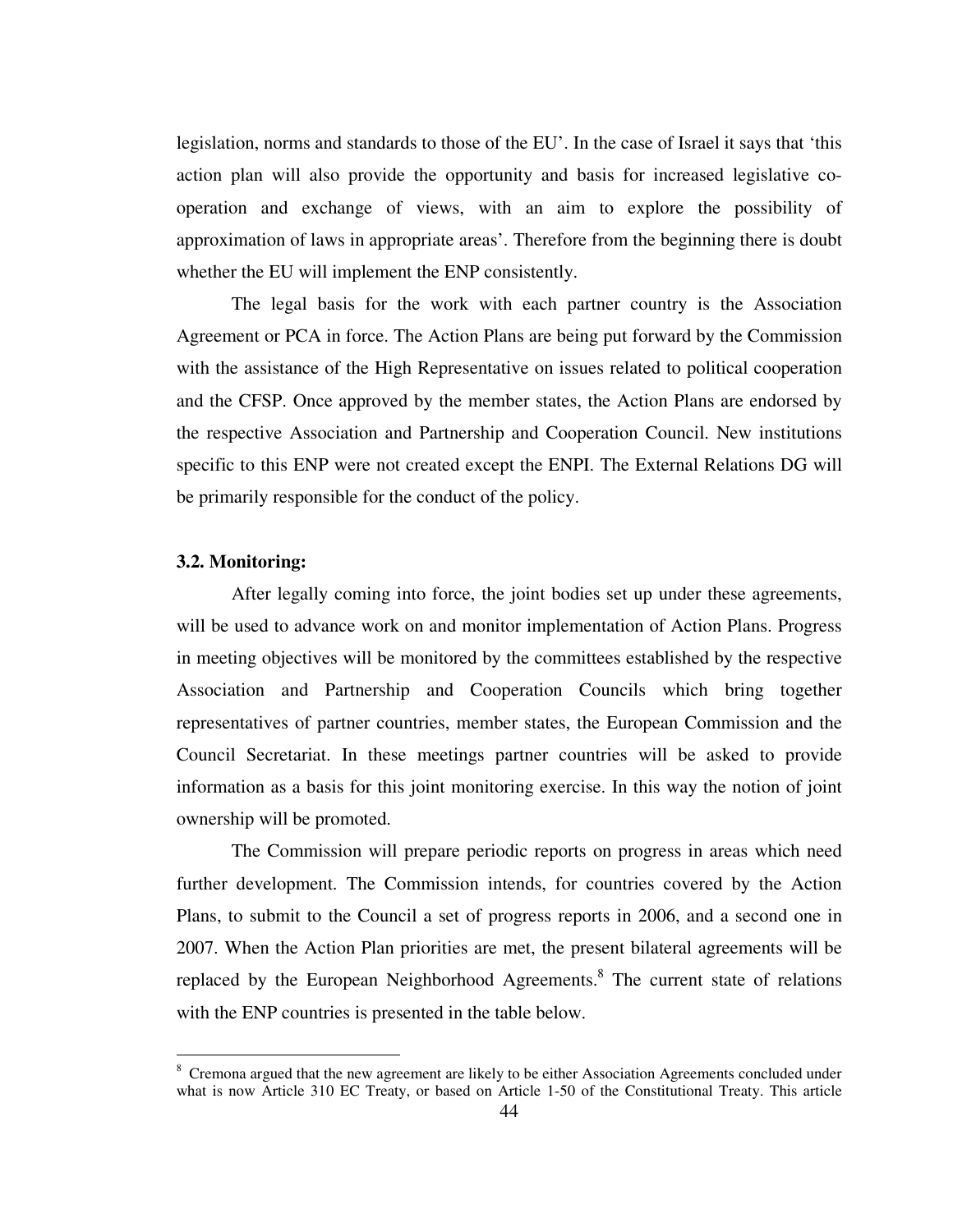| Country                  | Contractual basis        |          |                | Country Report           | <b>Action Plan</b> |                |
|--------------------------|--------------------------|----------|----------------|--------------------------|--------------------|----------------|
|                          | type                     | agreed   | in force       |                          | agreed             | in force       |
| Algeria                  | AA                       | 12/2001  |                |                          |                    |                |
| Armenia                  | PCA                      | 04/1996  | 07/1999        | 03/2005                  |                    |                |
| Azerbaijan               | PCA                      | 04/1996  | 07/1999        | 03/2005                  |                    |                |
| Belanus                  | PCA                      | 03/1995  |                |                          |                    |                |
| Egypt                    | AA                       | 06/2001  | 06/2004        | 03/2005                  |                    |                |
| Georgia                  | PCA                      | 04/1996  | 07/1999        | 03/2005                  |                    |                |
| Israel                   | AA                       | 11/1995  | 06/2000        | 05/2004                  | 12/2004            | 03/2005        |
| Jordan                   | AA                       | 11/1997  | 05/2002        | 05/2004                  | 12/2004            | 06/2005        |
| Lebanon                  | AA                       | 06/2002  | 03/2003*       | 03/2005                  |                    | $\overline{a}$ |
| Libya                    | $\overline{\phantom{0}}$ | ٠        |                |                          |                    |                |
| Moldova                  | PCA                      | 11/1994  | 07/1998        | 05/2004                  | 12/2004            | 02/2005        |
| Morocco                  | AA                       | 02/1996  | 03/2000        | 05/2004                  | 12/2004            | 07/2005        |
| Palestinian<br>Authority | AA*                      | 02/1997* | 07/1997*       | 05/2004                  | 12/2004            | 05/2005        |
| Syria                    | AA                       | 10/2004  | $\overline{a}$ | $\overline{\phantom{a}}$ |                    |                |
| Tunisia                  | AA                       | 07/1995  | 03/1998        | 05/2004                  | 12/2004            | 07/2005        |
| Ukraine                  | PCA                      | 06/1994  | 03/1998        | 05/2004                  | 12/2004            | 02/2005        |

**Table 1: State of the EU's Relations with ENP Countries:** 

Source: Marchetti, *op. cit*., p.9.

Legend: AA-Association Agreement; PCA- Partnership and Cooperation Agreement.

\* Interim Agreement.

provides that 'the Union shall develop a special relationship with neighboring states, aiming to establish an area of prosperity and good neighborliness, founded on the values of the Union and characterized by close and peaceful relations based on cooperation.'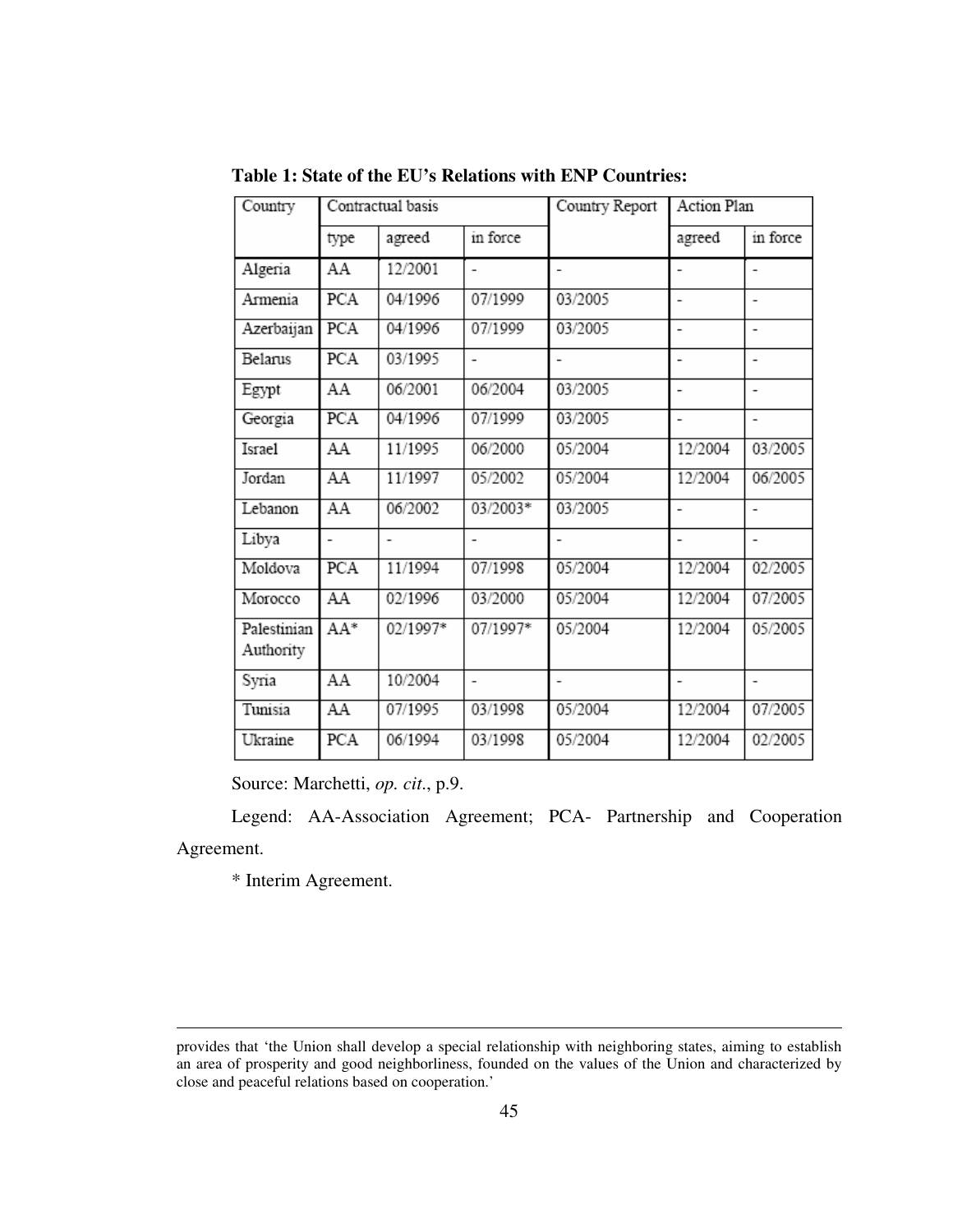# **3.3. Joint Ownership:**

Commission claims that the ENP is based on joint ownerships, in that the priority issues in the Action Plans will be defined by the EU and the respective partners commonly.<sup>9</sup> The joint ownership and the rhetoric of partnership in the ENP seem to have resulted from the fact that the conditionality applied to third countries, except for the accession process, has its limitations.<sup>10</sup> The Commission claims that the EU does not seek to impose priorities or conditions on its partners and there can be no question of asking partners to accept a pre-determined set of priorities. However, it can also be argued that the formulation of policy would be realized by mainly taking into account the internal considerations and priorities of the EU. Partners' perceptions are only considered before the preparations of the Action Plans, and under the condition 'where appropriate'. The priorities in the Action Plans also reflect the interest and priorities of the Union. In the areas where partners need more cooperation, the EU seemed to be content with the existing provisions in the association and partnership agreements covering, for instance, visa facilitation, freedom of movement of persons, and market openings in sensitive agricultural and textile products. In regard to the four freedoms of the Strategy Paper, the main texts providing the methodology and the procedure of implementation of the policy take one step back and do not directly mention these four freedoms. Contrary to the Commission's view, the main principles, values, objectives and methodology of the policy are ready-made, and the approach is to export those policies to the partners rather than formulate a common policy by working together with them.

The values and objectives about the relations between the EU and the ENP countries are defined by the EU and cannot be negotiated. However, specific implementation measures are allowed to be negotiated under the framework of the

 9 Commission, Strategy Paper…, *op. cit*., p.8.

<sup>10</sup> Tocci, *op. cit*, p.25.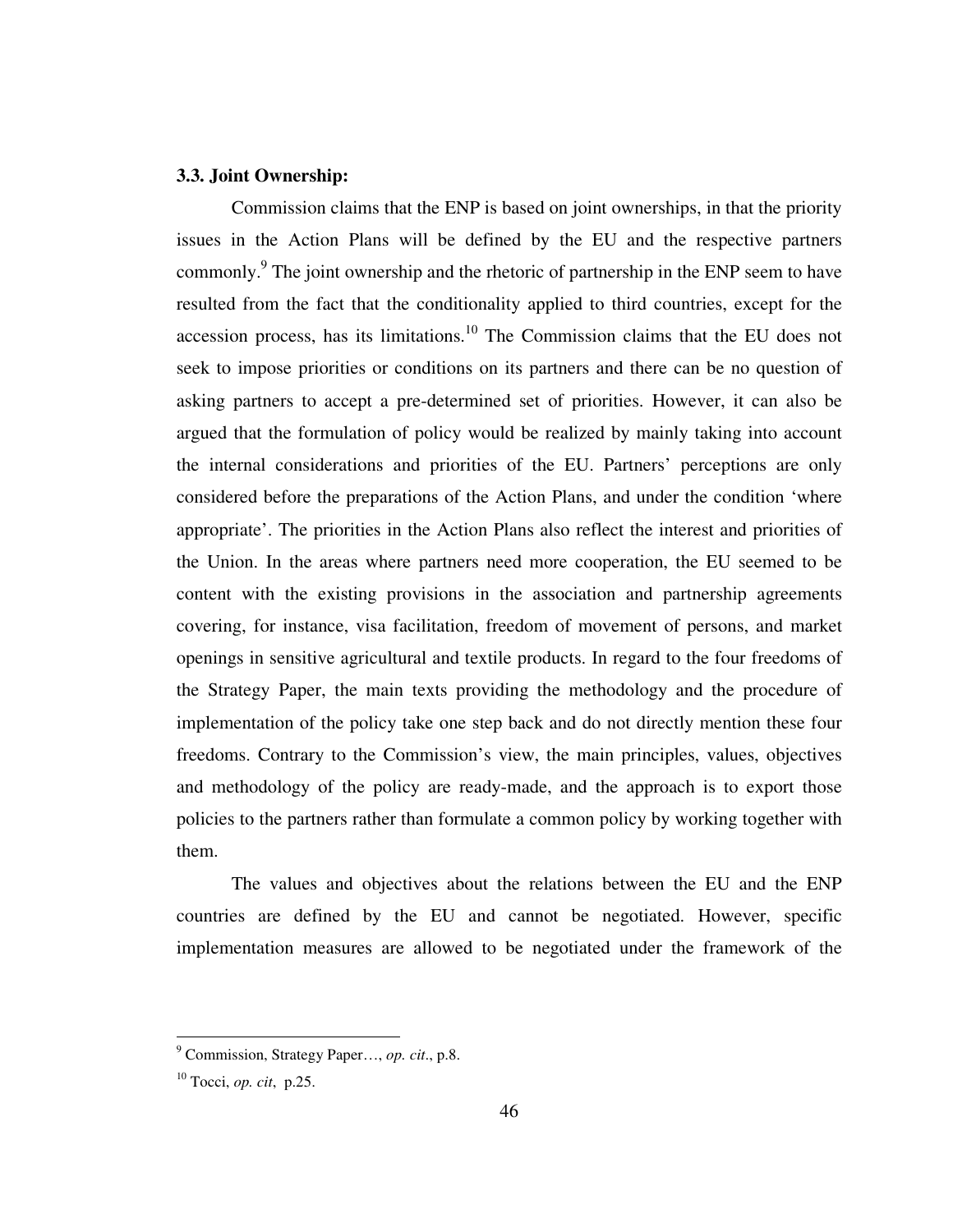Action Plans.<sup>11</sup> Similarly, ENP countries are required to remove several technical obstacles before the free circulation of goods to meet the EU standards. <sup>12</sup>Yet, EU regulations are simply closed to negotiation with outsiders.<sup>13</sup>

Within the framework of the ENP another forum for partners is the monitoring stage. However, in the meetings that will bring together partner countries, member states, the European Commission and the Council Secretariat, it is the partners who will be asked to provide information as a basis for the joint monitoring exercise. Although the monitoring stage has not been implemented yet, the reference gives the impression that it is the partners who will be required to give an account of the state of affairs in an asymmetric relationship, rather than equal partners making mutual overall evaluation of the relations.

In fact, in these asymmetrical relations the EU is in a position of almost exclusive control: It is the EU who decides whether or not or to what extent partners have taken 'practical steps' and it decides if and when it is appropriate to strengthen links with them. Moreover, the ENP is proposed and financed by the EU, and the terms of the conduct and amount of the finance have been determined by the  $EU<sup>14</sup>$ . Therefore, contrary to the Commission's claim, the ENP hardly fulfils the promise of joint ownership, reciprocity and equal partnership. In spite of the rhetorical reference to partnership, the policy is characterized by an asymmetric relationship. The EU largely defines the agenda and assesses progress. The incentives under the ENP are being provided by the EU according to the assessments of the Commission. These features signal an unequal relationship rather than one of a partnership, one in which the EU is dictating the rules of the behavior and forms of action to be taken by the countries

<sup>&</sup>lt;sup>11</sup> Tobias Van Treeck, 'Ordering the Periphery: Exploring the EU 'Empire' and the European Neighborhood Policy', *International Summer School on European Peripheries*, Finland 1-10 August, p.10.

<sup>12</sup> Commssion, Strategy Paper…, *op.cit*., p.9.

<sup>13</sup> Treeck, *op. cit*., p.11.

<sup>14</sup> Tassinari, *op.cit*., p.9.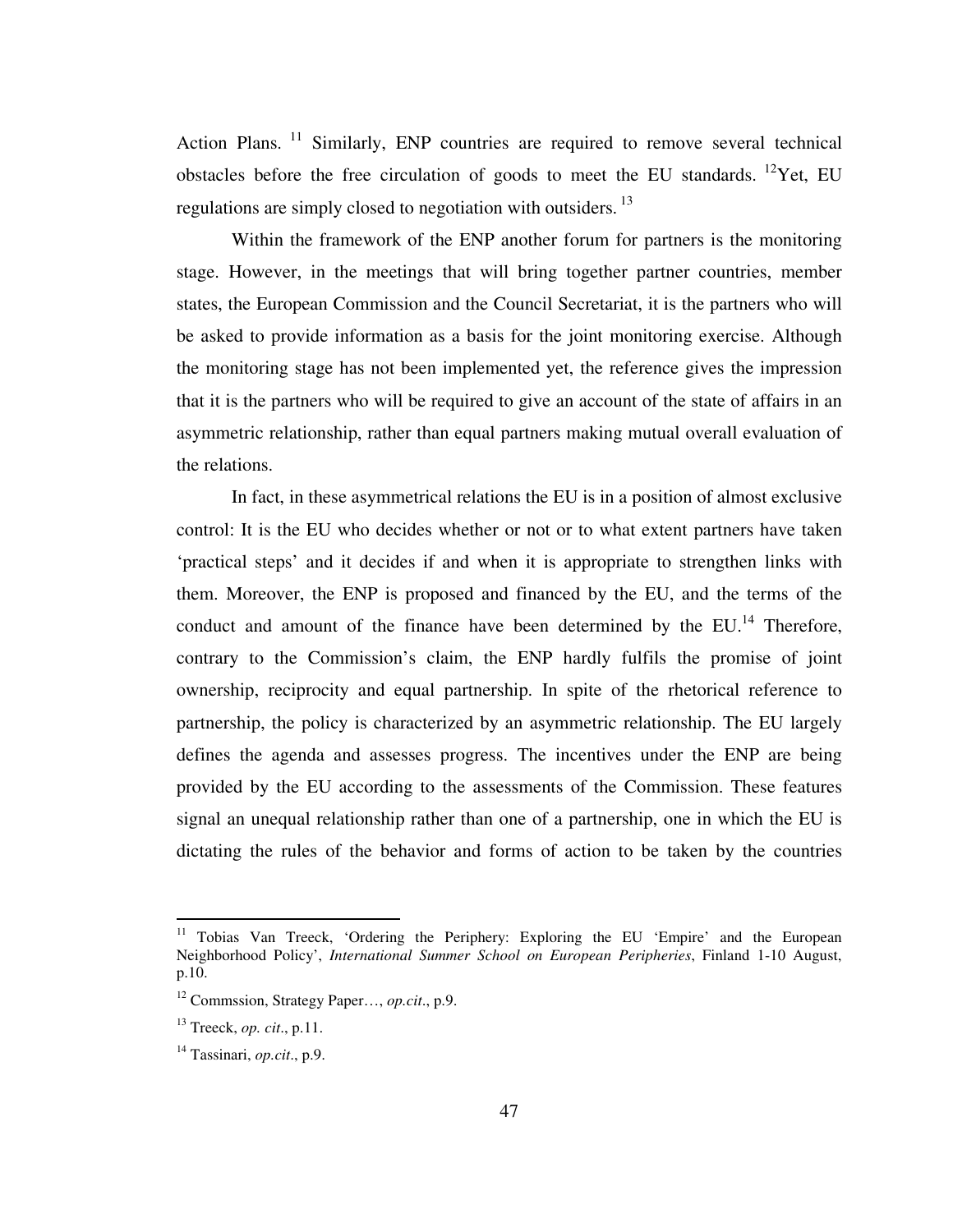concerned in accordance with its own security, political and economical interests. Therefore the rhetoric of joint ownership disappears from the framework of the ENP.

# **3.4. Differentiation:**

The Commission argues that the situations in the targeted countries are very different from each other because of the dramatic changes in geography, politics and culture in Europe and in the Mediterranean in the  $20<sup>th</sup>$  century. Moreover, these differences are also reflected in the variety and intensity of the Union's existing relations with and among the countries of the neighborhood policy. The PCAs are the main framework of relations with the Eastern European countries whereas the Euro-Med agreements function similarly for the EU's relations with the countries of southern Mediterranean. On the contrary of highly developed EU-Israel relations, there is even no legal agreement in force with Belarus. Therefore, the one-size-fits all approach is not applicable and the rationale of the neighborhood policy and particularly the Action Plans reflect these differences. For this reason, although the EU aims to ensure a more coherent approach by offering the same opportunities and asking in return the same standards of behavior from each of the neighbors, a differentiated approach has been adopted. Coherence within this differentiated approach is thought to be provided by the clear commitment to shared values on the part of the neighbors. This differentiated approach aims to respond to the progress made by the partner countries in political and economic reforms.<sup>15</sup> Both the development of the relations and the providing of aid to the neighboring countries are linked to the progress made by the country concerned. With this differentiation and progressivity within the framework of the ENP it can be argued that the EU prioritized bilateral relations over regional cooperation and multilateralism.

<sup>15</sup> Commission, Wider Europe…, *op.cit*., p.9.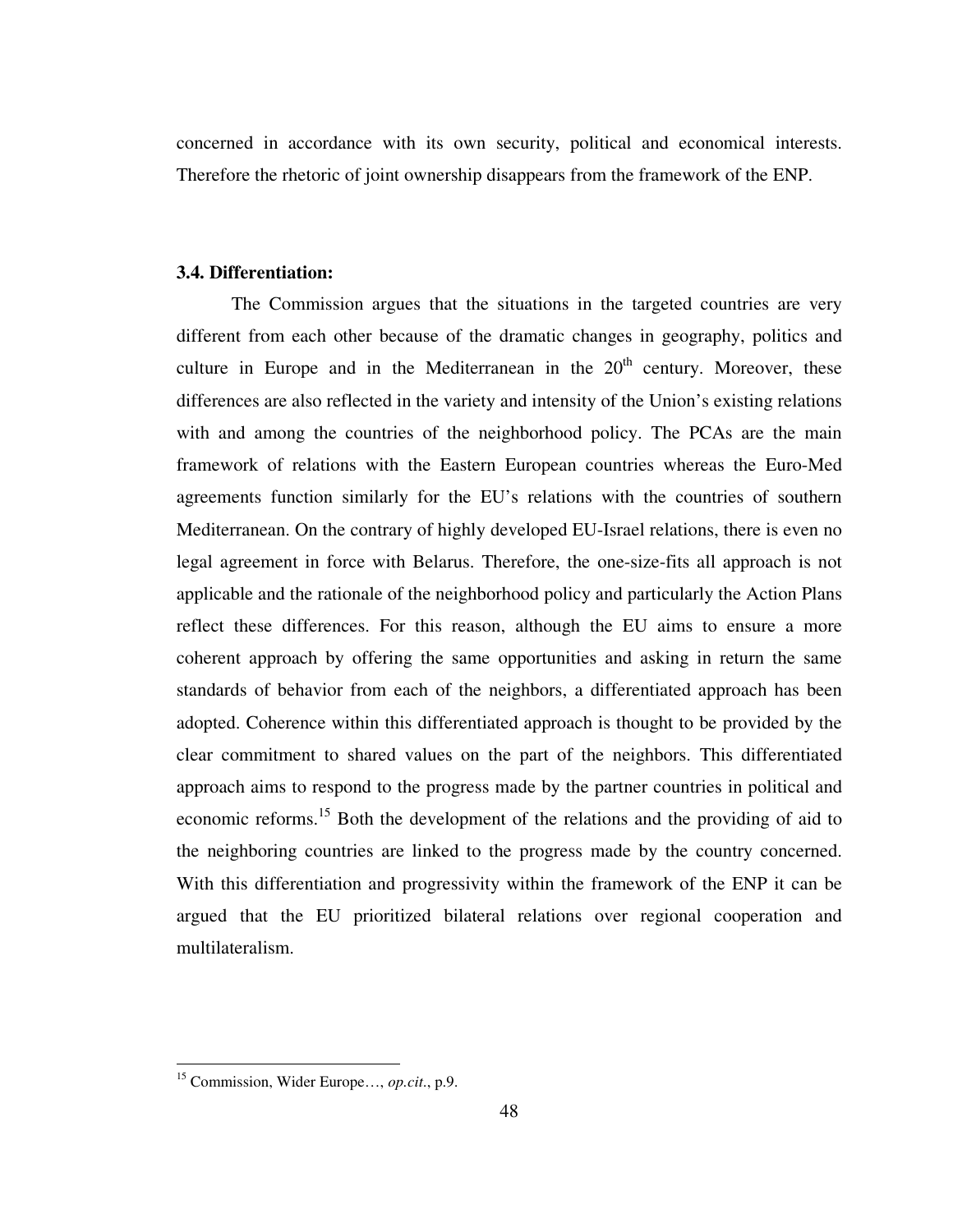### **3.5. Regionalism and Bilateralism:**

'Regionalism denotes institutionalized cooperation among countries within geographical proximity of each other'.<sup>16</sup> In its external relations the EU deals with third countries primarily on a regional basis.<sup>17</sup> There are mainly two reasons for this approach. First, the EU is trying to repeat its own success story by advocating regionalism in other parts of the world. Second, there are economies of scale in dealing with regional groupings, thereby facilitating trade and investment opportunities for the EU economic actors.<sup>18</sup>

In the ENP, principally, region-building as a multidimensional process and economic regionalization have been considered as first steps in order to achieve political and security objectives.<sup>19</sup> The EU is not seeking to establish new bodies and organizations, but rather aims to support existing entities. In this regard, the Eastern European and Southern neighbors are differentiated. For the southern neighbors the ENP's added value in terms of regional cooperation is contented with encouraging already existing regional cooperation schemes within the framework of the Barcelona Process. Likewise, the framework for regional cooperation with the Eastern neighbors will consist of the already existing fora such as the Baltic Sea Council, the Central European Initiative (CEI), and the Black Sea Economic Cooperation (BSEC). The ND is explicitly referred to as an initiative from which lessons can be drawn. The sub-regional co-operation is not supported adequately within the framework of the ENP. The emphasis is not on encouraging neighbors to cooperate with each other, but encouraging each to undertake economic and political reforms. Moreover, there is no framework which provides for regular meetings or contacts among the neighbors.

<sup>16</sup> Karen Smith, 'The EU and Central and Eastern Europe: The Absence of Inter-regionalism', *European Integration*, Vol.27, No.3, September 2005, p.349.

<sup>&</sup>lt;sup>17</sup> Mary Farrel, 'The EU and Inter-Regional Cooperation: In Search of Global Presence', *UNU-CRIS e-Working Paper*, W- 2004/9, p.2.

<sup>18</sup> Smith, The EU and Inter-regional…,*op. cit*., p.350.

<sup>19</sup> Commission, Wider Europe…, *op. cit*., p.8.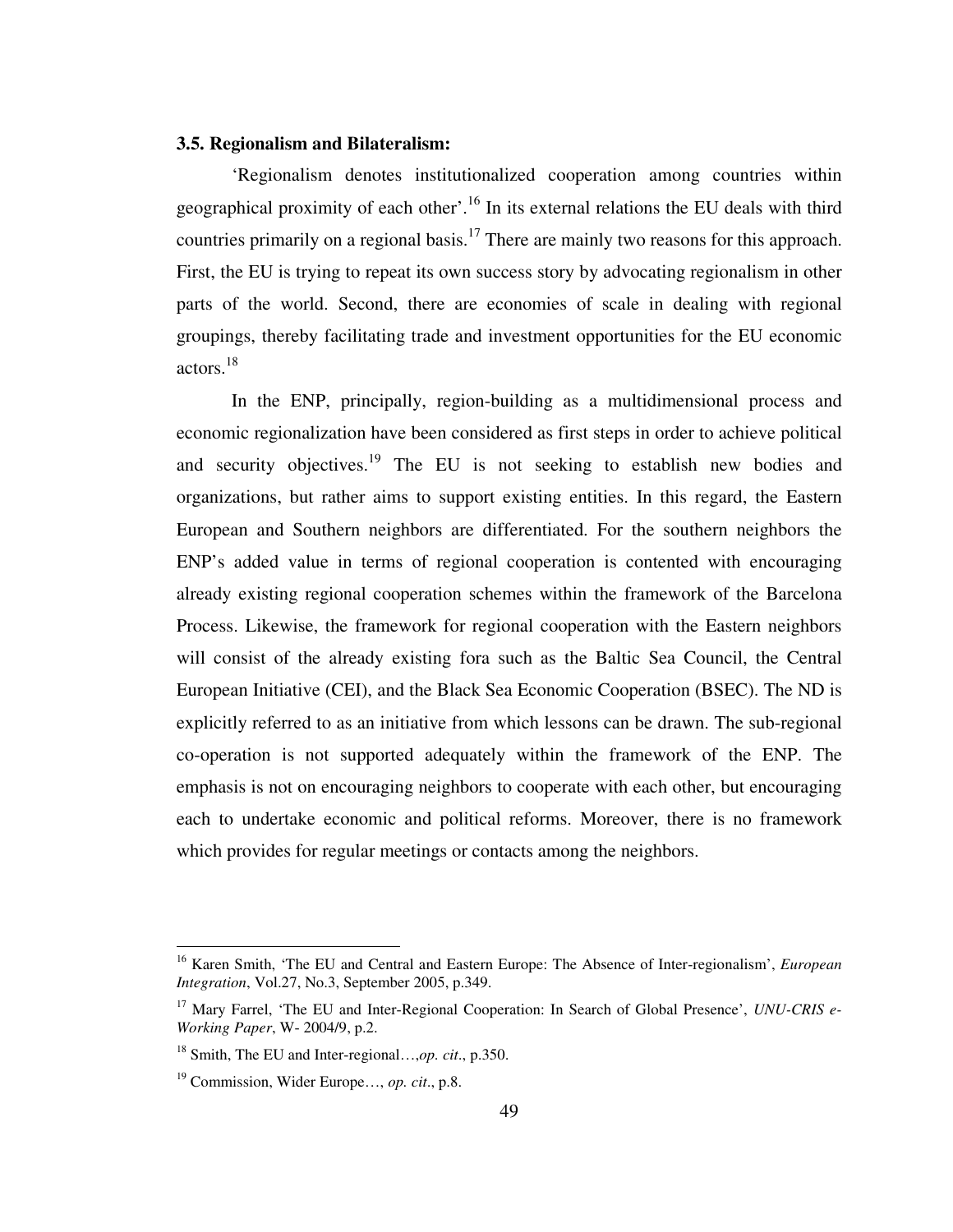The regional component within the ENP is based on the agreements signed by the Union on the one side and each country on the other side.<sup>20</sup> There is also little place devoted for regional cooperation in the Action Plans compared to the domestic reforms and building links with the  $EU^{21}$ . Therefore, it can be argued that the EU prioritized a differentiated and bilateral approach over a holistic approach in the ENP which might result in a fragmented regional scheme which makes it difficult to support the idea of belonging to the same region.<sup>22</sup> Taking these into consideration, it can be concluded that there is a conflict between the EU's claims to supporting the region-building and the use of bilateral negotiation towards integration into the EU's internal market.

Bilateralism is defined as 'the relationship between the EU (as a unit) and an individual third country'.<sup>23</sup> The bilateral relations also have their pros and cons. The bilateral approach will enable the Union and its neighbors to shape the new relationship according to the different needs and requirements of individual partner countries. Considering the diverging levels of economic, political and social development and the needs of neighbors, the principle of differentiation and bilateralism may be a suitable approach to address the challenges. However, it will increase the EU's power and influence vis-à-vis each neighbor and the asymmetry in relations will become more visible. It has the potential to result in a policy that is little more than EU unilateralism, and proclamations of equality and joint ownership will disappear in this framework.<sup>24</sup> Some neighbors – ones that have a special strategic importance for the EU - can make use of this bilateralism. However, the other countries would bear the brunt of the EU's paternalism, and have less say in future relations. In one way or another, the EU adopted

<sup>&</sup>lt;sup>20</sup>Manuela Moschella, 'European Union's Regional Approach towards Its Neighbors: The European Union Neighborhood Policy vis-à-vis Euro-Mediterranean Partnership', The Jean Monnet Centre "Euro-Med", Department of Political Studies: 2004, , p 60, Available at

http://www.fscpo.unict.it/EuroMed/ENPCataniabook.pdf , Accessed on 17 January 2005.

<sup>21</sup> Smith, The EU and Inter-regional…, *op. cit*., p.360.

<sup>22</sup> Moschella. *op. cit*., p.60.

<sup>23</sup> Smith, The EU and Inter-regional…, *op. cit*., p.348.

<sup>&</sup>lt;sup>24</sup> Marius Vahl, 'Models for the European Neighborhood Policy: The European Economic Area and the Northern Dimension', *CEPS Working Document*, No.218/February 2005, p.5.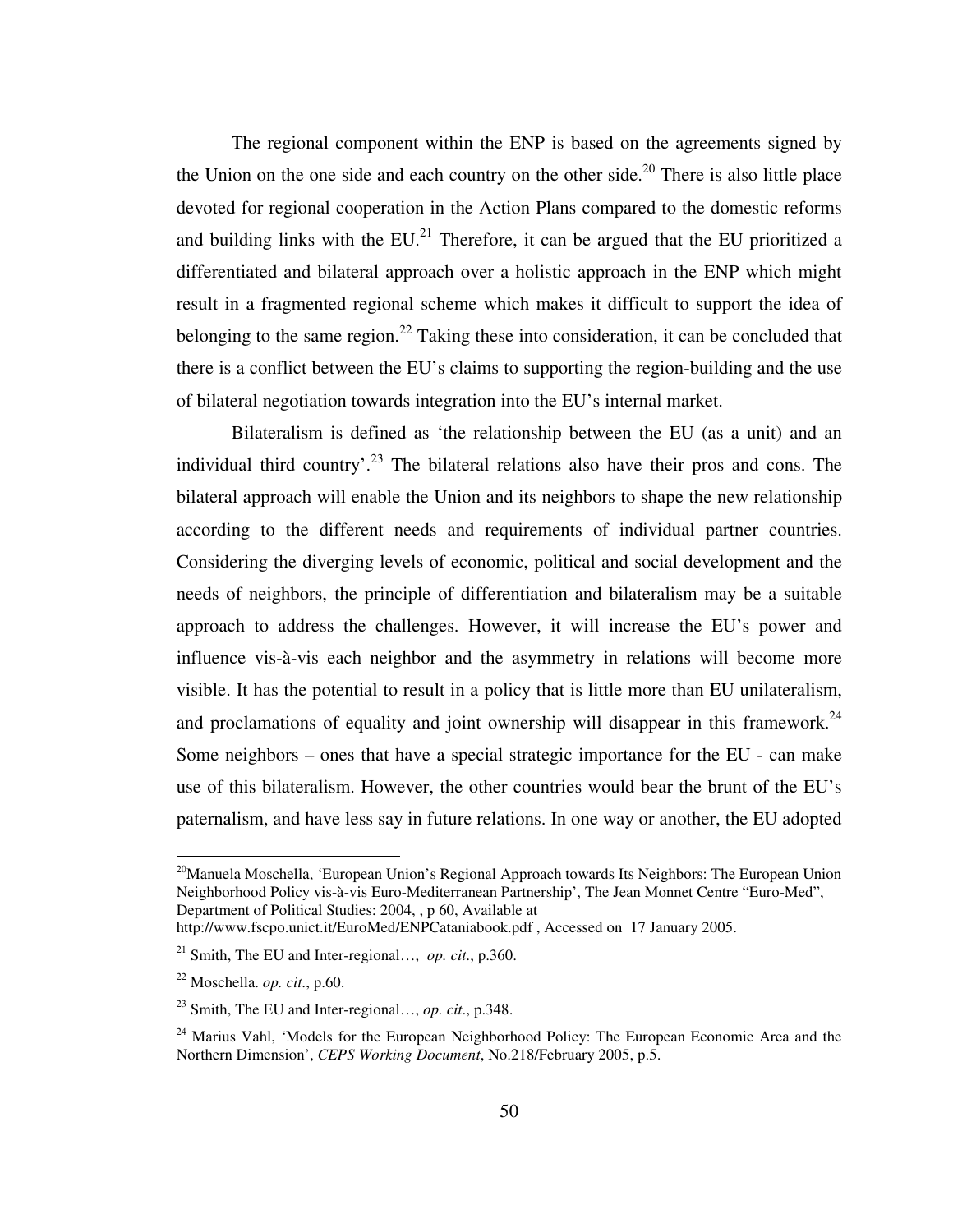bilateralism as the basis of its new policy. One reason for this choice may be that this approach allows the EU to use political and economic conditionality which is a central element in the ENP.

# **3.6. Conditionality and Benchmarking:**

Karen Smith argues that,

Political conditionality entails the linking, by a state or international organization, of perceived benefits to another state (such as aid) to the fulfillment of conditions relating to the protection of human rights and the advancement of democratic principles. Positive conditionality involves promising the benefit to a state if it fulfills the conditions; and the negative conditionality involves reducing, suspending, or terminating those benefits if the state in question violates conditions.<sup>2</sup>

 The approach of the ENP is explicitly based on positive conditionality. The Wider Europe Communication states that

> In return for concrete progress demonstrating shared values and effective implementation of political, economic and institutional reforms, including aligning legislation with the acquis, the EU's neighborhood should benefit from the prospect of closer economic integration with the EU.<sup>26</sup>

 Even the Commission puts forward that the engagement with the partners 'should be introduced progressively and be conditional on meeting agreed targets for reform<sup>'.27</sup> These provisions were softened in the Strategy Paper where there is no explicit reference to the word 'conditionality'. However, in the Strategy Paper, although the Commission argues that 'the EU does not seek to impose conditions or priorities on its partners<sup>'28</sup>, the conditionality clause was included in the Strategy Paper through the proviso that 'the level of ambition of the EU's relationship with its neighbors will take into account the

<sup>&</sup>lt;sup>25</sup> Karen Smith, 'The Use of Political Conditionality in the EU's Relations with Third Countries: How Effective', *European Foreign Affairs Review*, Vol.27., No.3, 1998, p.256.

<sup>26</sup> Commission, Wider Europe…, *op. cit*, p.10.

<sup>27</sup> Commission, Wider Europe…, *op. cit*, p.16.

<sup>28</sup> Commission, Strategy Paper…, *op. cit*, p.8.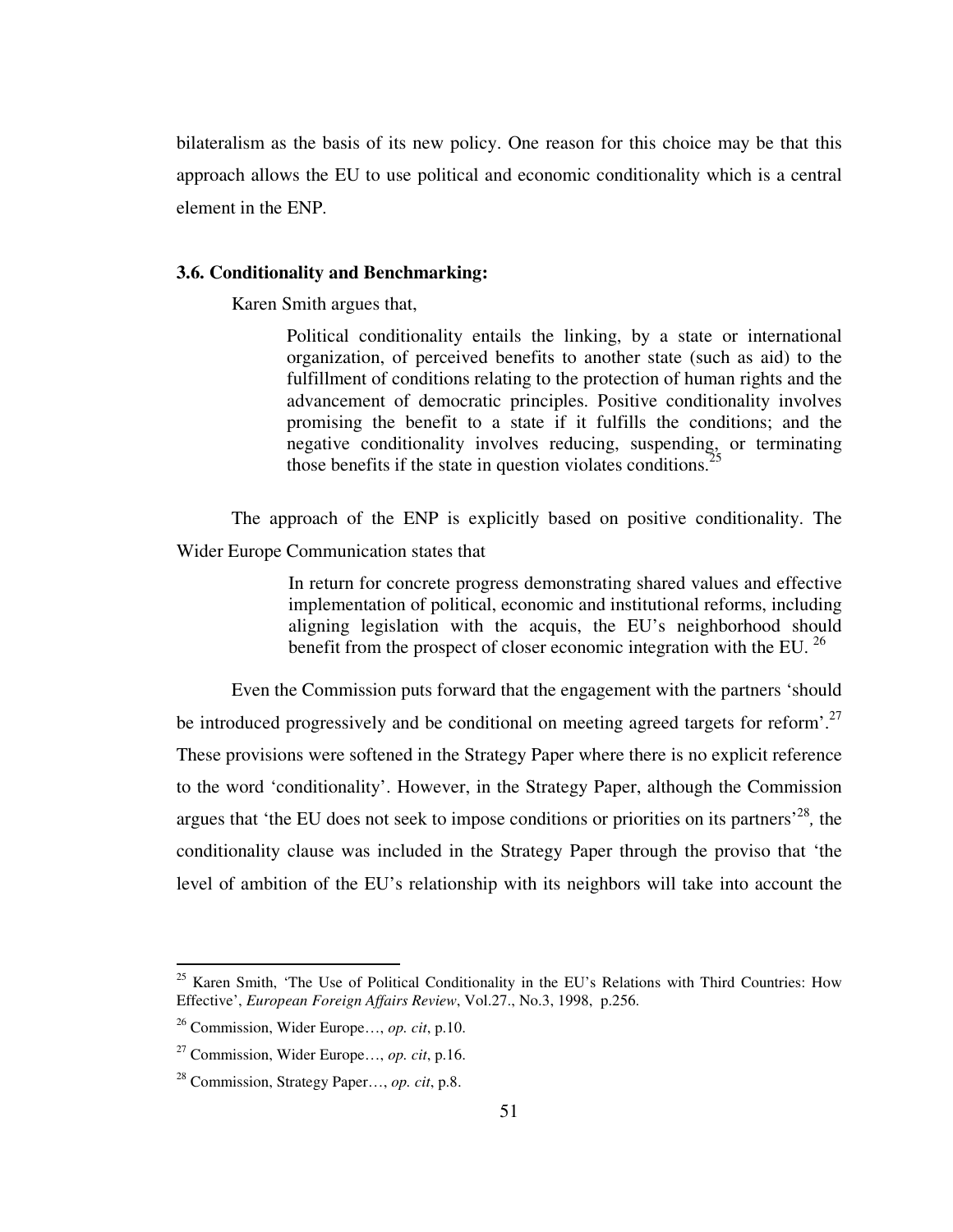extent to which these values are effectively shared.<sup>29</sup> It is clear that the privileged relations with the neighbors are conditioned by the commitment towards promoting and respecting 'the shared values', especially in the field of rule of law, good governance, human rights (including minority rights), promotion of good neighborly relations, adoption of market economy and sustainable development principles, and undertaking certain objectives of the EU CFSP, especially prevention of proliferation of weapons of mass destruction, terrorism, responsibility in preventing conflicts and solving crises, and the observance of international law.

Benchmarking is also an important feature of the ENP. When used in relation to the target-related policies such as ENP, benchmarking can measure the success of policies towards the attainment of the initial objectives. Given the lack of clear quantitative targets defined by policy-makers, the role of the benchmarking becomes fuzzy.<sup>30</sup> In the ENP, political and economic benchmarks will be used to evaluate progress in key areas of reform against agreed-upon targets. The priorities of action in the Action Plans constitute the benchmarks which can be monitored and assessed. For the Commission the key benchmarks include the ratification and implementation of international commitments which demonstrate respect for the values of the EU, in particular the values codified in UN Human Rights Declaration, the OSCE and Council of Europe standards. $31$ 

It is clear that the EU aims at greater engagement and leverage over the partners through this conditional and benchmarking approach. However, the prospect of success of this approach is highly questionable. First of all, to make the conditionality effective, the conditions should be made clear, consistent and credible.<sup>32</sup> So far the EU has not been specific concerning many of the incentives such as a stake in the internal market,

<sup>29</sup> Commission, Strategy Paper…, *op. cit*, p.3.

<sup>&</sup>lt;sup>30</sup> David Osimo and Karen Garies, 'The Role of Inter-regional Benchmarking in the Policy-making Process: Experiences in the Field of Information Society', *Paper Presented at the Conference 'Regional Growth Agenda*', Bonn 28<sup>th</sup>-31<sup>st</sup> May 2005, p.2.

<sup>31</sup> Commission, Wider Europe…, *op. cit*., p.16.

<sup>&</sup>lt;sup>32</sup> Michael Emerson and Gergana Noutcheva, 'From Barcelona Process to Neighborhood Policy: Assessment and Open Questions', *CEPS Working Paper*, No.220/March 2005, p.14.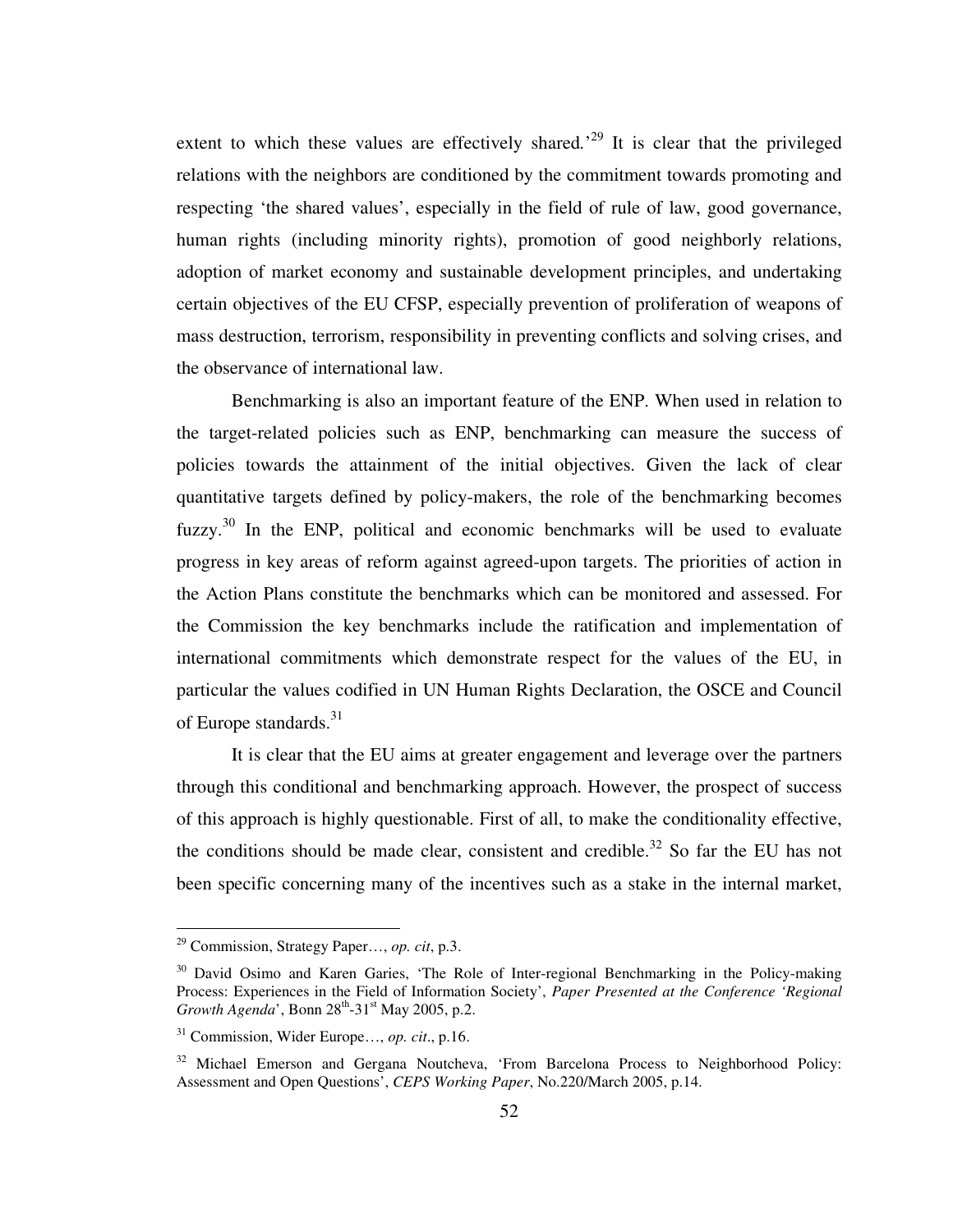and the free movement of persons (points that will be elaborated subsequently in this chapter). There are no clear linkages between conditions and incentives. There is a problem of vagueness in how the multiple targets are to be prioritized, and the time scale for their completion.<sup>33</sup> Moreover, there is no clear reference or clearly determined procedures on which particular incentives will be provided for which actions.<sup>34</sup>

Moreover, Frank Schimmelfening has argued that political conditionality in the ENP will not be successful because of the weak incentives and high domestic adaptation costs. He argues that since the ENP countries are without a membership perspective and generally governed by authoritarian regimes for whom the political costs of complying with democratic and human rights rules are high, conditionality in the ENP will not have a significant impact on democracy and human rights in those countries.<sup>35</sup> Moreover, the neighbors do not given the access to the areas vital for the EU. Until present, the EU has not showed any willingness to open up the agriculture, textile or steel market to its neighbors. In terms of labor mobility the ENP does not go beyond the existing frameworks. These are the areas where the partner countries can enjoy benefits of the ENP. In the Action Plans the offer to participate in the Union programs are vague except for the education and research field. For example, the reference to participation of the partners to European Environmental Agency is stated as 'possible participation in selected European Environmental Agency activities'. In exchange, however, the neighbors are conditioned by the achievement of a large set of criteria, comparable with those implemented in the Eastern Enlargement.<sup>36</sup> Therefore there is a lack of balance between commitments and conditionality on the part of the EU, which will have important implications for the prospect for success of the policy.

<sup>33</sup> Dannreuther, *op. cit*., p.191.

<sup>34</sup> Smith, Outsiders…, *op.cit*., p.765.

<sup>&</sup>lt;sup>35</sup> Frank Schimmelfening, 'European Neighborhood Policy: Political Conditionality and Its Impact on Democracy in Non-Candidate Neighboring Countries', P*aper Presented fort he EUSA Ninth Biennial International Conference*, Austin March 31-April 2, 2005, pp.1-3.

<sup>36</sup> Stetter, *op. cit*., p.11.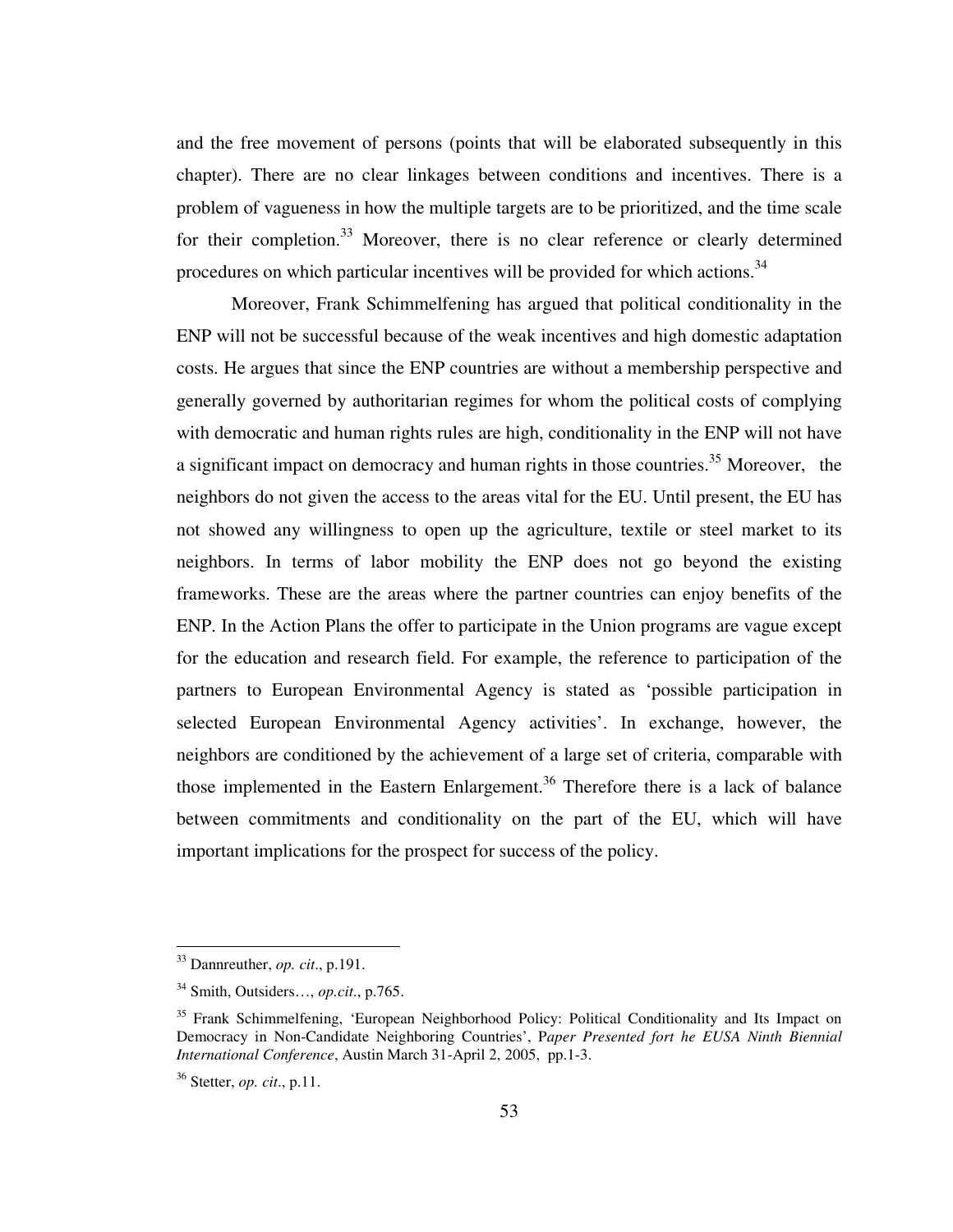# **3.7. Incentives offered to Partners:**

In terms of incentives the ENP is not a rich framework. As has already been explained, the offer of membership has been ruled out for the southern Mediterranean countries and whether this offer is still on the table for the eastern neighbors is not clear. However, the Union offered some incentives for the neighboring countries, which have been enumerated in the Wider Europe Communication. These incentives include integration into the internal market and extension of the regulatory structures, preferential trade relations and opening of markets, integration into the transport, telecommunications, and energy networks as well as the European Research Area, new instruments for promoting and protecting foreign investments, support for integration into the global trading system, enhanced financial and technical assistance, and perspectives for lawful immigration and movement of people.

The most important incentives within the framework of the ENP are 'a stake in the internal market', and financial aid which can constitute a real carrot for the neighbors.

# **3.7.1. A Stake in Internal Market:**

In the Wider Europe Communication, although the above incentives are enumerated, the 'prospect of a stake in the EU's internal market' and Four Freedoms were specifically presented as the major incentives in return for desired reforms. Although initially the Commission included the free movement of people as an incentive, it was gradually eliminated. There was no direct reference to Four Freedoms in the Strategy Paper.

'A stake in the internal market' is an ambiguous term the meaning of which has not been clearly elaborated. It will, anyway, include the adoption of the internal market acquis by the neighbor countries.<sup>37</sup> The size of the internal market acquis is enormous

<sup>37</sup>Del Sarto, and Schumacher, *op. cit*., p.34.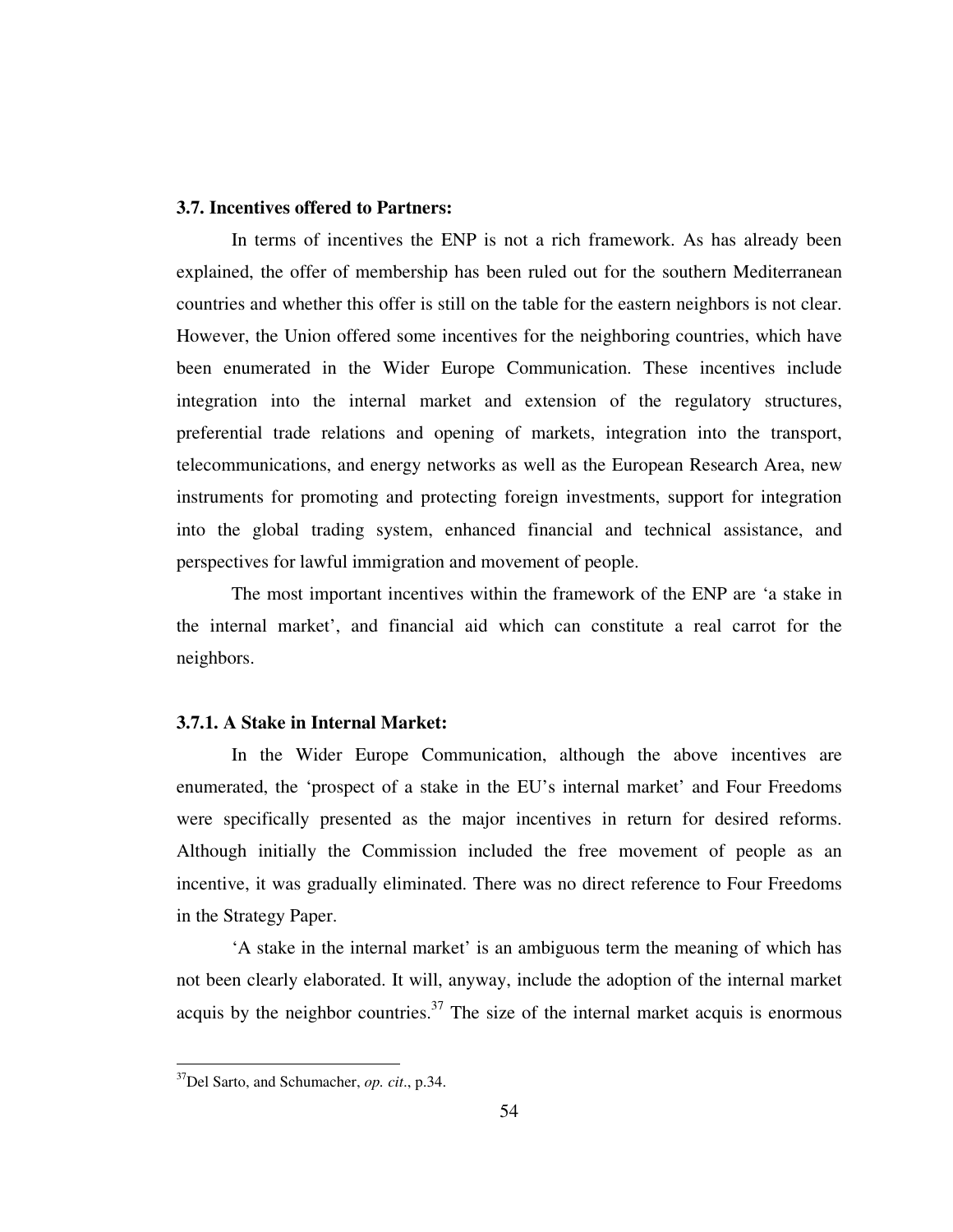and its adoption is an extremely time-consuming and costly task. They will result in costly changes in the economies of the neighboring countries. And this cost of compliance with internal market provision is an issue which has not yet been addressed in detail in the ENP.<sup>38</sup> These costs were proved to be high and required administrative and financial resources in the case of Eastern Enlargement.<sup>39</sup> Heather Grabbe has raised same arguments both for the CEECs and ENP countries over the difficulties of taking over the acquis communitaire. She argues,

> The EU on the one hand asks to support transition in post-communist countries; on the other hand, it wants to prepare them for membership. But the requirements of the membership might not be equivalent to the needs of a country. EU policies and regulatory models were created to fit economies and societies at a very different level of development and they contain anomalies that are the outcomes of a bargaining process between different interests and traditions. They were not designed for countries in transition, and often require complex institutional structures for implementation that is little developed in CEECs. EU models, in at least some policy areas, are sub-optimal for the applicants: already the appropriateness of the competition policy model implied by the EU's conditions for CEE has been questioned, given the form of corporate governance in the region. $40$

Grabbe made the same point with regard to the approach adopted in the ENP,

 The Commission proposes that neighboring countries should unilaterally adopt the EU's acquis communitaire. But this body of laws and policies were designed for advanced, industrialized economies… After all, single market acquis are essentially about market-making - not reforming economies.<sup>41</sup>

Taking these into considerations, it can be argued that the ENP will hardly fulfill its original aspiration of providing real integration into the EU structures and will hardly

<sup>38</sup> Tocci, *op. cit*., p.30.

<sup>&</sup>lt;sup>39</sup> Frank Schimmelfening and Ulrich Sedelmeier, 'Governance by Conditionality: EU Rule Transfer to the Candidate Countries of Central and Eastern Europe', *Journal of European Public Policy*, Vol.11/4, August 2004, p.665.

<sup>40</sup> Heather Grabbe and Kirsty Hughes, *Enlarging the EU Eastwards* , (New York: Chatham House Papers, 1998) , p.4.

<sup>&</sup>lt;sup>41</sup> Heather Grabbe, 'How the EU should help its Neighbors', *Centre for European Reform Policy Brief*, London, June 2004, p.5-6.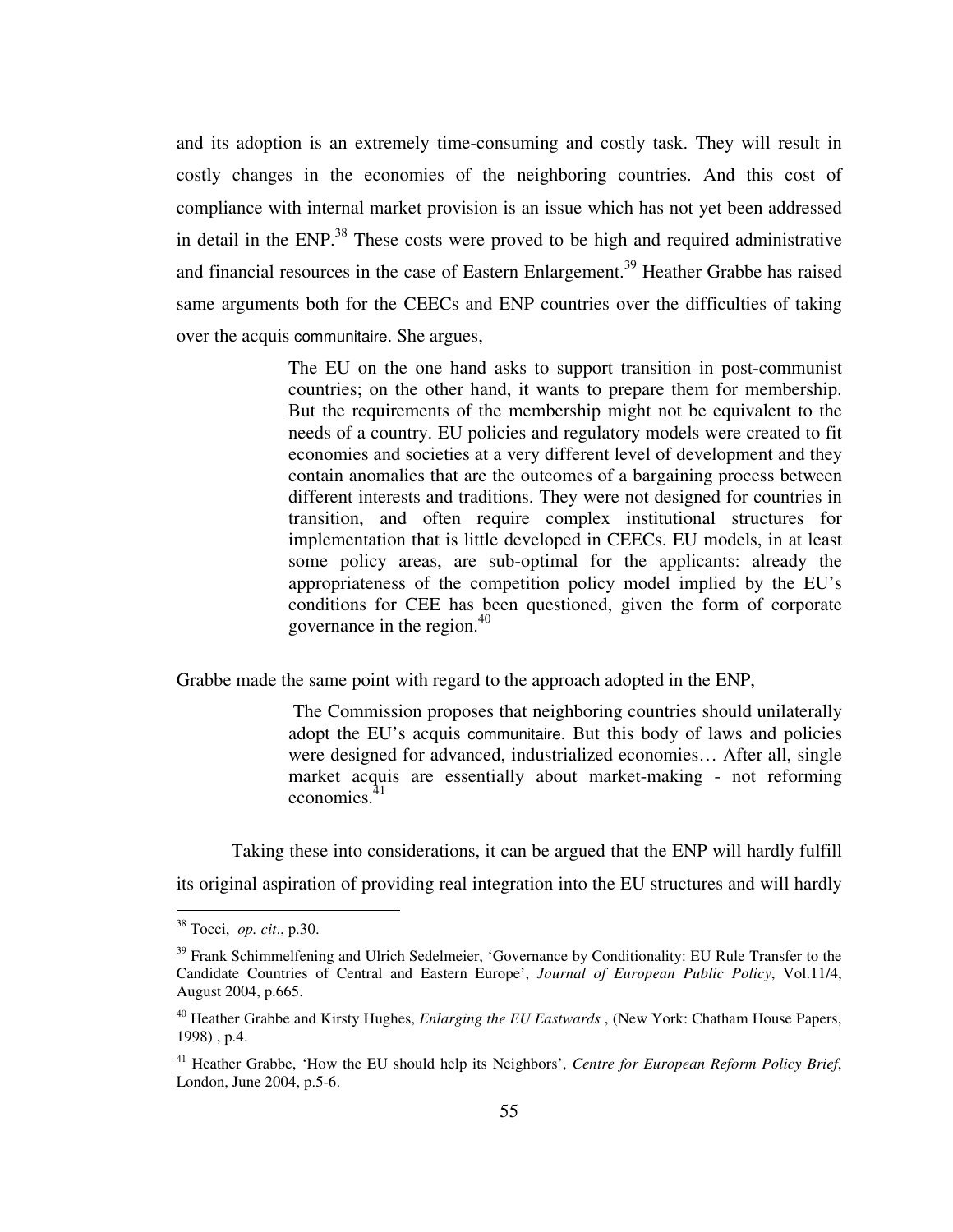be able to induce the neighbors to undertake a transformation comparable to those realized by the new member states in the 1990s. Therefore, the prospect of success of the ENP replacing the policy of enlargement is highly questionable.

Moreover, political elites who also have close ties with the economic structure will have very little motivation to undertake such legal and administrative endeavors in the absence of the offer of membership. Moreover, even if the neighboring countries adopt the acquis they will not be in a position to affect the exclusive decision-making structures of the EU, as for the EEA states are.<sup>42</sup> Their participation in the single market will be up to the good will of the EU and its member states, especially the southern members who are infamous for their reluctance to open their markets. At present, the EU member states have not offered generous market openings to the third parties especially in agricultural, textile, steel and iron products in which the neighboring countries have a comparative advantage.<sup>43</sup> Therefore, 'a stake in internal market' - the most important incentive within the ENP - does not have a significant reform inducement for the neighboring countries.

## **3.7.2. Financial Assistance:**

In 2003, the Commission proposed to adopt a two-step approach to create a new instrument which will work at enhancing coordination between existing instruments in the 2004-6 periods, while proposing new regulations for the post-2007 period, once the new EU financial framework is in place.

As a first step, the Commission proposed introducing neighborhood programs covering the external borders of the enlarged Union. These are based on the INTERREG network of programs. Funding has been provided by allocations for existing sources such as MEDA, TACIS and CARDS programs and cost  $\epsilon$ 955 million.

 $42$  Ibid.

<sup>&</sup>lt;sup>43</sup> Michael Dauderstadt, 'Exporting Stability to a Wider Europe: From A Flawed Union to Failing States', *Internationale Polikanalyse Europaische Politik*, October 2004, p.7, Available at *Internationale Polikanalyse Europaische Politik*, October 2004, p.7, Available at http://fesportal.fes.de/pls/portal30/docs/FOLDER/POLITIKANALYSE/PUBLIKATIONEN/EXPORTIN G\_STABILITY\_ENGL.PDF, Accessed on 14 March 2005.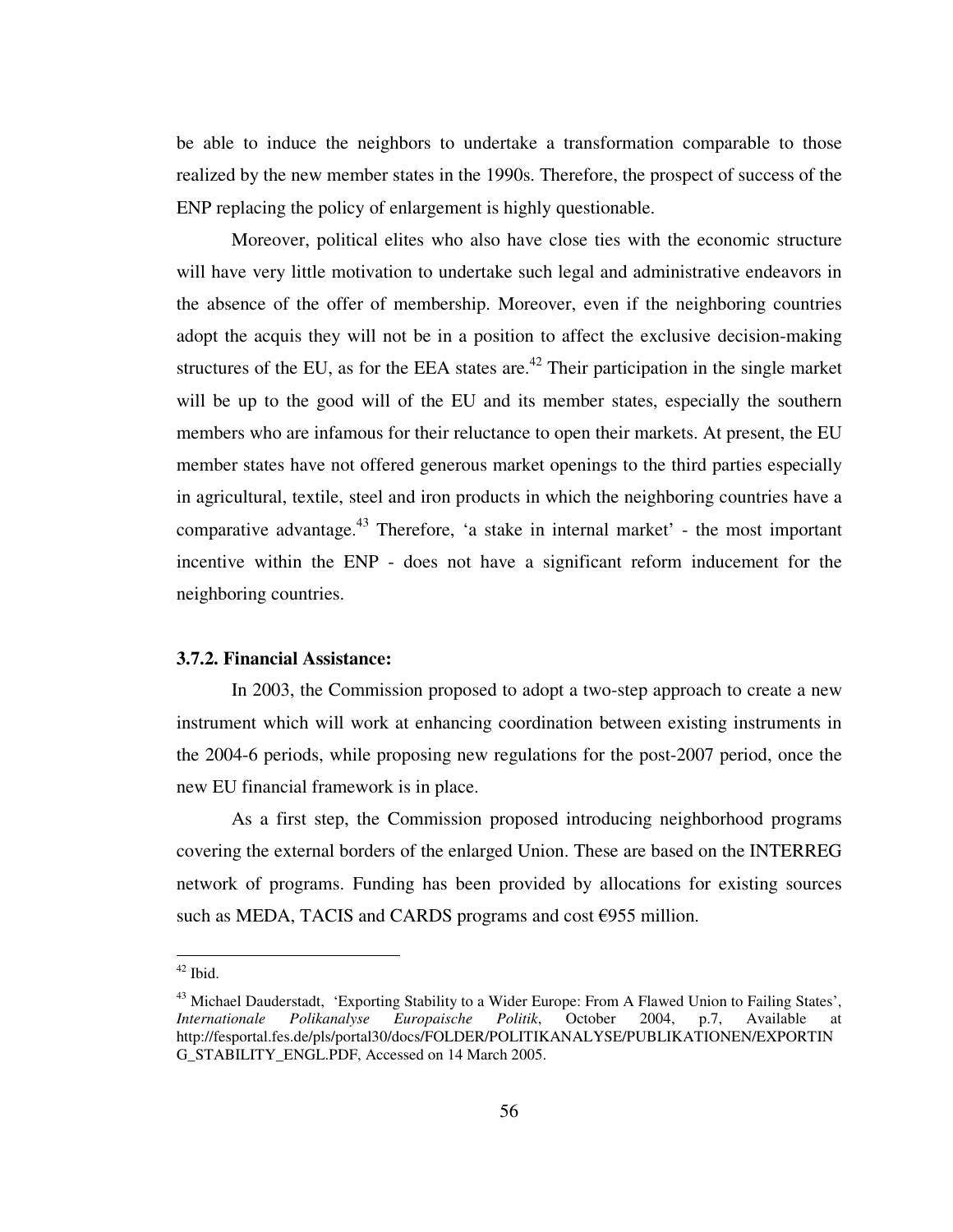For the post-2006 step the ENPI will be the main instrument for the funding of the ENP. The new instrument will replace existing geographical and thematic programs covering the countries concerned. A specific and innovative feature of the ENPI is its cross-border cooperation component. Under this component, the ENPI will finance joint programs bringing together regions of member states and partner countries sharing a common border. It will use an approach largely modeled on Structural Funds principles such as multi-annual programming, partnership and co-financing, adapted to take into account the specificities of external relations.<sup>44</sup> For the ENPI the Commission is proposing a total commitment of budgetary grant funds of  $\epsilon$ 14,029 billions for the period 2007-2013 for the 17 countries targeted by the EU. The starting point will be the amount of aid equal to that which is provided under MEDA and TACIS programs in  $2006.<sup>45</sup>$ 

Although the Commission again argued that 'the ambitions of the European Neighborhood Policy must be matched by adequate financial and technical support',<sup>46</sup> the adequacy of the amount of aid provided for such a large area is highly questionable. The limited amount provided is partly attributable to the budgetary constraints that the EU has encountered in the post-enlargement process. In particular some of the new member states fear that the provisions of generous financial resources will be to their disadvantage.<sup>47</sup> On this issue Wallace has stated as follows:

> Taking into consideration the geographical scope of the ENP, the amount of financial assistance should be increased. It is to be seen whether the member states would agree on this increase, in a period when the slow economic growth constrains national budgets and when the financing of the recently acceded ten states continues to put pressure on the EU budget An effective neighborhood policy, which includes substantial investment on cross-border regional development, transport and energy links, might

<sup>44</sup> Commission of the European Communities, '*Laying Down the General Provisions Establishing a European Neighborhood and Partnership Instrument',* COM(2004) 628 Final, Brussels, p.2.

<sup>45</sup> Michael Emerson, 'European Neighborhood Policy: Strategy or Placebo?', *CEPS Working Document*, No.215/ November 2004, p.7.

<sup>46</sup> Commission, Strategy Paper…, *op.cit*., p.24.

<sup>47</sup> Del Sarto and Schumacher*, op. cit*., p.31.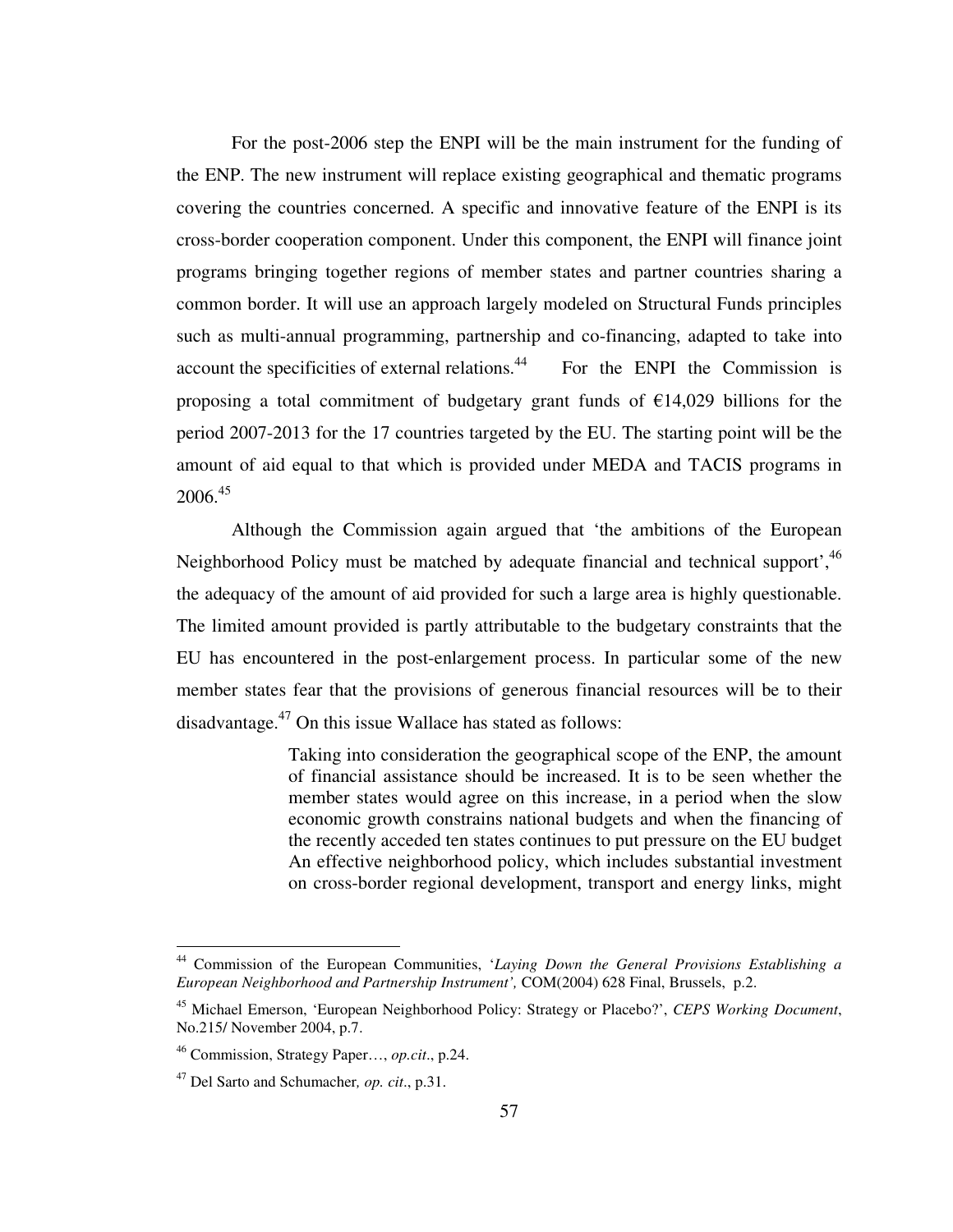reasonably absorb 15% of a larger EU budget within the next budgetary 'envelope' from 2007-2013.<sup>48</sup>

Similar to the southern members' attitudes to market openings the northern members are reluctant about providing extra commitments to development aid and, this time, they emphasize the limits of development aid and favor market opening mechanism as incentives to be provided to the neighbors. Therefore, on the one hand, the EU will be unable to provide trade concessions, and on the other hand it will be unable to provide financial aid because of the Northern members' opposition. As a consequence of both considerations within the framework of the ENP, there will not be sufficient incentives to induce these countries to work towards economic and political reform. The main weakness of the ENP lies in the fact that the instruments available to the EU may be inadequate to carry out the reforms the EU desires the limitations in terms of market openings and the integration with the internal market have been stated. It was also further argued that financial aid has not been correspondingly increased to meet the needs of seventeen countries. Therefore, it is highly probable that the ENP's offer may fall below the neighbor countries' expectations.

# **3.7. Conclusion:**

The aim of this chapter is to discuss the main features of the ENP, as set forth in the official documents. In doing so, the Action Plans have been elaborated on. It is noted that the rationale and the methodology of the ENP is largely borrowed from the EU's experiences in enlargement. Finally the financial resources, the added value and the promise of success of the ENP have been explained. Throughout the chapter, it is argued that the ENP has major defects which will limit its ability to bring the countries at the EU's periphery in line with EU standards. The ENP has so far created no new institutions except for the ENPI. However, the EU original aim was to offer as part of the ENP a real integration scheme in which the partners would be provided with a kind of relationship that is not limited to mere cooperation but also entails some degree of

<sup>48</sup> Wallace, *op. cit*., p.23.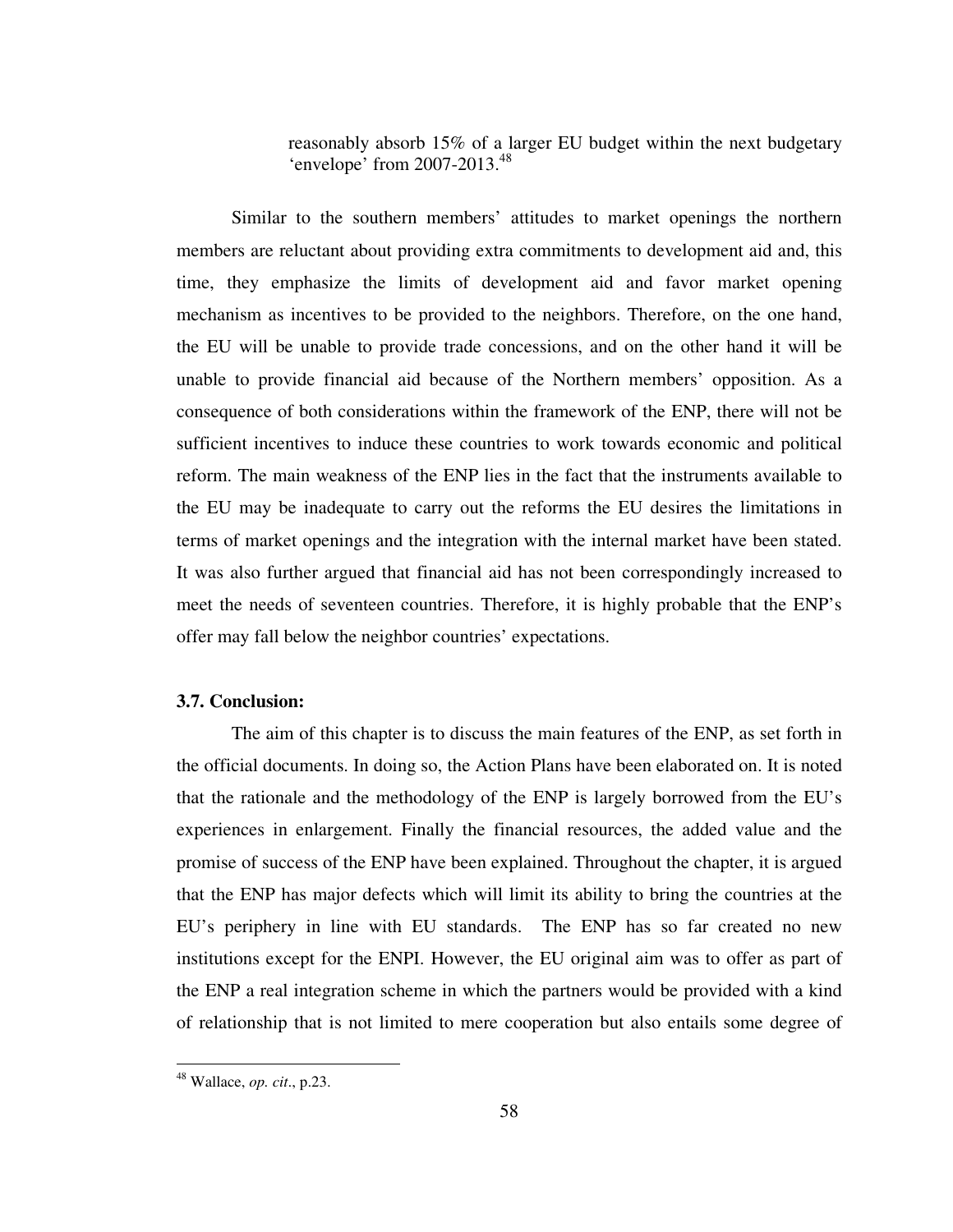integration. However, throughout this chapter it is argued that the ENP hardly provides the appropriate framework to realize this aim.

As shown in this chapter, the ENP is not a revolutionary policy but an evolutionary one building on the previous experiences of the EU. The ENP's relation with the enlargement process has merely been introduced here. However, it will be further elaborated in the next chapter.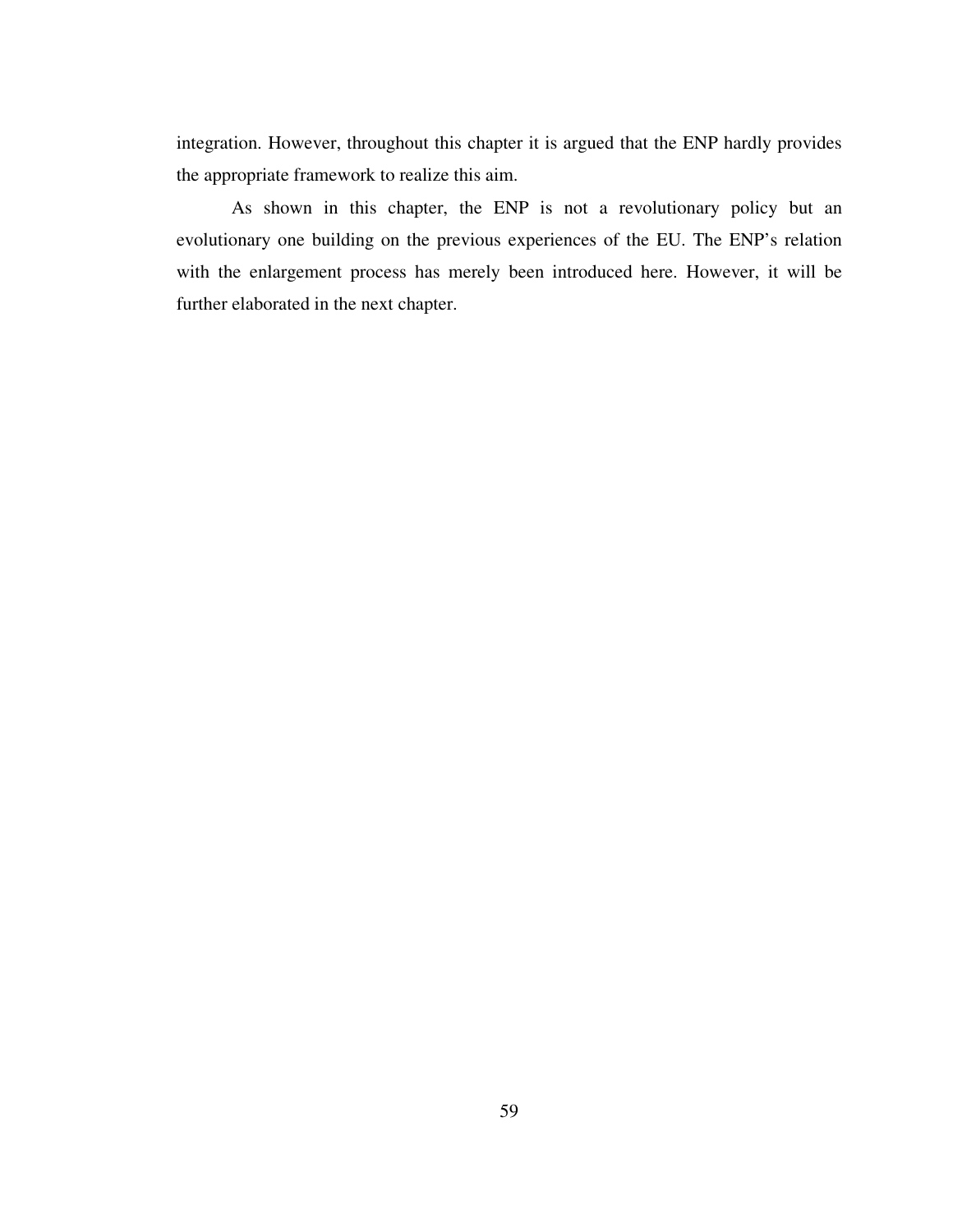# **CHAPTER 4**

# **THE EUROPEAN NEIGHBOURHOOD POLICY AND ENLARGEMENT**

 In this chapter the relationship between the EU enlargement and the ENP will be explained in detail. Enlargement is, in addition to being the most important motivation for the development of the ENP, also important in providing the main source of methodology to the ENP. The methodology of the ENP has similarities with the preaccession strategy of the recent enlargement. This policy shows significant borrowings form the enlargement institutions, from action plans, regular reports and conditionality, to differentiation and progressivity. In addition, the newcomers also affected the EU to propose a new policy towards these countries.

 The chapter starts by examining the relationship between the ENP and the enlargement process. Then, the positions of the newcomers with respect to ENP will be introduced. Then, the methodological borrowings from the enlargement process will be examined.

#### **4.1. The Relationship between Accession and ENP:**

 The most effective instrument of the EU's common foreign policy over the past 25 years has been the promise of enlargement. Since the collapse of the Soviet Union in 1991, the EU has focused its attention on moving the CEECs towards democracy and the market economy, which culminated in the accession of these countries into the Union on the  $1<sup>st</sup>$  of May, 2004. After the last enlargement, the EU reached a point clearly indicating the impossibility of offering membership to the ENP countries as their membership would threaten the cumulative achievements of the European integration process. However, there are countries on the other side of the borders of the Union which have membership aspirations, and a blunt refusal of them may have direct negative repercussions for the EU. The ENP was formulated as an alternative to membership, when the EU is unable to offer the prospect of membership. However, it is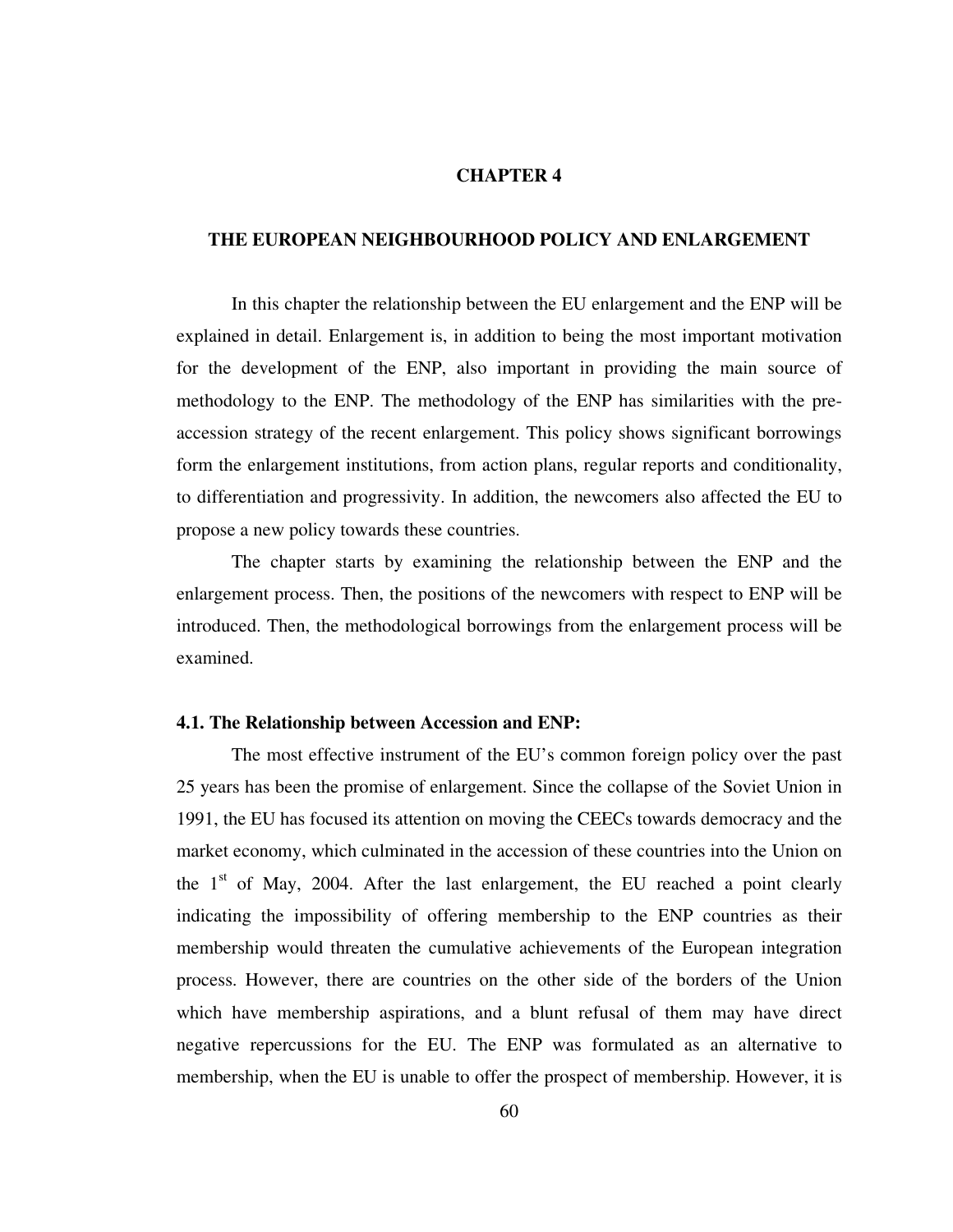not clear whether the neighborhood policy is a permanent or a temporary state. The EU's posture reflects ambiguity and confusion with respect to relationship between neighborhood and accession. Commission President Prodi's statements concerning this ambiguity have been explained in the previous chapter. Other EU officials have added to the confusion. Former Commissioner for Enlargement Günter Verheugen, for example, said, 'let me make it clear that our neighborhood policy is distinct from enlargement. It neither prepares, nor rules it out at some point. For the time being the accession of these countries is not on our agenda<sup> $1$ </sup>. However, the adoption of a significant part of the EU acquis and the political and economical reforms expected from the neighbors are comparable to those demanded from the new member states in the accession period. Therefore, it is not clear why these reforms do not prepare -- at least the eastern -- European countries for membership.

 The Wider Europe Communication, on the other hand, is more encouraging towards eastern neighbors, stating that

> The issue of accession has been ruled out for the non-European Mediterranean partners. But other cases remain open… Any decision on further EU expansion awaits a debate on the ultimate geographic limits of Europe. This is a debate in which current candidate states must be in a position to play a full rule.  $2^2$

 The emphasis on the role of the new members in this decision suggests that the Commission has adopted a more positive posture with regard to the membership of the eastern neighbors.

 However, the Strategy Paper declares that the ENP is a policy distinct from the possibilities available to European countries under Article 49 of the TEU. On this point William Wallace has argued that 'confusions and contradictions in a strategy of deliberate ambivalence may at best postpone awkward decisions, at worst breed

<sup>1</sup> Günter Verheugen, 'The European Neighborhood Policy', *Speech at the Prime Ministerial Conference of the Vilnius and Visegrad Democracies: 'Towards a Wider Europe: the new agenda*', Bratislava, 19 March 2004.

<sup>2</sup> Commission, Wider Europe…, *op. cit*, p.8.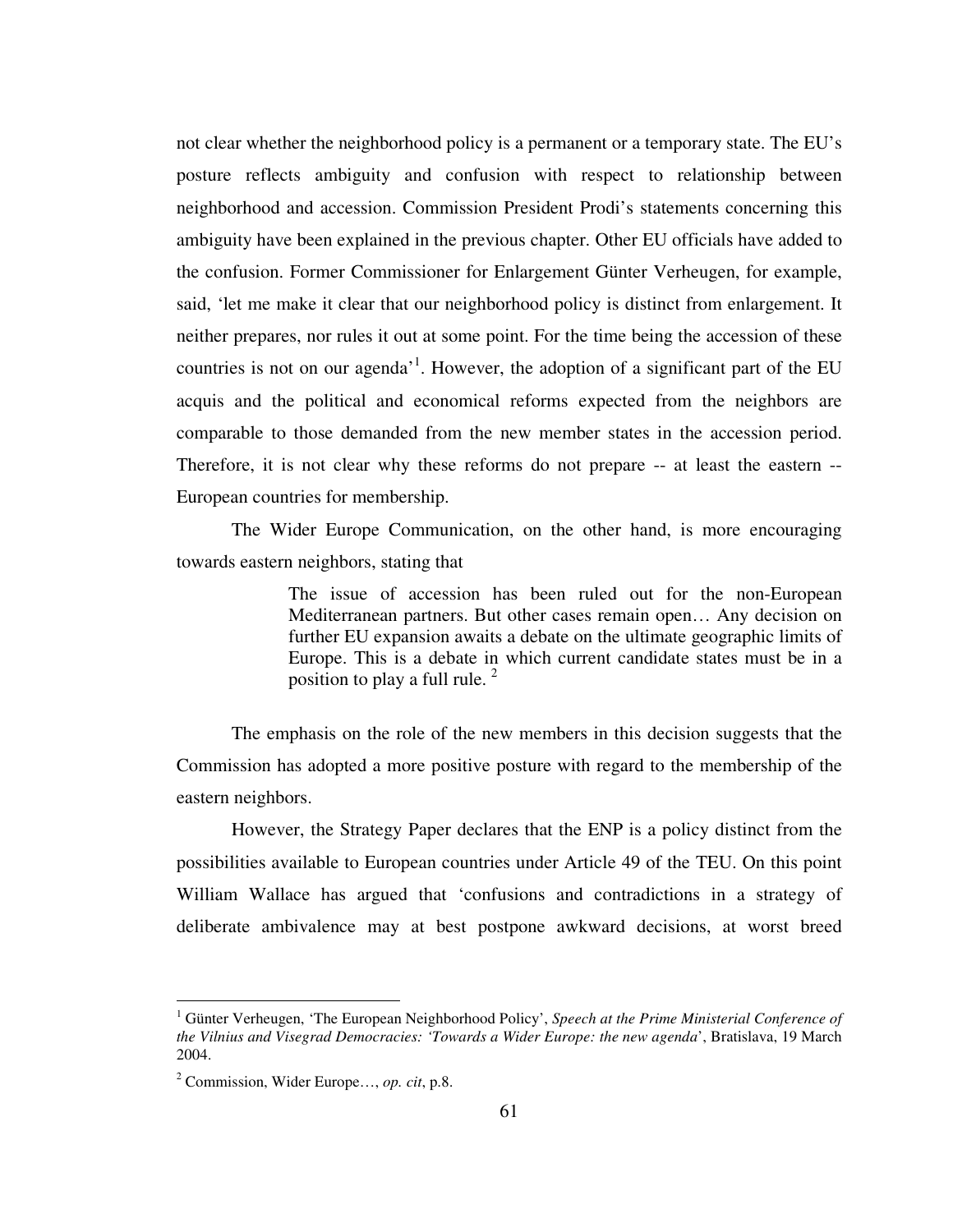accusation of betrayal'.<sup>3</sup> Therefore, the EU must sort out the relationship between the 'neighborhood and accession'. This will be a question of whether the choice is 'neighborhood versus accession', as opposed to 'neighborhood and accession'.<sup>4</sup> While the EU is trying to avoid creating new dividing lines through the ENP, the policy itself may turn out to be the means of exclusion itself, if the neighbors perceive the ENP as a policy designed to keep them out.

# **4.2. The Positions of the EU's Newcomers**:

 Every enlargement has an external dimension affecting the countries and regions which did not directly take part in the process.<sup>5</sup> Traditionally, the character and interests of the newcomers have influenced the external agenda of the enlarged EU.<sup>6</sup> The enlargement involving the UK, Denmark and Ireland in 1973, for example, resulted in the conclusion of the free-trade agreements with the remaining EFTA states. Moreover, the UK brought to the EU a global network of diplomatic, political, economic interests that factored directly into the establishment of new EU foreign policy actions.<sup>7</sup> These range from the establishment of the Lome Convention to the Mediterranean Policy. Danes, on the other hand, served as a bridge to the Nordic Council after their membership.<sup>8</sup> The Mediterranean enlargement in the 1980s for Greece, Spain and Portugal brought the EU closer to Mediterranean and Middle Eastern affairs. The 1994 enlargement resulted in the development of the ND in the external relations of the EU.

 In terms of reformulation of the EU's foreign relations with the outside world, the 2004 enlargement also had a significant external dimension. The Fifth Enlargement

<sup>3</sup> Wallace, *op. cit.,* p.12.

<sup>4</sup> Kalman Mizsei, 'Europe's New Frontiers- the EU and its Neighbors', *Paper Presented at Conference 'Europe After Enlargement'*, Warsaw 8-9 April 2005., p.2.

<sup>5</sup> Marise Cremona , 'Introduction ', in M. Cremona (ed.), *The Enlargement of the European Union*, (New York: Oxford University Press, 2003) , p.7.

<sup>6</sup> Cremona, The Impact of Enlargement…, *op. cit*, p.185.

 $<sup>7</sup>$  Roy H Gingsberg, 'The Impact of Enlargement on the Role of the European Union in the World', in</sup> John Redmond, and Glenda G. Rosenthal, *The Expanding European Union,* (London: Lynner Rienner Publishers, 1998), p.198.

<sup>8</sup> *Ibid.*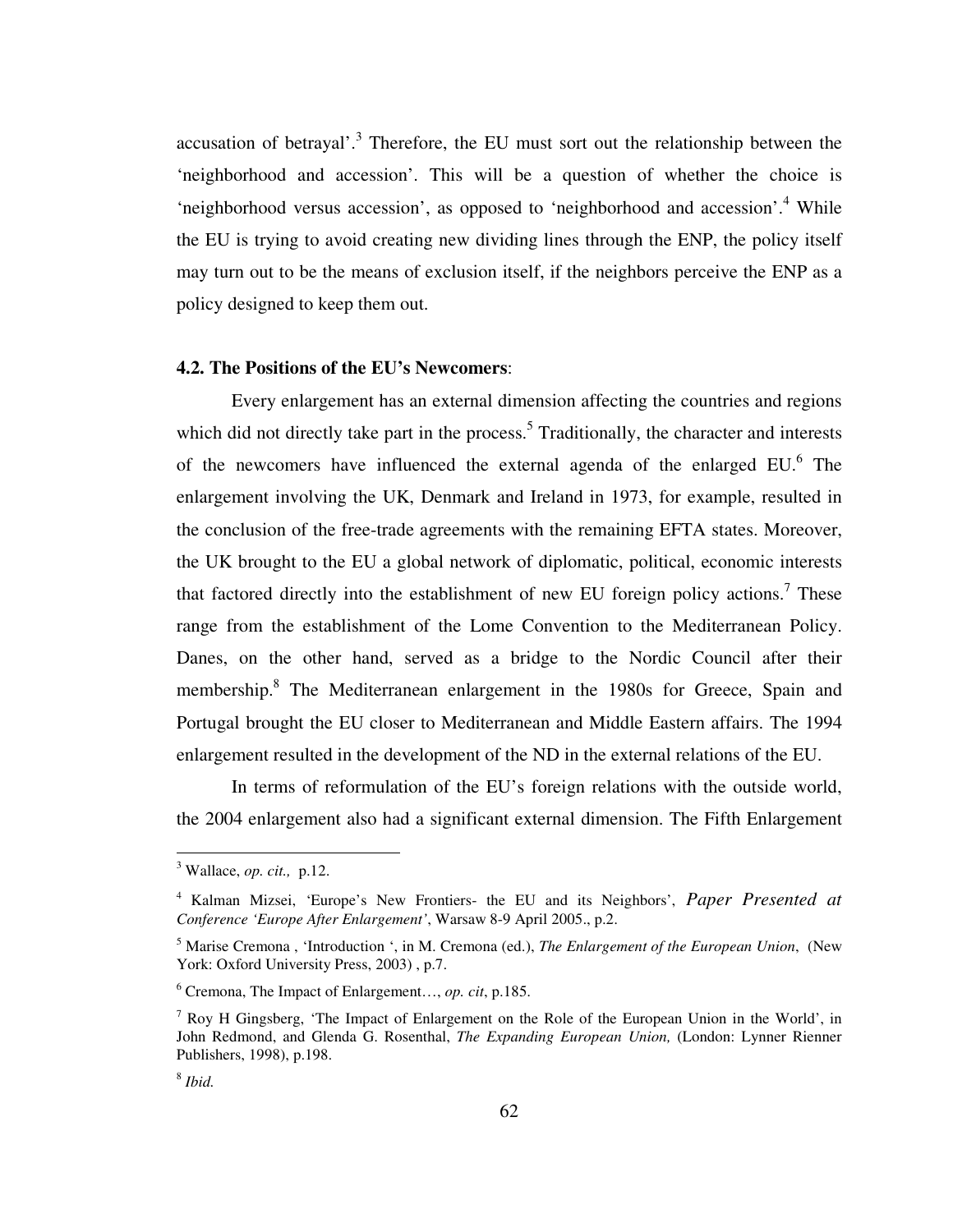revealed one particular characteristic with respect to the previous ones in that the importance of the EU's relations increased with proximity.<sup>9</sup>

 In this respect the positions of the newcomers were an influential factor. The 2004 enlargement brought the EU closer to the countries with which the new members have close historical and trade ties which they want to continue after membership $10$ Poland, for example, has been particularly interested in the development of a policy for the countries on its eastern border, especially for Ukraine and Moldova, since 1998. Besides Poland, the Baltic States and Slovakia have been also in favor of a policy towards these countries, which would be parallel to the ND. $^{11}$ 

 Poland proposed a policy for Ukraine and Moldova, which it called the Eastern Dimension. The Poland's proposal for the Eastern Dimension is clearly modeled on the Northern one.<sup>12</sup> The aim of the proposal was to overcome the already existing divisions between the EU and non-EU states through close cooperation and aid. The Eastern Dimension is also aimed at avoiding tensions due to increasing socio-economic disparities between the EU and the former Soviet states. Wlodzimerz Cimoszewicz, then Foreign Minister of Poland, argued that 'it seems reasonable for the EU to have a coherent and comprehensive framework of its Eastern policy'<sup>13</sup> and he suggested that this framework should constitute the Eastern Dimension of the EU. Accordingly, the approach in this dimension should be flexible enough to enable individual development of relations with each of these countries, as well as being a comprehensive framework. The Polish initiative speaks of an eventual membership for Ukraine, Moldova and Belarus. As regards the Russian Federation, however, the situation is different since it

 9 Cremona, The Impact of Enlargement…,, *op. cit*., p.200.

<sup>10</sup> Haukkala, *op.cit*., p.5.

<sup>11</sup> Geoffrey Edwards, 'The New Member States and the Making of EU Foreign Policy', European *Foreign Affairs Review*, Vol. 11 2006, p.150.

<sup>12</sup> Sevilay Kahraman, 'Avrupa Birliği'nin Komşuluk Politikası', *ATAUM*, Vol.5/1 2005, p.3.

<sup>13</sup> Wlodzimerz Cimoszewicz, , 'the Eastern Dimension of the European Union: The Polish View', *Speech at the conference: 'The EU Enlargement and Neighborhood Policy*', Warsaw, 20 February 2003, p.2.,

Available at http://www.msz.gov.pl , Accessed on 4 March 2004.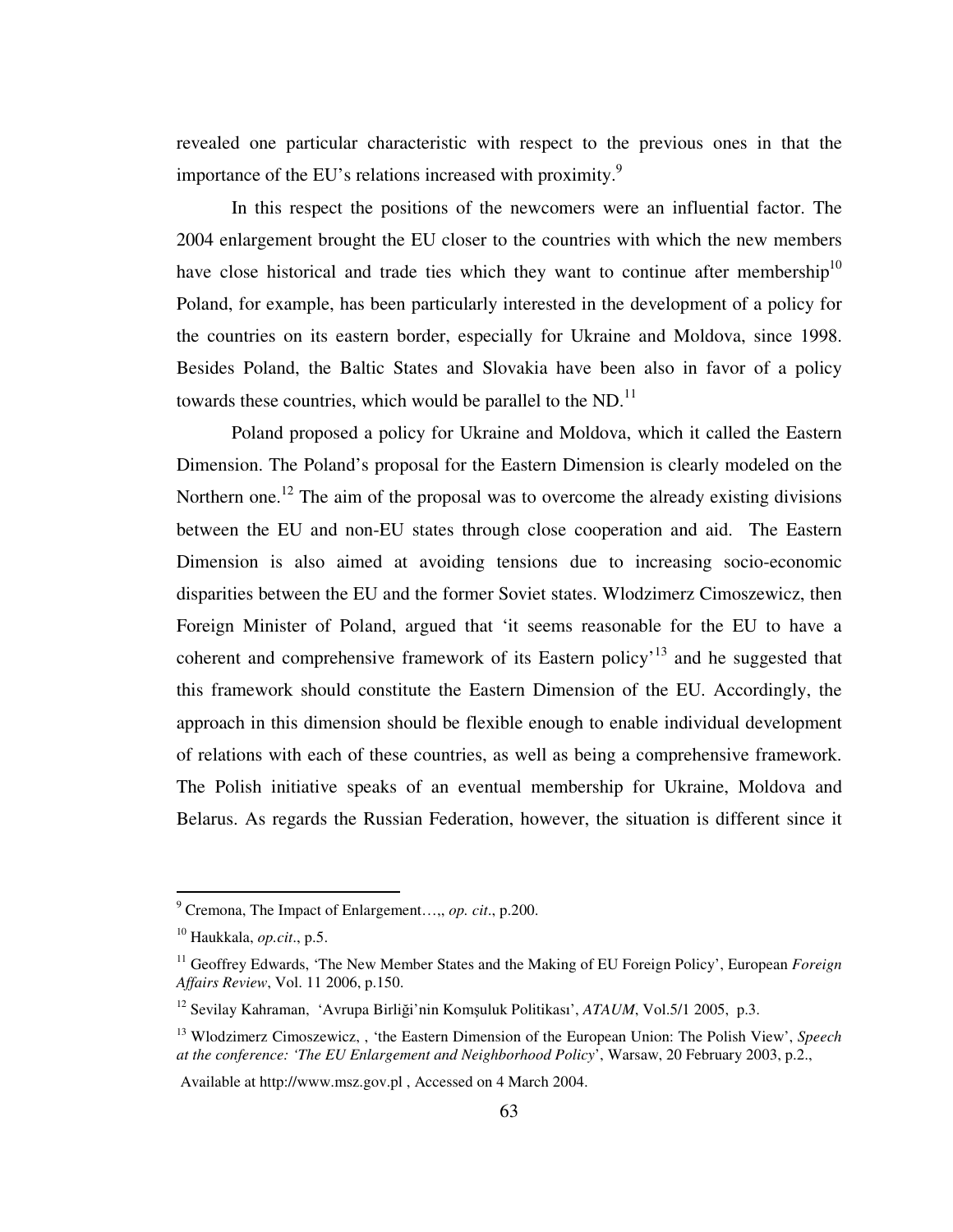has been labeled as a definite outsider.<sup>14</sup> Poland regards Ukraine as a key partner and wishes to prevent its political and economic alienation from the EU. Therefore, a central aspect of this dimension is the 'strategic partnership' between Poland and Ukraine.<sup>15</sup>

 The new members' perceptions of the need for a policy towards their neighbors played a role in the EU's decision to offer the ENP. Originally, the ENP was proposed as a framework of relations with the Eastern neighbors, in accordance with the new members' priorities. Then the scope of the ENP was enlarged to include the Southern Caucasian and Southern Mediterranean states. Concerning the neighborhood policy, there is a conviction among the new members that 'it is confusing and misleading to bring together the countries in the Middle East and North Africa with the countries of Eastern Europe<sup>'16</sup>. There has been ambivalence over the neighborhood policy as the eastern European countries were conceived to be potential or possible members by the newcomers.<sup>17</sup>

# **4.3. The European Neighborhood Policy and the Methodology of Enlargement:**

 Enlargement is, in addition to being the most important motivation for the development of the ENP, also important in providing the main source of methodology to the ENP. It is openly stated that relations with the neighbors will be enriched by drawing on the experience gained from the enlargement process.<sup>18</sup> This policy shows significant borrowings form the enlargement institutions, from action plans, regular reports and conditionality, to differentiation and progressivity.  $19$  This results particularly from the fact that in its early stages, the ENP has been largely conceptualized within the Directorate-General for Enlargement.<sup>20</sup> Moreover, the similarities between the

<sup>14</sup> Moroff, *op.cit*, p.5.

<sup>15</sup> Scott, The EU and the 'Wider Europe'…, *op. cit*., p.442.

<sup>16</sup> Edwards , *op.cit*, p.159.

<sup>17</sup> *Ibid*.

<sup>18</sup> Commission, Strategy Paper…, *op.cit*., p.6.

<sup>19</sup> Kelly, *op.cit.,* p.30.

<sup>20</sup> Del Sarto, *op. cit.,* p.10.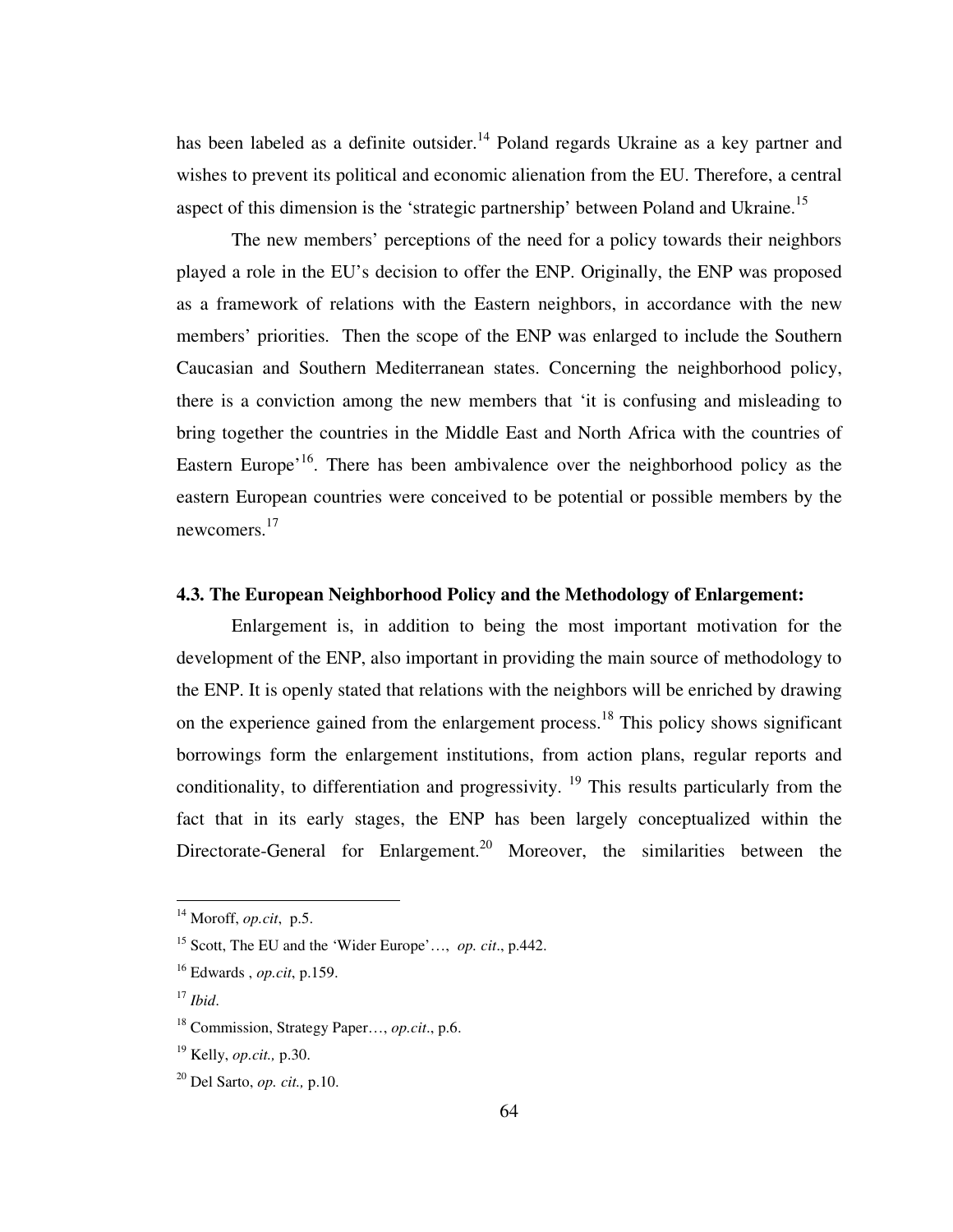enlargement policy and the ENP are partly due to the fact that many of the Commission officials who worked on enlargement transferred to the  $ENP<sup>21</sup>$ . The Commission has so far elaborated the neighborhood policy and the Action Plans have been negotiated by the Commission. Monitoring of the process will also be the duty of the Commission. Therefore, although as a foreign policy issue taking decisions with respect to the ENP is within the competence of the Council, the Commission is the main body for the implementation of the policy. And the Commission has transferred its enlargement experiences to the ENP which is clearly reflected in the methodology of the ENP.

# **4.3.1 Accession Partnerships and Action Plans**:

 The Action Plans within the ENP which very much resemble the Accession Partnerships (AP), an important tool of the enhanced pre-accession strategy.

 The main idea behind the concept of the Accession Partnership was that the priorities for each candidate country must be clearly defined and all forms of EU assistance should be brought within a single framework.<sup>22</sup> The Accession Partnerships are one of the key policy instruments in the pre-accession strategy, which builds on the bilateral structures under the Europe Agreements.<sup>23</sup> The implementation of the Accession Partnership (AP) is monitored through the established joint institutions. From a legal point of view the accession partnerships are not agreement but unilateral acts. Although the AP's are supposed to be a partnership instrument in which decisions are made in collaboration with each applicant, in practice the process of consultation involved only cursory attention to CEECs' objections to either the contents or sequencing of demands.<sup>24</sup> In each AP the principles of the Union have been set out. These AP's are updated, taking into account the respective developments in the

<sup>21</sup> Kelly, *op. cit*, p.30.

<sup>22</sup> Marc Morescau, 'Pre-Accession', in Marise Cremona (ed.), *The Enlargement of the European Union*, (New York :Oxford University Press), 2003, p.31.

<sup>23</sup> *Ibid*.

<sup>&</sup>lt;sup>24</sup> Heather Grabbe, 'A Partnership for Accession? The Implications of EU Conditionality for the Central and East European Applicants, Robert Schuman Centre Working Paper 12/99, European University Institute, 1999, p.19.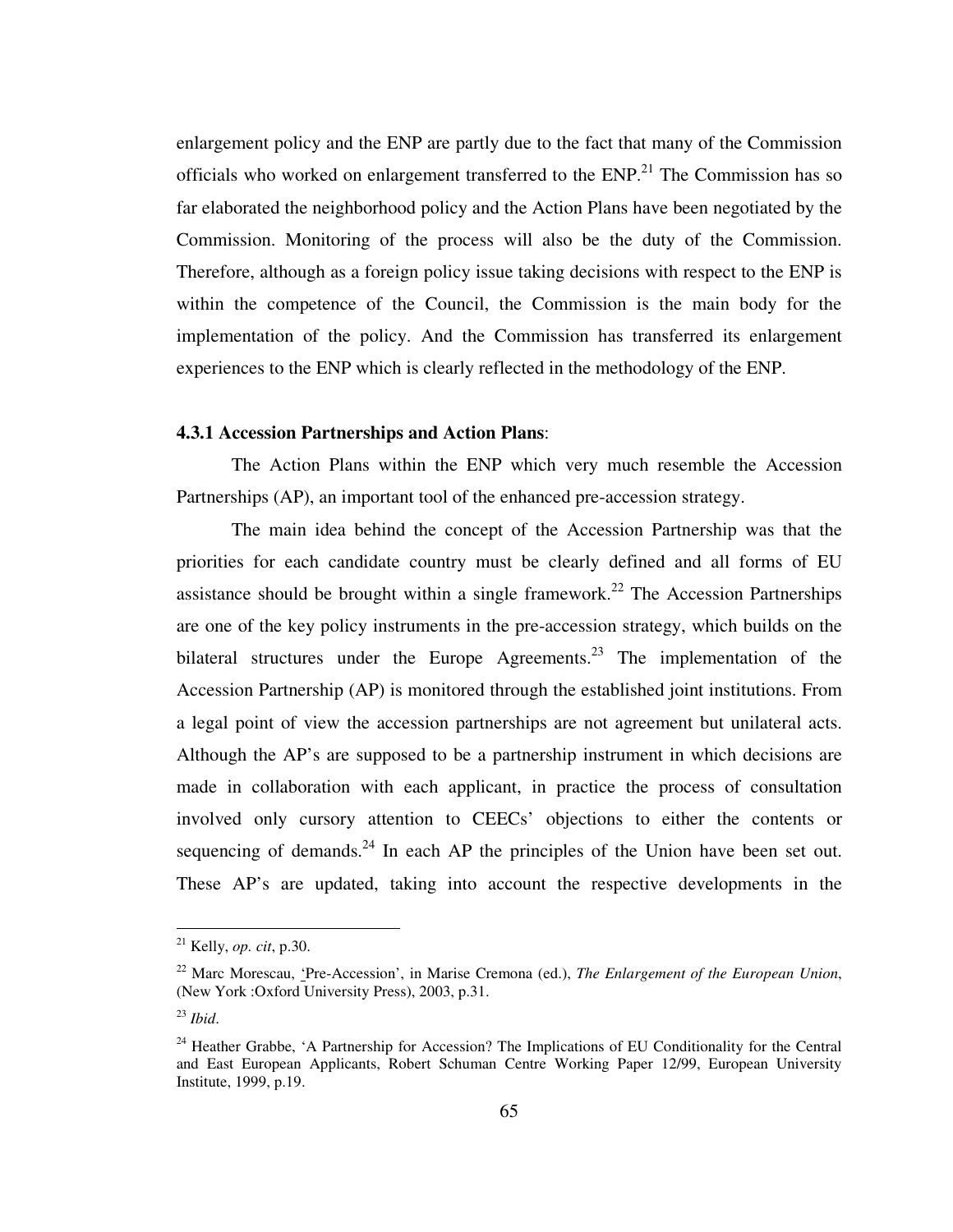candidate countries. The language used in the AP is often general and vague, and the assessments jump from description to prescription without detailed analyses of the problems and how to overcome them.<sup>25</sup> The financial assistance to the applicants were related to the objectives set out in the APs and the EU has applied strict conditionality: financial aid would depend on each country's success in meeting the objectives set out in its partnership agreements, as will be evaluated annually by the Commission.<sup>26</sup>

 Similar to the APs, the Action Plans will be the main framework of relations between the EU and the neighbors, and the association and partnership agreements are the legal framework on which the Action Plans are built. Legally the Action Plans are activated by the decisions of the association councils; therefore, they are not agreements on their own. In each Action Plan common values are stated together with priorities for cooperation since the incentives will be provided according to the progress made in these areas of cooperation. The language of the Action Plans is also general and vague, the priorities of actions and the incentives offered are in turn also vaguely defined. Moreover, providing additional benefits is also tied to the fulfillment of the priorities in the Action Plans.

 Monitoring is also another adaptation from the pre-accession strategy. The Commission will prepare Regular Country Reports resembling 'progress reports' for accession countries to evaluate the progress of the ENP. In the enlargement process, these progress reports concentrate mainly on what has been achieved in assimilating the acquis in the candidate country. They were means of exerting pressure on the accession countries to adopt the EU acquis. The ENP regular reports would function similarly.<sup>27</sup> Taking into account these features it can be argued that the Action Plans are modeled on the APs.

<sup>&</sup>lt;sup>25</sup> Heather Grabbe, 'How Does Europeanization affects CEE Governance? Conditionality, Diffusion, and Diversity', Journal of European Public Policy , Vol.8, No.6 2001, p.1022.

<sup>26</sup> Grabbe and Kirsty, *op. cit*., p.64.

<sup>27</sup> Kelly, *op.cit*., p.33.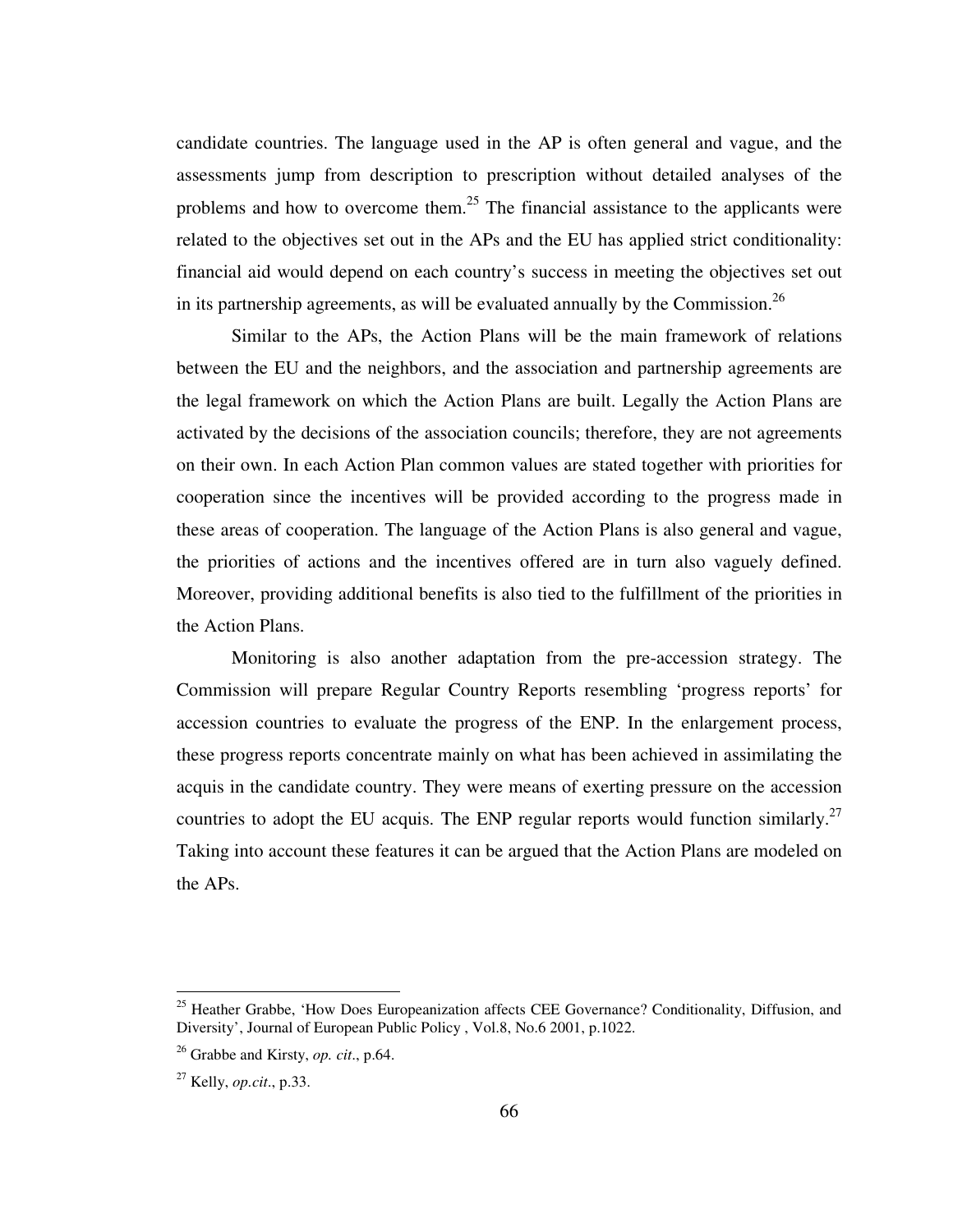# **4.3.2. Differentiation:**

One other important dimension of the ENP, 'progressivity', is also taken from the enlargement methodology. Initially, enlargement proceeded in waves after the 1997 Luxemburg Summit; however, the EU was aware that grouping countries could dampen their individual progress. Thus in 1999 the EU tried to abandon the language of waves for the 'regatta principle' of a more flexible, multi-speed accession process. Then, both the development of the relations and provision of aid were linked to the progress made by the applicant countries in adopting the acquis of the EU. Similar to the pre-accession strategy, the development of relations and the incentives to be provided were linked to the efforts made by the neighbors to progress in effectively sharing the 'common values'. One other example of adaptation is the principle of 'differentiation' embedded in the ENP.<sup>28</sup> The EU has adopted a roughly merit-based approach to enlargement: an applicant's place in the membership queue corresponds to the progress it has made toward fulfilling the EU's requirements.<sup>29</sup> All of the candidates are subject to the same requirements and are evaluated in a manner that has proved to be more or less based on merit.<sup>30</sup> The extensive emphasis in the ENP documents on the principle of differentiation seems to have resulted from these enlargement experiences.

# **3.1.3.4. Conditionality:**

The term conditionality has been largely used in the context of international financial organizations. Conditionality is also used by the EU as a foreign policy instrument in various cooperation and association agreements that the EU signed with third countries. However, the most intensive use of conditionality took place in the context of Eastern Enlargement. EU membership conditionality, dependent on the adoption of the acquis communitaire, was the instrument by which the Commission has

 $\overline{a}$ 

67

<sup>28</sup> Kelly, *op. cit*, p.34.

<sup>29</sup> Anna Milada Vachudova, *Europe Undivided: Democracy, Leverage, and Integration After Communism*, (New York Oxford: University Press, 2005), p.112. <sup>30</sup> *Ibid.*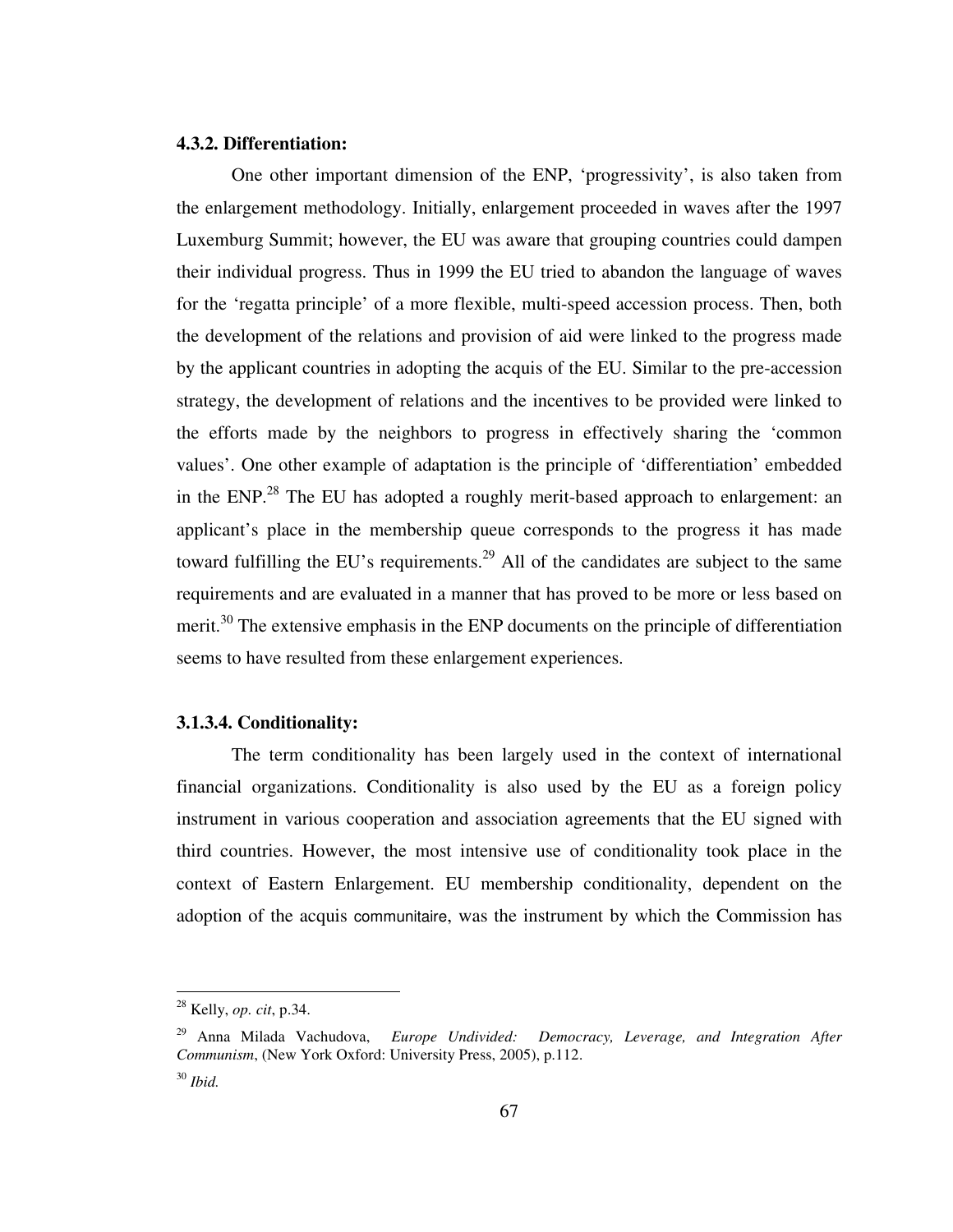aimed to ensure the systematic compatibility of the CEECs with the EU. $^{31}$  The use of conditionality in the ENP is also adapted from the methodology of the Enlargement.

 Political and economic conditionality have become a general feature of the EU's external relations in the course of the 1990s. As Smith stated,

> The community tried to encourage its eastern neighbors to carry out political and economic reforms by making trade and cooperation agreements, along with aid and association agreements conditional on satisfying certain criteria which include promoting democracy, the rule of law, human rights and respect for and protection of minorities. $32$

In 1993 in the Copenhagen European Council, the EU established the Copenhagen Criteria which include: Stability of institutions guaranteeing democracy, the rule of law, human rights, and respect for and protection of minority rights; a functioning market economy as well as the capacity to cope with competitive pressures and forces within the EU; and ability to take on the obligations of EU membership including adherence to the aims of economic and political union. In December 1994, the Essen European Council the EU adopted the pre-accession strategy. After this strategy the EU started engaging more with the domestic and external policies of the candidate countries.<sup>33</sup>

 After the adoption of the enhanced pre-accession strategy in 1997, the degree of conditionality was increased. Firstly, financial assistance was granted only if certain conditions were satisfied. These conditions were determined by the priorities of the APs. Second, the essential element clauses in the Europe agreements were reinstated. That is, 'when an essential element in the Europe agreements was not respected, the Council

<sup>&</sup>lt;sup>31</sup> James Hughes, Gvendolyn Sasse, and Claire Gordon, 'The Ambivalence of Conditionality: Europeanization and Regionalization in Central and Eastern Europe', Workshop *4: Enlargement and European governance, ECPR Joint Sessions*, Turin 22-27 March 20002, p.1.

<sup>&</sup>lt;sup>32</sup> Karen E. Smith, 'The Evolution and Application of EU Membership Conditionality', in Marise Cremona ed., *The Enlargement of the European Union*, (New York :Oxford University Press), 2003, p.121.

<sup>33</sup> Karen Smith, *op. cit*., p.122.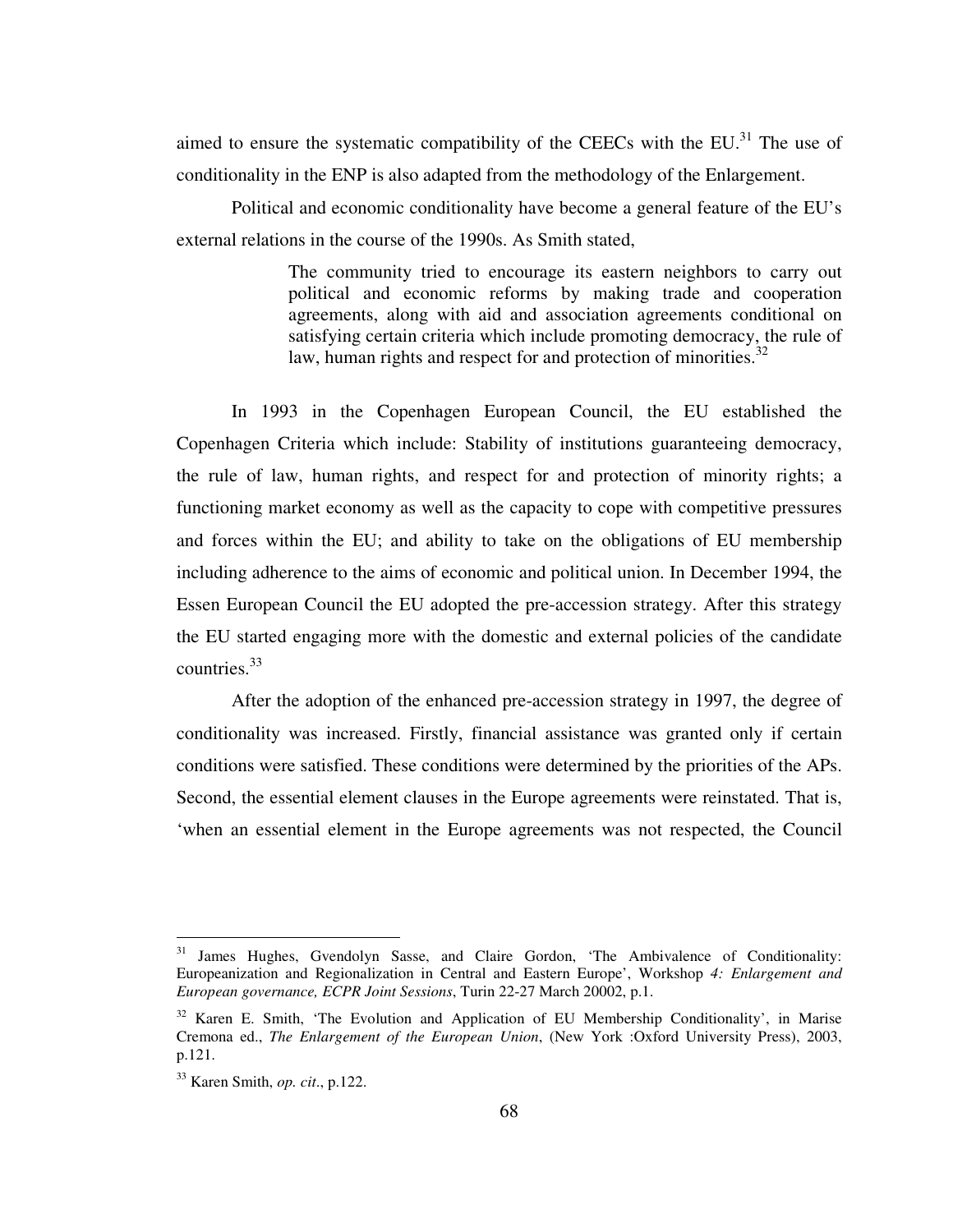could take appropriate steps with regard to any pre-accession assistance granted to an applicant state<sup>34</sup>.

The ENP's approach is clearly based on positive conditionality. However, the application of conditionality seems to be problematic, as is argued in the first chapter. Even in the case of enlargement the effectiveness of conditionality increased only after 1998 when the first wave of the CEECs countries were given a clear prospect of membership and the credibility of the rewards subsequently increased.<sup>35</sup> In the absence of the carrot of membership, it is highly questionable whether conditionality will be instrumental within the framework of the ENP.

# **4.4. Conclusion:**

Throughout this chapter it is argued that the ENP is not as innovative as the EU says it is. The relationship between the enlargement and ENP has been introduced and argued that the officials of the EU are ambiguous with respect to the relations between ENP and enlargement. The Positions of the new comers also affected the EU to propose anew policy towards the new neighbors. Finally the methodology of the ENP reflects clear borrowings from the enlargement. On this respect, conditionality and the benchmarking approach, which was adapted from the pre-accession strategy, were not balanced with adequate incentives. After mentioning the evaluation in chapter one, the limitations of the methodology and incentives of the ENP in Chapter two, and clarified the relationship between enlargement and ENP in chapter three, in the next chapter the influence of the ENP on the foreign policy system of the EU will be analyzed. In doing so, the impact of the ENP on the actorness of the EU will be discussed, after which the kind of role the EU plays in the ENP will be explained.

<sup>34</sup> Morescau, *op.cit*, p.37.

<sup>35</sup> Schimelfening and Sedelmeier, *op.cit*., p.666.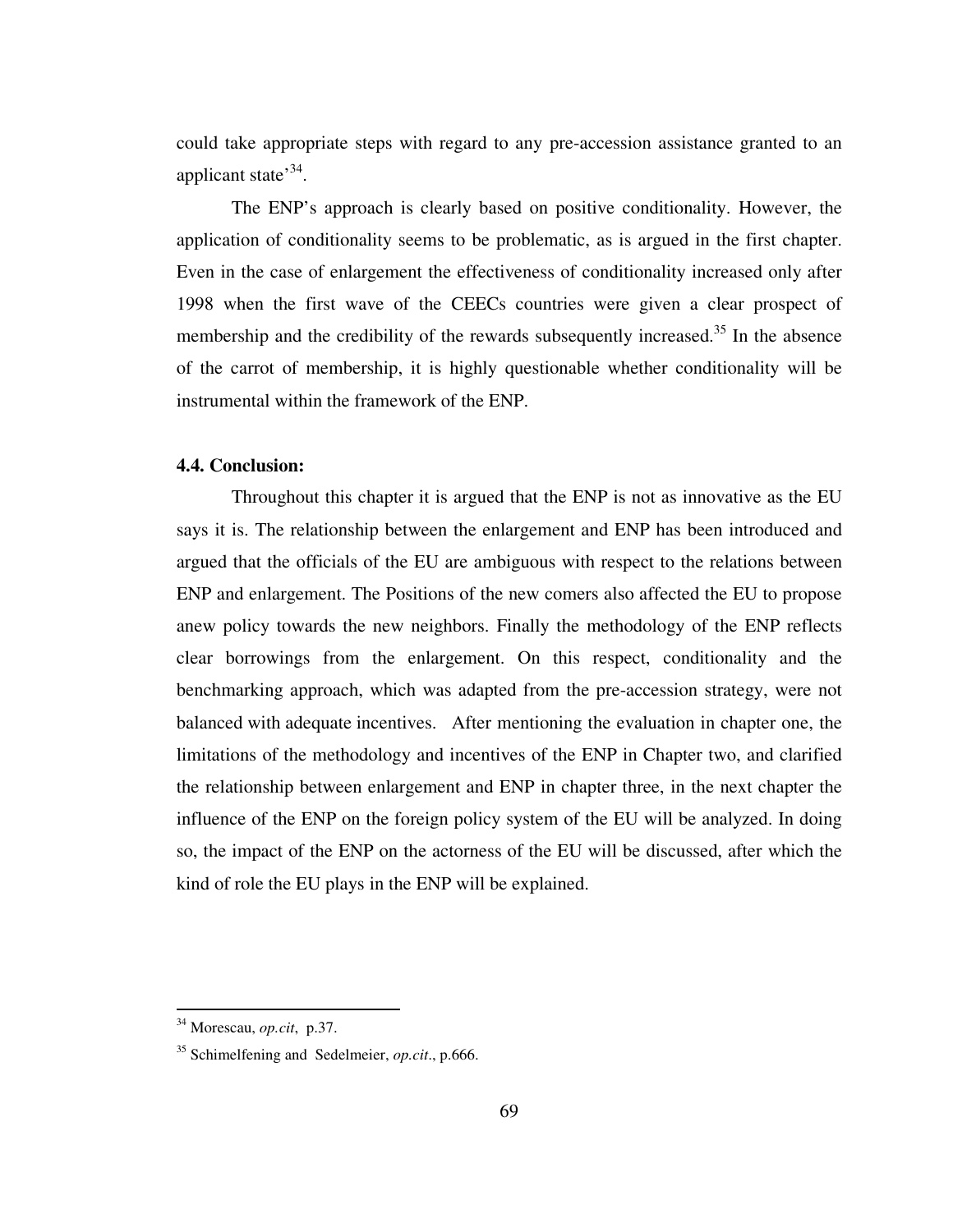## **CHAPTER 5**

# **THE EUROPEAN NEIGHBORHOOD POLICY AND THE EU'S FOREIGN POLICY**

 As an influential foreign policy actor the EU has formulated the ENP with respect to its neighborhood. Although there are difficulties in formulating foreign policies, on some occasions member states agree on common foreign policies: they agree on common interests and objectives and mobilize national and collective resources to fulfill them.<sup>1</sup> The ENP as the Union's latest foreign policy initiative reflects a point that the members could agree on. In this chapter, the innovations the ENP contributed to the EU's foreign policy system, its place within this system and its impact on the international actorness and identity of the EU will be introduced. In doing so, it will be argued that the EU is following its interests in a more assertive manner. With respect to the place of the ENP in the EU's structure, it will be contended that the new policy can be conceived as a cross-pillar initiative and the factors that gave the upper hand to the Commission will be discussed. In terms of external influence, it will be argued that with the ENP, at least up to the present, the EU could act like a coherent actor. However, there are potential factors which can lead to the reaffirmation of the capabilityexpectation gap mainly resulting from the insufficient resources provided for the ENP. Finally, in regard to its international identity it will be argued that the EU is increasingly asserting its power in its geographical proximity. Therefore, in addition to its civilian and normative power there is an EU that can also be characterized as a 'Hegemonic Power' in its neighborhood.

<sup>&</sup>lt;sup>1</sup> Katja Keisala, *The European Union as an International Actor: Strengths of the European Civilian Power*, University of Tampere, Finland 2004, p.105.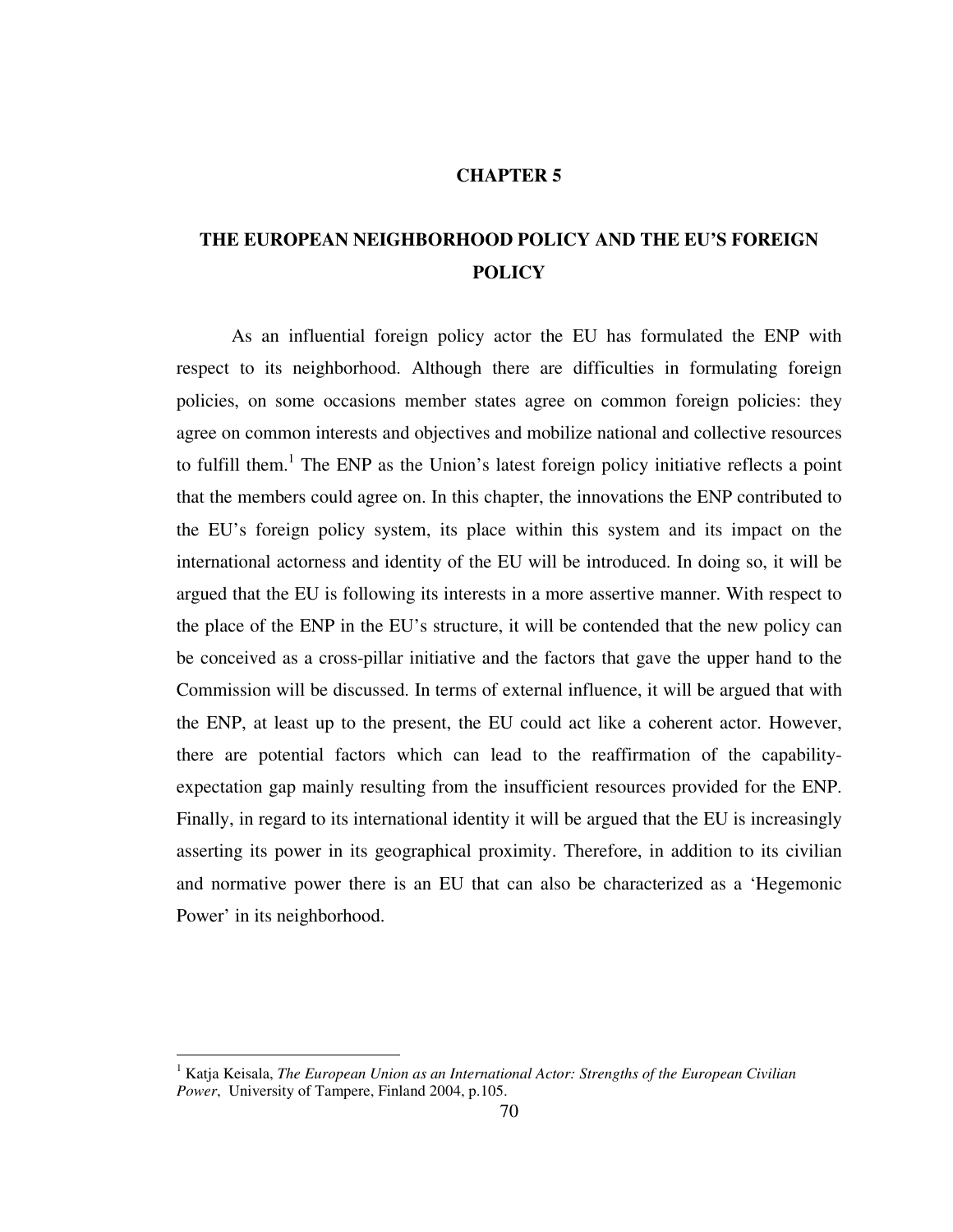## **5.1. A More Assertive Foreign Policy in Pursuit of EU Interests:**

 The enlarged EU did not only find itself bordering new states, but it has also become larger in terms of population and territory. As an international actor which has managed the successful transformation of the CEECs, the EU shows greater self confidence in its relations with its new neighbors. Del Sarto argues that

> In the realm of foreign policy, enlargement has resulted in the EU's acknowledgements of its increased weight in world politics, along with a reevaluation of relations with the old and new bordering states. With regard to the latter, the EU's reassessment of its position and capabilities is translated into the EU's explicit intention to exert its power through a differentiated benchmarking approach, positive conditionality, a greater engagement and increased assertiveness in its close geographical proximity.<sup>2</sup>

 In its neighboring regions, the EU is beginning to emerge as a strategic international player, in the sense that it is defining its strategic interests, and pursuing them through an assertive and comprehensive policy initiative within the ENP. As usual the EU seems to pursue milieu goals but this time in a manner reflecting more the aspects of possession goals.

 In pursuit of foreign policy goals by actors, Arnold Wolfers made a distinction between 'possession goals' and 'milieu goals'. The possession goals are concerned with defending or advancing particular foreign policy interests, and they involve an actor aiming at the enhancement or the preservation of one or more of the things to which it attaches value. On the other hand, 'milieu goals' are related with the change in the wider international system, and include such things as strengthening international law and multilateral organizations, addressing the social and economic causes of conflicts, combating the trade in narcotics and tackling the spread of epidemics.<sup>3</sup> Actors pursuing milieu goals seek to create a favorable, environment for their interests.

 The primary foreign policy objectives of the EU are milieu-shaping and this approach continues to exist in the ENP. Within the ENP there is a broader definition of

 $<sup>2</sup>$  Del Sarto, op.cit., p.12.</sup>

<sup>&</sup>lt;sup>3</sup> Arnold Wolfers, Discord and Collaboration: Essays on International Politics, (Baltimore: John Hopkins University Press, 1962), quoted in Adrian Hyde-Price, 'The EU, Power and Coercion: From 'Civilian' to 'Civilizing' Power', *CIDEL Workshop*, Oslo 22-23 October 2004, pp.11-12.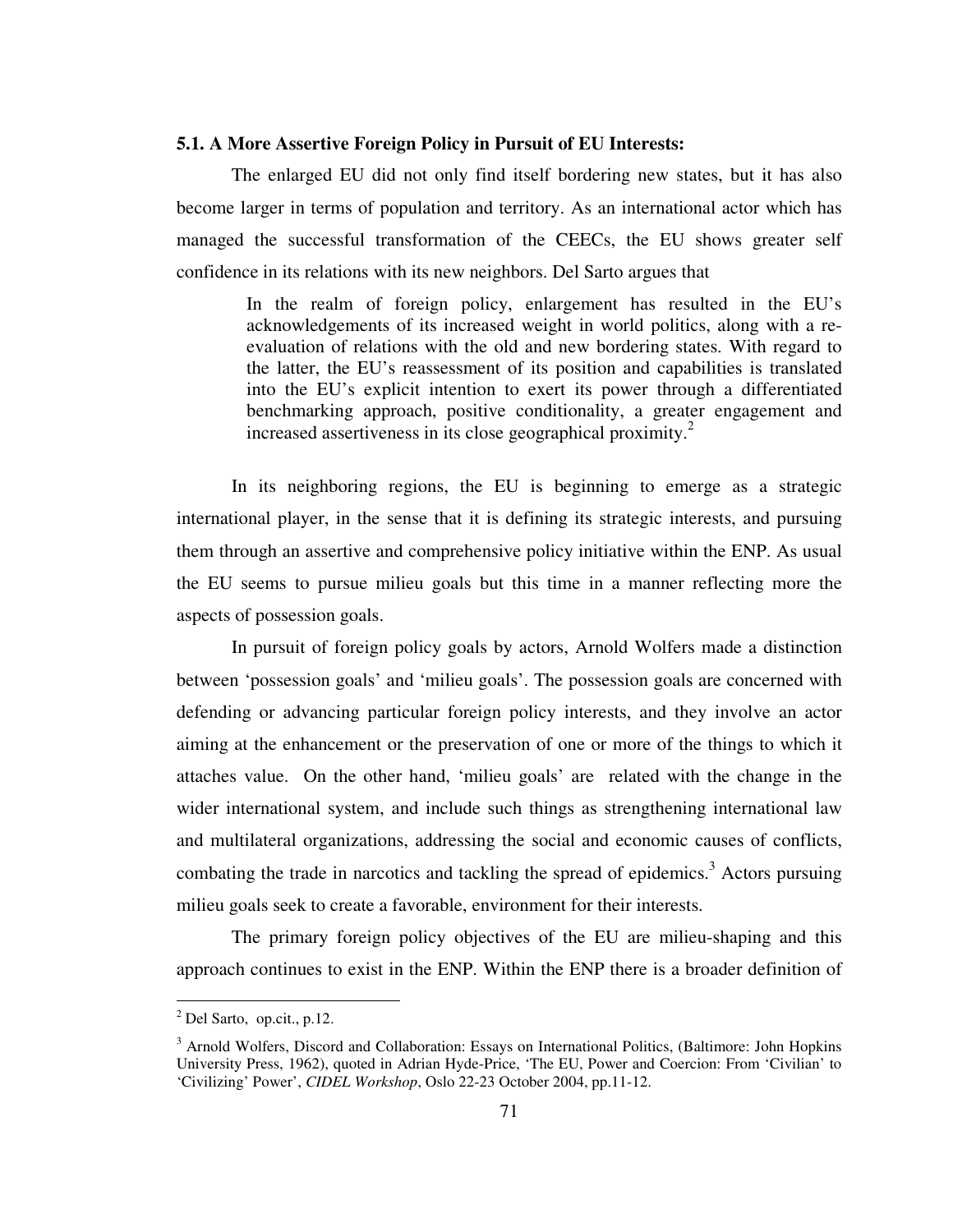security and the main aim is to address the root causes of the conflicts. The respect for international law and cooperation in international organizations are frequently stated in the Action Plans. Through the ENP the EU seeks to shape the regional context in a way conducive to its economic, political and security interests. In doing so, the EU acts as a hegemon providing security, stability and prosperity through a mixture of consent and coercion, in the sense that it dictates its own model of political and economic governance over that of its neighbors.<sup>4</sup>

 It seems that the EU has developed interest with respect to its close geographical proximity with the ENP. The documents on Wider Europe and Strategy Papers are straightforward in stating what the EU's interests are. The Wider Europe document states that close co-operation with its neighbors is in the EU's interest in order to be able to provide security and welfare to its citizens in the future.<sup>5</sup> The issue of cooperation and effective control of borders is mentioned as a 'common interest'.<sup>6</sup> Regarding the challenges deriving from poverty, autocratic rule, and conflicts on its periphery, the document states that 'the EU has a clear interest in ensuring that these common challenges are addressed<sup> $,7$ </sup>. Not only do the official documents state more assertively the European interests in the neighboring countries, but the Commissioner for External Relations and Neighborhood Policy, Benita Ferrero-Waldner, also conceives of the ENP as a policy to further the interest of the Europeans as well as a policy to induce reform in neighboring countries.<sup>8</sup> As was stated before, Johan Gault argues that the ENP, which makes strong claims concerning the promotion of the Union's values, was launched primarily in order to ensure security of energy supplies from peripheral countries.

 With regard to the movement of persons the EU is taking a protectionist approach rather than a cooperative one. The Wider Europe Communication only

 4 Adrian Hyde-Price, 'The EU, Power and Coercion: From 'Civilian' to 'Civilizing' Power', *CIDEL Workshop*, Oslo 22-23 October 2004, p.11.

<sup>5</sup> Commission, Wider Europe…, *op .cit.*, p.3.

<sup>6</sup> Commission, Wider Europe…, *op.cit*, p.6.

<sup>7</sup> Commission, Wider Europe…, *op.cit*., p.11.

<sup>&</sup>lt;sup>8</sup> Bennita Ferrero-Waldner, , 'The European Neighborhood Policy: the EU's Newest Foreign Policy Instrument', *European Foreign Affairs Review*, Vol.11, 2006, p.140.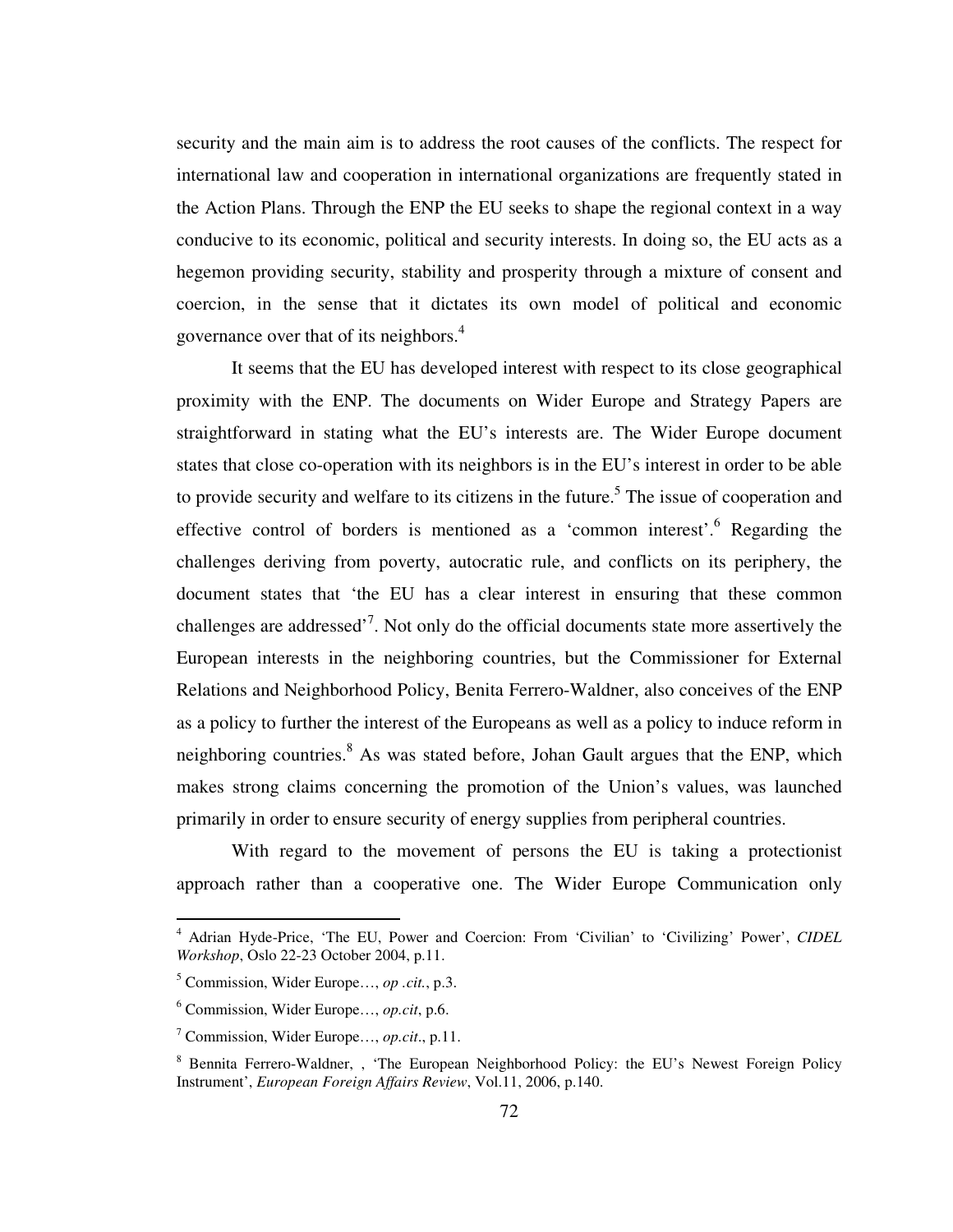discusses visa facilitation for diplomats and those migrants needed for the economic and social well-being of the Union. The Action Plans only stipulate that 'a constructive dialogue on visa facilitation between the EU and (the name of the neighbor) will be established'. Moreover, the protectionist approach is also observable in the EU's insistence on the neighboring countries to sign readmission agreements. Virtually in all the Action Plans the signing of readmission agreements and improvement of the border facilities are priority issues of action.

 Although it is clear that the EU has developed interests in its periphery and has greater assertiveness in stating and pursuing those interests, its objectives and instruments have not been changed much.

 In the Article J.1 of the TEU the objectives of the Union were enumerated as: safeguarding the common values and the fundamental interests and independence of the Union; strengthening the security of the Union in all ways; preserving peace and international security; promoting international cooperation; and developing and consolidating democracy and the rule of law and respect for human rights and fundamental freedoms. This liberal democratic agenda also constitutes the main objectives of the Union in the ENP. It seems that in order to provide coherence within the framework of the ENP, its objectives are broadly defined as those 'which can be accommodated to national policies without much difficulty<sup>'9</sup>.

 White stated that there are frameworks, regulatory and coercive instruments in the hands of the Commission.<sup>10</sup> Framework instruments refer to cooperation, association and partnership agreements, coercion instruments include the removal of economic favors and the regulatory instruments are the actions taken by the Commission to stop unfair trading with the third parties. PCA and Euro-Med agreements constitute the framework instruments of the ENP. For the moment the ENP does not include coercion instrument, as tangible benefits have not yet been provided to partners. As noted before, the use of rewards or incentives, or conditionality as a means of putting pressure on

<sup>9</sup> Simon Nuttall, 'Coherence and Consistency', in Christopher Hill and Michael Smith, *International Relations and the European Union*, (New York: Oxford Press, 2005), p.107.

<sup>&</sup>lt;sup>10</sup> Brian White, *Understanding European Foreign Policy*, (New York: Palgrave, 2001), p.56.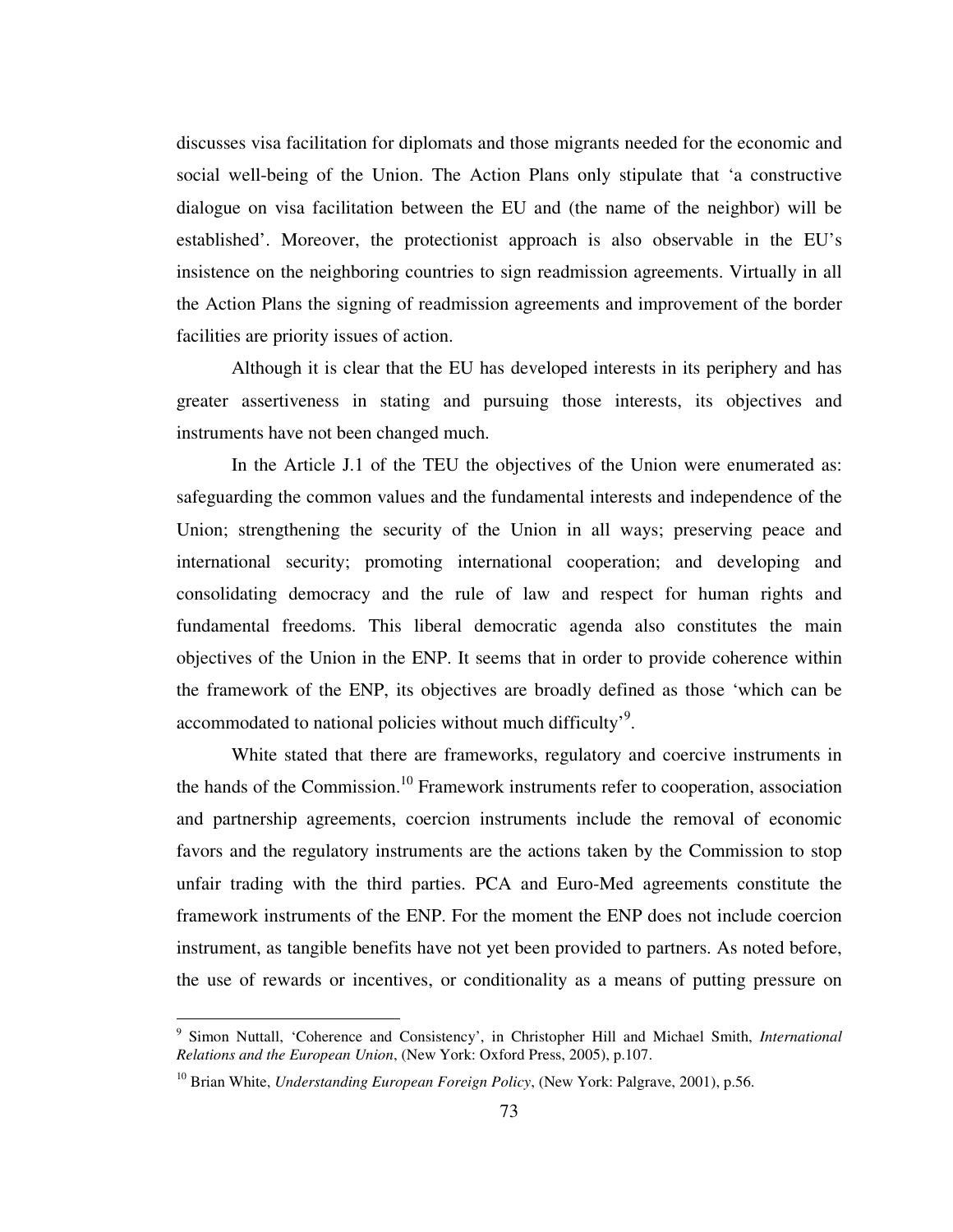partner countries, constitute the logic of conditionality within the ENP. Additional assistance and rapprochement within the framework of the new policy are tied to progress made by those states in the areas determined in Action Plans. On these issues, however, the EU previously displayed significant limitations in practice. For example, the EU aid allocations were not distributed with a strong correlation to democratic progress because of strategic considerations of some member states.<sup>11</sup> Whether the EU will be able to apply this conditionality consistently is to be seen.

# **5.2. The ENP's Place in the Union's Pillar Structure:**

 $\overline{a}$ 

One other important point is how to fit the ENP into the EU's complex institutional structure. Within this framework, the ENP can be conceived of as a crosspillar policy, and this characteristic provided an opportunity for the Commission to continue its foreign policy role that it had acquired under the enlargement process.

 Given that the EU aims at developing a coherent and active foreign policy directed at the countries on the other side of the Union's borders, the ENP can naturally be conceived as part of the CFSP, which is Pillar II of the Union's structure. Although the neighborhood policy is principally a foreign policy initiative, the Commission has taken that responsibility since its inception. The role of the High Representative in terms of preparation of the parts of the Action Plans stated before. Therefore the initiative requires the cooperation of the institutions from both first and second pillars.

 The third pillar, JHA, enters the equation in that within the framework of the ENP the issues of border management, especially along the land borders with the eastern European countries and sea borders with the Mediterranean ones, are of primary importance. In each of the Action Plans there is one chapter devoted to JHA issues including the training of police and the development of the judicial bodies and most importantly, to both legal and illegal migration.

 One other reason for conceiving of the ENP as an inter-pillar initiative is that the ENP requires measures as part of the crisis management, mainly Pillar II; long term

<sup>&</sup>lt;sup>11</sup> Richard Youngs, 'Democracy Promotion: The Case of European Union Strategy', *CEPS Working Paper*, No. 167, October 2001, p.26.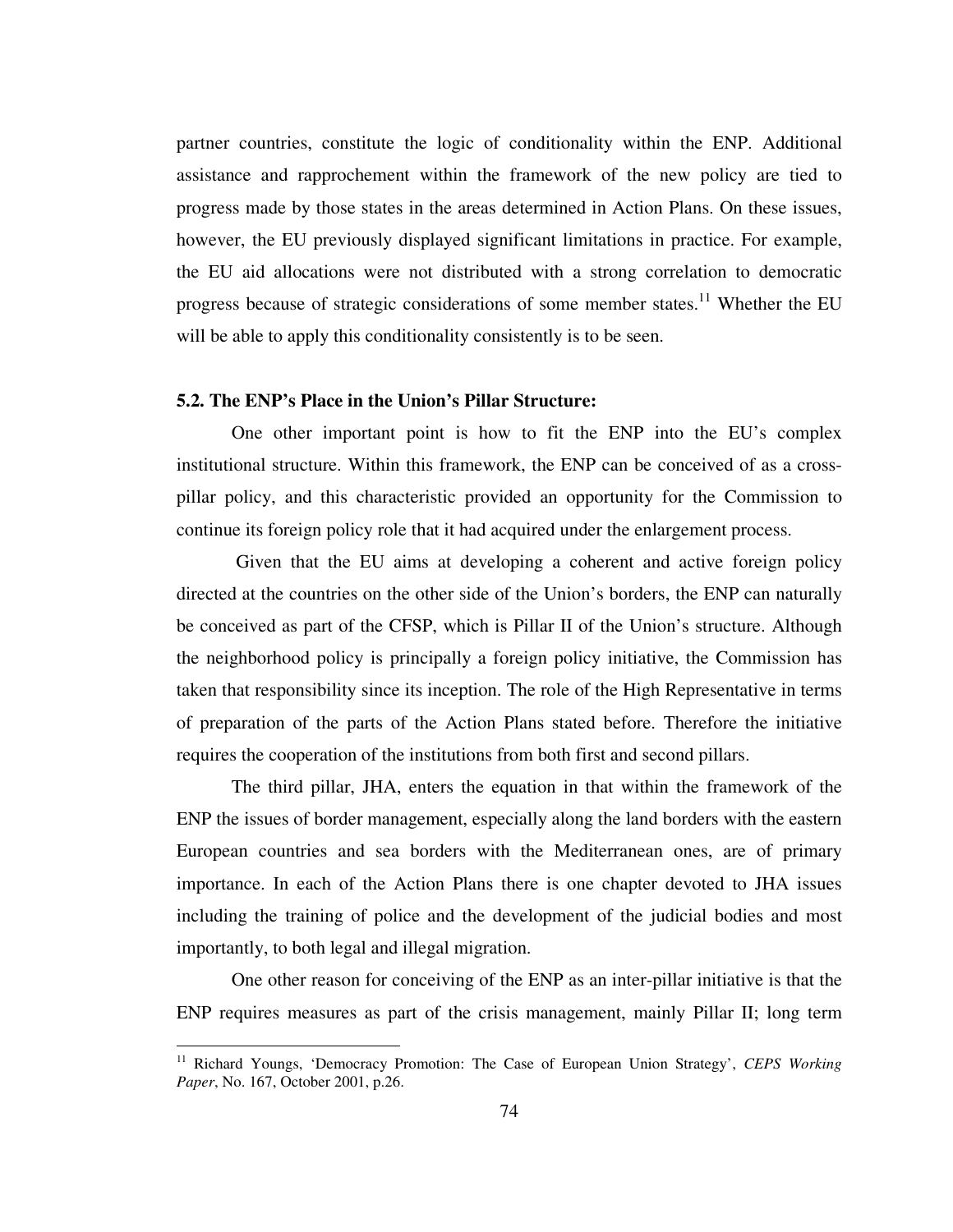financial assistance, political and economic cooperation, mainly Pillar I; border management and migration issues, Pillar III. The overlapping issue areas give the ENP the feature of a cross-pillar character. Therefore, although situated under the Commission's competence, the ENP can be conceived of as a cross-pillar initiative that has elements of each of the three pillars, both in terms of institutions and issue areas. This approach reflects the understanding on the part of the Union that those foreign policy initiatives connecting the intergovernmental – the second and third pillars - and community – the first pillar - issue areas, like the enlargement policy, are the most successful foreign policy initiatives of the Union.

# **5.3. The impact of the ENP on the International Actorness of the EU:**

The EU as less than a state and more than an international organization posed difficulties for scholars in conceiving in what ways it could be regarded as an independent actor in international relations since the 1970s. In assessing the actorness of the EU, two types of approaches exist: the broader ones dealing with the external policies in which the European Union is highly active, especially trade, agriculture, environment and development aid; and those limited to the CFSP.<sup>12</sup>

 Those adopting a wider view also have a positive conceptualization on the Unions' capabilities. Bretherton and Vogler argue that the role of the EU depends on its presence, opportunities and capabilities.<sup>13</sup> They distinguish five requisites for actorness: shared commitment to a set of overarching values and principles; ability to identify policy priorities and to formulate coherent policies; ability to effectively negotiate with other actors in the international system; availability of and capacity to utilize, policy instruments; domestic legitimation of decision processes and priorities relating to external policy. $^{14}$ 

<sup>12</sup> Virginie Mamadough, ' Framing the European Union as A Geopolitical Actor', *Paper Presented at SGIR Conference 'Constructing World Orders'* ,The Hague, 9-11 September 2004, p.7.

<sup>13</sup> Charlotte Bretherton and John Vogler, *The European Union as a Global Actor*, (NewYork: Routledge 1999), pp.5-8.

<sup>&</sup>lt;sup>14</sup> Bretherton and Vogler, op. cit., pp. 37-38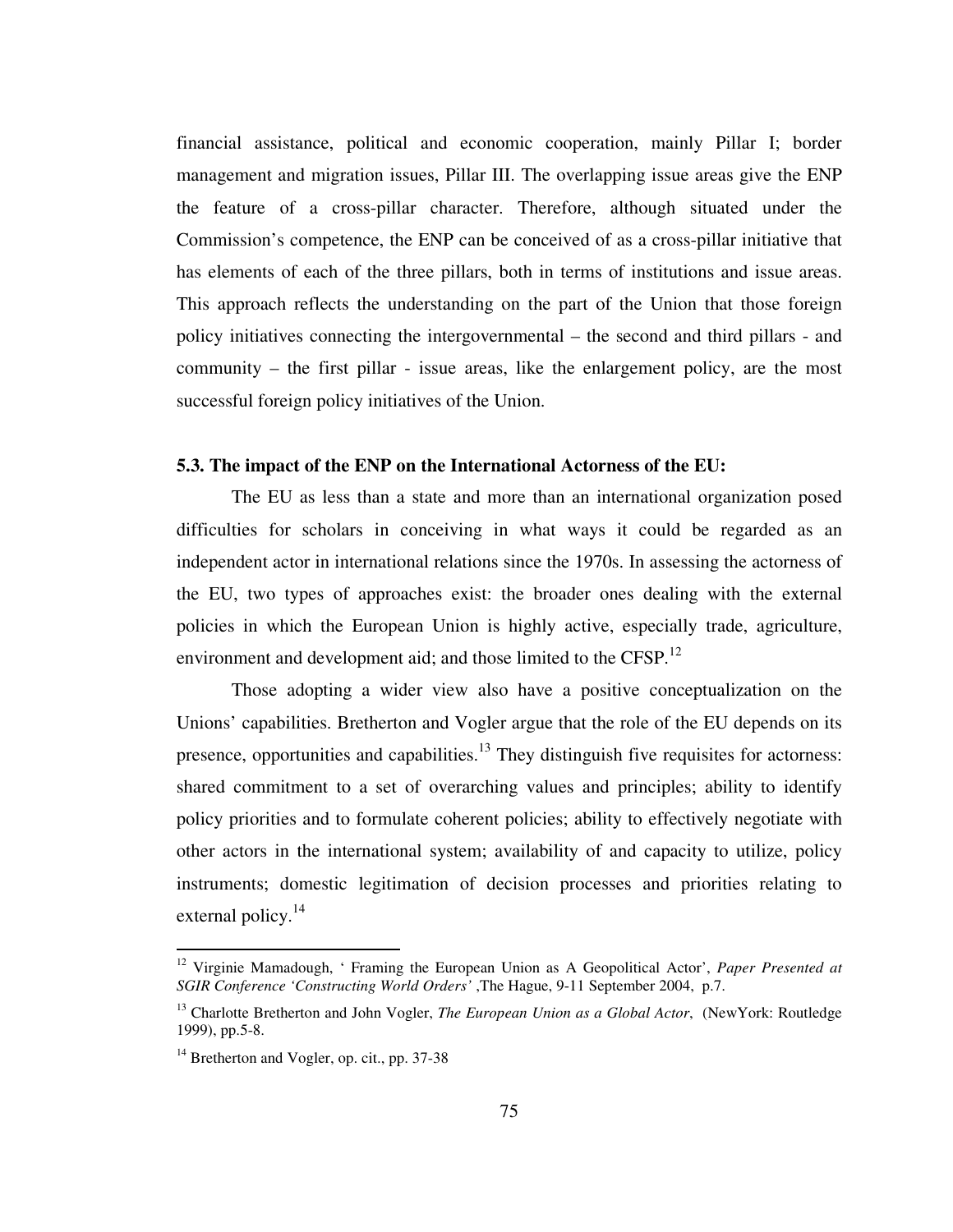Concerning the actorness of the EU, within the framework of the ENP it can be argued that the EU has not faced major challenges in establishing overarching values and principles and even common interests, as the objectives of the ENP are defined very generally, seemingly to avoid any disputes among the member states, and as they are consistent with the general EU objectives. In fact, common values and principles as they are defined within the ENP are those similar to the ones in the TEU. Therefore, there is not much discussion over them.

 Consistency/coherence, however, is both a problem within the ENP and the ENP itself is a response to overcome this problem in the European foreign policy system. The discussion over whether the EU is itself a coherent actor and whether it is possible for it to formulate coherent policies and implement them consistently, is a prominent feature concerning the EU's actorness.

 Nutall argues that coherence/consistency can be categorized under three headings: 'horizontal', 'institutional' and 'vertical' consistency. For him,

> Horizontal consistency denotes that policies pursued to reach different objectives by different institutions of the EU should be coherent to each other. Institutional consistency results from the fact that there are two institutions to handle the external policy of the EU, represented in the Pillar I and Pillar II of the Union's structure. The vertical consistency refers to the consistency of the policies pursued by the member states with that agreed upon at the EU level.<sup>15</sup>

 It is possible to find in the ENP, as a new foreign policy initiative of the EU, challenges resulting from the coherence and consistency problem and the attempt to overcome these difficulties through a new approach. The need to formulate a policy concerning the new and old neighbors, in fact, has not emanated from a consensus among the member states. When the proposal was brought before the GAC in June 2002, it met with a lack of interest. The case of institutional inconsistency can be seen in the difference of tones in the Council of Ministers' conclusion and the assertive propositions made by the Commission, especially with regard to visa facilitation and the Four Freedoms. The vertical consistency problem is reflected in the positions of the

 $15$  Nuttal, op. cit., p.97.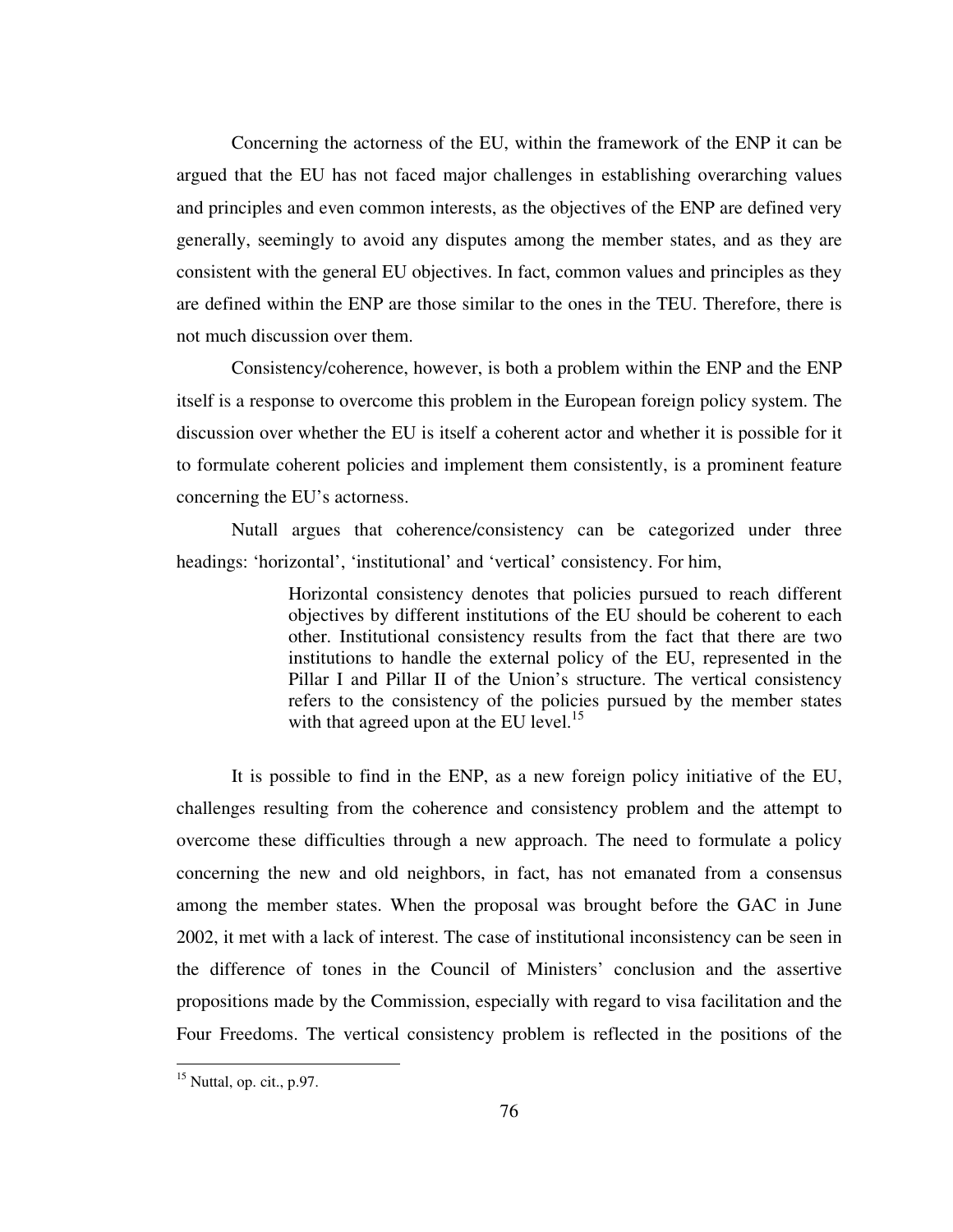newcomers demanding a policy specific for Ukraine, Moldova and Belarus, and the Commission's attitude towards the inclusion of the Russian Federation- in the initial phases of the policy**.** Moreover, these countries also declared their objections to the expansion of the ENP to include Southern Mediterranean states.

 There is also the difference between the relative importance attached to the eastern and southern neighbors respectively by the eastern and southern members of the Union. To avoid the pressures coming from the different members for their respective neighborhood for an increased amount of favor, the geographical coverage of the policy was expanded, which originally targeted the eastern neighbors.

 One other point related to consistency/coherency is that it has an external dimension reflected in the policies implemented with regard to third parties. As a new foreign policy initiative, there is not much evidence on this point. However, the ENP can be conceived as a response to these external coherence problems, through the creation of the ENPI and Action Plans. The neighbor countries will receive additional aid on the basis of the benchmarks created in the Action Plans. This will be helpful in underlining the procedures of providing aid and requirements from the neighbor states. Thus it will contribute to the coherency of the EU. However, there is one other dimension with respect to the external coherency problem in the ENP. Taking into account the privileged position of Israel, it can also be argued that there is already a deficiency in terms of consistent implementation of the policy. Therefore, taking these opposing points into consideration, the ENP's added value with respect to external coherence of the Union is to be seen in the implementation period.

 Concerning the criteria for the ability to enter into negotiations with the third countries and the group of countries the European Union has been a coherent actor in the ENP. The Council of Ministers and European Council gave the main direction and the Commission, in the name of the community, is preparing the Country Reports, and on those bases making the negotiations of the Action Plans with neighbors. The Commission worked in consultation with the Permanent Representatives Committee and relevant Council working groups, concerning the possible elements to be included in the ENP. In addition, the parts of the Action Plans related to political cooperation and the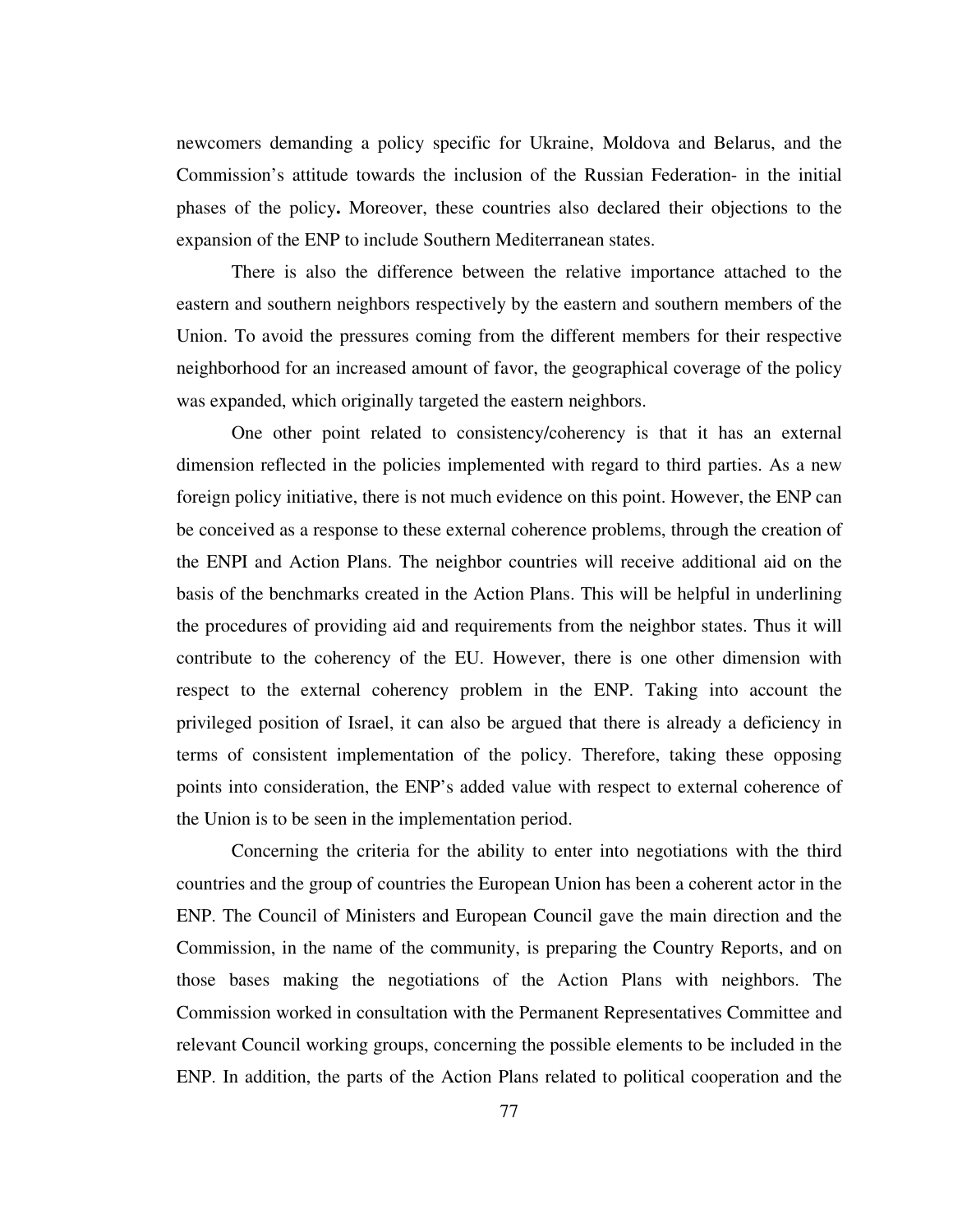CFSP have been worked on and agreed jointly with Commission and High Representative.<sup>16</sup> Within the framework of the ENP it can be argued that towards the neighbor the EU has been able to enter into negotiations as a coherent actor.

 The instruments of the EU may have both a negative and positive impact on its actorness. As argued in Chapter One, the extent of the market opening is ambiguous within the ENP and it seems that the member states have not been clear on this issue. The Action Plans do not go beyond the already existing frameworks, the PCA's and Association Agreements. The most important instrument for the actornesss of the EU within the framework of the ENP is the creation of the ENPI which will replace MEDA and TACIS. Creation of a single financial instrument in the form of ENPI in itself can be considered as an attempt to increase the coherency and actorness of the EU with respect to the region.

#### **5.4. The Capability-Expectation Gap and the ENP:**

 However, Christopher Hill's concept of 'capability–expectation gap' is applicable to the ENP's attempt at transforming neighboring countries without sufficiently increasing the necessary capabilities. Hill introduced the term capabilityexpectation gap in 1993, arguing that

> The tasks the Community was expected to undergo in world affairs constitute a challenge to the actual capabilities of the EC in terms of its ability to agree, its resources and the instruments at its disposal. He argued that the Community was talked up to a point where it was no longer capable of fulfilling the new expectations, as it had not created capabilities to match the expectation that it would act coherently and effectively on the world stage. $17$

He continued to argue that

The capability-expectation gap can be closed either by increasing capabilities or decreasing expectations. For him, the capabilities mean

<sup>16</sup> Commission, Strategy Paper…, *op. cit*., p.2.

<sup>&</sup>lt;sup>17</sup> Christopher Hill, 'Capability-Expectations Gap, or Conceptualizing the Europe's International Role'. *Journal of Common Market Studies*, Vol.31, No.3, 1993, p.315.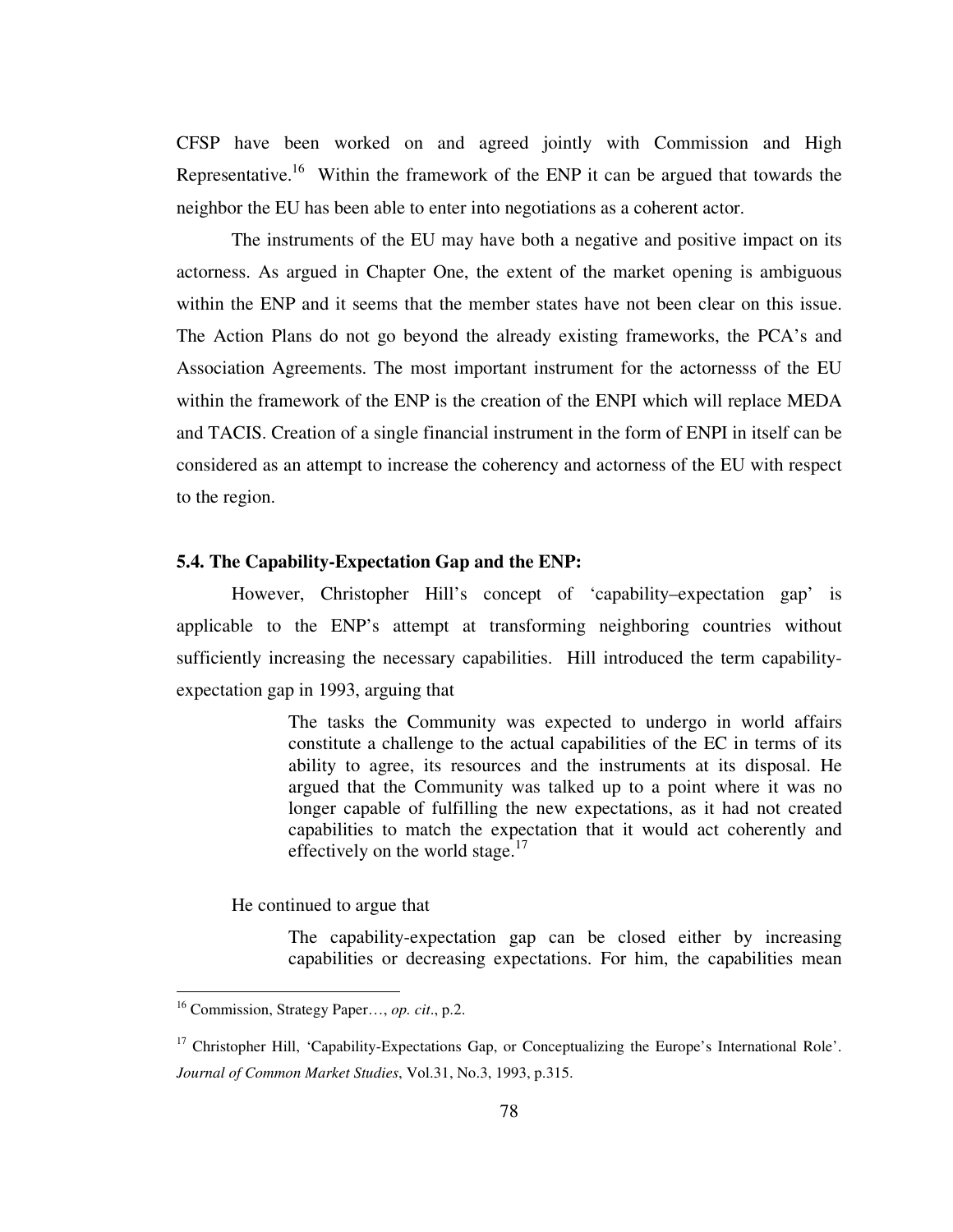cohesiveness, resources and operational capacity. To increase them political and constitutional reform is needed in the EU structure. Lowering expectations, on the other hand, means both lowering one's own ambitions in foreign policy and communicating the fact, in terms of its institutional and capacity related limitations, to outsiders so that the limits of actorness are made visible.<sup>18</sup>

It is arguable that the ENP, although the policy has not been in operation long enough to draw conclusions about it, may one day reify this capability-expectation gap.

 Concerning the first item of capability 'cohesiveness' within the ENP, as was argued before, the Union has more or less found a common position among the member states and Union institutions. The Council of Ministers and the European Council determined the overall direction, but the Commission has been the leading player in structuring the EU's new policy since the beginning of the process in 2002. Moreover, the Directorate General for External Relations was renamed as the 'Directorate General for External Relations and Neighborhood Policy' and is to be the main body responsible for the policy so as to decrease the complexity of the relations. These items can be perceived as part of the attempt by the EU to become a more coherent foreign policy actor in the ENP.

 However, in terms of resources and operational capacity there are doubts whether the ENP can provide an adequate framework. The policy included a wide range of issues and the degree and the number of expectations placed on the EU is abundant. They extend from stability and democratization throughout the EU, to solutions for the longlasting crises in Transnistria, Palestine, Nagorno-Karabakh and Western Sahara, from the JHA issues to the facilitation of the integration of neighboring countries to international institutions, development aids, transportation and the energy issues. There are over 300 actions mentioned in the Action Plans, but there are no institutional mechanisms to coordinate them.

 Moreover, if it is accepted that the enlargement was successful in transforming new members, it may encourage the greater expectation that the EU can repeat its

<sup>18</sup> Hill, *op. cit*., pp. 321-322.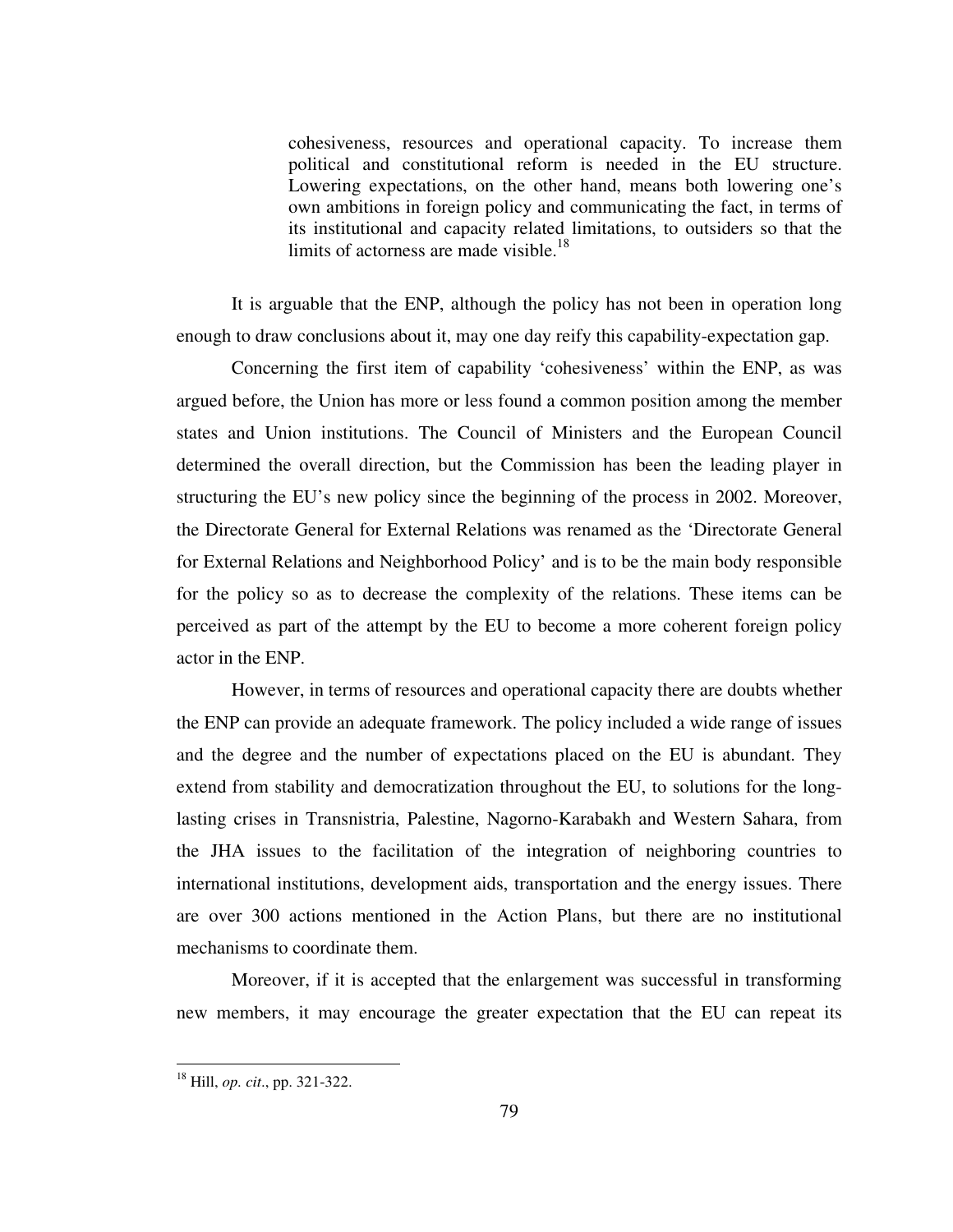success in its close geographical proximity. The ENP is an ambitious policy in terms of its aspirations. The adoption of the ENP gave rise to the hope among neighbors that the EU will pay more attention to their needs.<sup>19</sup> The formulation of a policy that will shape the internal and external policies of the concerned countries will naturally increase their expectations of the Union to increase the resources dedicated to the policy to balance the substantial requirements. However, the Union has not increased the amount of resources committed to the ENPI nor provided greater market-opening opportunities. This lack of generosity can partly be attributed to the internal limitations of the EU budget. However, in terms of market openings, the EU has the potential to provide preferential access for the neighboring countries which has not yet been done.

 These are also related with the internal developments in the EU. Since 2002, there have been discussions within the EU over the 2007-2013 budgets. These discussions show that the EU has difficulties in even funding the internal programs and therefore it is in no position to be generous to the neighbors. However, successful foreign policy implementation is related with financial and political resources. Within the framework of the ENP, the Union does not possess sufficient resources and instruments to match the expectations with capabilities. As Hill argues, before the CFSP the EU was able to act more or less as an international actor in its own right, but the increase of expectations with the CFSP resulted in disappointment as the necessary institutional and capacity-related innovations did not materialize. The ENP reflects the same point: if the EU is to be a fully-fledged international actor it is imperative for the EU to formulate policies such as the ENP on the condition that necessary institutional adaptations are made and a sufficient amount of resources is committed, otherwise it will achieve nothing more than adding a new foreign policy failure to its inventory. Therefore, the policy intended to increase the EU's actorness may very well reduce it.

<sup>19</sup> Del Sarto and Schumacher, *op. cit*., p.36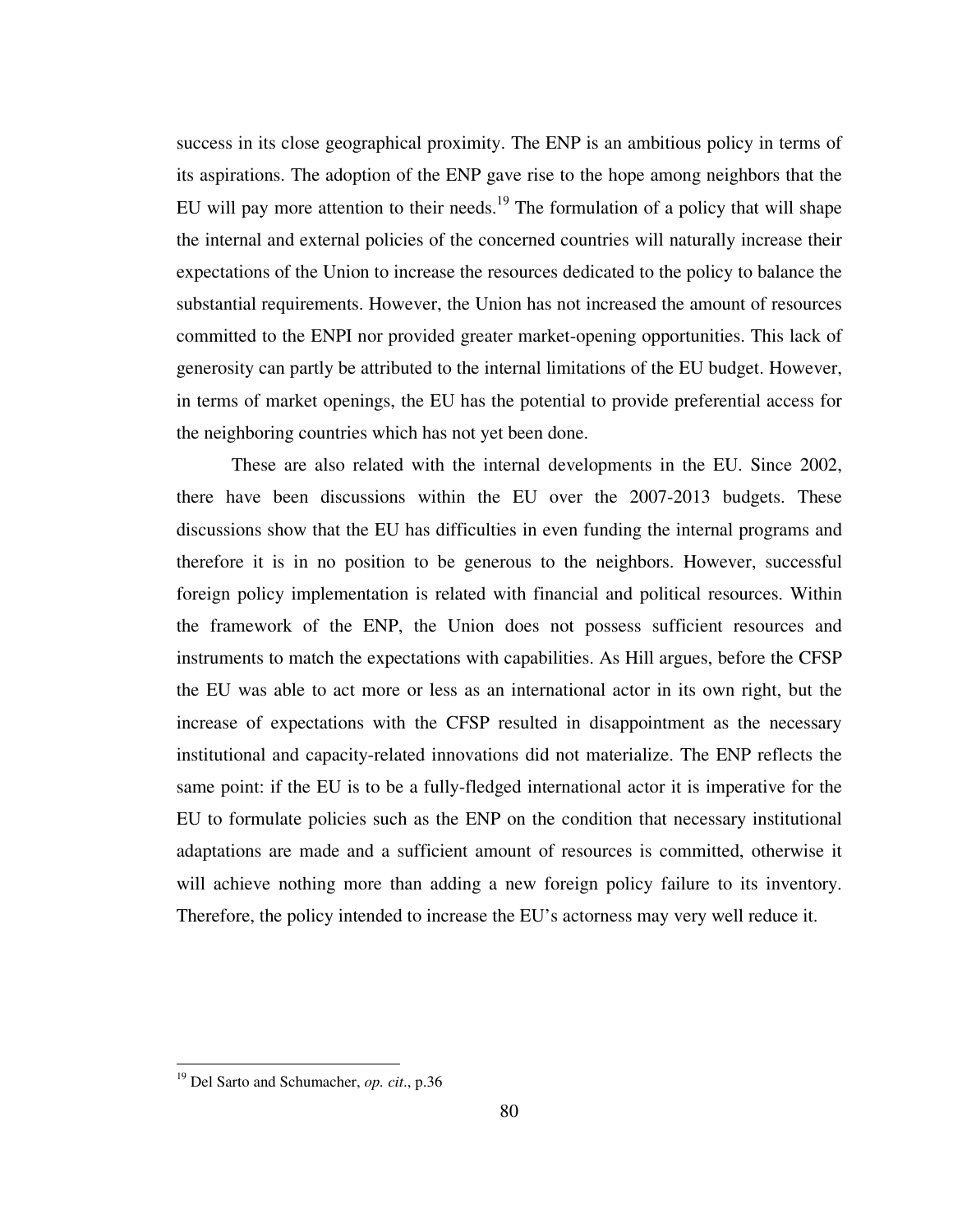# **5.5. International Identity of the Union:**

Having explained the actorness of the EU and determined its place in the European foreign policy system, and having stated the reasons for it, it is time to clarify the impact of the ENP on the international identity of the Union.

 There is a tendency in the literature to name the EU as a specific kind of international actor.<sup>20</sup> These include characterizing the EU as a civilian power, a military power or a normative power. In this part of the study, based on the work of Adrian Hyde-Price, it will be argued that the EU is increasingly becoming a regional hegemon with respect to its neighborhood, although its role as civilian or normative power continues to exist.

# **5.5.1. The EU as a Civilian Power**:

 The term Civilian Power, was first used for Japan and Germany after the Second World War to describe the contrast between their economic power and their limited political independence as well as their dependence on American military for their security. $21$ 

The civilian power model for the EC's international identity was popularized by François Duchene in the early  $1970s<sup>22</sup>$ . The changing international context at that time was characterized by growing economic competition between Western Europe and the United States, as well as by the normalization of relations with the Soviet Union. Therefore, there arose an understanding that the importance of low politics increased with respect to the high politics. These developments led Duchene to mark this time as a turning point, where the EU had to decide which road it should take. He conceived that

<sup>&</sup>lt;sup>20</sup> Smith, Karen, 'Still 'civilian power EU?'', p.1., 2004, Available at

http//www.arena.uio.no/cidel/WorkshopOsloSecurity/Smith.pdf, Accessd on 12 July 2006.

<sup>21</sup> Stelios Stavridis, 'Militarizing the EU: The Concept of Civilian Power Europe Revisited', *International Spectator*, Vol.36, No.4, October-December 2001, p.44.

<sup>22</sup> Hans-George Erhart, 'What Model for CFSP', *Chaillot Papers* , No.55, October 2002, p.10.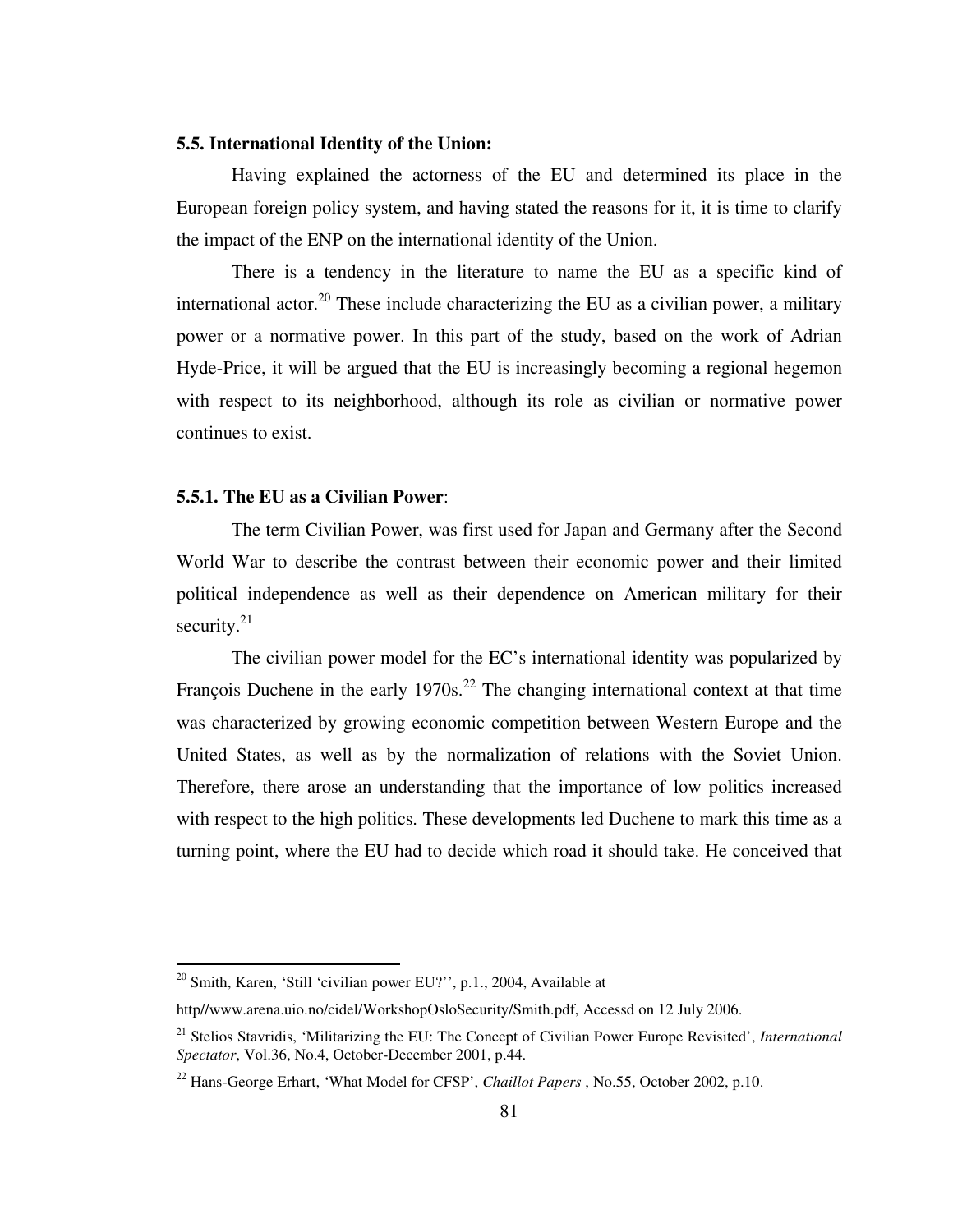three paths were available to follow based on the superpower, neutral and civilian power models. $^{23}$ 

 Duchene himself preferred to push for Europe as a civilian power. According to Duchene, a civilian power has two main characteristics, the first being that it is 'long on economic power and relatively short on armed forces', adding that 'in the case of the EEC, however, this shortage is not the result of material incapabilities, but is a deliberate policy choice'. The second characteristic is that it must be 'a force for the international diffusion of civilian and democratic standards, or else the civilian power itself will be the victim of power politics<sup> $24$ </sup>. In order to become a respected player, the EU would have to become more cohesive. The aim, however, would not be to replace the US security guarantee but to reinforce it in order to reduce any Soviet temptations and resist security-economic bargaining pressures from the Americans.

After the criticism of Duchene's concept in the 1980s by Hedley Bull, who criticized the concept of the EU as a civilian power by arguing that it was a 'contradiction in terms<sup> $25$ </sup>, the 1990s witnessed the revival of interest in the conceptualization of the international role of the EU in general and the civilian power debate in particular. This growing interest in the role of civilian power was accompanied by attempts to find a better explanation than the conceptual vagueness to that point. This was partly due to the fact that Duchene's explanation seemed inadequate.<sup>26</sup> The revival of the concept occurred with Juliet Lodge's 1993 article on civilian power. Her contribution is important for two reasons: first she added the element of democratic

 $23$  Francois Duchene, 'the European Community and the Uncertainties of Interdependence' in M. Kohnstamm, W. Hager (eds), *A Nation Writ Large? Foreign Policy Problems before the European Community*, (London: Macmillan, 1972), pp.8-20.

<sup>24</sup> Duchene, *op. cit*., pp.19-20.

<sup>25</sup> Hedley Bull, 'Civilian Power Europe: A Contradiction in Terms?', *Journal of Common Market Studies*, Vol.21, 1982.

<sup>26</sup> Jan Orbie, 'Everything but Arms: A Civilian power Europe at Work', *European Consortium for Political Research Joint Possessions of Workshop*, Uppsala 13th-18the April 2004, p.8.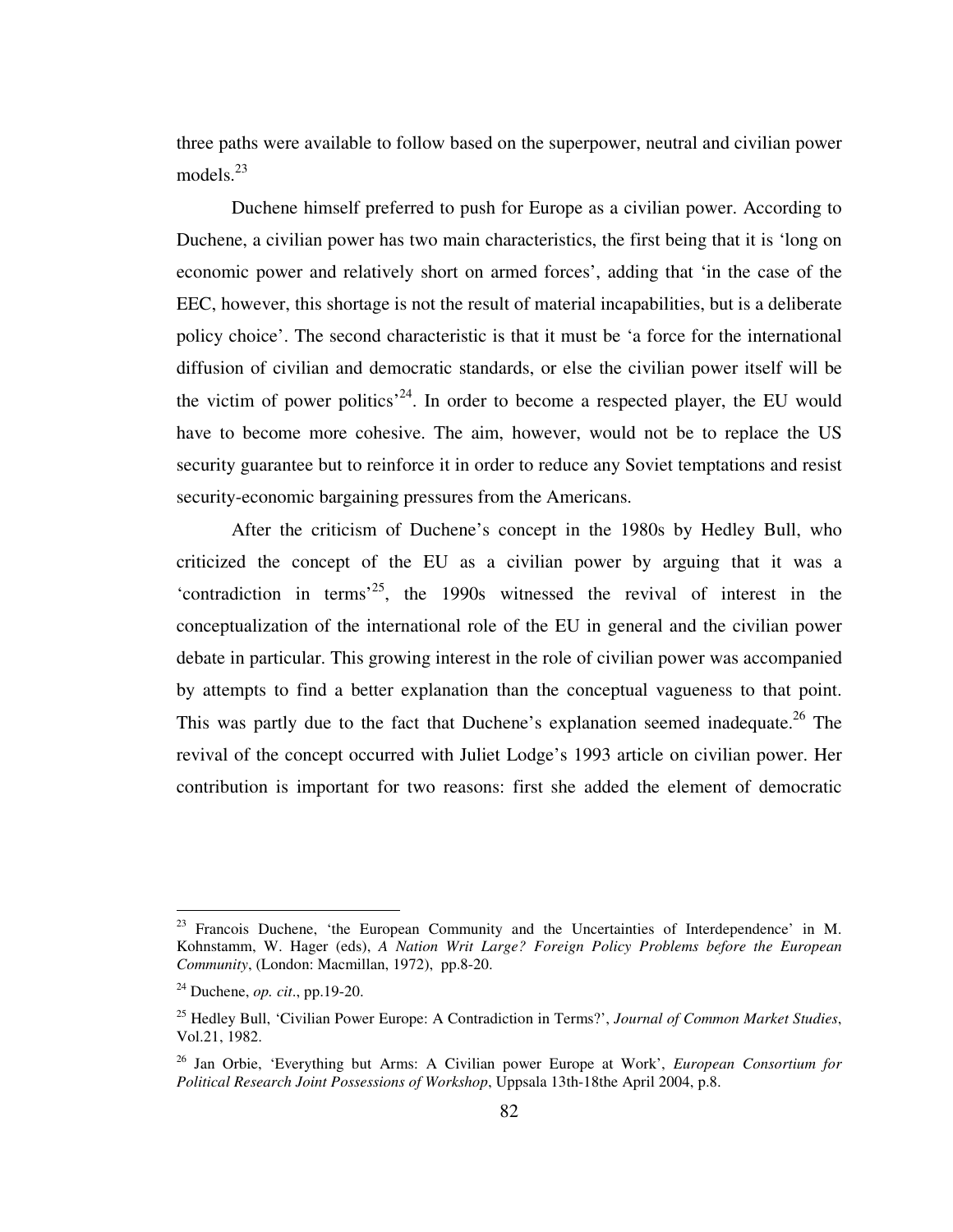control to the concept, and second she emphasized a broader understanding of security by putting a human face on security besides the traditional military aspects.<sup>27</sup>

Hanns Maull's definition of civilian power, although he was referring specifically to the cases of Germany and Japan, has been regularly used also with reference to the EU. For Maull, being a civilian power means

The acceptance of the necessity of cooperation with others in the pursuit of international objectives; the concentration on non-military, primarily economic, means to secure national goals, with military power left as a residual instrument serving essentially to safeguard other means of international interaction; and a willingness to develop supranational structures to address critical issues of international management.<sup>28</sup>

Karen Smith argues that Maull's definition primarily emphasized civilian means and how they are used. She adds 'ends' and the 'process' by which foreign policy is made by arguing that

Being a civilian power has been most frequently defined to entail not just the means that an actor uses, but also the ends that it pursues the way those means are used, and the process by which foreign policy is made. There are in other words, four elements for being a civilian power: means; ends; use of persuasion; and civilian control over foreign policy making. $29$ 

In regard to the civilian power debate, to what extent the notion of civilian power and the defense capability is compatible is a point widely discussed among scholars. Duchene argued in the 1970s that the acquisition of weapons for the purpose of selfdefense is compatible with the idea of Europe as a civilian power.<sup>30</sup> In the 1970s there was also the definition of civilian power by Twitchett who defined it as an actor that has

 $27$  Lodge, J., 'From civilian power to speaking with a common voice: the transition in to a CFSP', in Lodge, J.,(ed.), The European Community and the challenges of the Future, Pinter, 2nd. Ed., 1993, 227- 251, quoted in Stelio Stavridis, 'Why the 'Militarizing 'of the European Union is Strengthening the Concept of a 'Civilian Power Europe'', *EUI Working Papers*, NO.17 2001, Italy, pp.8-9.

<sup>28</sup> Hanns Maull, 'Germany and Japan: the New Civilian Powers', *Foreign Affairs*, Vol 69, No.5, 1990, pp.92-93.

<sup>29</sup> Karen Smith, Still a Civilian Power…, *op. cit.,* p.2.

<sup>30</sup> Francois Duchene, 'Europe's Role in World Peace' in R. Mayne,ed., *Europe Tomorrow, Sixteen Europeans Look Ahead*, (London: Colins Publishers, 1972), quoted in Christian W. Burckhardt, 'Why is There a Public Debate about the Idea of a 'Civilian Power Europe'', *EI Working Paper*, London, October 2004, p.10.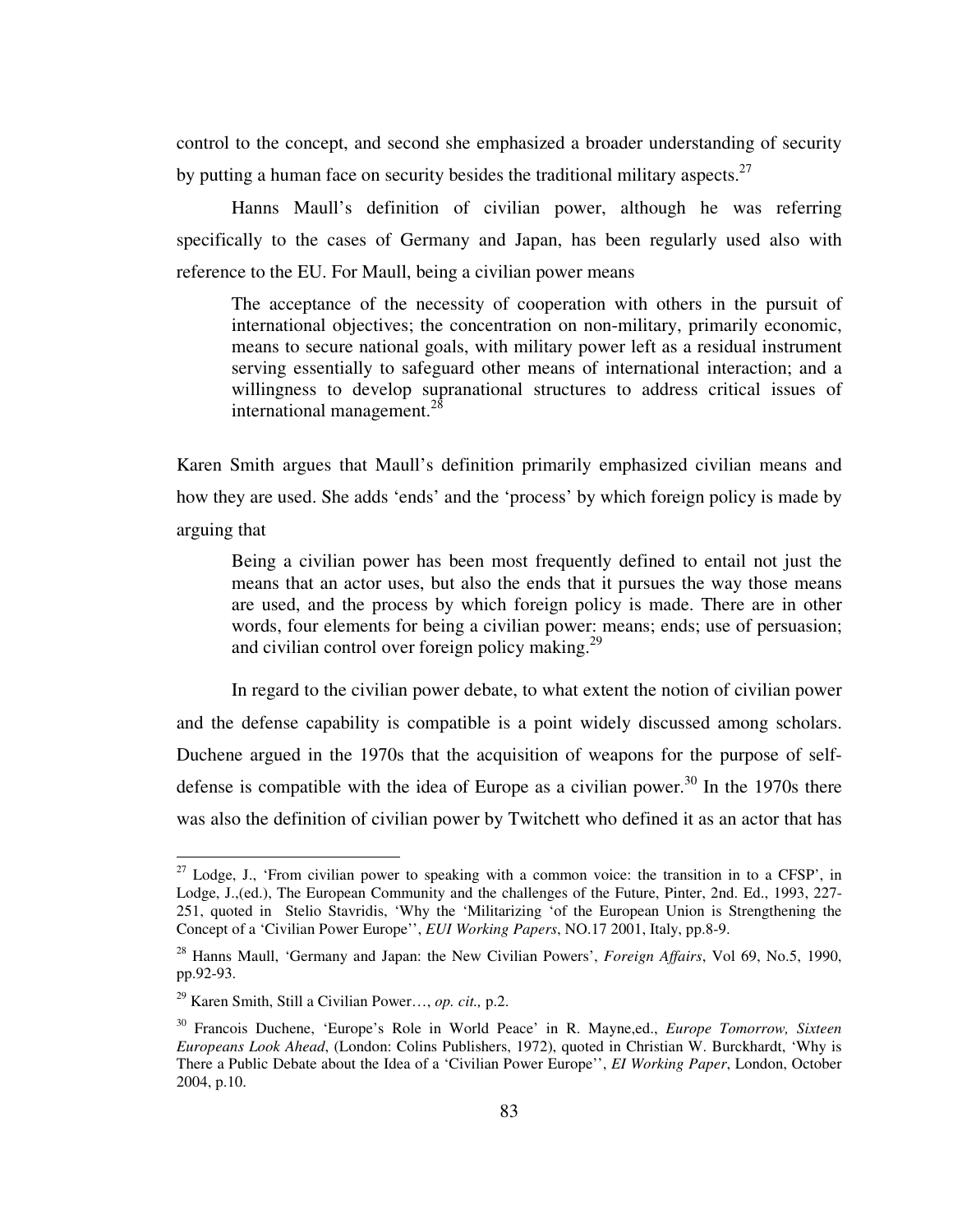no military dimension but is able to influence other international actors through diplomatic, economic and legal means. $31$ 

Lodge argued in the early 1990s that a civilian power concentrates on an effort to limit, but not eliminate the use of force.<sup>32</sup> 'Maull, although in his earlier writings he saw civilian power as essentially non-military and put the emphasis on peaceful foreign policy'<sup>33</sup>, after 1999 he became an advocate of civilian power states which also used force to safeguard other means of international interaction. For him, what is important in being a civilian power is whether it is pursuing civilian ends. Primarily concerned with Germany and its contribution to the bombing of Serbia, he concludes that Germany is still a civilian power as it used force to safeguard solidarity and to promote human rights. $34$ 

In this context, Henrik Larsen argues that the St. Malo Process, which is an important point for the acquisition of the defense dimension by the EU, did not lead to a complete break with the previously dominant civilian power discourse.<sup>35</sup>

Stelio Stavridis goes one step further and argues that Europe as a military power is not only compatible with Europe as a civilian power but also by way of military power the EU will eventually be able to act as a world power and more importantly as a 'real' civilian power. Based on the second part of the Duchene's definition and putting the emphasis on the ends rather than the means, he argued that the use of force by the European civilian power can be necessary to promote human rights and democratic principles.<sup>36</sup>

<sup>&</sup>lt;sup>31</sup> K. Twichet, *Europe and the World*, (London: Europa, 1976), quoted in Roy Ginsberg, 'Conceptualizing the European Union as an International Actor: Narrowing the Theoretical Capability-Expectation Gap', *Journal of Common Market Studies*, Vol.37/3, September 1999, p.445.

<sup>32</sup> Stavridis, Why the Militarising the European Union (2001)…, *op. cit.,* p.10.

 $33$  Christian W. Burckhardt, 'Why is There a Public Debate about the Idea of a 'Civilian Power Europe'', *EI Working Paper*, London October 2004, p.12.

<sup>34</sup> *Ibid.*

<sup>&</sup>lt;sup>35</sup> Henrik Larsen, 'The EU: A Global Military Actor?', Cooperation and Conflict, Vol. 37/3, 2002, p. 297.

<sup>36</sup> Stavridis, Why Militarizing the European Union…, *op. cit*., p.49.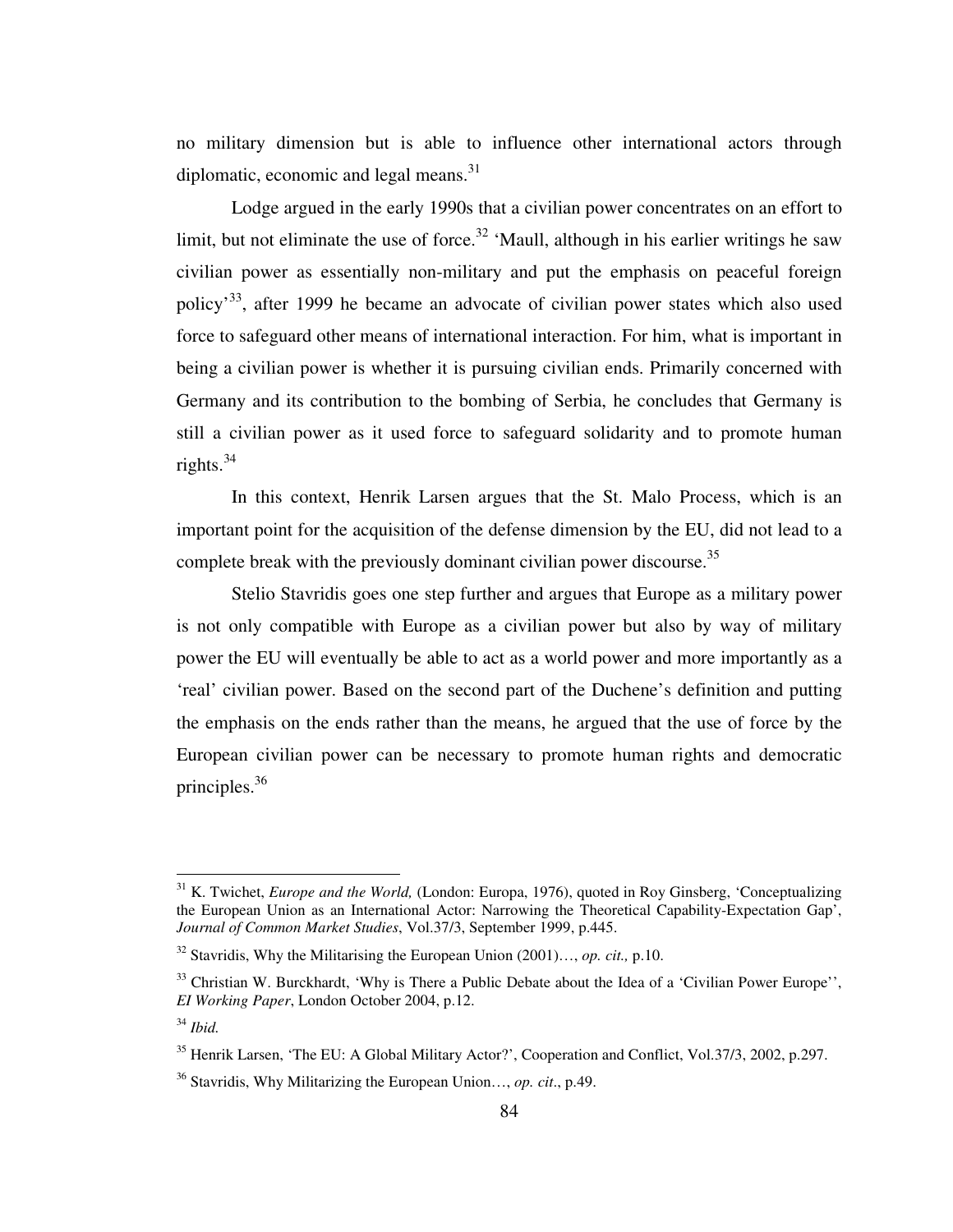On the other side of the spectrum there are those who interpret the civilian power in fundamentally different ways. For them civilian power is by definition non-military, and includes economic, diplomatic and cultural policy instruments and uses persuasion and negotiation - soft power instruments - in the conduct of its foreign policy rather than the hard power methods.<sup>37</sup> In this discourse Smith's argument has proved influential. According to her, the acquisition of the military means by the Union will put an end to its image as a civilian power. 'Outsiders would see such a development as a step towards the creation of a superpower that uses its military means to pursue its own interests.<sup>38</sup> She argues that developing a military dimension in the European integration process will bring about little benefit in exchange for a great loss:

> The stated intention enhancing the EU's military resources carries a price: it sends a signal that military force is still useful and necessary, and that it should be used to further the EU's interest. It will close off the path for fully embracing civilian power. And this means giving up far too much for far too little.<sup>39</sup>

A truly effective civilian power Europe would have a broader understanding of security policy that underlines the political, social economic, demographic, cultural and ecological aspects of security, tackling the root causes of conflict. Jünemann and Schörning, on the other hand, argue that exactly those non-military means of conflict resolution in which the EU has a comparative advantage may be neglected because of the building up and maintenance of military capabilities.<sup>40</sup> Jan Zielonka also criticized the adherence to the military dimension, arguing that it weakens the EU's distinct profile of having a civilian international identity. His main argument is that the civilian power,

<sup>37</sup> Karen Smith, Still Civilian Power…, *op. cit*., p.1.

<sup>38</sup> Karen Smith, 'The Instruments of European Foreign Policy' in Zielonka, j. (ed.), '*Paradoxes of European Foreign Policy'*, The Hague Kluwer Law international, p. 67-87,quoted in Christian W. Burckhardt, 'Why is There a Public Debate about the Idea of a 'Civilian Power Europe'', *EI Working Paper*, London October 2004, p.12.

<sup>39</sup> Karen Smith, 'The End of Civilian Power EU: A Welcome Demise or Cause for Concern?', *The International Spectator*, Vol.35, No.2 April-June 2000, p.28.

<sup>40</sup> A. Jünemann and N. Schörning, 'Die Sicherheits- und Vereidigungspolitik der 'Zivilmacht Europa', Ein Widerspruch in sich?', *HFSK Report bo.13*, Frankfurt 2002, quoted in Christian W. Burckhardt, 'Why is There a Public Debate about the Idea of a 'Civilian Power Europe'', *EI Working Paper*, London October 2004t, p.13.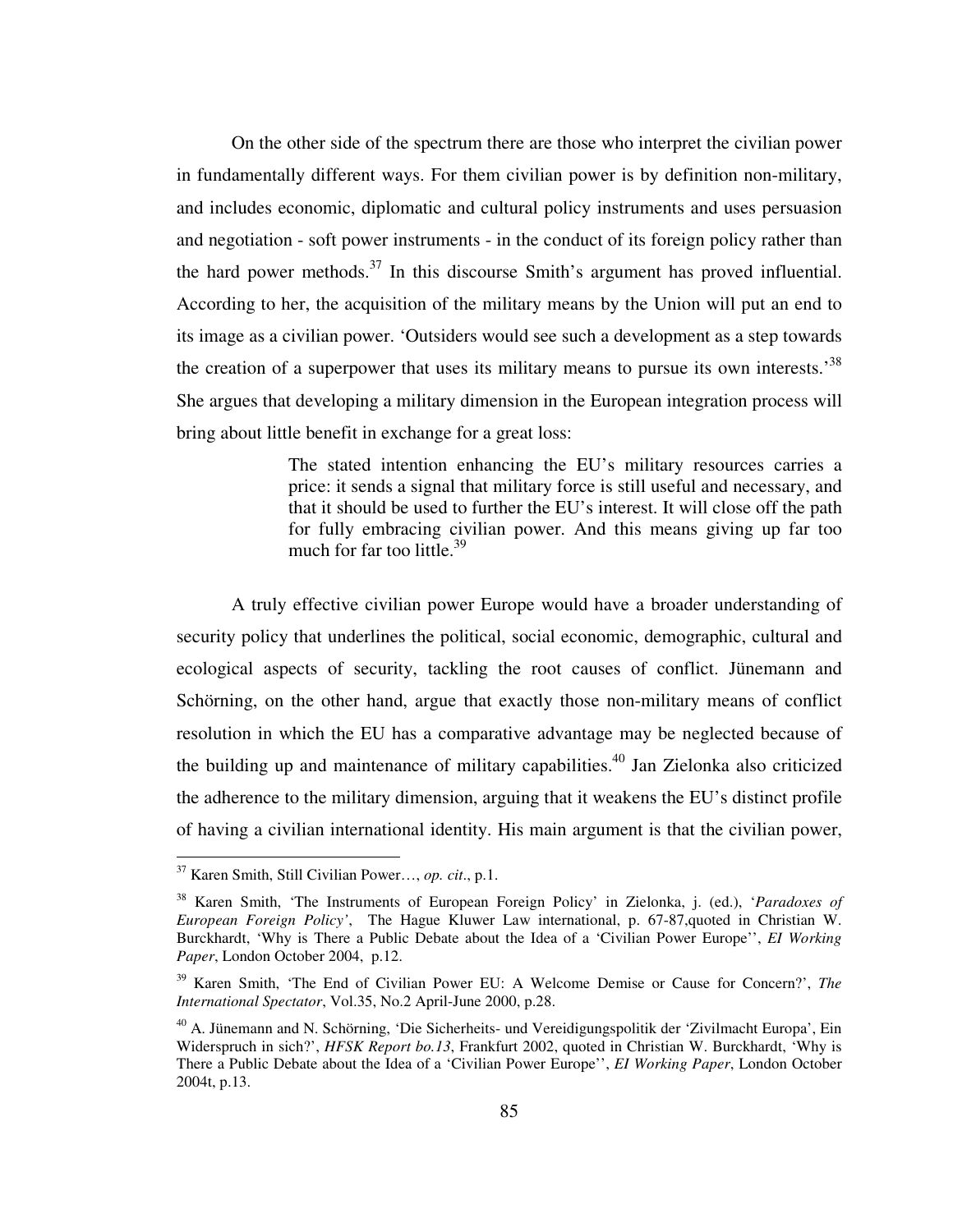non-military-dimension of European integration is at the heart of the process, and thus opposes any militarization of the  $EU^{41}$ .

A civilian power in its relations with the other actors prefers to use persuasion, positive engagement, negotiation and cooperation in the pursuit of its objectives. One important dimension of the civilian power is that the type of power exerted by the actor in question is also important to be characterized as a civilian power. That is, although conceptualization of a civilian power is made according to military and non-military aspects of power, a distinction in terms of 'hard and soft forms of power'<sup>42</sup> wielded by the actor in question can also be made. According to Nye, hard power can be summarized as 'the use of sticks and carrots' which implies both coercion and inducement. This means that a civilian power may not have military instruments, but it can still have hard power components as economic and diplomatic means can be used as both sticks and carrots. $43$  Soft power on the other hand implies the ability of getting others to want what you want. This form of power means that an actor can define the framework of the debate and is capable of influencing perceptions and expectations of other actors<sup>44</sup>. From this perspective, a civilian power relies on soft power, on persuasion, meaning cooperating with third countries to try to induce desired internal and external changes, and attraction, not on coercion, which involves threatening and inflicting punishment or carrot or sticks.<sup>45</sup>

<sup>&</sup>lt;sup>41</sup> Jan Zielonka, explaining Euro-Paralysis: Why Europe is Unable to Act in International Relations, MacMillan, London 1998, quoted in Steliao Stavridis, 'Why the Militarizing of the European Union is Strengthening the Concept of a 'Civilian Power Europe', *EUI Working Papers*, 2001, p.10.

<sup>42</sup> Joseph Nye, *Soft Power: the Means to Success in world Politics*, (New York: Public Affairs 2004), quoted in Smith, Karen, 'Still 'civilian power EU?'', p.1., 2004, Available at http//www.arena.uio.no/cidel/WorkshopOsloSecurity/Smith.pdf, Accessd on 12 July 2006, p.4.

<sup>43</sup> Orbie, *op. cit*., p.11.

<sup>&</sup>lt;sup>44</sup> Joseph S. Nye, The paradox of American Power: Why the World's Only Superpower Can't Go It Alone, (New York: Oxford University Pres, 2002) , p.222, quoted in Jan Orbie, 'Everything but Arms: A Civilian power Europe at Work', *European Consortium for Political Research Joint Possessions of Workshop*, Uppsala 13th-18the April 2004, p.11.

<sup>45</sup> Karen Smith, *European Union Foreign policy in a Changing World*, (Cambridge: Blackwell Publishing, 2003), p.22.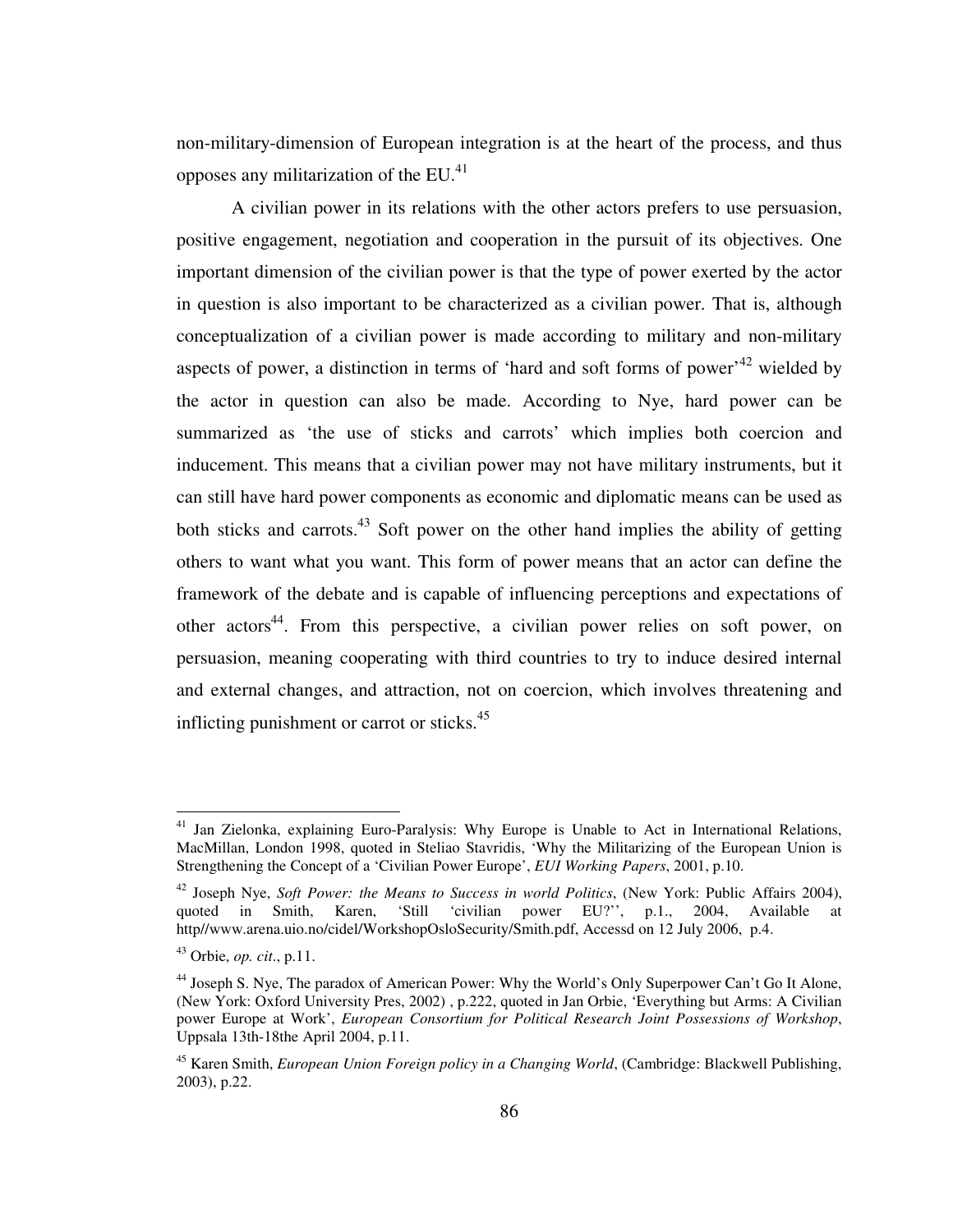## **5.5.2. The EU as a Normative Power:**

Ian Manners, on the other hand, tries to conceptualize the international identity of the EU by focusing on its ideational impact as representing a normative power.<sup>46</sup> This does not mean to disregard the EU's civilian or military power ideas, but the focus is on its ability to shape the conception of what is normal in international relations.<sup>47</sup> For him, the central component of Europe is that the EU exists as being different from preexisting political forms, and that this particular difference predisposes it to act in a normative way.<sup>48</sup>

For him, the EU's unique historical development, its hybrid character of supranational and intergovernmental forms of governance, and its particular constitutional norms emphasizing ethical behavior in world politics means that it should be understood as a 'normative power'. There are five core and four minor norms that provide normative foundations for the union. The core norms are peace, liberty, democracy, human rights and fundamental freedoms. The minor norms are social solidarity, anti-discrimination, sustainable developments and good governance. The EU is ontologically distinct from other international actors because it is based on normative values and this is reflected in its international role. However, the mere existence of these norms does not make it a normative power. The EU's normative power stems from the six factors that provide the diffusion of these norms in international politics which are contagion, informational, procedural, transference overt diffusion and cultural filter processes.<sup>49</sup> Thus the different existences, different norms, and different policies that the EU pursues are really part of redefining what can be normal in international relations.<sup>50</sup>

In regard to the militarization of the EU, Manners concludes that it will not necessarily lead to the diminution of the conceptualization of the EU as normative

<sup>46</sup> Ian Manners, 'Normative Power Europe: A Contradiction in Terms', *Journal of Common Market Studies*, Vol.40, No.2, 2002, p.238.

<sup>47</sup> Manners, *op. cit*., p.239.

<sup>48</sup> Manners, *op. cit*., p.242.

<sup>49</sup> Manners, *op. cit*., pp.244–245.

<sup>&</sup>lt;sup>50</sup> Ian Manners and Robert Whitman, "The Difference Engine': Constructing and Representing the International Identity of the EU', *Journal of European Public Policy*, Vol.10/3, June2003, p.389-390.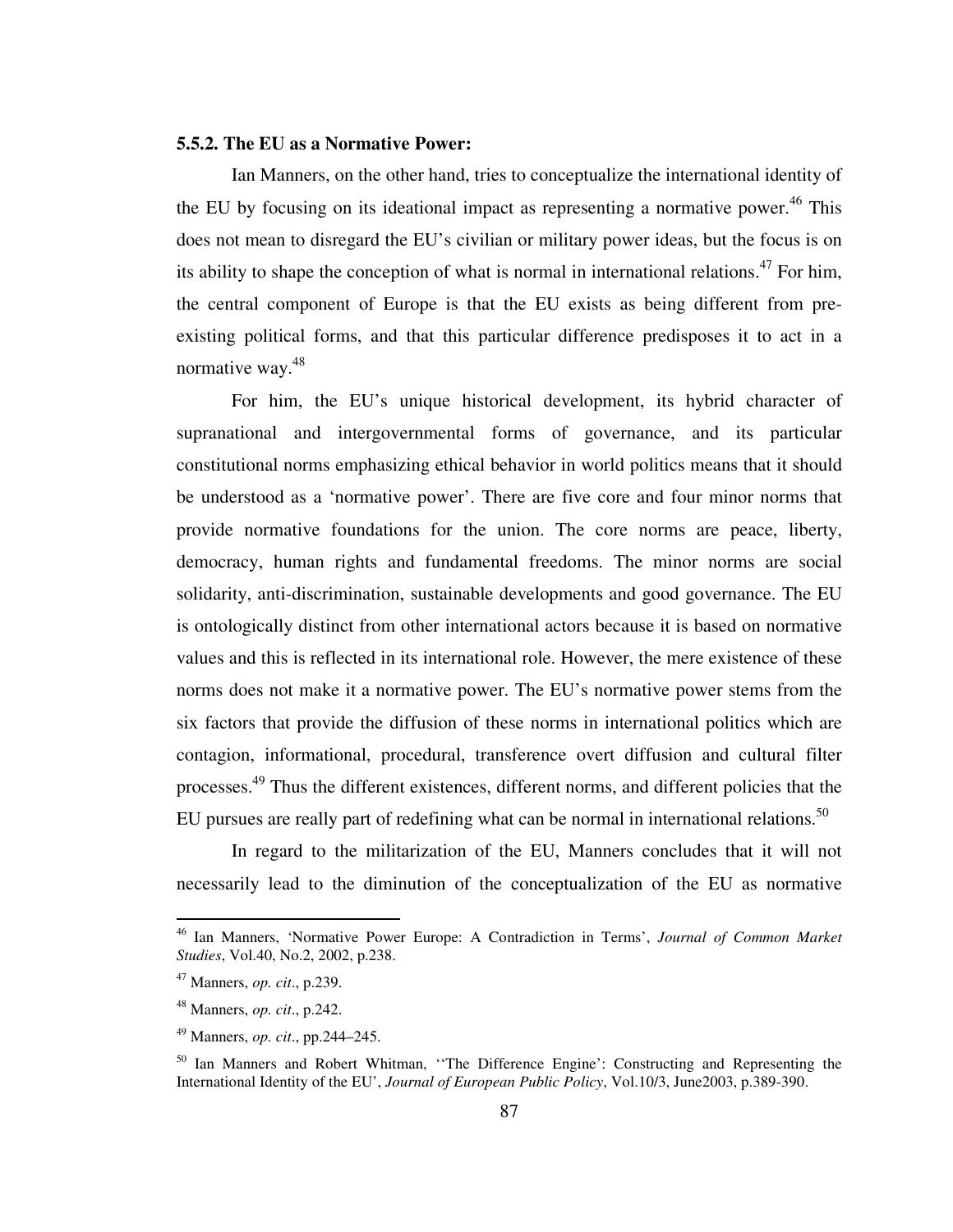power.<sup>51</sup> However, the militarizing process provided by the European Security Strategy is already weakening the normative claims of the EU. He bases his arguments on the way the operations in the Balkans were conducted. For him, the EU took a position prioritizing the instruments for robust intervention in the crisis management operations over the normative path of sustainable peace using the full spectrum of instruments.<sup>52</sup> Moreover, other than the changing nature of the EU, he also conceives of the nature of the peacekeeping operations, in which it is not always possible to separate the civilian and military dimensions, as a side affect of militarization on the EU's normative power.<sup>53</sup>

# **5.5.3. The ENP and EU's International Identity:**

Having explained the international identity of the Union, it is time to evaluate what kind of role the EU has taken on in its neighborhood with the ENP. Concerning the impact of the ENP on the international identity of the EU, it can be argued that EU as a civilian and normative power can also be observed within the ENP. However, in addition to these, the EU is acquiring the features of a regional hegemon with the ENP.

With respect to Europe as a normative power, in the documents of the neighborhood policy the shared values are frequently referred to. However, the idea is not to create common values with the neighboring states. Rather, the underlying rationale is to export the EU's own political and economic values into its periphery through material incentives. In this respect Del Sarto argues that

> The EU stresses the importance of the commitment to shared values of the partner countries, while subsequently listing the shared values of the EU member states, such as democracy, liberty, the rule of law, and respect for human rights. With it, the EU acknowledges its ambitions as a 'normative power' in a surprisingly assertive way. Normative power, in this sense, relies on the principle of exerting influence in world politics

<sup>51</sup> Ian Manners, 'Normative Power Europe Reconsidered: Beyond the Crossroads', *Journal of European Public Policy*, 2006, p.183.

<sup>52</sup> Manners, Normative Power Europe Reconsidered …, op.cit., p.191.

<sup>53</sup> Ian Manner, 'Normative Power Europe Reconsidered', *CIDEL Workshop*, Oslo , October 2004, p.15-16.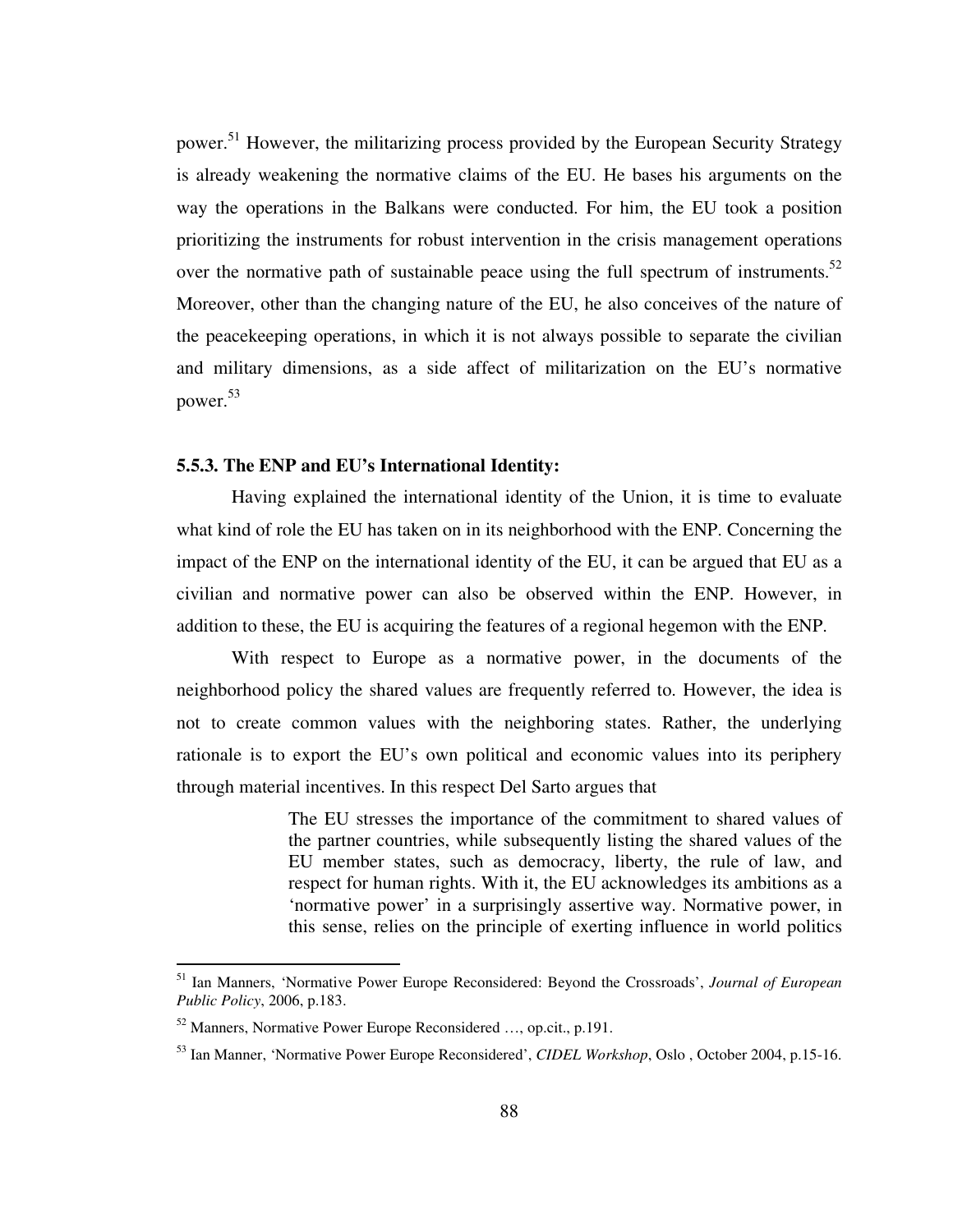and achieving peaceful change through the export of norms and values. Therefore, within the ENP it can be argued that the EU continues its normative power role both through its very existence as a Union relying on principles and values, and as the changer of norms and promoter of what is normal in international relations.<sup>54</sup>

The EU, to some extent also continues its role of being a civilian power. Within the framework of the ENP the primary instruments used to reach the goals are civilian in nature. These include the market openings, financial aid, and political dialogue. Moreover, peaceful settlements of disputes and negotiations among the disputed parties were suggested in the respective Action Plans. In terms of ends the ENP also reflects the characteristics of a civilian power. International cooperation, solidarity, domestication of international relations, strengthening the rule of law, and responsibility towards the environment are also the issues took place in the Action Plans and in the documents of the Commission concerning the ENP.

The main inconsistency with the civilian power and the ENP lies in the type of power to be wielded. Within the ENP, rhetorically at least, the EU seems to follow the principles of a civilian power in that the Action Plans are negotiated with partners and accepted in the association or partnership countries jointly, which is important in getting the consent of the neighbors. However, the principles and the main structure of the policy are non-negotiable. The issues to be negotiated with the partners are ready-made policies usually reflecting the priorities of the Union brought to the table without prior consultation with the partners. The EU, therefore, adopts a more or less 'take it or leave it' approach.

In fact, contrary to official rhetoric, the EU's partnership strategy in the ENP reflects the economic and geo-strategic self-interest of the Union. Although the norms and issues such as human rights, democracy, rule of law and good governance are stated in the official documents and among issues as the priority areas of reform in the Action Plans, in the ENP the asymmetric relationship with the neighbors is explicitly reflected in controlling and monitoring phases. The important point is that these are more or less

<sup>54</sup> Del Sarto, *op. cit*., p.11.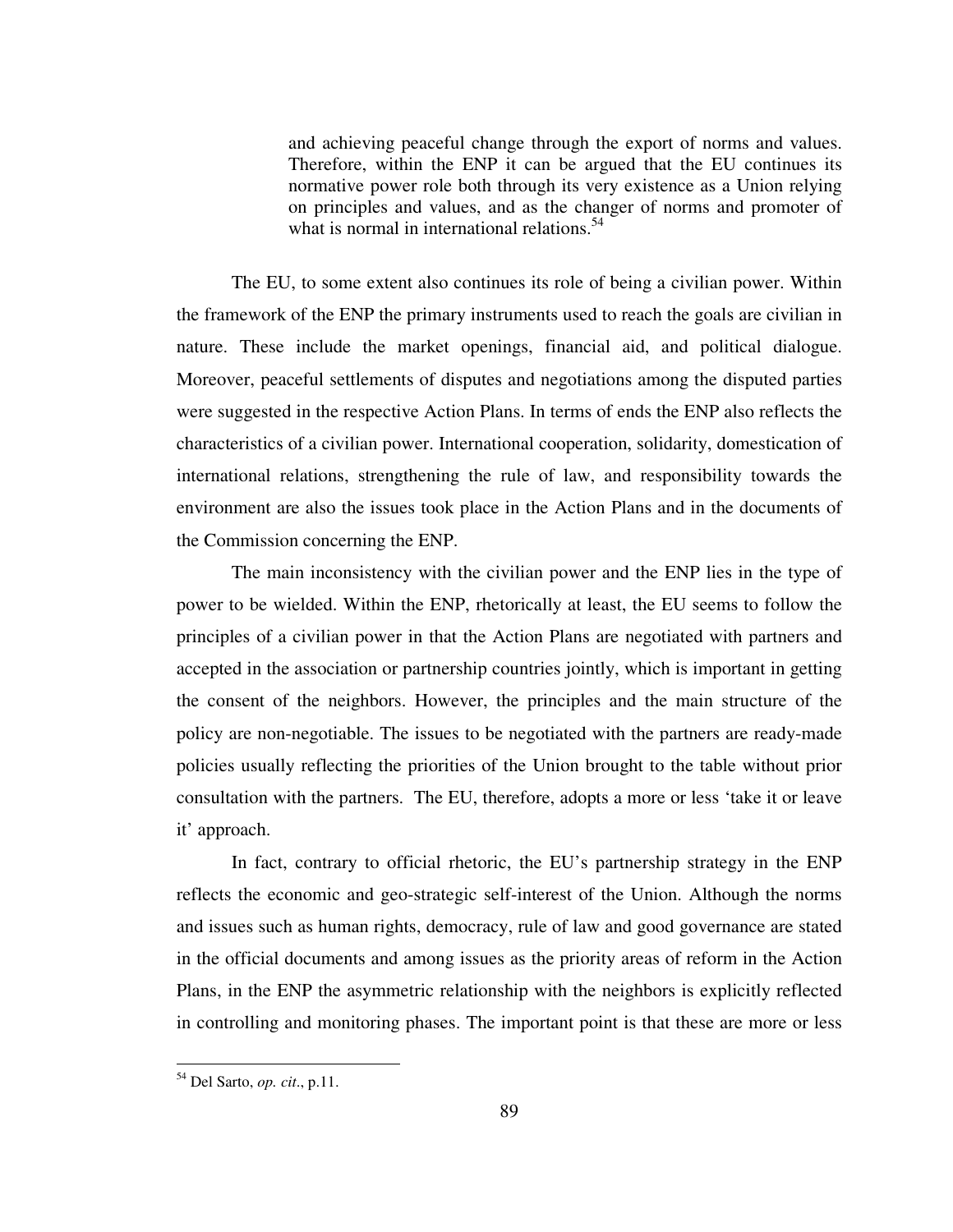imposed on the neighboring countries and there are strong conditionalities attached, and violations of these norms can be used for the hegemonic control by the EU. Therefore, in many respects the EU seems increasingly willing to use power in the pursuit of its objectives.

The EU is dictating a socio-economic system based on its neo-liberal agenda, as in the process of the Eastern Enlargement. As Grabbe argues, in that context 'no justification is presented for these demands beyond the fact that they come in the name of joining the EU<sup>55</sup>. This approach continues to exist within the framework of the ENP. Both the agenda and the methodology of the enlargement have been incorporated into the ENP. The examples are benchmarking and conditionality in the ENP documents and Action Plans, the EU's insistence that the partners approximate their legislation to the acquis of the Community and making arrangements on the Justice and Home Affairs issues. One can also observe the aim of greater engagement with the neighbors in the Action Plans, which include references even to tax reform, company laws and the judicial systems of those neighbors. Therefore, within the ENP it can be concluded that the EU is playing the role of a hegemon, the role that it has developed with respect to the acceding countries in the accession process.<sup>56</sup>

As an actor showing a tendency to play a role of regional hegemon, the EU pursued milieu goals in a particularly assertive fashion with the aim of reshaping the order around its borders in ways advantageous to the security and prosperity of its members.<sup>57</sup> The EU is much more powerful than countries within a hub and spoke system. The leverage of the EU increases even further as it is providing the terms of the conduct in a proposed relationship. In addition, like a hegemon the EU is trying to establish an environment from which the EU will benefit most in the long run. It also uses both economical and political instruments to get the neighbors to do what it wants and has the capacity to change the rules of the game, in the future, as the revision of the

<sup>55</sup> Grabbe, A Partnership for Accession?..., op. cit., p.18.

<sup>56</sup> Hyde-price, *op. cit*., p.14.

<sup>57</sup> *Ibid.*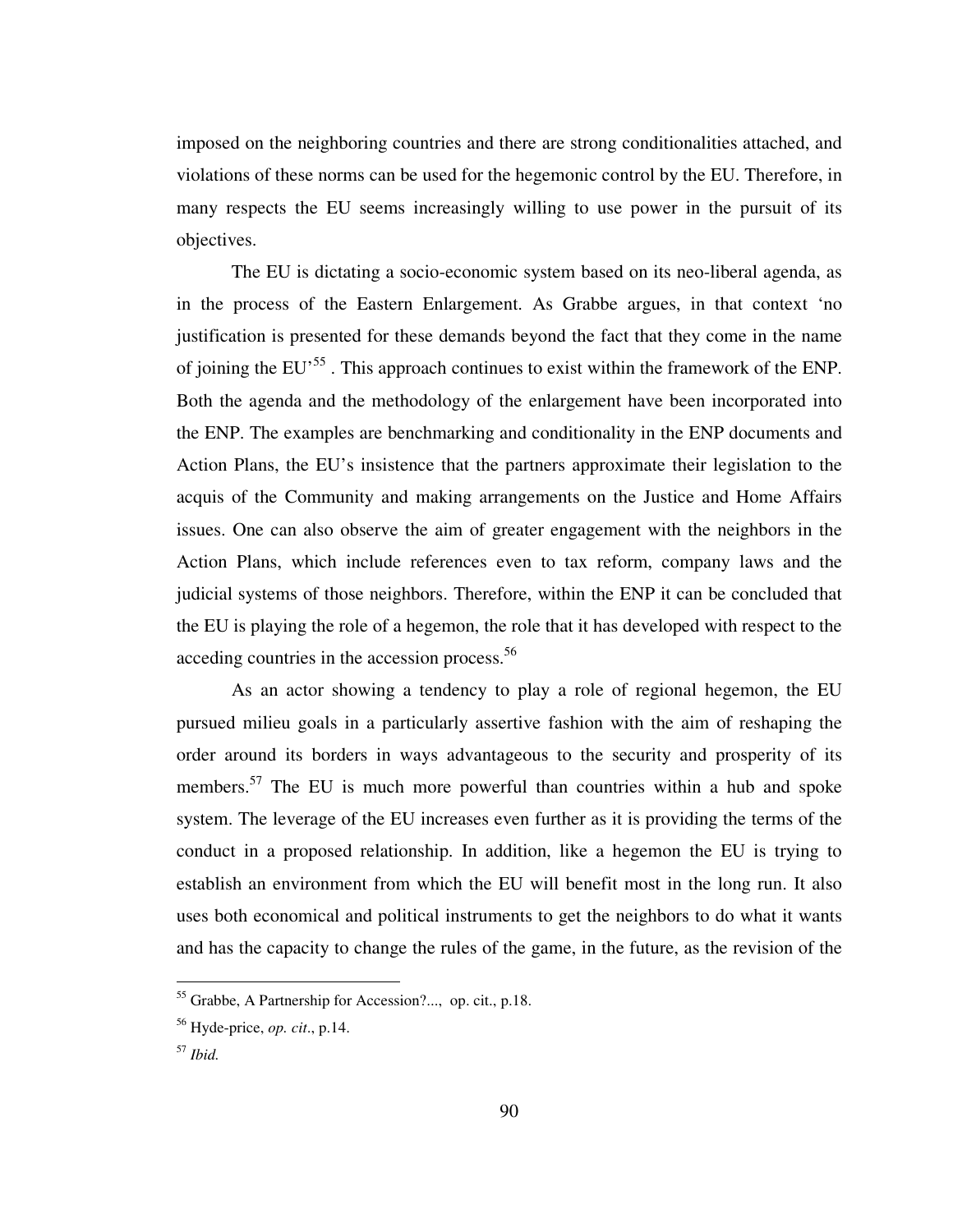policy will be under its control. Clearly, the negotiation of Action Plans involves some bargaining and consensus, but it is evident that the EU will have the ability to act as a hegemonic power constructing the rules, norms and terms of conduct in its neighborhood.

# **5.6. Conclusion:**

It has been argued throughout this chapter that with the ENP the EU is trying to become a more assertive foreign policy actor but the lack of sufficient incentives and resources is a major obstacle to it becoming a successful foreign policy initiative for the Union. In addition, there is the danger of reaffirmation of the capability-expectation gap which has negative connotations for the actorness of the EU. It is also argued that, parallel to its attempt to pursue its interests more aggressively, the EU is also increasingly showing characteristics of a regional hegemon in its neighborhood. Also discussed is the fact that the ENP is tied in with issues from all three pillars of the EU, and can be conceived of as an inter-pillar policy although it is located in the first pillar under the competence of the Commission. It was explained that this is mainly a result of the understanding that the policies connecting the economic and political aspects of the EU have more chance of success.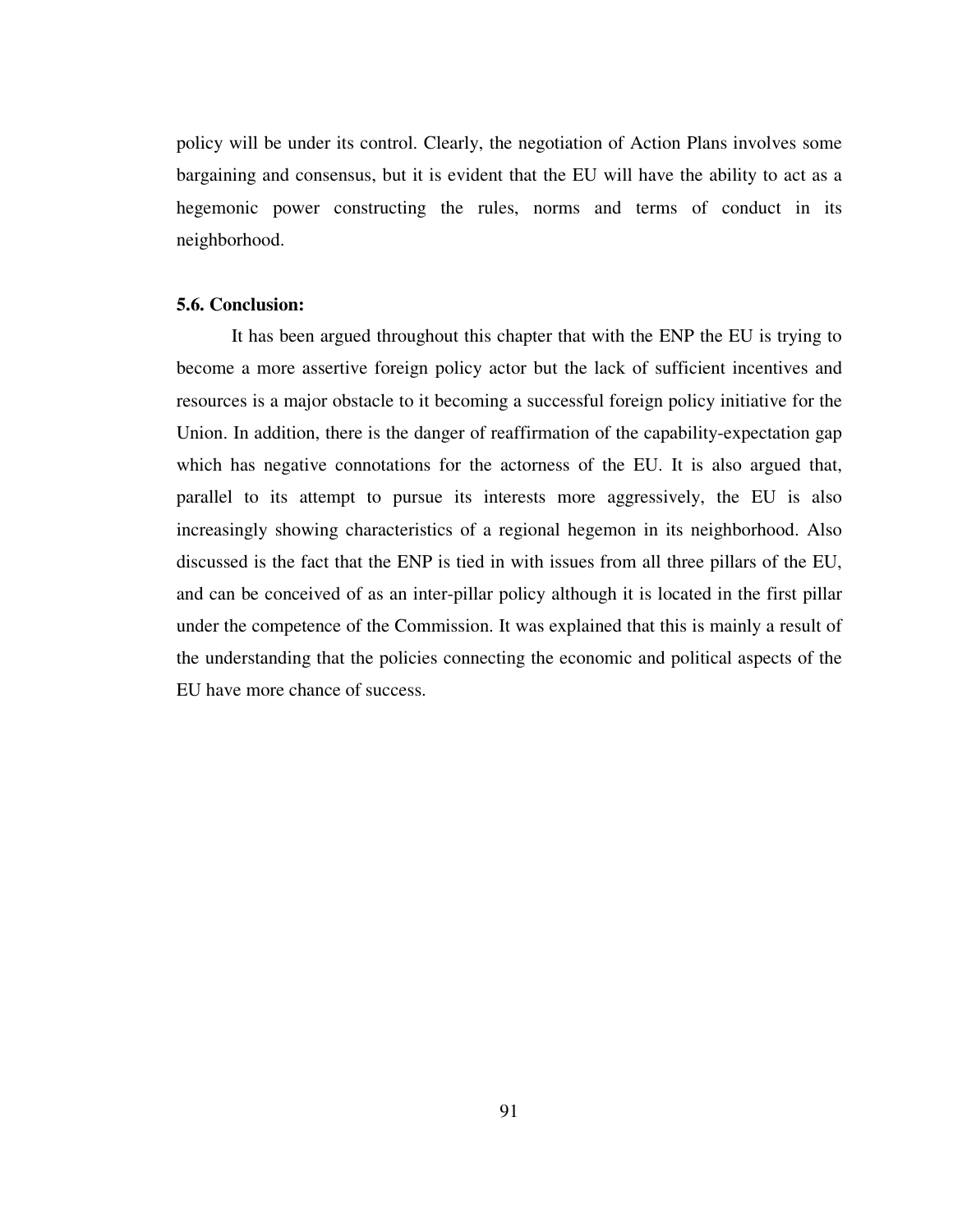## **CHAPTER 6**

# **CONCLUSION**

 This thesis is primarily concerned with the new neighborhood policy of the EU. The rationales and the substance of the ENP have been analyzed within the scope of this thesis. The main argument put forward in the introduction has been substantiated through answering the questions raised in the introduction. The following results have been reached within the scope of this study.

 The ENP is the strategy which the EU has proposed to act as the main framework of relations with its neighbors for the next five years. The need for such a policy resulted from the conviction that the EU cannot offer the prospect of membership to strategically important countries, some of which are seeking accession to the Union. The ENP has been proposed as an alternative to membership which would satisfy the neighbors while keeping them outside the Union. The EU has made use of its experiences in the previous policies directed towards the neighbors, namely the EEA, the ND and the Barcelona Process. In addition, the ENP has been greatly inspired by the methodology of the Eastern Enlargement.

 However, the ENP has limitations in terms of its formulation, institutions and incentives in realizing its original aspiration of being an alternative to membership. The basic aims of the formulation of the policy, which are to provide the joint ownership in the process and overcome the inclusion/exclusion dilemma through providing neighbors with the opportunities of greater integration into the EU structures, have not yet been realized. In terms of institutional adaptations, the innovation of the ENP lies in the establishment of the ENPI. The promise of this instrument in terms of providing an adequate base for cross-border cooperation will be perceived in its implementation stage from 2007 onwards; however, it is clear at the moment that the ENPI is not generous enough in meeting the funding needs of the 17 countries in its purview. The incentives of the policy are also not sufficient to induce substantial political and economic changes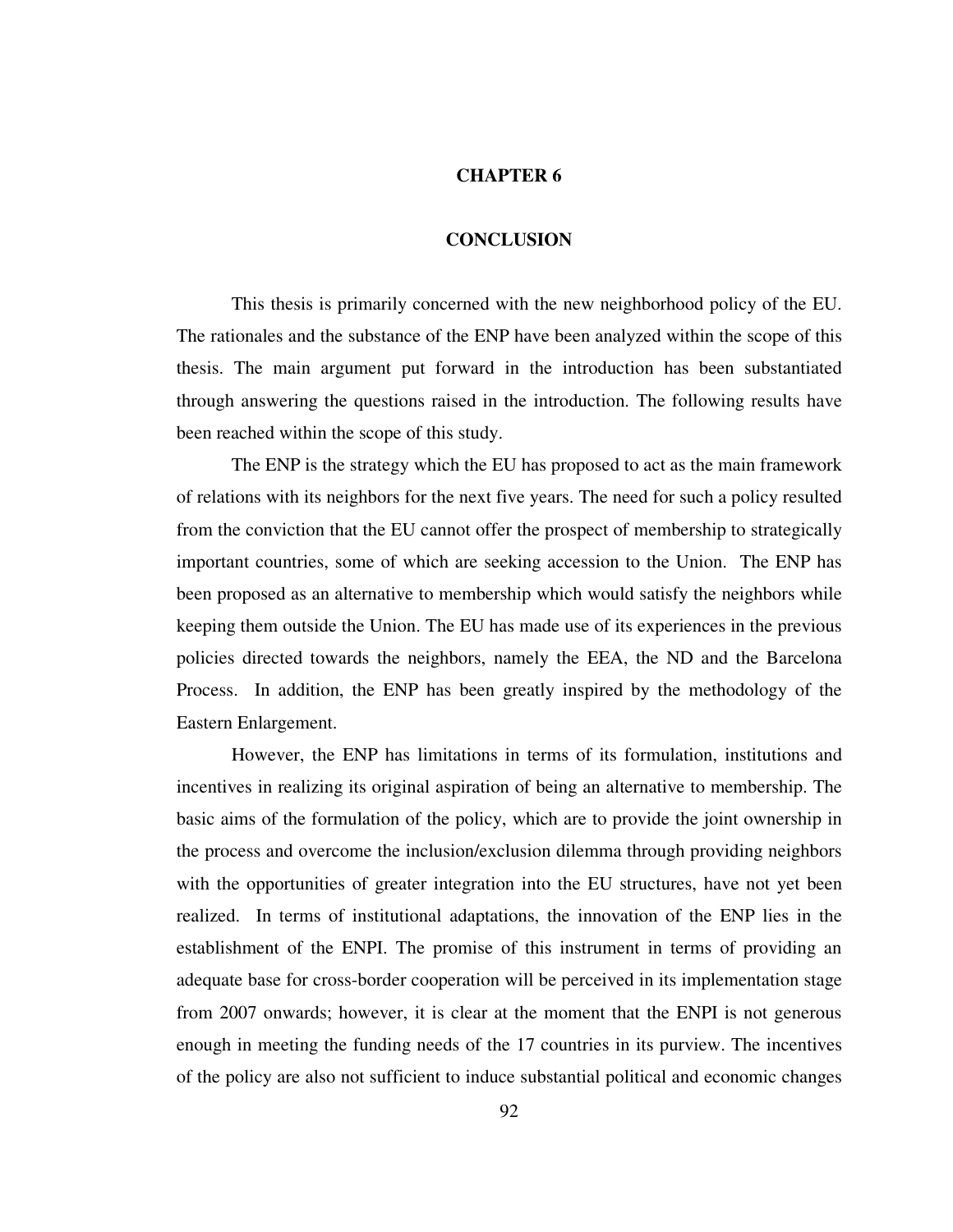in these countries. Market openings could be instrumental for these countries, as the access to the internal market can be a means for revenue to modernize their internal economies. However, the added value of the ENP is limited in this respect as the EU is not granting additional market access for those products in which these countries have a comparative advantage.

While formulating the ENP as an alternative to membership, the EU has made use of its experiences in the previous models and policies to bring the neighbors closer to the EU without enabling them to take part in its institutional structures, as happened in the EEA, the ND and the Barcelona Process. These policies had innovative aspects to meet the challenges in their respective geographical spaces. These include the coownership and regional dimensions in the Barcelona Process, egalitarian aspirations and the aim of blurring the borderlines of the ND and the level of market integration in the EEA, irrespective of their implementation. The peculiar elements of these policies have been imperfectly incorporated into the ENP to the extent that the ENP falls short of living up to the policies it was modeled on. The rhetoric of egalitarian relationship and joint ownership disappears in a framework in which the EU is playing the role of a regional hegemon in an asymmetric relationship. The ENP shares the border-breaking aspirations of the ND. The ENPI foresees the cross-border cooperation on both sides of the EU's new borders. However, to what extent these border-breaking aspirations will be realized is to be seen in the implementation of this instrument from 2007 onwards. The EEA framework provides a highly developed integration scheme short of membership for Norway, Iceland and Lichtenstein. The ENP aims to create a similar pattern of relations with its new neighbors. However, the framework proposed clearly lags behind the one established for the EEA countries. The EU has given the EEA countries benefit of the Four Freedoms. The ENP countries, on the other hand, have not been given the same opportunity.

The methodology of the ENP is based on that of the Eastern Enlargement, from which it adopted conditionality, differentiation and the progressive approach. However, conditionality and the benchmarking approach, adapted from the pre-accession strategy, were not balanced with adequate incentives within the ENP. The differentiated approach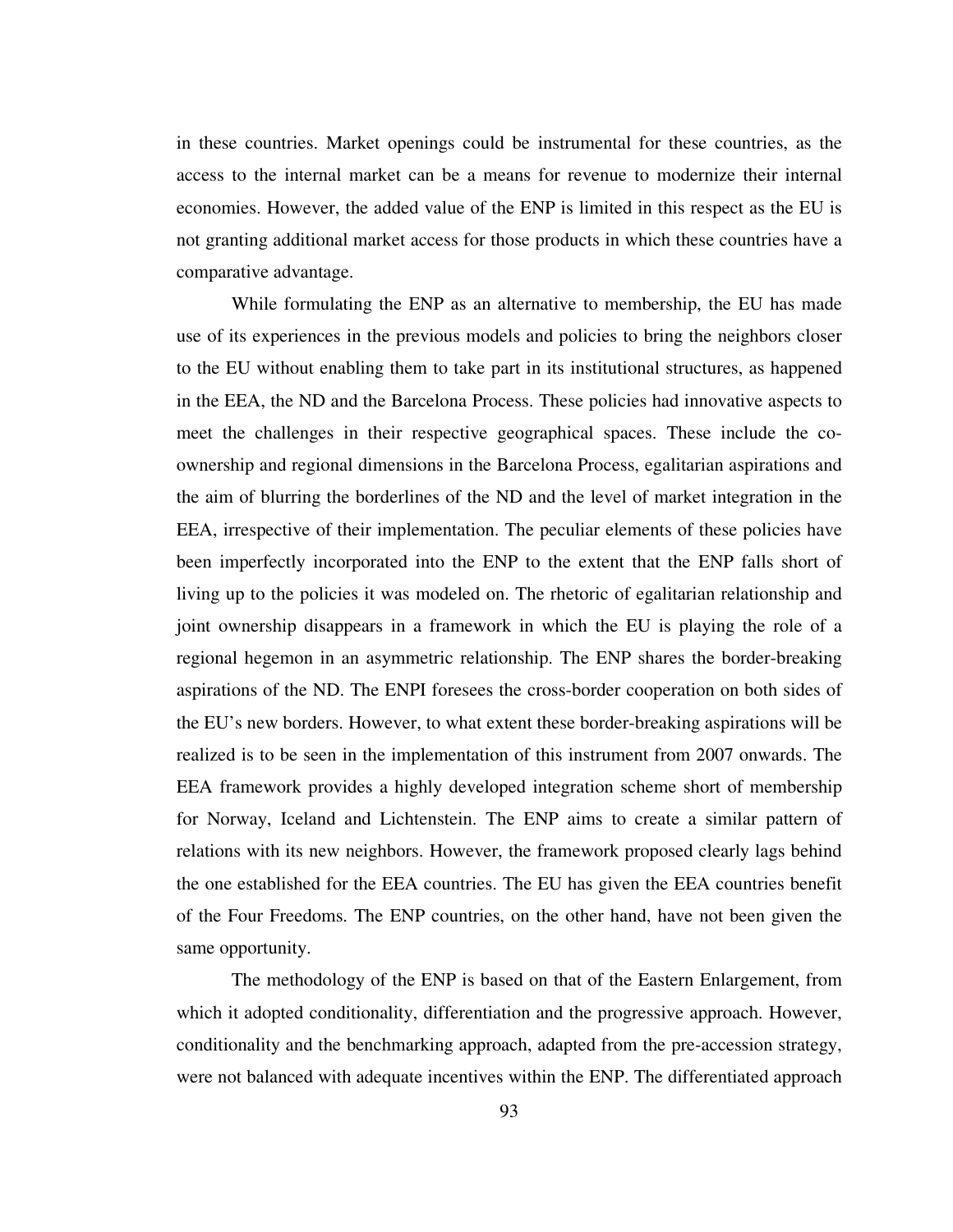can be useful in meeting the needs of the individual neighbors. However, this approach will necessarily lead to the increasing leverage of the EU over the neighbors and in turn diminish the value of the joint ownership principle.

 Although the ENP, as a foreign policy initiative, can be conceived of as part of the CFSP, the ENP is a cross-pillar policy both in terms of institutions and issue areas. The overlapping issue areas give the ENP the feature of a cross-pillar character. The second reason for this character is that within the framework of the ENP the institutions both from first and second pillar have responsibilities. The competence to take decisions lies with the Council and the implementation is in the hands of the Commission. The policy can be conceived as a cross-pillar initiative that has elements of each of the three pillars, both in terms of institutions and issue areas. This approach reflects the understanding on the part of the Union that those foreign policy initiatives connecting the first, second and third pillar, like the enlargement policy, are the most successful foreign policy initiatives of the Union.

 Within the ENP the EU is defining and pursuing its interest quite assertively. The EU acts as a hegemon providing security, stability and prosperity through a mixture of coercion and consent. However, the ENP risks reification of the capability-expectation gap in that there is an imbalance between the expectations raised and the resources committed by the EU.

 Throughout this thesis, the question has been asked whether the ENP, as a new instrument, will be adequate and effective in realizing its original aspirations. It is concluded that the ENP has been formulated to be an alternative to membership and while doing it the EU has drawn heavily on its experiences with the previous policies. However, it has serious limitations in terms of its formulation, incentives, institutions and its added value to the previous policies. Therefore, it will fail to realize its original aspirations.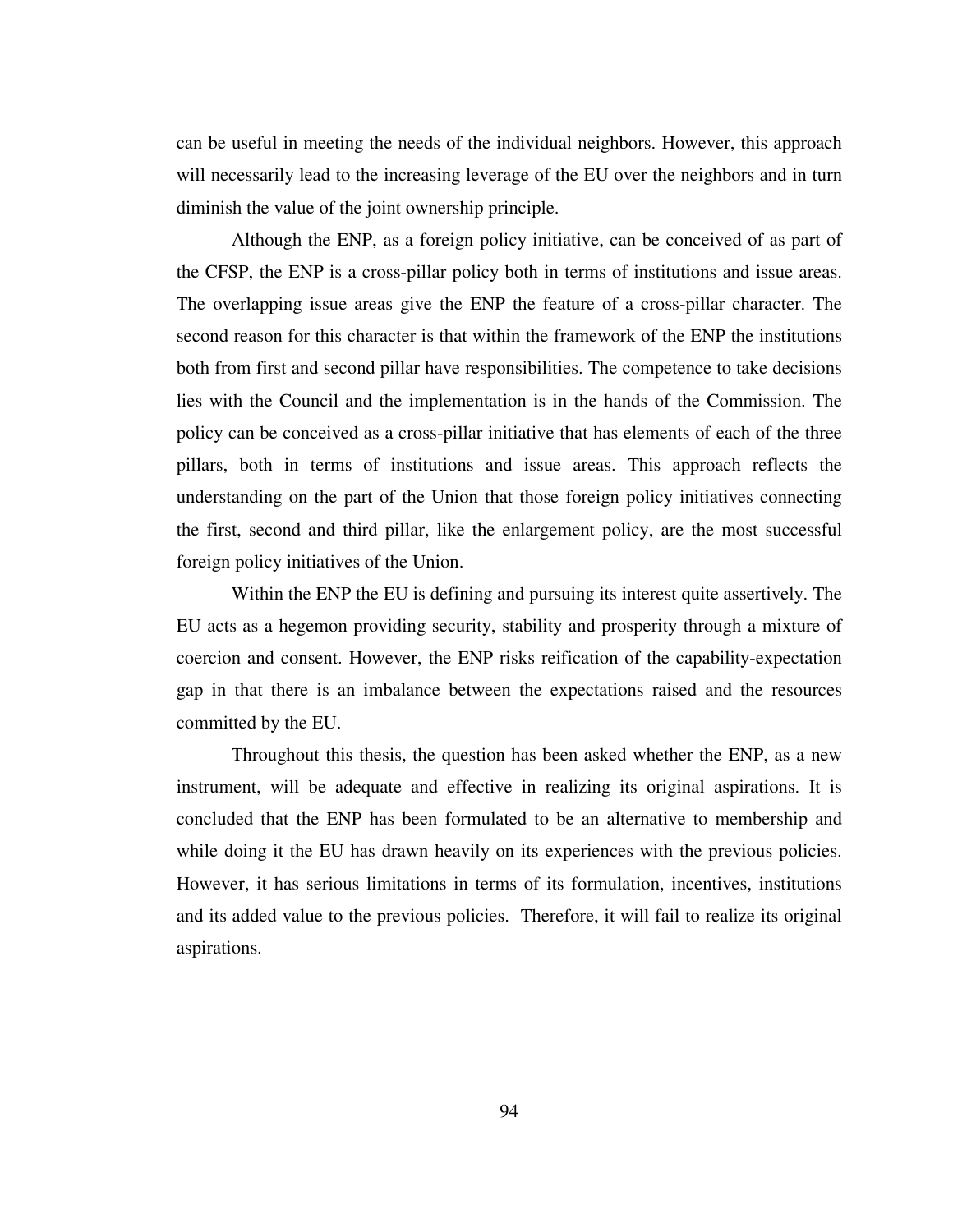## **BIBLIOGRAPHY**

A. Jünemann and N. Schörning, 'Die Sicherheits- und Vereidigungspolitik der 'Zivilmacht Europa', Ein Widerspruch in sich?', *HFSK Report bo.13*, Frankfurt 2002, quoted in Christian W. Burckhardt, 'Why is There a Public Debate about the Idea of a 'Civilian Power Europe'', *EI Working Paper*, London October 2004.

Aliboni, Roberto, 'The Geopolitical Implications of the European Neighborhood Policy', *European Foreign Affairs Review,* No. 10, 2006.

Attina, Fulvio, 'European Neighborhood Policy and the Building of Security Around Europe', in Fulvio Attina and Rossa Rossi (eds.), *European Neighborhood Policy: Political, Economic and Social Issues*, The Jean Monnet Centre "Euro-Med", Department of Political Studies: 2004, Available at http://www.fscpo.unict.it/EuroMed/ENPCataniabook.pdf , Accessed on 17 January 2005.

Balfour, Rosa and Alessandro, Rotta, 'Beyond Enlargement: the European Neighborhood Policy and Its Tools', *The International Spectator*, Vol.40, No.1, 2005.

Batt, Judy, Lynch, Dov, Missiroli, Antonio, Ortega, Martin and Triantaphyllou, Dimitrios (eds.), Partners and Neighbors: A CFSP for a Wider Europe, *Chaillot Paper*, No. 64, September 2003.

Berg, Eiki and Ehin, Piret, 'What kind of border Regime is in the Making?', *Cooperation and Conflict* , Vol.41, 2006.

Biscop, Sven, 'the European Security Strategy and the Neighborhood Policy: a New Starting Point for a Euro-Mediterranean Security Partnership', in Fulvio Attina and Rossa Rossi (eds.), *European Neighborhood Policy: Political, Economic and Social Issues*, The Jean Monnet Centre "Euro-Med", Department of Political Studies: 2004, Available at http://www.fscpo.unict.it/EuroMed/ENPCataniabook.pdf , Accessed on 17 January 2005.

Bretherton, Charlotte and Vogler, John, *The European Union as a Global Actor*, (NewYork: Routledge 1999).

Browning, Christopher, and Joenniemi, Pertti, 'The European Union's Two Dimensions: The Eastern and the Northern'*, Security Dialogue*, Vol.34, No.4 2003.

Bull, Hedley, 'Civilian Power Europe: A Contradiction in Terms?', *Journal of Common Market Studies*, Vol.21, 1982.

Burckhardt, Christian W., 'Why is There a Public Debate about the Idea of a 'Civilian Power Europe'', *EI Working Paper*, London October 2004.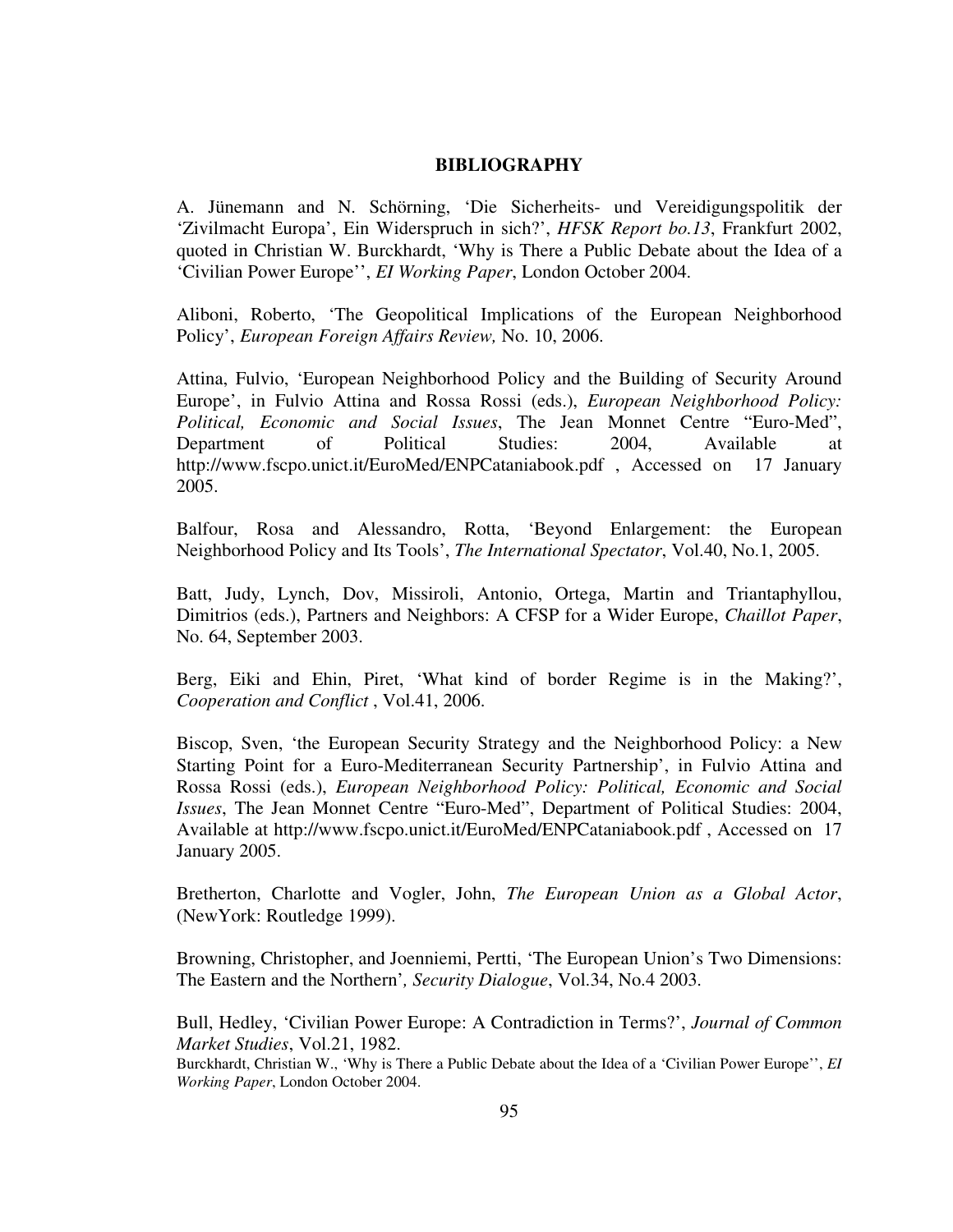Cameron, Fraser*, The Future of Europe*, (New York: Routledge, 2004).

Catellani, Nicola, 'Short and long-term Dynamics in the EU's Northern Dimension', Copenhagen Peace Research Institute, December 2001.

Catellani, Nicola, 'The EU neighborhood policy towards The Russian Federation: from the Northern Dimension to the 'New Neighbors'', Available at http://les1.man.ac.uk/jeanmonnet/posters/tallinn/Catellani.doc, Accessed on 10 January 2005.

Catellani, Nicola, 'The Multilevel implementation of the Northern Dimension', in H. Ojanen (ed.), *The Northern Dimension: Fuel for the EU* , The Finnish Institute of International Affairs, Helsinki 2001, Available at www.upifiia.fi/eng/staff/researchers/hanna\_ojanen/ - 32k, Accessed on 10 January 2005.

Cimoszewicz, Wlodzimerz, 'the Eastern Dimension of the European Union: The Polish View', *Speech at the conference: 'The EU Enlargement and Neighborhood Policy*', Warsaw, 20 February 2003, Available at http://www.msz.gov.pl , Accessed on 4 March 2004.

Comelli, Michele, 'The Approach of the European Neighborhood Policy(ENP): Distinctive Features and Differences with the Euro-Mediterranean Partnership', *Paper Presented at the* Conference *'The European Union as an International Actor: Challenges and Options for the Future'*, IGC Net Conference in Cooperation with the IEP Paris and TEPSA, Brussels,17 November 2005, Available at , http://www.igcnet.org/Conference 17Nov05/Comelli ENP Barcelona Dec05.pdf, Accessed on 17 February 2006.

Commission of the European Communities, '*Laying Down the General Provisions Establishing a European Neighborhood and Partnership Instrument',* COM(2004) 628 Final, Brussels.

Commission of the European Communities, '*On the Commission Proposals for Action Plans under the European Neighborhood Policy',* COM (2004) 795 Final, Brussels, 9 December 2004.

Cremona, Marise, 'Introduction ', in M. Cremona (ed.), *The Enlargement of the European Union*, (New York: Oxford University Press, 2003).

Cremona, Marise, 'The European Neighborhood Policy: Legal and Institutional Issues', CDRRL Working Paper No.25, 2 November 2004, Available at *http://iisdb.stanford.edu/pubs/20738/Cremona-ENP\_and\_the\_Rule\_of\_Law.pdf,* Accessed on 17 December 2006.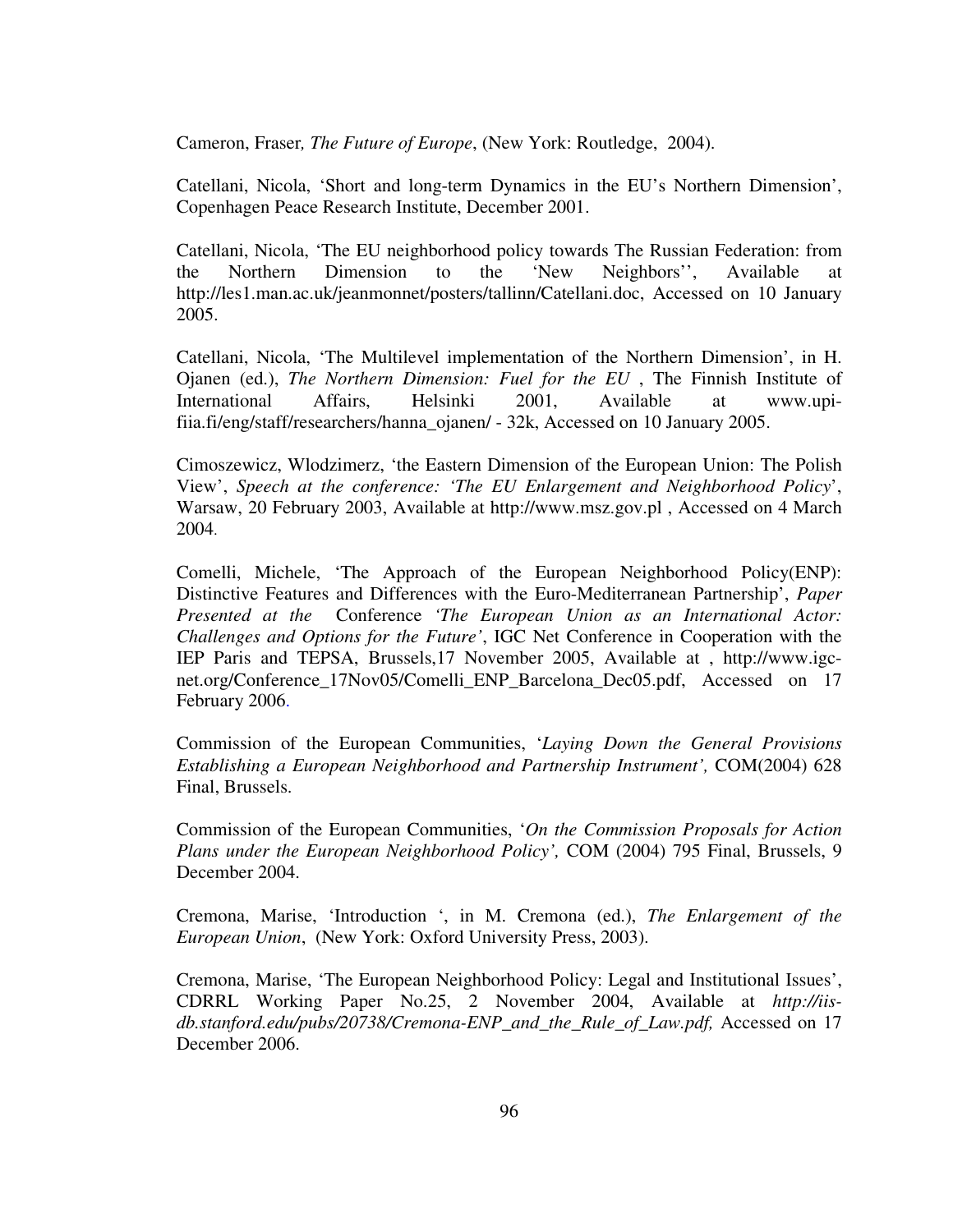Cremona, Marise, 'The Impact of Enlargement: External Policy and External Relations', in Marise Cremona (ed.), *The Enlargement of the European Union*, (New York: Oxford University Press, 2003.

Dannreuther, Roland, 'Developing the Alternative to Enlargement: The European Neighborhood Policy', *European Foreign Affairs Review,* Vol.11 2006.

Dauderstadt, Michael, 'Exporting Stability to a Wider Europe: From A Flawed Union to Failing States', *Internationale Polikanalyse Europaische Politik*, October 2004, p.7, Available at a state of  $\alpha$  at a state of  $\alpha$  at a state of  $\alpha$  at a state of  $\alpha$  at a state of  $\alpha$  at a state of  $\alpha$  at a state of  $\alpha$  at a state of  $\alpha$  at a state of  $\alpha$  at a state of  $\alpha$  at a state of  $\alpha$  at http://fesportal.fes.de/pls/portal30/docs/FOLDER/POLITIKANALYSE/PUBLIKATIO NEN/EXPORTING\_STABILITY\_ENGL.PDF, Accessed on 14 March 2005.

Del Sarto, Rafaello and Schumacher, Tobias, 'From EMP to ENP: What is a Stake with the European Neighborhood Policy towards the Southern Mediterranean', European Foreign Affairs Review, Vol.10/17 2005.

Del Sarto, Rafaello,''Wider Europe', the Mediterranean, Israel, and the Middle East', *Paper Presented at: Workshop on Europe's External Borders*, Liverpool 2-3 July 2003, p.11, Available at

www.liv.ac.uk/ewc/docs/Borders%20workshop/Papers%20for%20workshop/**Del**%20**Sa rto**%20290604.pdf, Accessed on 24 June 2004.

Duchene, Francois, 'Europe's Role in World Peace' in R. Mayne,ed., *Europe Tomorrow, Sixteen Europeans Look Ahead*, (London: Colins Publishers, 1972), quoted in Christian W. Burckhardt, 'Why is There a Public Debate about the Idea of a 'Civilian Power Europe'', *EI Working Paper*, London, October 2004.

Duchene, Francois, 'The European Community and the Uncertainties of Interdependence' in M. Kohnstamm, W. Hager (eds), *A Nation Writ Large? Foreign Policy Problems before the European Community*, (London: Macmillan, 1972).

Edwards, Geoffrey, 'The New Member States and the Making of EU Foreign Policy', *European Foreign Affairs Review*, Vol. 11 2006.

Emerson, Michael and Noutcheva, Gergana, 'From Barcelona Process to Neighborhood Policy: Assessment and Open Questions', *CEPS Working Paper*, No.220/March 2005.

Emerson, Michael, 'European Neighborhood Policy: Strategy or Placebo?', *CEPS Working Document*, No.215/ November 2004.

Emerson, Michael, 'The European Neighborhood Policy: Strategy or Placebo?', *CEPS Working Documents*, No. 215, November 2004.

Erhart, Hans-George, 'What Model for CFSP', *Chaillot Papers* , No.55, October 2002.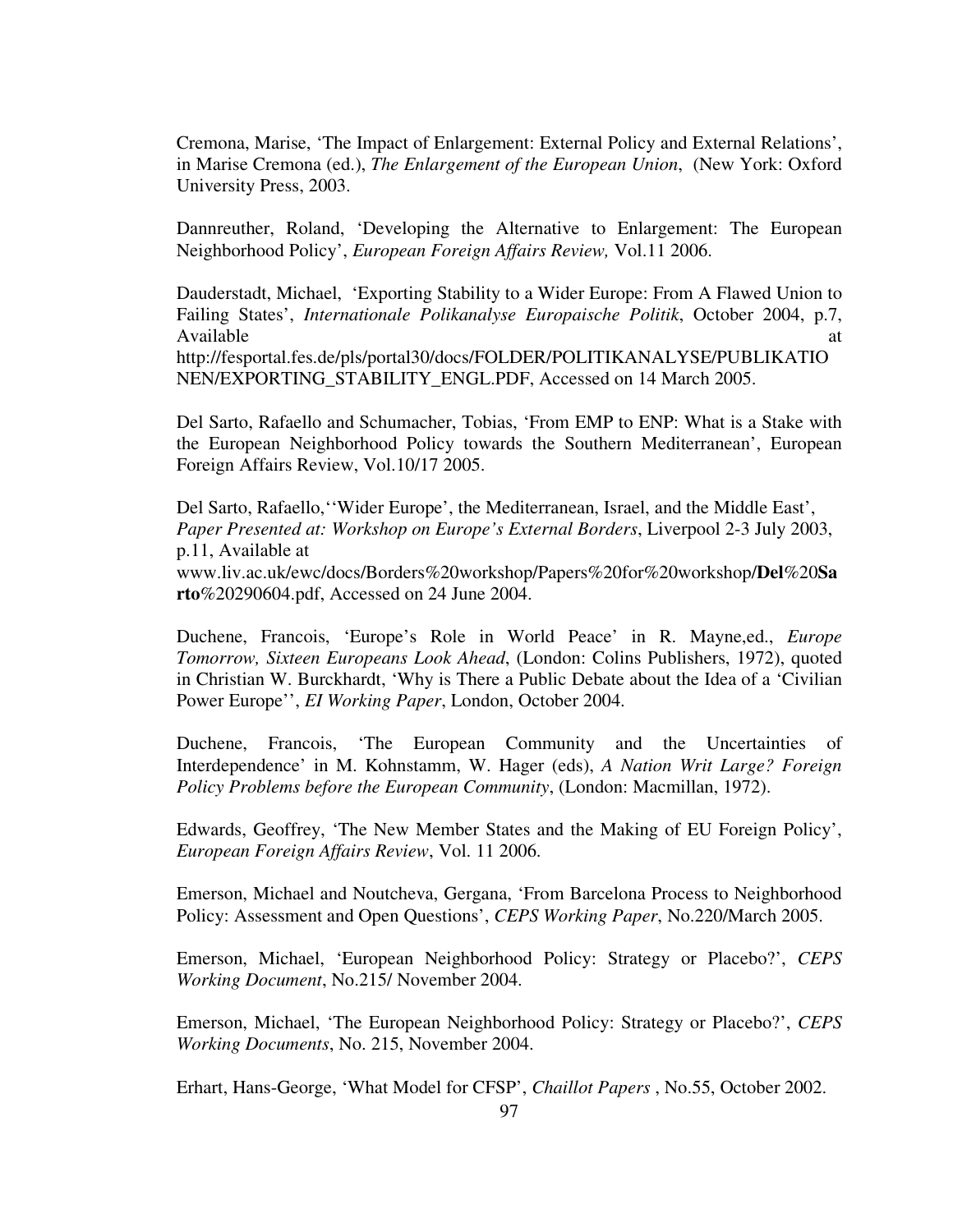European Commission, *'European Neighborhood: Policy Strategy Paper*', COM 373 Final, Brussels, May 2004.

European Commission, '*Wider Europe-Neighborhood: a new Framework for Relations with Our Eastern and Southern Neighbors',* COM104 Final, Brussels, March 2003.

European Union, '*European Security Strategy: A Secure Europe in a Better World,*  European Security Strategy Secur*ity*, EU Brussels, 12 December 2003.

Farrel, Mary, 'The EU and Inter-Regional Cooperation: In Search of Global Presence', *UNU-CRIS e-Working Paper*, W- 2004/9.

Ferrero-Waldner, Bennita, 'The European Neighborhood Policy: the EU's Newest Foreign Policy Instrument', *European Foreign Affairs Review*, Vol.11, 2006.

Ganzle, Stefan, 'Externalizing EU Governance: The European Neighborhood Policy', *Institute for European Studies*, Vancouver 2004.

Gault, John, 'EU Energy Security and the Periphery', in Roland Dannreuther (ed.), *European Union Foreign and Security Policy: Towards a Neighborhood Strategy*, (New York: Routledge, 2004), quoted in, Charlotte Brettherton and John Vogler, 'Constructing the EU as An Actor: Implications for Foreign Policy Analysis', *Paper for Fifth Pan European SGIR Conference Den Haag*, Netherlands, 9-11 September, 2004.

Gingsberg, Roy H, 'The Impact of Enlargement on the Role of the European Union in the World', in John Redmond, and Glenda G. Rosenthal, *The Expanding European Union,* (London: Lynner Rienner Publishers, 1998).

Grabbe, Heather and Hughes, Kirsty, *Enlarging the EU Eastwards* , (New York: Chatham House Papers, 1998).

Grabbe, Heather, 'A Partnership for Accession? The Implications of EU Conditionality for the Central and East European Applicants, Robert Schuman Centre Working Paper 12/99, European University Institute, 1999.

Grabbe, Heather, 'How Does Europeanization affects CEE Governance? Conditionality, Diffusion, and Diversity', Journal of European Public Policy , Vol.8, No.6 2001.

Grabbe, Heather, 'How the EU should help its Neighbors', *Centre for European Reform Policy Brief*, London, June 2004.

Hallenberg, Jan, 'The Extension of the European Security Community to the Periphery: France in the Mediterranean and Finland and Sweden in the Baltic Countries', *NATO Fellowship Final Report*, Stockholm, June 2000.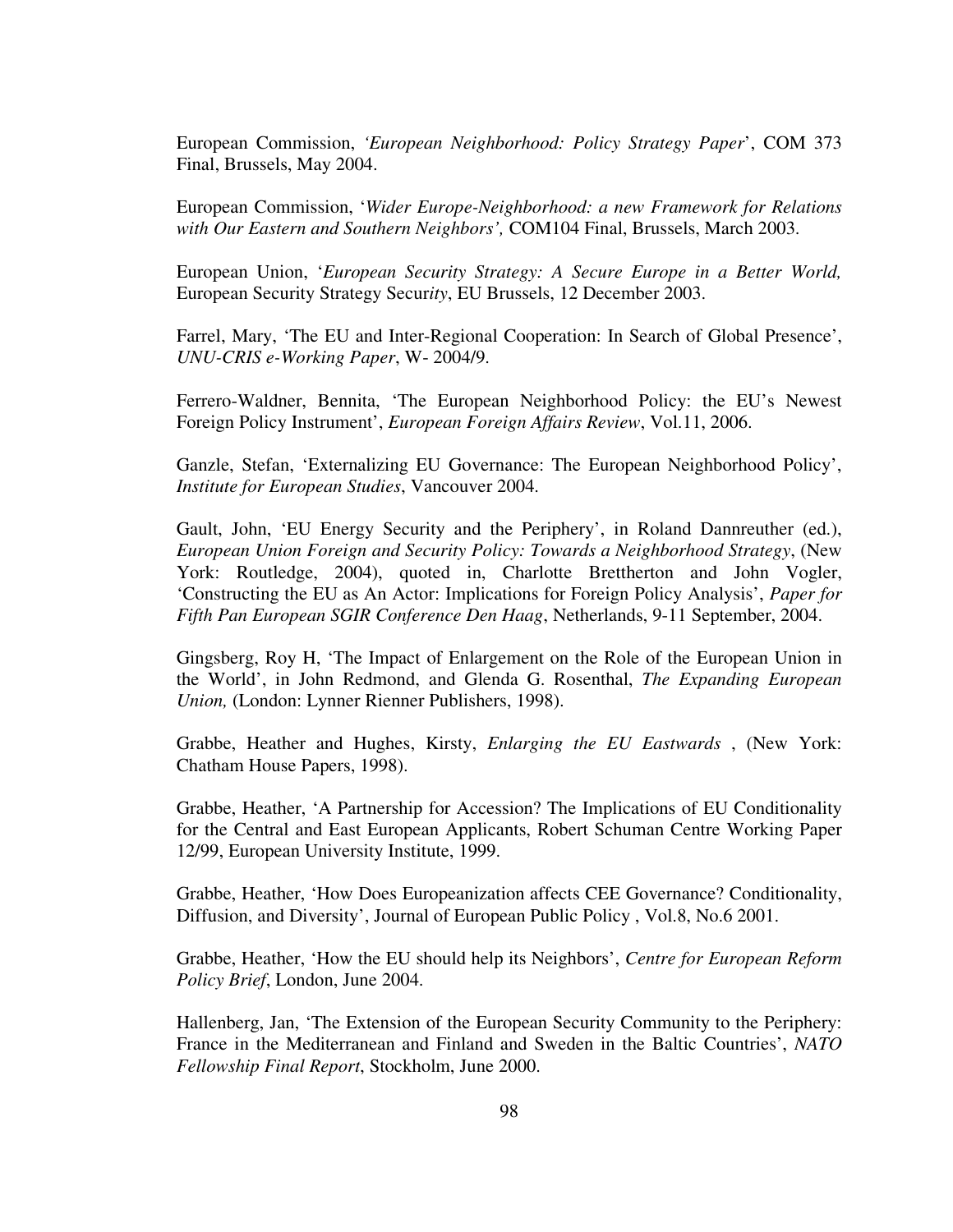Haukkala, Hishi, 'A Hole in the Wall? Dimensionalism and the EU's "New Neighborhood Policy"', *UPI Working Papers*, No.41, 2003.

Haukkala, Hishi, 'The Northern Dimension: A Presence and Four liabilities' in Roland Dannreuther (ed.), *European Union Foreign and Security: Towards a Neighborhood Strategy*, (London: Routledge, 2004).

Hill, Christopher, 'Capability-Expectations Gap, or Conceptualizing the Europe's International Role'. *Journal of Common Market Studies*, Vol.31, No.3, 1993.

Hobden, Steve and Jones, Richard Wyn, 'World System Theory' in John Baylis and Steve Smith (eds.), *The Globalization of World Politics*, (New York: Oxford University Pres, 1997).

http//www.arena.uio.no/cidel/WorkshopOsloSecurity/Smith.pdf, Accessd on 12 July 2006.

Holm, Ula, 'EU's Neighborhood Policy: A Question of Space and Security', *DIIS Working Paper*, No. 22, Danish Institute for International Studies, Copenhagen, 2005, Available at

http://www.diis.dk/graphics/Publications/WP2005/22\_uho\_EUs\_Neighbourhood.pdf.pdf , Accessed on 17 December 2006.

Hughes, James, Sasse, Gvendolyn and Gordon, Claire, 'The Ambivalence of Conditionality: Europeanization and Regionalization in Central and Eastern Europe', Workshop *4: Enlargement and European governance, ECPR Joint Sessions*, Turin 22- 27 March 2002.

Hyde-Price, Adrian, 'The EU, Power and Coercion: From 'Civilian' to 'Civilizing' Power', *CIDEL Workshop*, Oslo 22-23 October 2004.

Jeoren, Dubois, 'The Northern Dimension as Prototype of the Wider Europe Framework Policy', The University of Liverpool, 3 July 2004.

Kahraman, Sevilay, 'Avrupa Birliği'nin Komşuluk Politikası', *ATAUM*, Vol.5/1 2005.

Kahraman, Sevilay, 'The European Union and the Challenge of Enlargement', *Marmara Journal of European Studies*, Vol.5, No.1-2 1997.

Keisala, Katja, *The European Union as an International Actor: Strengths of the European Civilian Power*, University of Tampere, Finland 2004.

Kelly, Judith, 'New Wine in Old Wineskins: Promoting Political Reforms through the New European Neighborhood Policy', JCMS, Vol.44, No.1, 2006.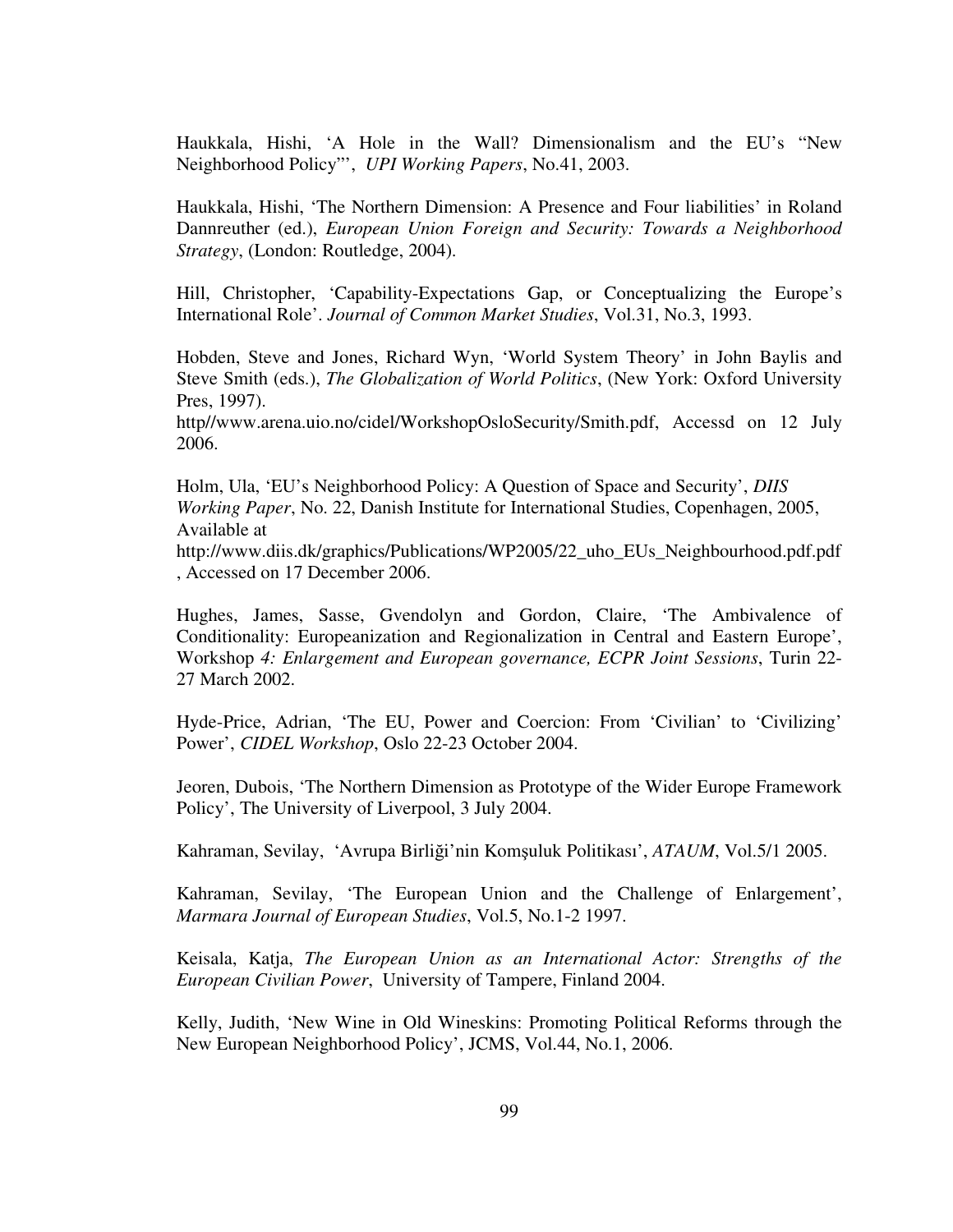Klink, Frank F., 'Rationalizing Core-Periphery Relations: The Analytical Foundations of Structural Inequality in World Politics', *International Studies Quarterly*, Vol.34, No.2, 1990.

Langer, Josef, 'Wider Europe and the Neighborhood Strategy of the European Union- A Quest of Identity', Available at http//www.uni-klu.ac.at/.../fodok/print/aktivitaet, Accessed on 18 February 2004.

Larsen, Henrik, 'The EU: A Global Military Actor?', Cooperation and Conflict, Vol.37/3, 2002.

Lavenex, Sandra, 'EU External Governance in 'Wider Europe'', *Journal of European Public Policy*, Vol.11, No.4, August 2004.

Leigh, Michael, 'The EU's Neighborhood Policy' in E. Brimmer and Stefan Fröhlich (eds.), *The Strategic Implications of European Union Enlargement* , (Washington: Center for Transatlantic Relations, 2005).

Lodge, J., 'From civilian power to speaking with a common voice: the transition in to a CFSP', in Lodge, J.,(ed.), The European Community and the challenges of the Future, Pinter, 2nd. Ed., 1993, 227-251, quoted in Stelio Stavridis, 'Why the 'Militarizing 'of the European Union is Strengthening the Concept of a 'Civilian Power Europe'', *EUI Working Papers*, NO.17 2001, Italy.

Lynch, Dov, 'The New Eastern Dimension of the Enlarged EU, in Judy Batt, Dov Lynch, Antonio Missiroli, Martin Ortega and Dimitrios Triantaphyllou (eds.), *Partners and Neighbors: A CFSP for a wider Europe*, Chaillot Paper, No. 64, September 2003.

Mamadough, Virginie, ' Framing the European Union as A Geopolitical Actor', *Paper Presented at SGIR Conference 'Constructing World Orders'* ,The Hague, 9-11 September 2004.

Manners, Ian and Whitman, Robert, ''The Difference Engine': Constructing and Representing the International Identity of the EU', *Journal of European Public Policy*, Vol.10/3, June 2003.

Manners, Ian, 'Normative Power Europe Reconsidered: Beyond the Crossroads', *Journal of European Public Policy*, 2006.

Manners, Ian, 'Normative Power Europe Reconsidered', *CIDEL Workshop*, Oslo, October 2004.

Manners, Ian, 'Normative Power Europe: A Contradiction in Terms', *Journal of Common Market Studies*, Vol.40, No.2, 2002.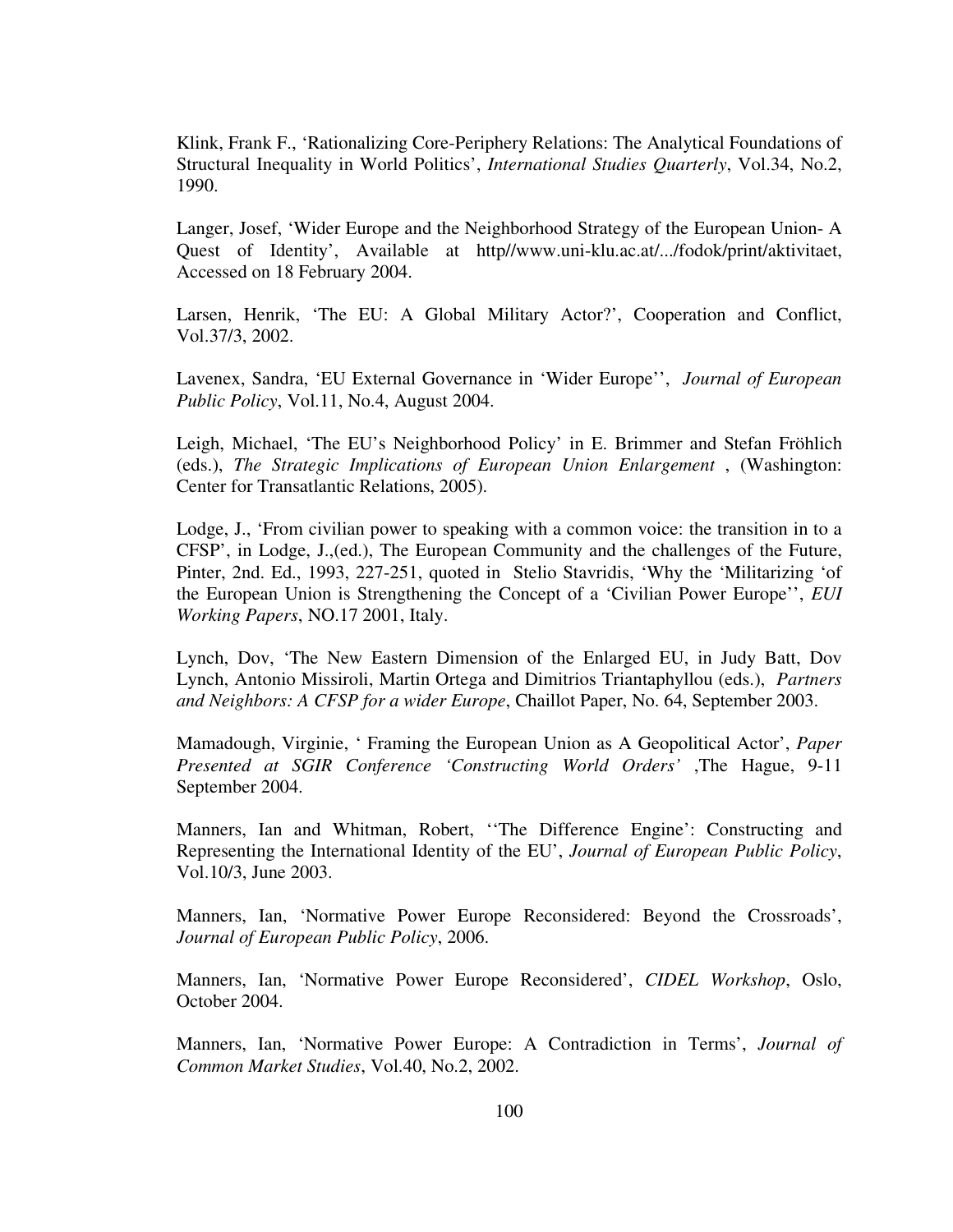Marchetti, Andreas, 'The European Neighborhood Policy: Foreign Policy at the EU's Periphery', *Discussion Paper Centre for European Integration Studies*, C158, 2006.

Maull, Hanns, 'Germany and Japan: the New Civilian Powers', *Foreign Affairs*, Vol 69, No.5, 1990.

Michael Emerson and Gergana Noutcheva, 'From Barcelona Process to Neighborhood Policy: Assessment and Open Questions', *CEPS Working Paper*, No.220/March 2005.

Missorili, Antonio, 'The EU and Its Changing Neighborhood: Stabilization, Integration, Partnership' in Roland Dannreuther (ed.), *European Union Foreign and Security Policy: Towards a Neighborhood Strategy*, (New York: Routledge, 2004).

Mizsei, Kalman, 'Europe's New Frontiers- the EU and its Neighbors', *Paper Presented at Conference 'Europe After Enlargement'*, Warsaw 8-9 April 2005.

Morescau, Marc, 'Pre-Accession', in Marise Cremona (ed.), *The Enlargement of the European Union*, (New York :Oxford University Press), 2003.

Moroff , Holger, "Wider Europe- the EU's Neighborhood Concept", *Speech*, Chisinau, 21 June 2003, Available at www.ipp.md/files/Calendar/2003/Atelier6/Moroff\_Chisinau.doc, Accessed on 18 June 2004.

Moschella, Manuela, 'European Union's Regional Approach towards Its Neighbors: The European Union Neighborhood Policy vis-à-vis Euro-Mediterranean Partnership', The Jean Monnet Centre "Euro-Med", Department of Political Studies: 2004, Available at http://www.fscpo.unict.it/EuroMed/ENPCataniabook.pdf , Accessed on 17 January 2005.

Nuttall, Simon, 'Coherence and Consistency', in Christopher Hill and Michael Smith, *International Relations and the European Union*, (New York: Oxford Press, 2005).

Nye, Joseph, *Soft Power: the Means to Success in world Politics*, (New York: Public Affairs 2004), quoted in Smith, Karen, 'Still 'civilian power EU?'', 2004, Available at Ojanen, Hanna, *The Northern Dimension: Fuel for the EU* , The Finnish Institute of International Affairs, Helsinki 2001, Available at www.upifiia.fi/eng/staff/researchers/hanna\_ojanen/ - 32k, Accessed on 10 January 2005.

Orbie, Jan, 'Everything but Arms: A Civilian power Europe at Work', *European Consortium for Political Research Joint Possessions of Workshop*, Uppsala 13th-18the April 2004.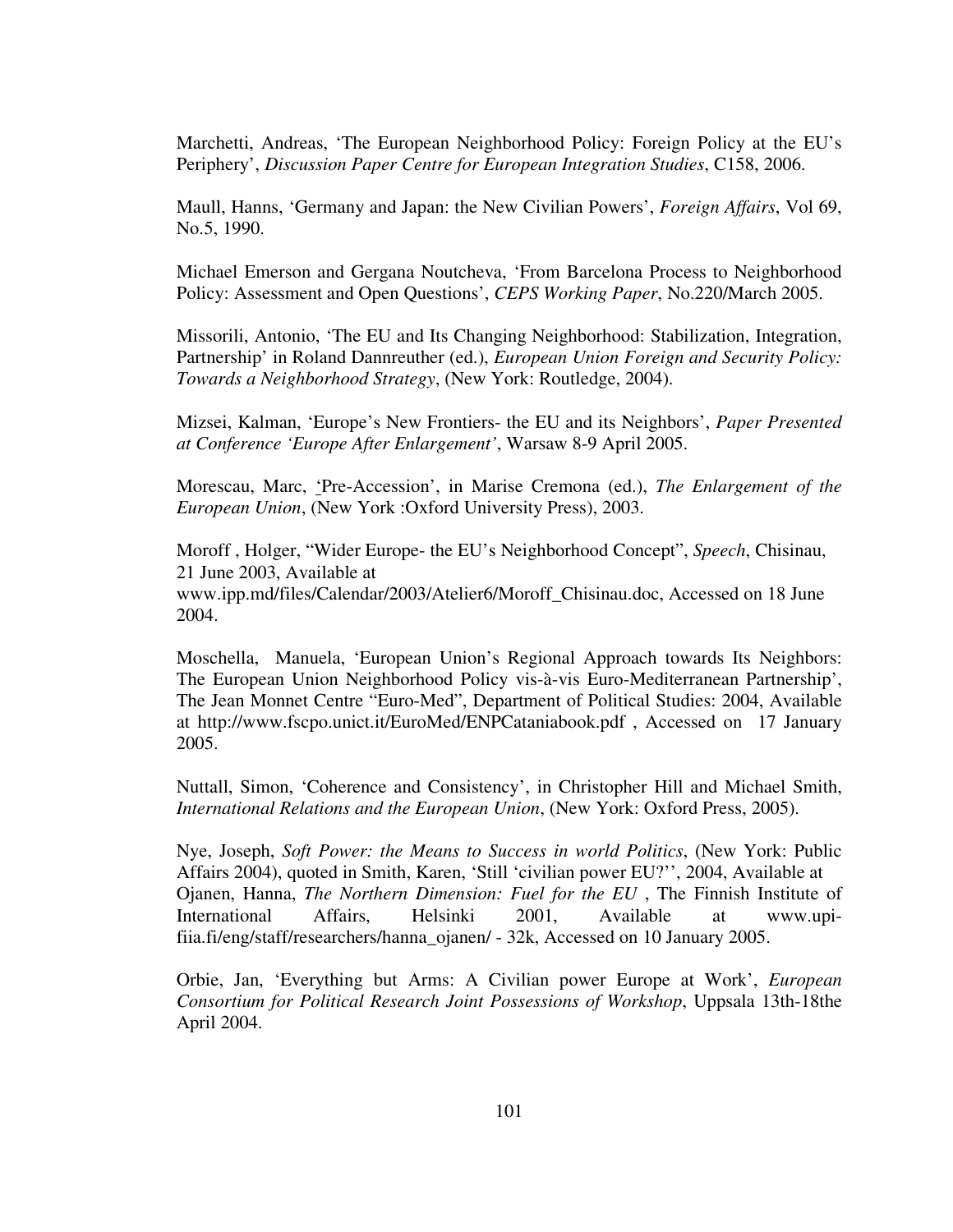Ortega, Martin, 'A New Policy on the Mediterranean?', in Batt, Judy, Lynch, Dov, Missiroli, Antonio, Martin Ortega and Dimitrios Triantaphyllou (eds.), *Partners and Neighbors: A CFSP for a Wider Europe*, *Chaillot Paper*, No. 64, September 2003

Osimo, David and Garies, Karen, 'The Role of Inter-regional Benchmarking in the Policy-making Process: Experiences in the Field of Information Society', *Paper Presented at the Conference 'Regional Growth Agenda'*, Bonn  $28^{th}$ -31<sup>st</sup> May 2005.

Palosaari, Teemu, 'Northern Dimension as a Tool for Building Grey Zones between Membership and Non-Membership', in H. Ojanen (ed.), *The Northern Dimension: Fuel for the EU ,* the *Finnish Institute of International Affairs*, Helsinki 2001.

Pardo, Sharon, and Ziemer, Lior, 'Towards a New Euro-Mediterranean Neighborhood Space', *European Foreign Affairs Review*, No.10, 2005

Pascariu, Gabriela Carmen, 'The European Neighborhood Policy Between Global Approach and Eastern Perspective', 2006, Available at http//www.cse.vaic.ro/Fisiere, Accessed on 28 October 2006.

Portelli, Brian, 'Foreign Direct Investment in the European Union's Mediterranean Neighbors: Past Trends and Future Potential in the MEDA Region', in Attina, Fulvio and Rossi, Rossa (eds.), *European Neighborhood Policy: Political, Economic and Social Issues*, The Jean Monnet Centre "Euro-Med", Department of Political Studies: 2004, Available at http://www.fscpo.unict.it/EuroMed/ENPCataniabook.pdf , Accessed on 17 January 2005.

Poselsky, Volodymyr, 'The Frontiers of Europe in the light of the Wider Europe Strategy', *European Political Economic Review*, Vol.2, No.1, Summer 2004.

Preston, Christopher*, Enlargement and the Integration in the European Union*, (New York: Routledge, 1997).

Prodi, Romano, 'Wider Europe - A Proximity Policy as the Key to Stability*'*, *Speech delivered at: Peace, Security and Stability-International Dialogue and the Role of the EU'*, Sixth ECSA-World Conference, Jean Monnet Project, 5-6 December, Brussels, 2002**.** 

## *Proposed EU/Israel Action Plan*,

http://europa.eu.int/comm/world/enp/pdf/action\_plans/Proposed\_Action\_Plan\_EU-Israel.pdf, Accessed on 9 September 2005.

Rossi, Rossa, 'European Neighborhood Policy in Perspective', in Fulvio Attina and Rossa Rossi (eds.), *European Neighborhood Policy: Political, Economic and Social Issues*, The Jean Monnet Centre "Euro-Med", Department of Political Studies: 2004,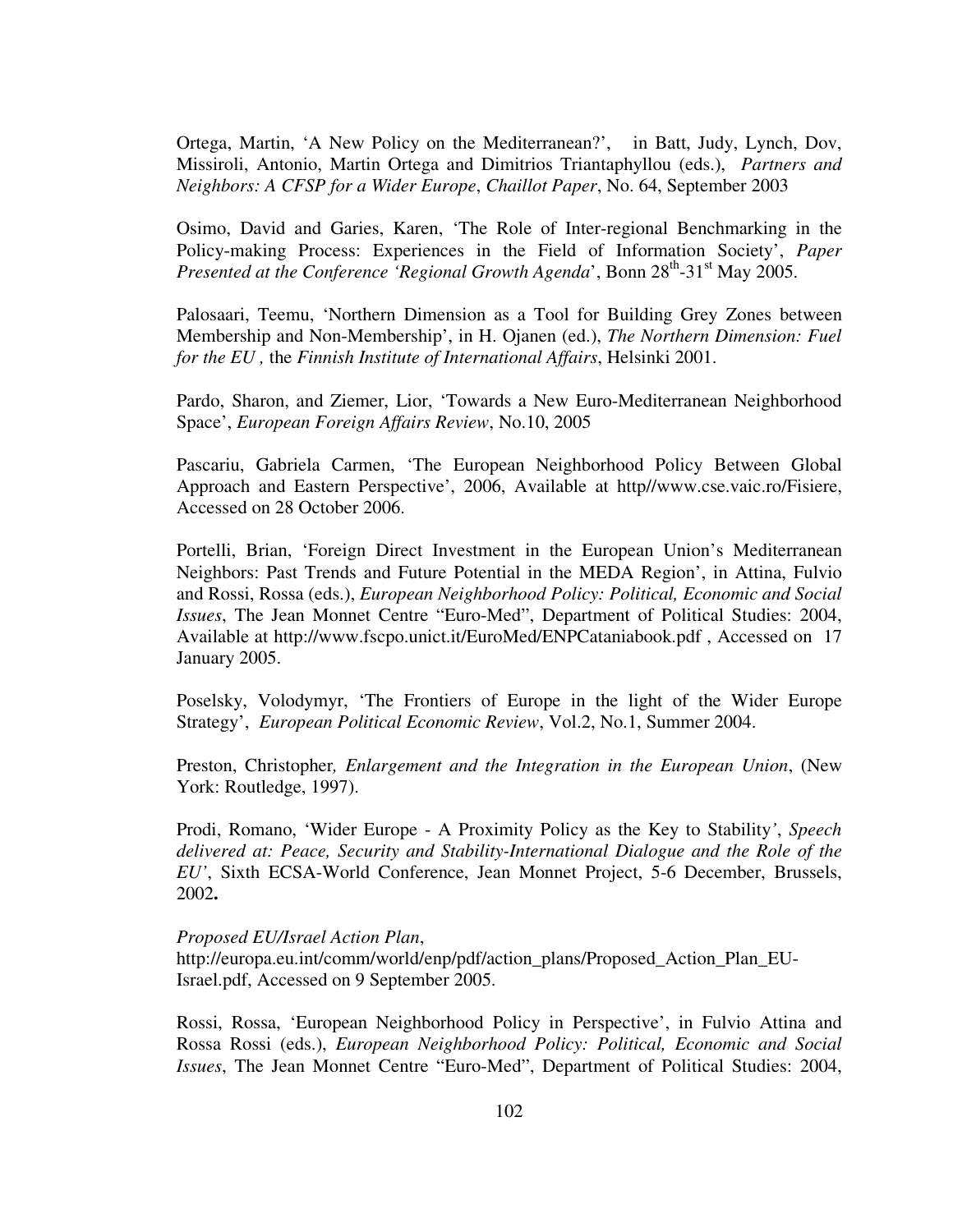Available at http://www.fscpo.unict.it/EuroMed/ENPCataniabook.pdf , Accessed on 17 January 2005.

Sampson, Ivan, 'The New Concept of Neighborhood of the EU: Towards a Pan-European Economic Space', *Espace Europe Institute*, Madrid, May 2004, Available at http://web.upmf-grenoble.fr/pepse/IMG/pdf/PEES.pdf, Accessed on 5 February 2005.

Schimmelfening, Frank, 'European Neighborhood Policy: Political Conditionality and Its Impact on Democracy in Non-Candidate Neighboring Countries', P*aper Presented fort he EUSA Ninth Biennial International Conference*, Austin March 31-April 2, 2005.Schimmelfening, Frank and Sedelmeier, Ulrich, 'Governance by Conditionality: EU Rule Transfer to the Candidate Countries of Central and Eastern Europe', *Journal of European Public Policy*, Vol.11/4, August 2004.

Scott, James W, ''Wider Europe', EU Enlargement and Borders of Inclusion and Exclusion', *VRCME Lavier Conference: 'New Frontiers for Europe',* May 30- June 1, Lisbon 2004.

Scott, James W., 'The EU and the 'Wider Europe': Towards an Alternative Geopolitics of Regional Cooperation?', *Geopolitics*, Vol.10 2005.

Smith, Karen, 'The Use of Political Conditionality in the EU's Relations with Third Countries: How Effective', *European Foreign Affairs Review*, Vol.27., No.3, 1998.

Smith, Karen E., 'The Evolution and Application of EU Membership Conditionality', in Marise Cremona ed., *The Enlargement of the European Union*, (New York :Oxford University Press), 2003.

Smith, Karen, 'Still 'civilian power EU?'', 2004, Available at http//www.arena.uio.no/cidel/WorkshopOsloSecurity/Smith.pdf, Accessd on 12 July 2006.

Smith, Karen, 'The End of Civilian Power EU: A Welcome Demise or Cause for Concern?', *The International Spectator*, Vol.35, No.2 April-June 2000.

Smith, Karen, 'The EU and Central and Eastern Europe: The Absence of Interregionalism', *European Integration*, Vol.27, No.3, September 2005.

Smith, Karen, 'The Instruments of European Foreign Policy' in Zielonka, j. (ed.), 'Paradoxes *of European Foreign Policy'*, The Hague Kluwer Law international, quoted in Christian W. Burckhardt, 'Why is There a Public Debate about the Idea of a 'Civilian Power Europe'', *EI Working Paper*, London October 2004.

Smith, Karen, 'The Outsiders: the European Neighborhood Policy', *International Affairs*, Vol.81, No.4, 2005.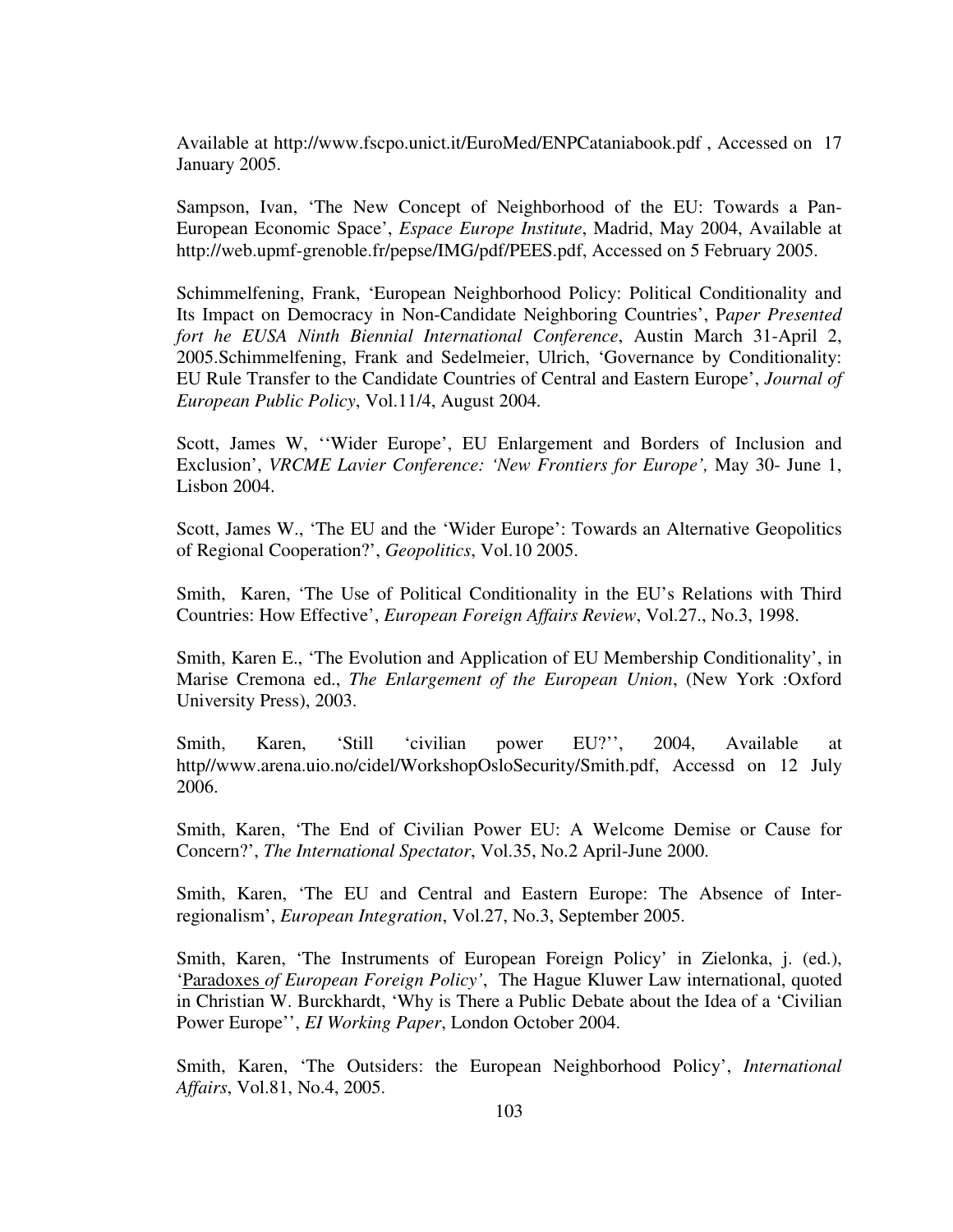Smith, Karen, *European Union Foreign policy in a Changing World*, (Cambridge: Blackwell Publishing, 2003).

Stalvant, Carl-Eınar, 'The Northern Dimension a Policy in Need of an Institution', BaltSea Net Working Paper 1, Berlin, 2001.

Stavridis, Stelios, 'Militarizing the EU: The Concept of Civilian Power Europe Revisited', *International Spectator*, Vol.36, No.4, October-December 2001.

Stenlund, Peter and Nissienen, Marja, 'A Northern Dimension for the Policies of the European Union', Available at http//www.eu-norway.org/news/newsarchives, Accessed on 6 December 2006.

Stetter, Stephan, 'Theorizing the European Neighborhood Policy: Debordering and Rebordering the Mediterranean', *EUI Working Papers*, No. 2005/34.

Susanne, M. and Slay, B., 'The Economics of the 'European Neighborhood Policy' An Initial Assessment', *Paper Presented in the Conference 'Europe After the Enlargement*, Warsaw, April 8-9, 2005.

Tassinari, Fabrizio, 'Security and Integration in the EU Neighborhood: The Case for Regionalism', *CEPS Working Document,* No. 226/July 2005.

Tayfur, M. Fatih, *Semiperipherial Development and Foreign Policy: the Cases of Greece and Spain*, (Burlington: Ashgate Publishing Company, 2003).

Tocci, Nathalie, 'Does the ENP Respond to the EU's Post-Enlargement Challenges', *The International Spectator*, Vol.40, Issue.1, 2005.

Treeck, Tobias Van, 'Ordering the Periphery: Exploring the EU 'Empire' and the European Neighborhood Policy', *International Summer School on European Peripheries*, Finland 1-10 August.

Twichet, K., *Europe and the World,* (London: Europa, 1976), quoted in Roy Ginsberg, 'Conceptualizing the European Union as an International Actor: Narrowing the Theoretical Capability-Expectation Gap', *Journal of Common Market Studies*, Vol.37/3, September 1999.

Ula, Holm, 'EU's Neighborhood Policy: A Question of Space and Security', *DIIS Working Paper*, No. 22, 2005.

Uyar, Esra, 'Yeni Komşuluk Politikası'nın Avrupa Birliği-Rusya İlişkilerine Etkisi', *Akademik Ara*ş*tırmalar Dergisi*, No..3, 2004–2005.